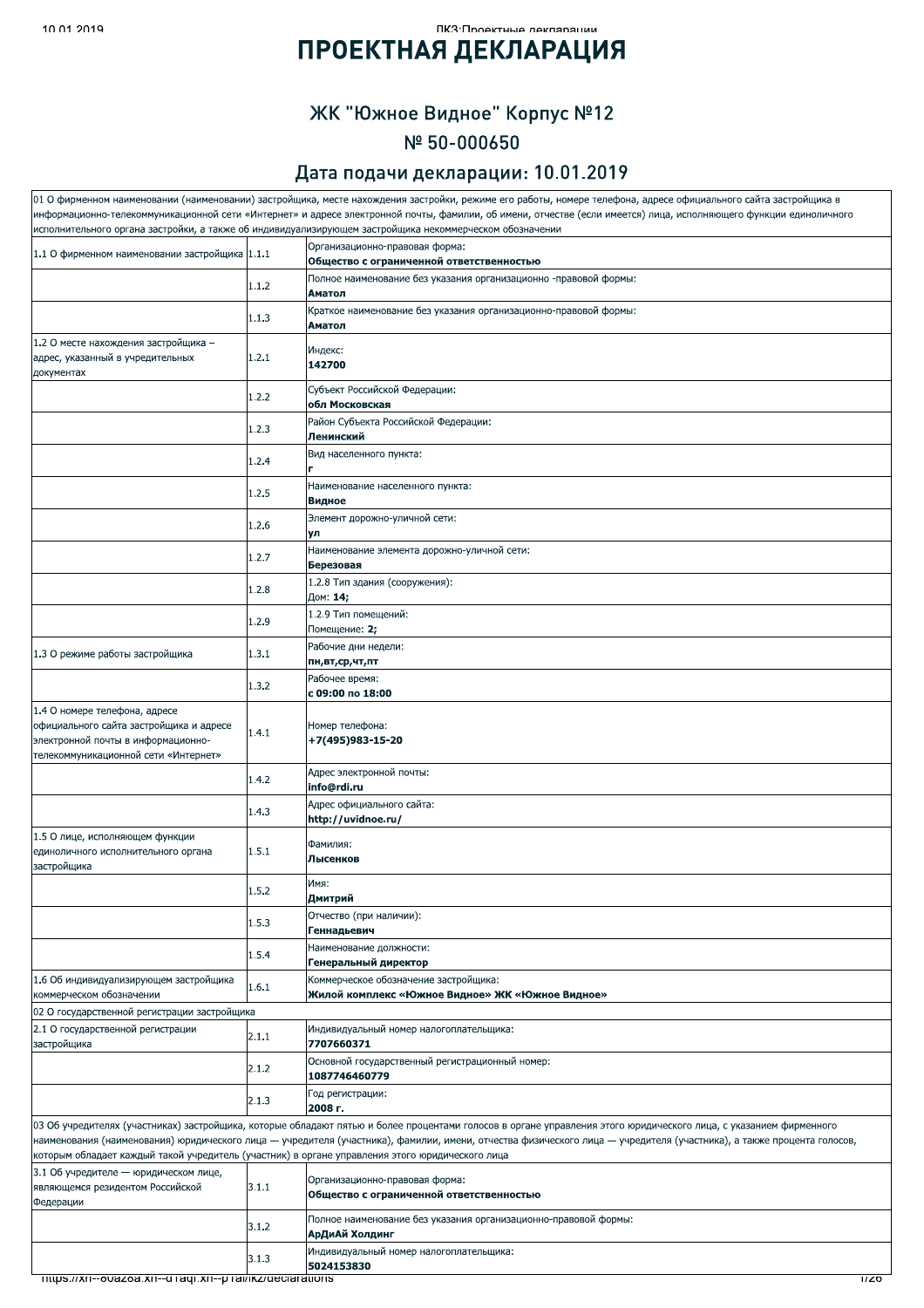| то от итч                                                                                                                                                                                                             |                | TIK:3'I INQAKTHLIA DAKOSNSITIMI                                                                                                                                                                                                                                                                    |
|-----------------------------------------------------------------------------------------------------------------------------------------------------------------------------------------------------------------------|----------------|----------------------------------------------------------------------------------------------------------------------------------------------------------------------------------------------------------------------------------------------------------------------------------------------------|
|                                                                                                                                                                                                                       | 3.1.4          | Голосов в органе управления:<br>100 %                                                                                                                                                                                                                                                              |
|                                                                                                                                                                                                                       |                | 04 О проектах строительства многоквартирных домов и (или) иных объектов недвижимости, в которых принимал участие застройщик в течение трех лет, предшествующих<br>опубликованию проектной декларации, с указанием места нахождения указанных объектов недвижимости, сроков ввода их в эксплуатацию |
| 4.1 О проектах строительства<br>многоквартирных домов и (или) иных<br>объектов недвижимости, в которых принимал<br>участие застройщик в течение трех лет,<br>предшествующих опубликованию проектной                   | 4.1.1          | Вид объекта капитального строительства:<br>Многоэтажная жилая застройка с домами переменной этажности, с объектами социальной, инженерной и тран<br>спортной инфраструктуры, 2-я очередь строительства, 1-й этап, жилые корпуса 10, 11, 13 и инженерное обесп<br>ечение                            |
| декларации                                                                                                                                                                                                            | 4.1.2          | Субъект Российской Федерации:<br>обл Московская                                                                                                                                                                                                                                                    |
|                                                                                                                                                                                                                       | 4.1.3          | Район субъекта Российской Федерации:<br>Ленинский                                                                                                                                                                                                                                                  |
|                                                                                                                                                                                                                       | 4.1.4          | Вид населенного пункта:                                                                                                                                                                                                                                                                            |
|                                                                                                                                                                                                                       | 4.1.5          | Наименование населенного пункта:<br>вблизи д. Ермолино                                                                                                                                                                                                                                             |
|                                                                                                                                                                                                                       | 4.1.6          | Элемент дорожно-уличной сети:                                                                                                                                                                                                                                                                      |
|                                                                                                                                                                                                                       | 4.1.7<br>4.1.8 | Наименование элемента дорожно-уличной сети:<br>4.1.8 Тип здания (сооружения):                                                                                                                                                                                                                      |
|                                                                                                                                                                                                                       | 4.1.9          | Индивидуализирующее объект, группу объектов капитального строительства коммерческое обозначение:<br>ЖК "Южное Видное"                                                                                                                                                                              |
|                                                                                                                                                                                                                       | 4.1.10         | Срок ввода объекта капитального строительства в эксплуатацию:<br>4 квартал 2015 г.                                                                                                                                                                                                                 |
|                                                                                                                                                                                                                       | 4.1.11         | Дата выдачи разрешения на ввод объекта в эксплуатацию:<br>28.12.2015                                                                                                                                                                                                                               |
|                                                                                                                                                                                                                       | 4.1.12         | Номер разрешения на ввод объекта капитального строительства в эксплуатацию:<br>RU50-11-3489-2015                                                                                                                                                                                                   |
|                                                                                                                                                                                                                       | 4.1.13         | Орган, выдавший разрешение на ввод объекта капитального строительства:<br>Министерство строительного комплекса Московской области                                                                                                                                                                  |
| 4.1 (2) О проектах строительства<br>многоквартирных домов и (или) иных<br>объектов недвижимости, в которых принимал<br>участие застройщик в течение трех лет,<br>предшествующих опубликованию проектной<br>декларации | 4.1.1          | Вид объекта капитального строительства:<br>Многоэтажная жилая застройка с домами переменной этажности, с объектами социальной, инженерной и тран<br>спортной инфраструктуры, 2-я очередь строительства, 1-й этап, жилые корпуса 6, 9 и инженерное обеспечени<br>e                                  |
|                                                                                                                                                                                                                       | 4.1.2          | Субъект Российской Федерации:<br>обл Московская                                                                                                                                                                                                                                                    |
|                                                                                                                                                                                                                       | 4.1.3          | Район субъекта Российской Федерации:<br>Ленинский                                                                                                                                                                                                                                                  |
|                                                                                                                                                                                                                       | 4.1.4          | Вид населенного пункта:<br>город                                                                                                                                                                                                                                                                   |
|                                                                                                                                                                                                                       | 4.1.5          | Наименование населенного пункта:<br>Видное                                                                                                                                                                                                                                                         |
|                                                                                                                                                                                                                       | 4.1.6          | Элемент дорожно-уличной сети:                                                                                                                                                                                                                                                                      |
|                                                                                                                                                                                                                       | 4.1.7          | Наименование элемента дорожно-уличной сети:                                                                                                                                                                                                                                                        |
|                                                                                                                                                                                                                       | 4.1.8<br>4.1.9 | 4.1.8 Тип здания (сооружения):<br>Индивидуализирующее объект, группу объектов капитального строительства коммерческое обозначение:<br>ЖК "Южное Видное"                                                                                                                                            |
|                                                                                                                                                                                                                       | 4.1.10         | Срок ввода объекта капитального строительства в эксплуатацию:<br>3 квартал 2016 г.                                                                                                                                                                                                                 |
|                                                                                                                                                                                                                       | 4.1.11         | Дата выдачи разрешения на ввод объекта в эксплуатацию:<br>05.09.2016                                                                                                                                                                                                                               |
|                                                                                                                                                                                                                       | 4.1.12         | Номер разрешения на ввод объекта капитального строительства в эксплуатацию:<br>RU50-11-5947-2016                                                                                                                                                                                                   |
|                                                                                                                                                                                                                       | 4.1.13         | Орган, выдавший разрешение на ввод объекта капитального строительства:<br>Министерство строительного комплекса Московской области                                                                                                                                                                  |
| 4.1 (3) О проектах строительства<br>многоквартирных домов и (или) иных<br>объектов недвижимости, в которых принимал<br>участие застройщик в течение трех лет,<br>предшествующих опубликованию проектной<br>декларации | 4.1.1          | Вид объекта капитального строительства:<br>Многоэтажная жилая застройка с домами переменной этажности, с объектами социальной, инженерной и тран<br>спортной инфраструктуры, 4-я очередь строительства, 1-й этап, жилые корпуса 7, 8 и инженерное обеспечени                                       |
|                                                                                                                                                                                                                       | 4.1.2          | Субъект Российской Федерации:<br>обл Московская                                                                                                                                                                                                                                                    |
|                                                                                                                                                                                                                       | 4.1.3          | Район субъекта Российской Федерации:<br>Ленинский                                                                                                                                                                                                                                                  |
|                                                                                                                                                                                                                       | 4.1.4          | Вид населенного пункта:<br>Наименование населенного пункта:                                                                                                                                                                                                                                        |
|                                                                                                                                                                                                                       | 4.1.5          | Вблизи д. Ермолино                                                                                                                                                                                                                                                                                 |
|                                                                                                                                                                                                                       | 4.1.6<br>4.1.7 | Элемент дорожно-уличной сети:<br>Наименование элемента дорожно-уличной сети:                                                                                                                                                                                                                       |
|                                                                                                                                                                                                                       | 4.1.8          | 4.1.8 Тип здания (сооружения):                                                                                                                                                                                                                                                                     |
|                                                                                                                                                                                                                       | 4.1.9          | Индивидуализирующее объект, группу объектов капитального строительства коммерческое обозначение:<br>ЖК "Южное Видное"                                                                                                                                                                              |
|                                                                                                                                                                                                                       | 4.1.10         | Срок ввода объекта капитального строительства в эксплуатацию:<br>3 квартал 2016 г.                                                                                                                                                                                                                 |
| TIttps://xn--ouazoa.xn--g ragi.xn--p rai/ikz/geciarations                                                                                                                                                             |                | ZIZO                                                                                                                                                                                                                                                                                               |
|                                                                                                                                                                                                                       |                |                                                                                                                                                                                                                                                                                                    |
|                                                                                                                                                                                                                       |                |                                                                                                                                                                                                                                                                                                    |
|                                                                                                                                                                                                                       |                |                                                                                                                                                                                                                                                                                                    |
|                                                                                                                                                                                                                       |                |                                                                                                                                                                                                                                                                                                    |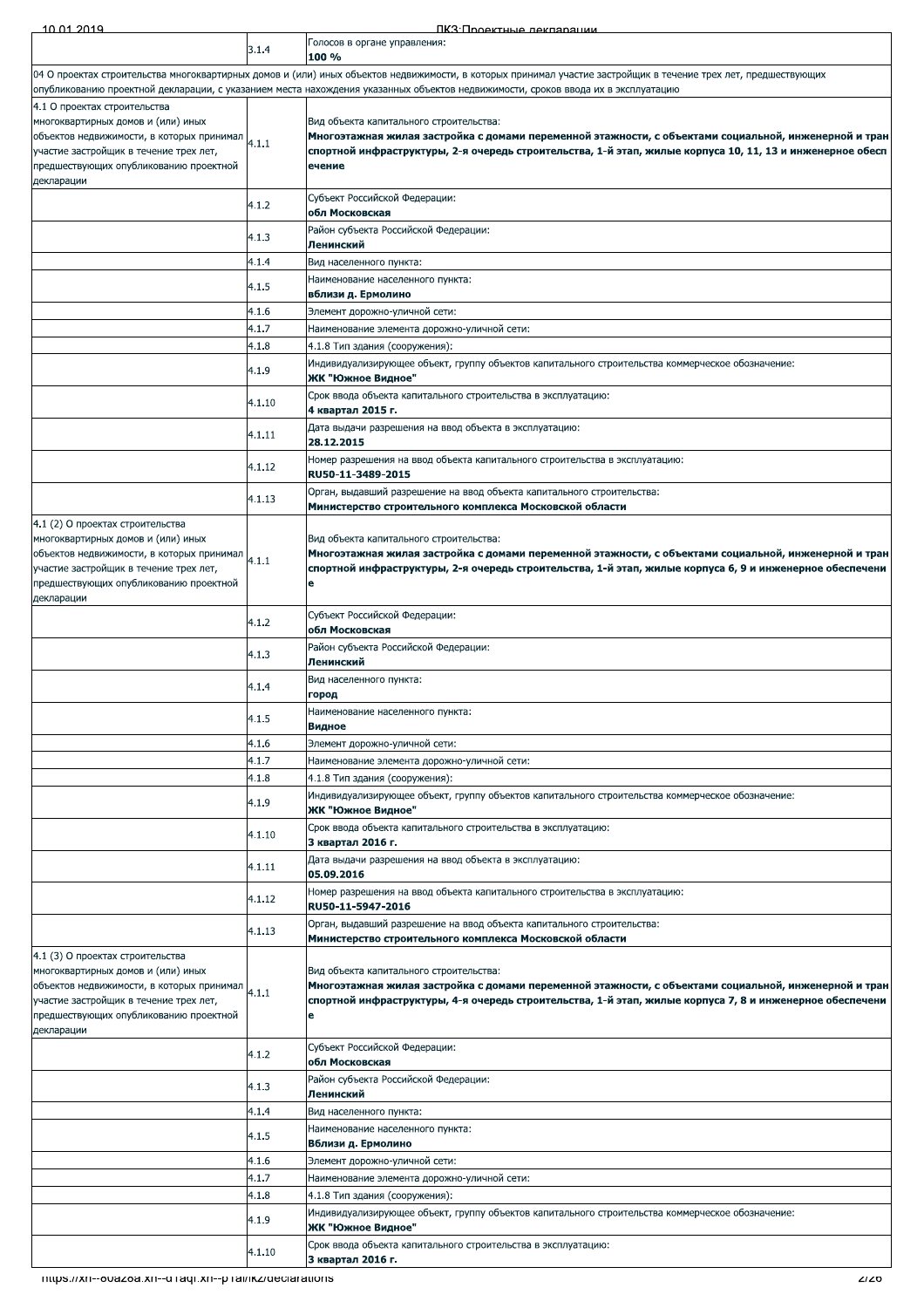| 10 01 2019                                                                                                                                                                                                            |        | ПКЗ: Проектные лекляряции                                                                                                                                                                                                                                                                                  |
|-----------------------------------------------------------------------------------------------------------------------------------------------------------------------------------------------------------------------|--------|------------------------------------------------------------------------------------------------------------------------------------------------------------------------------------------------------------------------------------------------------------------------------------------------------------|
|                                                                                                                                                                                                                       | 4.1.11 | Дата выдачи разрешения на ввод объекта в эксплуатацию:                                                                                                                                                                                                                                                     |
|                                                                                                                                                                                                                       |        | 28.09.2016<br>Номер разрешения на ввод объекта капитального строительства в эксплуатацию:                                                                                                                                                                                                                  |
|                                                                                                                                                                                                                       | 4.1.12 | RU50-11-6127-2016                                                                                                                                                                                                                                                                                          |
|                                                                                                                                                                                                                       | 4.1.13 | Орган, выдавший разрешение на ввод объекта капитального строительства:                                                                                                                                                                                                                                     |
|                                                                                                                                                                                                                       |        | Министерство строительного комплекса Московской области                                                                                                                                                                                                                                                    |
| 4.1 (4) О проектах строительства<br>многоквартирных домов и (или) иных<br>объектов недвижимости, в которых принимал<br>участие застройщик в течение трех лет,<br>предшествующих опубликованию проектной<br>декларации | 4.1.1  | Вид объекта капитального строительства:<br>Дошкольное образовательное учреждение на 120 мест                                                                                                                                                                                                               |
|                                                                                                                                                                                                                       | 4.1.2  | Субъект Российской Федерации:<br>обл Московская                                                                                                                                                                                                                                                            |
|                                                                                                                                                                                                                       | 4.1.3  | Район субъекта Российской Федерации:<br>Ленинский                                                                                                                                                                                                                                                          |
|                                                                                                                                                                                                                       | 4.1.4  | Вид населенного пункта:                                                                                                                                                                                                                                                                                    |
|                                                                                                                                                                                                                       | 4.1.5  | Наименование населенного пункта:                                                                                                                                                                                                                                                                           |
|                                                                                                                                                                                                                       | 4.1.6  | Южнее г. Видное<br>Элемент дорожно-уличной сети:                                                                                                                                                                                                                                                           |
|                                                                                                                                                                                                                       | 4.1.7  | Наименование элемента дорожно-уличной сети:                                                                                                                                                                                                                                                                |
|                                                                                                                                                                                                                       | 4.1.8  | 4.1.8 Тип здания (сооружения):                                                                                                                                                                                                                                                                             |
|                                                                                                                                                                                                                       | 4.1.9  | Индивидуализирующее объект, группу объектов капитального строительства коммерческое обозначение:<br>ЖК «Южное Видное»                                                                                                                                                                                      |
|                                                                                                                                                                                                                       | 4.1.10 | Срок ввода объекта капитального строительства в эксплуатацию:                                                                                                                                                                                                                                              |
|                                                                                                                                                                                                                       |        | 4 квартал 2015 г.<br>Дата выдачи разрешения на ввод объекта в эксплуатацию:                                                                                                                                                                                                                                |
|                                                                                                                                                                                                                       | 4.1.11 | 14.12.2015                                                                                                                                                                                                                                                                                                 |
|                                                                                                                                                                                                                       | 4.1.12 | Номер разрешения на ввод объекта капитального строительства в эксплуатацию:<br>RU50-11-3093-2015                                                                                                                                                                                                           |
|                                                                                                                                                                                                                       | 4.1.13 | Орган, выдавший разрешение на ввод объекта капитального строительства:<br>Министерство строительного комплекса Московской области                                                                                                                                                                          |
| 4.1 (5) О проектах строительства<br>многоквартирных домов и (или) иных<br>объектов недвижимости, в которых принимал<br>участие застройщик в течение трех лет,<br>предшествующих опубликованию проектной<br>декларации | 4.1.1  | Вид объекта капитального строительства:<br>Многоэтажная жилая застройка с домами переменной этажности, с объектами социальной, инженерной и тран<br>спортной инфраструктуры, 1-ая очередь строительства, I этап. Корпус 1 и корпус 3 с нежилыми помещениями<br>первого этажа                               |
|                                                                                                                                                                                                                       | 4.1.2  | Субъект Российской Федерации:<br>обл Московская                                                                                                                                                                                                                                                            |
|                                                                                                                                                                                                                       | 4.1.3  | Район субъекта Российской Федерации:                                                                                                                                                                                                                                                                       |
|                                                                                                                                                                                                                       | 4.1.4  | Ленинский<br>Вид населенного пункта:                                                                                                                                                                                                                                                                       |
|                                                                                                                                                                                                                       | 4.1.5  | Наименование населенного пункта:<br>восточнее д. Ермолино, уч. 13                                                                                                                                                                                                                                          |
|                                                                                                                                                                                                                       | 4.1.6  | Элемент дорожно-уличной сети:                                                                                                                                                                                                                                                                              |
|                                                                                                                                                                                                                       | 4.1.7  | Наименование элемента дорожно-уличной сети:                                                                                                                                                                                                                                                                |
|                                                                                                                                                                                                                       | 4.1.8  | 4.1.8 Тип здания (сооружения):                                                                                                                                                                                                                                                                             |
|                                                                                                                                                                                                                       | 4.1.9  | Индивидуализирующее объект, группу объектов капитального строительства коммерческое обозначение:<br>ЖК «Южное Видное»                                                                                                                                                                                      |
|                                                                                                                                                                                                                       | 4.1.10 | Срок ввода объекта капитального строительства в эксплуатацию:                                                                                                                                                                                                                                              |
|                                                                                                                                                                                                                       |        | 3 квартал 2014 г.<br>Дата выдачи разрешения на ввод объекта в эксплуатацию:                                                                                                                                                                                                                                |
|                                                                                                                                                                                                                       | 4.1.11 | 25.07.2014<br>Номер разрешения на ввод объекта капитального строительства в эксплуатацию:                                                                                                                                                                                                                  |
|                                                                                                                                                                                                                       | 4.1.12 | RU50503000-063/14p/B                                                                                                                                                                                                                                                                                       |
|                                                                                                                                                                                                                       | 4.1.13 | Орган, выдавший разрешение на ввод объекта капитального строительства:<br>Администрация Ленинского муниципального района Московской области                                                                                                                                                                |
| 4.1 (6) О проектах строительства<br>многоквартирных домов и (или) иных<br>объектов недвижимости, в которых принимал<br>участие застройщик в течение трех лет,<br>предшествующих опубликованию проектной<br>декларации | 4.1.1  | Вид объекта капитального строительства:<br>Очистные сооружения хозяйственно-бытовых и ливневых стоков для жилой застройки территории западной ч<br>асти 6 микрорайона г. Видное с внеплощадочными сетями объединенного хозяйственно-питьевого водопрово<br>да, хозяйственно-бытовой и ливневой канализации |
|                                                                                                                                                                                                                       | 4.1.2  | Субъект Российской Федерации:<br>обл Московская                                                                                                                                                                                                                                                            |
|                                                                                                                                                                                                                       | 4.1.3  | Район субъекта Российской Федерации:<br>Ленинский                                                                                                                                                                                                                                                          |
|                                                                                                                                                                                                                       | 4.1.4  | Вид населенного пункта:                                                                                                                                                                                                                                                                                    |
|                                                                                                                                                                                                                       | 4.1.5  | Наименование населенного пункта:<br>г.п. Горки Ленинские, южнее д. Ермолино                                                                                                                                                                                                                                |
|                                                                                                                                                                                                                       | 4.1.6  | Элемент дорожно-уличной сети:                                                                                                                                                                                                                                                                              |
|                                                                                                                                                                                                                       | 4.1.7  | Наименование элемента дорожно-уличной сети:                                                                                                                                                                                                                                                                |
|                                                                                                                                                                                                                       | 4.1.8  | 4.1.8 Тип здания (сооружения):                                                                                                                                                                                                                                                                             |
|                                                                                                                                                                                                                       | 4.1.9  | Индивидуализирующее объект, группу объектов капитального строительства коммерческое обозначение:<br>ЖК «Южное Видное»                                                                                                                                                                                      |
|                                                                                                                                                                                                                       | 4.1.10 | Срок ввода объекта капитального строительства в эксплуатацию:                                                                                                                                                                                                                                              |
|                                                                                                                                                                                                                       |        |                                                                                                                                                                                                                                                                                                            |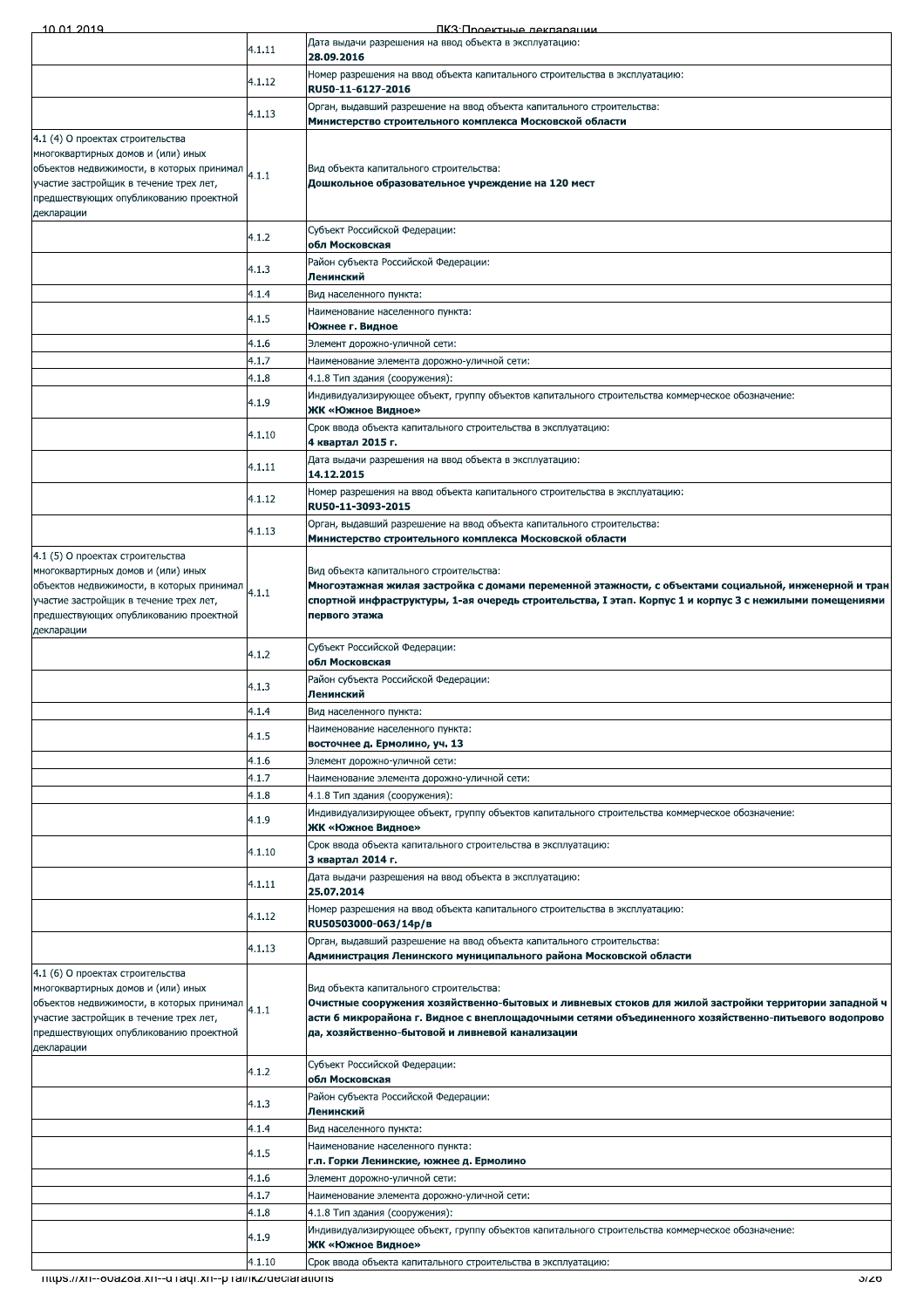| 4.1.12<br>Номер разрешения на ввод объекта капитального строительства в эксплуатацию:<br>4.1.13<br>Орган, выдавший разрешение на ввод объекта капитального строительства:<br>05 О членстве застройщика в саморегулируемых организациях в области инженерных изысканий, архитектурно-строительного проектирования, строительства, реконструкции,<br>капитального ремонта объектов капитального строительства и о выданных застройщику свидетельствах о допуске к работам, которые оказывают влияние на безопасность объектов<br>капитального строительства, а также о членстве застройщика в иных некоммерческих организациях (в том числе обществах взаимного страхования, ассоциациях), если он является<br>членом таких организаций и (или) имеет указанные свидетельства<br>5.1 О членстве застройщика в<br>саморегулируемых организациях в области<br>инженерных изысканий, архитектурно-<br>строительного проектирования,<br>Полное наименование саморегулируемой организации, членом которой является застройщик, без указания организационно-п<br>строительства, реконструкции, капитального<br>5.1.1<br>равовой формы:<br>ремонта объектов капитального<br>строительства и о выданных застройщику<br>свидетельствах о допуске к работам, которые<br>оказывают влияние на безопасность<br>объектов капитального строительства<br>5.1.2<br>Индивидуальный номер налогоплательщика саморегулируемой организации, членом которой является застройщик:<br>Номер свидетельства о допуске к работам, которые оказывают влияние на безопасность объектов капитального строительств<br>5.1.3<br>a:<br>5.1.4<br>Дата выдачи свидетельства о допуске к работам:<br>5.1.5<br>Организационно-правовая форма некоммерческой организации, членом которой является застройщик:<br>5.2 О членстве застройщика в иных<br>Полное наименование некоммерческой организации, членом которой является застройщик, без указания организационно-пр<br>5.2.1<br>авовой формы:<br>некоммерческих организациях<br>5.2.2<br>Индивидуальный номер налогоплательщика некоммерческой организации:<br>06 О финансовом результате текущего года, размерах кредиторской и дебиторской задолженности на последнюю отчетную дату<br>Последняя отчетная дата:<br>6.1.1<br>о размерах кредиторской и дебиторской<br>30.09.2018<br>задолженности на последнюю отчетную дату<br>Размер чистой прибыли (убытков) по данным промежуточной или годовой бухгалтерской (финансовой) отчетности:<br>6.1.2<br>(104 748) py6.<br>Размер кредиторской задолженности по данным промежуточной или годовой бухгалтерской (финансовой) отчетности:<br>6.1.3<br>1 336 793 руб.<br>Размер дебиторской задолженности по данным промежуточной или годовой бухгалтерской (финансовой) отчетности:<br>6.1.4<br>912 726 py6.<br>08 Иная, не противоречащая законодательству информация о застройщике<br>8.1.1<br>Информация о застройщике:<br>09 О видах строящихся (создаваемых) в рамках проекта строительства объектов капитального строительства, их местоположении и основных характеристиках<br>Количество объектов капитального строительства, в отношении которых заполняется проектная декларация:<br>9.1.1<br>строительства, в отношении которых<br>1<br>заполняется проектная декларация<br>Обоснование строительства нескольких объектов капитального строительства в границах являющегося элементом планирово<br>чной структуры квартала, микрорайона, предусмотренным утвержденной документацией по планировке территории:<br>9.1.2<br>ортной инфраструктуры. 2-ая очередь строительства II этап, Корпус 12.<br>9.2 О видах строящихся в рамках проекта<br>строительства объектов капитального<br>Вид строящегося (создаваемого) объекта капитального строительства:<br>9.2.1<br>многоквартирный дом<br>строительства, их местоположении и<br>основных характеристиках<br>Субъект Российской Федерации:<br>9.2.2<br>обл Московская<br>Район субъекта Российской Федерации:<br>9.2.3<br>Ленинский<br>9.2.4<br>Вид населенного пункта:<br>Наименование населенного пункта:<br>9.2.5<br>Видное<br>9.2.6<br>Округ в населенном пункте:<br>9.2.7<br>Район в населенном пункте:<br>9.2.8<br>Вид обозначения улицы:<br>Наименование улицы:<br>9.2.9<br>Березовая<br>Дом:<br>9.2.10<br>12<br>9.2.11<br>Литера:<br>9.2.12<br>Корпус:<br>9.2.13<br>Строение:<br>9.2.14<br>Владение:<br>9.2.15<br>Блок-секция:<br>Уточнение адреса:<br>9.2.16<br>восточнее д. Ермолино<br>Назначение объекта:<br>9.2.17<br>Жилое<br>Минимальное кол-во этажей:<br>9.2.18<br>19<br>Максимальное кол-во этажей:<br>9.2.19<br>19<br>mtps://xn--ovazoa.xn--unaqr.xn--phai/ikz/ueclarations<br>47Z0 | 10 01 2014                                 | 4.1.11 | TIK 3'I INQAKTHLIA NAKRANAHIMM<br>Дата выдачи разрешения на ввод объекта в эксплуатацию: |
|------------------------------------------------------------------------------------------------------------------------------------------------------------------------------------------------------------------------------------------------------------------------------------------------------------------------------------------------------------------------------------------------------------------------------------------------------------------------------------------------------------------------------------------------------------------------------------------------------------------------------------------------------------------------------------------------------------------------------------------------------------------------------------------------------------------------------------------------------------------------------------------------------------------------------------------------------------------------------------------------------------------------------------------------------------------------------------------------------------------------------------------------------------------------------------------------------------------------------------------------------------------------------------------------------------------------------------------------------------------------------------------------------------------------------------------------------------------------------------------------------------------------------------------------------------------------------------------------------------------------------------------------------------------------------------------------------------------------------------------------------------------------------------------------------------------------------------------------------------------------------------------------------------------------------------------------------------------------------------------------------------------------------------------------------------------------------------------------------------------------------------------------------------------------------------------------------------------------------------------------------------------------------------------------------------------------------------------------------------------------------------------------------------------------------------------------------------------------------------------------------------------------------------------------------------------------------------------------------------------------------------------------------------------------------------------------------------------------------------------------------------------------------------------------------------------------------------------------------------------------------------------------------------------------------------------------------------------------------------------------------------------------------------------------------------------------------------------------------------------------------------------------------------------------------------------------------------------------------------------------------------------------------------------------------------------------------------------------------------------------------------------------------------------------------------------------------------------------------------------------------------------------------------------------------------------------------------------------------------------------------------------------------------------------------------------------------------------------------------------------------------------------------------------------------------------------------------------------------------------------------------------------------------------------------------------------------------------------------------------------------------------------------------------------------------------------------------------------------------------------------------------------------------------------------------------------------------------------------------------------------------------------------------------------------------------------------------------------------------------------------------------------------------------------------------------------------------------------------------------------------------------------------------------------------------------------------------------------------------------------------|--------------------------------------------|--------|------------------------------------------------------------------------------------------|
|                                                                                                                                                                                                                                                                                                                                                                                                                                                                                                                                                                                                                                                                                                                                                                                                                                                                                                                                                                                                                                                                                                                                                                                                                                                                                                                                                                                                                                                                                                                                                                                                                                                                                                                                                                                                                                                                                                                                                                                                                                                                                                                                                                                                                                                                                                                                                                                                                                                                                                                                                                                                                                                                                                                                                                                                                                                                                                                                                                                                                                                                                                                                                                                                                                                                                                                                                                                                                                                                                                                                                                                                                                                                                                                                                                                                                                                                                                                                                                                                                                                                                                                                                                                                                                                                                                                                                                                                                                                                                                                                                                                                                              |                                            |        |                                                                                          |
|                                                                                                                                                                                                                                                                                                                                                                                                                                                                                                                                                                                                                                                                                                                                                                                                                                                                                                                                                                                                                                                                                                                                                                                                                                                                                                                                                                                                                                                                                                                                                                                                                                                                                                                                                                                                                                                                                                                                                                                                                                                                                                                                                                                                                                                                                                                                                                                                                                                                                                                                                                                                                                                                                                                                                                                                                                                                                                                                                                                                                                                                                                                                                                                                                                                                                                                                                                                                                                                                                                                                                                                                                                                                                                                                                                                                                                                                                                                                                                                                                                                                                                                                                                                                                                                                                                                                                                                                                                                                                                                                                                                                                              |                                            |        |                                                                                          |
|                                                                                                                                                                                                                                                                                                                                                                                                                                                                                                                                                                                                                                                                                                                                                                                                                                                                                                                                                                                                                                                                                                                                                                                                                                                                                                                                                                                                                                                                                                                                                                                                                                                                                                                                                                                                                                                                                                                                                                                                                                                                                                                                                                                                                                                                                                                                                                                                                                                                                                                                                                                                                                                                                                                                                                                                                                                                                                                                                                                                                                                                                                                                                                                                                                                                                                                                                                                                                                                                                                                                                                                                                                                                                                                                                                                                                                                                                                                                                                                                                                                                                                                                                                                                                                                                                                                                                                                                                                                                                                                                                                                                                              |                                            |        |                                                                                          |
|                                                                                                                                                                                                                                                                                                                                                                                                                                                                                                                                                                                                                                                                                                                                                                                                                                                                                                                                                                                                                                                                                                                                                                                                                                                                                                                                                                                                                                                                                                                                                                                                                                                                                                                                                                                                                                                                                                                                                                                                                                                                                                                                                                                                                                                                                                                                                                                                                                                                                                                                                                                                                                                                                                                                                                                                                                                                                                                                                                                                                                                                                                                                                                                                                                                                                                                                                                                                                                                                                                                                                                                                                                                                                                                                                                                                                                                                                                                                                                                                                                                                                                                                                                                                                                                                                                                                                                                                                                                                                                                                                                                                                              |                                            |        |                                                                                          |
|                                                                                                                                                                                                                                                                                                                                                                                                                                                                                                                                                                                                                                                                                                                                                                                                                                                                                                                                                                                                                                                                                                                                                                                                                                                                                                                                                                                                                                                                                                                                                                                                                                                                                                                                                                                                                                                                                                                                                                                                                                                                                                                                                                                                                                                                                                                                                                                                                                                                                                                                                                                                                                                                                                                                                                                                                                                                                                                                                                                                                                                                                                                                                                                                                                                                                                                                                                                                                                                                                                                                                                                                                                                                                                                                                                                                                                                                                                                                                                                                                                                                                                                                                                                                                                                                                                                                                                                                                                                                                                                                                                                                                              |                                            |        |                                                                                          |
| Многоэтажная жилая застройка с домами переменной этажности, объектами социальной инженерной и трансп                                                                                                                                                                                                                                                                                                                                                                                                                                                                                                                                                                                                                                                                                                                                                                                                                                                                                                                                                                                                                                                                                                                                                                                                                                                                                                                                                                                                                                                                                                                                                                                                                                                                                                                                                                                                                                                                                                                                                                                                                                                                                                                                                                                                                                                                                                                                                                                                                                                                                                                                                                                                                                                                                                                                                                                                                                                                                                                                                                                                                                                                                                                                                                                                                                                                                                                                                                                                                                                                                                                                                                                                                                                                                                                                                                                                                                                                                                                                                                                                                                                                                                                                                                                                                                                                                                                                                                                                                                                                                                                         |                                            |        |                                                                                          |
|                                                                                                                                                                                                                                                                                                                                                                                                                                                                                                                                                                                                                                                                                                                                                                                                                                                                                                                                                                                                                                                                                                                                                                                                                                                                                                                                                                                                                                                                                                                                                                                                                                                                                                                                                                                                                                                                                                                                                                                                                                                                                                                                                                                                                                                                                                                                                                                                                                                                                                                                                                                                                                                                                                                                                                                                                                                                                                                                                                                                                                                                                                                                                                                                                                                                                                                                                                                                                                                                                                                                                                                                                                                                                                                                                                                                                                                                                                                                                                                                                                                                                                                                                                                                                                                                                                                                                                                                                                                                                                                                                                                                                              |                                            |        |                                                                                          |
|                                                                                                                                                                                                                                                                                                                                                                                                                                                                                                                                                                                                                                                                                                                                                                                                                                                                                                                                                                                                                                                                                                                                                                                                                                                                                                                                                                                                                                                                                                                                                                                                                                                                                                                                                                                                                                                                                                                                                                                                                                                                                                                                                                                                                                                                                                                                                                                                                                                                                                                                                                                                                                                                                                                                                                                                                                                                                                                                                                                                                                                                                                                                                                                                                                                                                                                                                                                                                                                                                                                                                                                                                                                                                                                                                                                                                                                                                                                                                                                                                                                                                                                                                                                                                                                                                                                                                                                                                                                                                                                                                                                                                              |                                            |        |                                                                                          |
|                                                                                                                                                                                                                                                                                                                                                                                                                                                                                                                                                                                                                                                                                                                                                                                                                                                                                                                                                                                                                                                                                                                                                                                                                                                                                                                                                                                                                                                                                                                                                                                                                                                                                                                                                                                                                                                                                                                                                                                                                                                                                                                                                                                                                                                                                                                                                                                                                                                                                                                                                                                                                                                                                                                                                                                                                                                                                                                                                                                                                                                                                                                                                                                                                                                                                                                                                                                                                                                                                                                                                                                                                                                                                                                                                                                                                                                                                                                                                                                                                                                                                                                                                                                                                                                                                                                                                                                                                                                                                                                                                                                                                              |                                            |        |                                                                                          |
|                                                                                                                                                                                                                                                                                                                                                                                                                                                                                                                                                                                                                                                                                                                                                                                                                                                                                                                                                                                                                                                                                                                                                                                                                                                                                                                                                                                                                                                                                                                                                                                                                                                                                                                                                                                                                                                                                                                                                                                                                                                                                                                                                                                                                                                                                                                                                                                                                                                                                                                                                                                                                                                                                                                                                                                                                                                                                                                                                                                                                                                                                                                                                                                                                                                                                                                                                                                                                                                                                                                                                                                                                                                                                                                                                                                                                                                                                                                                                                                                                                                                                                                                                                                                                                                                                                                                                                                                                                                                                                                                                                                                                              |                                            |        |                                                                                          |
|                                                                                                                                                                                                                                                                                                                                                                                                                                                                                                                                                                                                                                                                                                                                                                                                                                                                                                                                                                                                                                                                                                                                                                                                                                                                                                                                                                                                                                                                                                                                                                                                                                                                                                                                                                                                                                                                                                                                                                                                                                                                                                                                                                                                                                                                                                                                                                                                                                                                                                                                                                                                                                                                                                                                                                                                                                                                                                                                                                                                                                                                                                                                                                                                                                                                                                                                                                                                                                                                                                                                                                                                                                                                                                                                                                                                                                                                                                                                                                                                                                                                                                                                                                                                                                                                                                                                                                                                                                                                                                                                                                                                                              |                                            |        |                                                                                          |
|                                                                                                                                                                                                                                                                                                                                                                                                                                                                                                                                                                                                                                                                                                                                                                                                                                                                                                                                                                                                                                                                                                                                                                                                                                                                                                                                                                                                                                                                                                                                                                                                                                                                                                                                                                                                                                                                                                                                                                                                                                                                                                                                                                                                                                                                                                                                                                                                                                                                                                                                                                                                                                                                                                                                                                                                                                                                                                                                                                                                                                                                                                                                                                                                                                                                                                                                                                                                                                                                                                                                                                                                                                                                                                                                                                                                                                                                                                                                                                                                                                                                                                                                                                                                                                                                                                                                                                                                                                                                                                                                                                                                                              |                                            |        |                                                                                          |
|                                                                                                                                                                                                                                                                                                                                                                                                                                                                                                                                                                                                                                                                                                                                                                                                                                                                                                                                                                                                                                                                                                                                                                                                                                                                                                                                                                                                                                                                                                                                                                                                                                                                                                                                                                                                                                                                                                                                                                                                                                                                                                                                                                                                                                                                                                                                                                                                                                                                                                                                                                                                                                                                                                                                                                                                                                                                                                                                                                                                                                                                                                                                                                                                                                                                                                                                                                                                                                                                                                                                                                                                                                                                                                                                                                                                                                                                                                                                                                                                                                                                                                                                                                                                                                                                                                                                                                                                                                                                                                                                                                                                                              |                                            |        |                                                                                          |
|                                                                                                                                                                                                                                                                                                                                                                                                                                                                                                                                                                                                                                                                                                                                                                                                                                                                                                                                                                                                                                                                                                                                                                                                                                                                                                                                                                                                                                                                                                                                                                                                                                                                                                                                                                                                                                                                                                                                                                                                                                                                                                                                                                                                                                                                                                                                                                                                                                                                                                                                                                                                                                                                                                                                                                                                                                                                                                                                                                                                                                                                                                                                                                                                                                                                                                                                                                                                                                                                                                                                                                                                                                                                                                                                                                                                                                                                                                                                                                                                                                                                                                                                                                                                                                                                                                                                                                                                                                                                                                                                                                                                                              |                                            |        |                                                                                          |
|                                                                                                                                                                                                                                                                                                                                                                                                                                                                                                                                                                                                                                                                                                                                                                                                                                                                                                                                                                                                                                                                                                                                                                                                                                                                                                                                                                                                                                                                                                                                                                                                                                                                                                                                                                                                                                                                                                                                                                                                                                                                                                                                                                                                                                                                                                                                                                                                                                                                                                                                                                                                                                                                                                                                                                                                                                                                                                                                                                                                                                                                                                                                                                                                                                                                                                                                                                                                                                                                                                                                                                                                                                                                                                                                                                                                                                                                                                                                                                                                                                                                                                                                                                                                                                                                                                                                                                                                                                                                                                                                                                                                                              |                                            |        |                                                                                          |
|                                                                                                                                                                                                                                                                                                                                                                                                                                                                                                                                                                                                                                                                                                                                                                                                                                                                                                                                                                                                                                                                                                                                                                                                                                                                                                                                                                                                                                                                                                                                                                                                                                                                                                                                                                                                                                                                                                                                                                                                                                                                                                                                                                                                                                                                                                                                                                                                                                                                                                                                                                                                                                                                                                                                                                                                                                                                                                                                                                                                                                                                                                                                                                                                                                                                                                                                                                                                                                                                                                                                                                                                                                                                                                                                                                                                                                                                                                                                                                                                                                                                                                                                                                                                                                                                                                                                                                                                                                                                                                                                                                                                                              |                                            |        |                                                                                          |
|                                                                                                                                                                                                                                                                                                                                                                                                                                                                                                                                                                                                                                                                                                                                                                                                                                                                                                                                                                                                                                                                                                                                                                                                                                                                                                                                                                                                                                                                                                                                                                                                                                                                                                                                                                                                                                                                                                                                                                                                                                                                                                                                                                                                                                                                                                                                                                                                                                                                                                                                                                                                                                                                                                                                                                                                                                                                                                                                                                                                                                                                                                                                                                                                                                                                                                                                                                                                                                                                                                                                                                                                                                                                                                                                                                                                                                                                                                                                                                                                                                                                                                                                                                                                                                                                                                                                                                                                                                                                                                                                                                                                                              |                                            |        |                                                                                          |
|                                                                                                                                                                                                                                                                                                                                                                                                                                                                                                                                                                                                                                                                                                                                                                                                                                                                                                                                                                                                                                                                                                                                                                                                                                                                                                                                                                                                                                                                                                                                                                                                                                                                                                                                                                                                                                                                                                                                                                                                                                                                                                                                                                                                                                                                                                                                                                                                                                                                                                                                                                                                                                                                                                                                                                                                                                                                                                                                                                                                                                                                                                                                                                                                                                                                                                                                                                                                                                                                                                                                                                                                                                                                                                                                                                                                                                                                                                                                                                                                                                                                                                                                                                                                                                                                                                                                                                                                                                                                                                                                                                                                                              |                                            |        |                                                                                          |
|                                                                                                                                                                                                                                                                                                                                                                                                                                                                                                                                                                                                                                                                                                                                                                                                                                                                                                                                                                                                                                                                                                                                                                                                                                                                                                                                                                                                                                                                                                                                                                                                                                                                                                                                                                                                                                                                                                                                                                                                                                                                                                                                                                                                                                                                                                                                                                                                                                                                                                                                                                                                                                                                                                                                                                                                                                                                                                                                                                                                                                                                                                                                                                                                                                                                                                                                                                                                                                                                                                                                                                                                                                                                                                                                                                                                                                                                                                                                                                                                                                                                                                                                                                                                                                                                                                                                                                                                                                                                                                                                                                                                                              |                                            |        |                                                                                          |
|                                                                                                                                                                                                                                                                                                                                                                                                                                                                                                                                                                                                                                                                                                                                                                                                                                                                                                                                                                                                                                                                                                                                                                                                                                                                                                                                                                                                                                                                                                                                                                                                                                                                                                                                                                                                                                                                                                                                                                                                                                                                                                                                                                                                                                                                                                                                                                                                                                                                                                                                                                                                                                                                                                                                                                                                                                                                                                                                                                                                                                                                                                                                                                                                                                                                                                                                                                                                                                                                                                                                                                                                                                                                                                                                                                                                                                                                                                                                                                                                                                                                                                                                                                                                                                                                                                                                                                                                                                                                                                                                                                                                                              |                                            |        |                                                                                          |
|                                                                                                                                                                                                                                                                                                                                                                                                                                                                                                                                                                                                                                                                                                                                                                                                                                                                                                                                                                                                                                                                                                                                                                                                                                                                                                                                                                                                                                                                                                                                                                                                                                                                                                                                                                                                                                                                                                                                                                                                                                                                                                                                                                                                                                                                                                                                                                                                                                                                                                                                                                                                                                                                                                                                                                                                                                                                                                                                                                                                                                                                                                                                                                                                                                                                                                                                                                                                                                                                                                                                                                                                                                                                                                                                                                                                                                                                                                                                                                                                                                                                                                                                                                                                                                                                                                                                                                                                                                                                                                                                                                                                                              |                                            |        |                                                                                          |
|                                                                                                                                                                                                                                                                                                                                                                                                                                                                                                                                                                                                                                                                                                                                                                                                                                                                                                                                                                                                                                                                                                                                                                                                                                                                                                                                                                                                                                                                                                                                                                                                                                                                                                                                                                                                                                                                                                                                                                                                                                                                                                                                                                                                                                                                                                                                                                                                                                                                                                                                                                                                                                                                                                                                                                                                                                                                                                                                                                                                                                                                                                                                                                                                                                                                                                                                                                                                                                                                                                                                                                                                                                                                                                                                                                                                                                                                                                                                                                                                                                                                                                                                                                                                                                                                                                                                                                                                                                                                                                                                                                                                                              |                                            |        |                                                                                          |
|                                                                                                                                                                                                                                                                                                                                                                                                                                                                                                                                                                                                                                                                                                                                                                                                                                                                                                                                                                                                                                                                                                                                                                                                                                                                                                                                                                                                                                                                                                                                                                                                                                                                                                                                                                                                                                                                                                                                                                                                                                                                                                                                                                                                                                                                                                                                                                                                                                                                                                                                                                                                                                                                                                                                                                                                                                                                                                                                                                                                                                                                                                                                                                                                                                                                                                                                                                                                                                                                                                                                                                                                                                                                                                                                                                                                                                                                                                                                                                                                                                                                                                                                                                                                                                                                                                                                                                                                                                                                                                                                                                                                                              |                                            |        |                                                                                          |
|                                                                                                                                                                                                                                                                                                                                                                                                                                                                                                                                                                                                                                                                                                                                                                                                                                                                                                                                                                                                                                                                                                                                                                                                                                                                                                                                                                                                                                                                                                                                                                                                                                                                                                                                                                                                                                                                                                                                                                                                                                                                                                                                                                                                                                                                                                                                                                                                                                                                                                                                                                                                                                                                                                                                                                                                                                                                                                                                                                                                                                                                                                                                                                                                                                                                                                                                                                                                                                                                                                                                                                                                                                                                                                                                                                                                                                                                                                                                                                                                                                                                                                                                                                                                                                                                                                                                                                                                                                                                                                                                                                                                                              | 6.1 О финансовом результате текущего года, |        |                                                                                          |
|                                                                                                                                                                                                                                                                                                                                                                                                                                                                                                                                                                                                                                                                                                                                                                                                                                                                                                                                                                                                                                                                                                                                                                                                                                                                                                                                                                                                                                                                                                                                                                                                                                                                                                                                                                                                                                                                                                                                                                                                                                                                                                                                                                                                                                                                                                                                                                                                                                                                                                                                                                                                                                                                                                                                                                                                                                                                                                                                                                                                                                                                                                                                                                                                                                                                                                                                                                                                                                                                                                                                                                                                                                                                                                                                                                                                                                                                                                                                                                                                                                                                                                                                                                                                                                                                                                                                                                                                                                                                                                                                                                                                                              |                                            |        |                                                                                          |
|                                                                                                                                                                                                                                                                                                                                                                                                                                                                                                                                                                                                                                                                                                                                                                                                                                                                                                                                                                                                                                                                                                                                                                                                                                                                                                                                                                                                                                                                                                                                                                                                                                                                                                                                                                                                                                                                                                                                                                                                                                                                                                                                                                                                                                                                                                                                                                                                                                                                                                                                                                                                                                                                                                                                                                                                                                                                                                                                                                                                                                                                                                                                                                                                                                                                                                                                                                                                                                                                                                                                                                                                                                                                                                                                                                                                                                                                                                                                                                                                                                                                                                                                                                                                                                                                                                                                                                                                                                                                                                                                                                                                                              |                                            |        |                                                                                          |
|                                                                                                                                                                                                                                                                                                                                                                                                                                                                                                                                                                                                                                                                                                                                                                                                                                                                                                                                                                                                                                                                                                                                                                                                                                                                                                                                                                                                                                                                                                                                                                                                                                                                                                                                                                                                                                                                                                                                                                                                                                                                                                                                                                                                                                                                                                                                                                                                                                                                                                                                                                                                                                                                                                                                                                                                                                                                                                                                                                                                                                                                                                                                                                                                                                                                                                                                                                                                                                                                                                                                                                                                                                                                                                                                                                                                                                                                                                                                                                                                                                                                                                                                                                                                                                                                                                                                                                                                                                                                                                                                                                                                                              |                                            |        |                                                                                          |
|                                                                                                                                                                                                                                                                                                                                                                                                                                                                                                                                                                                                                                                                                                                                                                                                                                                                                                                                                                                                                                                                                                                                                                                                                                                                                                                                                                                                                                                                                                                                                                                                                                                                                                                                                                                                                                                                                                                                                                                                                                                                                                                                                                                                                                                                                                                                                                                                                                                                                                                                                                                                                                                                                                                                                                                                                                                                                                                                                                                                                                                                                                                                                                                                                                                                                                                                                                                                                                                                                                                                                                                                                                                                                                                                                                                                                                                                                                                                                                                                                                                                                                                                                                                                                                                                                                                                                                                                                                                                                                                                                                                                                              |                                            |        |                                                                                          |
|                                                                                                                                                                                                                                                                                                                                                                                                                                                                                                                                                                                                                                                                                                                                                                                                                                                                                                                                                                                                                                                                                                                                                                                                                                                                                                                                                                                                                                                                                                                                                                                                                                                                                                                                                                                                                                                                                                                                                                                                                                                                                                                                                                                                                                                                                                                                                                                                                                                                                                                                                                                                                                                                                                                                                                                                                                                                                                                                                                                                                                                                                                                                                                                                                                                                                                                                                                                                                                                                                                                                                                                                                                                                                                                                                                                                                                                                                                                                                                                                                                                                                                                                                                                                                                                                                                                                                                                                                                                                                                                                                                                                                              |                                            |        |                                                                                          |
|                                                                                                                                                                                                                                                                                                                                                                                                                                                                                                                                                                                                                                                                                                                                                                                                                                                                                                                                                                                                                                                                                                                                                                                                                                                                                                                                                                                                                                                                                                                                                                                                                                                                                                                                                                                                                                                                                                                                                                                                                                                                                                                                                                                                                                                                                                                                                                                                                                                                                                                                                                                                                                                                                                                                                                                                                                                                                                                                                                                                                                                                                                                                                                                                                                                                                                                                                                                                                                                                                                                                                                                                                                                                                                                                                                                                                                                                                                                                                                                                                                                                                                                                                                                                                                                                                                                                                                                                                                                                                                                                                                                                                              |                                            |        |                                                                                          |
|                                                                                                                                                                                                                                                                                                                                                                                                                                                                                                                                                                                                                                                                                                                                                                                                                                                                                                                                                                                                                                                                                                                                                                                                                                                                                                                                                                                                                                                                                                                                                                                                                                                                                                                                                                                                                                                                                                                                                                                                                                                                                                                                                                                                                                                                                                                                                                                                                                                                                                                                                                                                                                                                                                                                                                                                                                                                                                                                                                                                                                                                                                                                                                                                                                                                                                                                                                                                                                                                                                                                                                                                                                                                                                                                                                                                                                                                                                                                                                                                                                                                                                                                                                                                                                                                                                                                                                                                                                                                                                                                                                                                                              |                                            |        |                                                                                          |
|                                                                                                                                                                                                                                                                                                                                                                                                                                                                                                                                                                                                                                                                                                                                                                                                                                                                                                                                                                                                                                                                                                                                                                                                                                                                                                                                                                                                                                                                                                                                                                                                                                                                                                                                                                                                                                                                                                                                                                                                                                                                                                                                                                                                                                                                                                                                                                                                                                                                                                                                                                                                                                                                                                                                                                                                                                                                                                                                                                                                                                                                                                                                                                                                                                                                                                                                                                                                                                                                                                                                                                                                                                                                                                                                                                                                                                                                                                                                                                                                                                                                                                                                                                                                                                                                                                                                                                                                                                                                                                                                                                                                                              |                                            |        |                                                                                          |
|                                                                                                                                                                                                                                                                                                                                                                                                                                                                                                                                                                                                                                                                                                                                                                                                                                                                                                                                                                                                                                                                                                                                                                                                                                                                                                                                                                                                                                                                                                                                                                                                                                                                                                                                                                                                                                                                                                                                                                                                                                                                                                                                                                                                                                                                                                                                                                                                                                                                                                                                                                                                                                                                                                                                                                                                                                                                                                                                                                                                                                                                                                                                                                                                                                                                                                                                                                                                                                                                                                                                                                                                                                                                                                                                                                                                                                                                                                                                                                                                                                                                                                                                                                                                                                                                                                                                                                                                                                                                                                                                                                                                                              | 8.1 Информация о застройщике               |        |                                                                                          |
|                                                                                                                                                                                                                                                                                                                                                                                                                                                                                                                                                                                                                                                                                                                                                                                                                                                                                                                                                                                                                                                                                                                                                                                                                                                                                                                                                                                                                                                                                                                                                                                                                                                                                                                                                                                                                                                                                                                                                                                                                                                                                                                                                                                                                                                                                                                                                                                                                                                                                                                                                                                                                                                                                                                                                                                                                                                                                                                                                                                                                                                                                                                                                                                                                                                                                                                                                                                                                                                                                                                                                                                                                                                                                                                                                                                                                                                                                                                                                                                                                                                                                                                                                                                                                                                                                                                                                                                                                                                                                                                                                                                                                              |                                            |        |                                                                                          |
|                                                                                                                                                                                                                                                                                                                                                                                                                                                                                                                                                                                                                                                                                                                                                                                                                                                                                                                                                                                                                                                                                                                                                                                                                                                                                                                                                                                                                                                                                                                                                                                                                                                                                                                                                                                                                                                                                                                                                                                                                                                                                                                                                                                                                                                                                                                                                                                                                                                                                                                                                                                                                                                                                                                                                                                                                                                                                                                                                                                                                                                                                                                                                                                                                                                                                                                                                                                                                                                                                                                                                                                                                                                                                                                                                                                                                                                                                                                                                                                                                                                                                                                                                                                                                                                                                                                                                                                                                                                                                                                                                                                                                              | 9.1 О количестве объектов капитального     |        |                                                                                          |
|                                                                                                                                                                                                                                                                                                                                                                                                                                                                                                                                                                                                                                                                                                                                                                                                                                                                                                                                                                                                                                                                                                                                                                                                                                                                                                                                                                                                                                                                                                                                                                                                                                                                                                                                                                                                                                                                                                                                                                                                                                                                                                                                                                                                                                                                                                                                                                                                                                                                                                                                                                                                                                                                                                                                                                                                                                                                                                                                                                                                                                                                                                                                                                                                                                                                                                                                                                                                                                                                                                                                                                                                                                                                                                                                                                                                                                                                                                                                                                                                                                                                                                                                                                                                                                                                                                                                                                                                                                                                                                                                                                                                                              |                                            |        |                                                                                          |
|                                                                                                                                                                                                                                                                                                                                                                                                                                                                                                                                                                                                                                                                                                                                                                                                                                                                                                                                                                                                                                                                                                                                                                                                                                                                                                                                                                                                                                                                                                                                                                                                                                                                                                                                                                                                                                                                                                                                                                                                                                                                                                                                                                                                                                                                                                                                                                                                                                                                                                                                                                                                                                                                                                                                                                                                                                                                                                                                                                                                                                                                                                                                                                                                                                                                                                                                                                                                                                                                                                                                                                                                                                                                                                                                                                                                                                                                                                                                                                                                                                                                                                                                                                                                                                                                                                                                                                                                                                                                                                                                                                                                                              |                                            |        |                                                                                          |
|                                                                                                                                                                                                                                                                                                                                                                                                                                                                                                                                                                                                                                                                                                                                                                                                                                                                                                                                                                                                                                                                                                                                                                                                                                                                                                                                                                                                                                                                                                                                                                                                                                                                                                                                                                                                                                                                                                                                                                                                                                                                                                                                                                                                                                                                                                                                                                                                                                                                                                                                                                                                                                                                                                                                                                                                                                                                                                                                                                                                                                                                                                                                                                                                                                                                                                                                                                                                                                                                                                                                                                                                                                                                                                                                                                                                                                                                                                                                                                                                                                                                                                                                                                                                                                                                                                                                                                                                                                                                                                                                                                                                                              |                                            |        |                                                                                          |
|                                                                                                                                                                                                                                                                                                                                                                                                                                                                                                                                                                                                                                                                                                                                                                                                                                                                                                                                                                                                                                                                                                                                                                                                                                                                                                                                                                                                                                                                                                                                                                                                                                                                                                                                                                                                                                                                                                                                                                                                                                                                                                                                                                                                                                                                                                                                                                                                                                                                                                                                                                                                                                                                                                                                                                                                                                                                                                                                                                                                                                                                                                                                                                                                                                                                                                                                                                                                                                                                                                                                                                                                                                                                                                                                                                                                                                                                                                                                                                                                                                                                                                                                                                                                                                                                                                                                                                                                                                                                                                                                                                                                                              |                                            |        |                                                                                          |
|                                                                                                                                                                                                                                                                                                                                                                                                                                                                                                                                                                                                                                                                                                                                                                                                                                                                                                                                                                                                                                                                                                                                                                                                                                                                                                                                                                                                                                                                                                                                                                                                                                                                                                                                                                                                                                                                                                                                                                                                                                                                                                                                                                                                                                                                                                                                                                                                                                                                                                                                                                                                                                                                                                                                                                                                                                                                                                                                                                                                                                                                                                                                                                                                                                                                                                                                                                                                                                                                                                                                                                                                                                                                                                                                                                                                                                                                                                                                                                                                                                                                                                                                                                                                                                                                                                                                                                                                                                                                                                                                                                                                                              |                                            |        |                                                                                          |
|                                                                                                                                                                                                                                                                                                                                                                                                                                                                                                                                                                                                                                                                                                                                                                                                                                                                                                                                                                                                                                                                                                                                                                                                                                                                                                                                                                                                                                                                                                                                                                                                                                                                                                                                                                                                                                                                                                                                                                                                                                                                                                                                                                                                                                                                                                                                                                                                                                                                                                                                                                                                                                                                                                                                                                                                                                                                                                                                                                                                                                                                                                                                                                                                                                                                                                                                                                                                                                                                                                                                                                                                                                                                                                                                                                                                                                                                                                                                                                                                                                                                                                                                                                                                                                                                                                                                                                                                                                                                                                                                                                                                                              |                                            |        |                                                                                          |
|                                                                                                                                                                                                                                                                                                                                                                                                                                                                                                                                                                                                                                                                                                                                                                                                                                                                                                                                                                                                                                                                                                                                                                                                                                                                                                                                                                                                                                                                                                                                                                                                                                                                                                                                                                                                                                                                                                                                                                                                                                                                                                                                                                                                                                                                                                                                                                                                                                                                                                                                                                                                                                                                                                                                                                                                                                                                                                                                                                                                                                                                                                                                                                                                                                                                                                                                                                                                                                                                                                                                                                                                                                                                                                                                                                                                                                                                                                                                                                                                                                                                                                                                                                                                                                                                                                                                                                                                                                                                                                                                                                                                                              |                                            |        |                                                                                          |
|                                                                                                                                                                                                                                                                                                                                                                                                                                                                                                                                                                                                                                                                                                                                                                                                                                                                                                                                                                                                                                                                                                                                                                                                                                                                                                                                                                                                                                                                                                                                                                                                                                                                                                                                                                                                                                                                                                                                                                                                                                                                                                                                                                                                                                                                                                                                                                                                                                                                                                                                                                                                                                                                                                                                                                                                                                                                                                                                                                                                                                                                                                                                                                                                                                                                                                                                                                                                                                                                                                                                                                                                                                                                                                                                                                                                                                                                                                                                                                                                                                                                                                                                                                                                                                                                                                                                                                                                                                                                                                                                                                                                                              |                                            |        |                                                                                          |
|                                                                                                                                                                                                                                                                                                                                                                                                                                                                                                                                                                                                                                                                                                                                                                                                                                                                                                                                                                                                                                                                                                                                                                                                                                                                                                                                                                                                                                                                                                                                                                                                                                                                                                                                                                                                                                                                                                                                                                                                                                                                                                                                                                                                                                                                                                                                                                                                                                                                                                                                                                                                                                                                                                                                                                                                                                                                                                                                                                                                                                                                                                                                                                                                                                                                                                                                                                                                                                                                                                                                                                                                                                                                                                                                                                                                                                                                                                                                                                                                                                                                                                                                                                                                                                                                                                                                                                                                                                                                                                                                                                                                                              |                                            |        |                                                                                          |
|                                                                                                                                                                                                                                                                                                                                                                                                                                                                                                                                                                                                                                                                                                                                                                                                                                                                                                                                                                                                                                                                                                                                                                                                                                                                                                                                                                                                                                                                                                                                                                                                                                                                                                                                                                                                                                                                                                                                                                                                                                                                                                                                                                                                                                                                                                                                                                                                                                                                                                                                                                                                                                                                                                                                                                                                                                                                                                                                                                                                                                                                                                                                                                                                                                                                                                                                                                                                                                                                                                                                                                                                                                                                                                                                                                                                                                                                                                                                                                                                                                                                                                                                                                                                                                                                                                                                                                                                                                                                                                                                                                                                                              |                                            |        |                                                                                          |
|                                                                                                                                                                                                                                                                                                                                                                                                                                                                                                                                                                                                                                                                                                                                                                                                                                                                                                                                                                                                                                                                                                                                                                                                                                                                                                                                                                                                                                                                                                                                                                                                                                                                                                                                                                                                                                                                                                                                                                                                                                                                                                                                                                                                                                                                                                                                                                                                                                                                                                                                                                                                                                                                                                                                                                                                                                                                                                                                                                                                                                                                                                                                                                                                                                                                                                                                                                                                                                                                                                                                                                                                                                                                                                                                                                                                                                                                                                                                                                                                                                                                                                                                                                                                                                                                                                                                                                                                                                                                                                                                                                                                                              |                                            |        |                                                                                          |
|                                                                                                                                                                                                                                                                                                                                                                                                                                                                                                                                                                                                                                                                                                                                                                                                                                                                                                                                                                                                                                                                                                                                                                                                                                                                                                                                                                                                                                                                                                                                                                                                                                                                                                                                                                                                                                                                                                                                                                                                                                                                                                                                                                                                                                                                                                                                                                                                                                                                                                                                                                                                                                                                                                                                                                                                                                                                                                                                                                                                                                                                                                                                                                                                                                                                                                                                                                                                                                                                                                                                                                                                                                                                                                                                                                                                                                                                                                                                                                                                                                                                                                                                                                                                                                                                                                                                                                                                                                                                                                                                                                                                                              |                                            |        |                                                                                          |
|                                                                                                                                                                                                                                                                                                                                                                                                                                                                                                                                                                                                                                                                                                                                                                                                                                                                                                                                                                                                                                                                                                                                                                                                                                                                                                                                                                                                                                                                                                                                                                                                                                                                                                                                                                                                                                                                                                                                                                                                                                                                                                                                                                                                                                                                                                                                                                                                                                                                                                                                                                                                                                                                                                                                                                                                                                                                                                                                                                                                                                                                                                                                                                                                                                                                                                                                                                                                                                                                                                                                                                                                                                                                                                                                                                                                                                                                                                                                                                                                                                                                                                                                                                                                                                                                                                                                                                                                                                                                                                                                                                                                                              |                                            |        |                                                                                          |
|                                                                                                                                                                                                                                                                                                                                                                                                                                                                                                                                                                                                                                                                                                                                                                                                                                                                                                                                                                                                                                                                                                                                                                                                                                                                                                                                                                                                                                                                                                                                                                                                                                                                                                                                                                                                                                                                                                                                                                                                                                                                                                                                                                                                                                                                                                                                                                                                                                                                                                                                                                                                                                                                                                                                                                                                                                                                                                                                                                                                                                                                                                                                                                                                                                                                                                                                                                                                                                                                                                                                                                                                                                                                                                                                                                                                                                                                                                                                                                                                                                                                                                                                                                                                                                                                                                                                                                                                                                                                                                                                                                                                                              |                                            |        |                                                                                          |
|                                                                                                                                                                                                                                                                                                                                                                                                                                                                                                                                                                                                                                                                                                                                                                                                                                                                                                                                                                                                                                                                                                                                                                                                                                                                                                                                                                                                                                                                                                                                                                                                                                                                                                                                                                                                                                                                                                                                                                                                                                                                                                                                                                                                                                                                                                                                                                                                                                                                                                                                                                                                                                                                                                                                                                                                                                                                                                                                                                                                                                                                                                                                                                                                                                                                                                                                                                                                                                                                                                                                                                                                                                                                                                                                                                                                                                                                                                                                                                                                                                                                                                                                                                                                                                                                                                                                                                                                                                                                                                                                                                                                                              |                                            |        |                                                                                          |
|                                                                                                                                                                                                                                                                                                                                                                                                                                                                                                                                                                                                                                                                                                                                                                                                                                                                                                                                                                                                                                                                                                                                                                                                                                                                                                                                                                                                                                                                                                                                                                                                                                                                                                                                                                                                                                                                                                                                                                                                                                                                                                                                                                                                                                                                                                                                                                                                                                                                                                                                                                                                                                                                                                                                                                                                                                                                                                                                                                                                                                                                                                                                                                                                                                                                                                                                                                                                                                                                                                                                                                                                                                                                                                                                                                                                                                                                                                                                                                                                                                                                                                                                                                                                                                                                                                                                                                                                                                                                                                                                                                                                                              |                                            |        |                                                                                          |
|                                                                                                                                                                                                                                                                                                                                                                                                                                                                                                                                                                                                                                                                                                                                                                                                                                                                                                                                                                                                                                                                                                                                                                                                                                                                                                                                                                                                                                                                                                                                                                                                                                                                                                                                                                                                                                                                                                                                                                                                                                                                                                                                                                                                                                                                                                                                                                                                                                                                                                                                                                                                                                                                                                                                                                                                                                                                                                                                                                                                                                                                                                                                                                                                                                                                                                                                                                                                                                                                                                                                                                                                                                                                                                                                                                                                                                                                                                                                                                                                                                                                                                                                                                                                                                                                                                                                                                                                                                                                                                                                                                                                                              |                                            |        |                                                                                          |
|                                                                                                                                                                                                                                                                                                                                                                                                                                                                                                                                                                                                                                                                                                                                                                                                                                                                                                                                                                                                                                                                                                                                                                                                                                                                                                                                                                                                                                                                                                                                                                                                                                                                                                                                                                                                                                                                                                                                                                                                                                                                                                                                                                                                                                                                                                                                                                                                                                                                                                                                                                                                                                                                                                                                                                                                                                                                                                                                                                                                                                                                                                                                                                                                                                                                                                                                                                                                                                                                                                                                                                                                                                                                                                                                                                                                                                                                                                                                                                                                                                                                                                                                                                                                                                                                                                                                                                                                                                                                                                                                                                                                                              |                                            |        |                                                                                          |
|                                                                                                                                                                                                                                                                                                                                                                                                                                                                                                                                                                                                                                                                                                                                                                                                                                                                                                                                                                                                                                                                                                                                                                                                                                                                                                                                                                                                                                                                                                                                                                                                                                                                                                                                                                                                                                                                                                                                                                                                                                                                                                                                                                                                                                                                                                                                                                                                                                                                                                                                                                                                                                                                                                                                                                                                                                                                                                                                                                                                                                                                                                                                                                                                                                                                                                                                                                                                                                                                                                                                                                                                                                                                                                                                                                                                                                                                                                                                                                                                                                                                                                                                                                                                                                                                                                                                                                                                                                                                                                                                                                                                                              |                                            |        |                                                                                          |
|                                                                                                                                                                                                                                                                                                                                                                                                                                                                                                                                                                                                                                                                                                                                                                                                                                                                                                                                                                                                                                                                                                                                                                                                                                                                                                                                                                                                                                                                                                                                                                                                                                                                                                                                                                                                                                                                                                                                                                                                                                                                                                                                                                                                                                                                                                                                                                                                                                                                                                                                                                                                                                                                                                                                                                                                                                                                                                                                                                                                                                                                                                                                                                                                                                                                                                                                                                                                                                                                                                                                                                                                                                                                                                                                                                                                                                                                                                                                                                                                                                                                                                                                                                                                                                                                                                                                                                                                                                                                                                                                                                                                                              |                                            |        |                                                                                          |
|                                                                                                                                                                                                                                                                                                                                                                                                                                                                                                                                                                                                                                                                                                                                                                                                                                                                                                                                                                                                                                                                                                                                                                                                                                                                                                                                                                                                                                                                                                                                                                                                                                                                                                                                                                                                                                                                                                                                                                                                                                                                                                                                                                                                                                                                                                                                                                                                                                                                                                                                                                                                                                                                                                                                                                                                                                                                                                                                                                                                                                                                                                                                                                                                                                                                                                                                                                                                                                                                                                                                                                                                                                                                                                                                                                                                                                                                                                                                                                                                                                                                                                                                                                                                                                                                                                                                                                                                                                                                                                                                                                                                                              |                                            |        |                                                                                          |
|                                                                                                                                                                                                                                                                                                                                                                                                                                                                                                                                                                                                                                                                                                                                                                                                                                                                                                                                                                                                                                                                                                                                                                                                                                                                                                                                                                                                                                                                                                                                                                                                                                                                                                                                                                                                                                                                                                                                                                                                                                                                                                                                                                                                                                                                                                                                                                                                                                                                                                                                                                                                                                                                                                                                                                                                                                                                                                                                                                                                                                                                                                                                                                                                                                                                                                                                                                                                                                                                                                                                                                                                                                                                                                                                                                                                                                                                                                                                                                                                                                                                                                                                                                                                                                                                                                                                                                                                                                                                                                                                                                                                                              |                                            |        |                                                                                          |
|                                                                                                                                                                                                                                                                                                                                                                                                                                                                                                                                                                                                                                                                                                                                                                                                                                                                                                                                                                                                                                                                                                                                                                                                                                                                                                                                                                                                                                                                                                                                                                                                                                                                                                                                                                                                                                                                                                                                                                                                                                                                                                                                                                                                                                                                                                                                                                                                                                                                                                                                                                                                                                                                                                                                                                                                                                                                                                                                                                                                                                                                                                                                                                                                                                                                                                                                                                                                                                                                                                                                                                                                                                                                                                                                                                                                                                                                                                                                                                                                                                                                                                                                                                                                                                                                                                                                                                                                                                                                                                                                                                                                                              |                                            |        |                                                                                          |
|                                                                                                                                                                                                                                                                                                                                                                                                                                                                                                                                                                                                                                                                                                                                                                                                                                                                                                                                                                                                                                                                                                                                                                                                                                                                                                                                                                                                                                                                                                                                                                                                                                                                                                                                                                                                                                                                                                                                                                                                                                                                                                                                                                                                                                                                                                                                                                                                                                                                                                                                                                                                                                                                                                                                                                                                                                                                                                                                                                                                                                                                                                                                                                                                                                                                                                                                                                                                                                                                                                                                                                                                                                                                                                                                                                                                                                                                                                                                                                                                                                                                                                                                                                                                                                                                                                                                                                                                                                                                                                                                                                                                                              |                                            |        |                                                                                          |
|                                                                                                                                                                                                                                                                                                                                                                                                                                                                                                                                                                                                                                                                                                                                                                                                                                                                                                                                                                                                                                                                                                                                                                                                                                                                                                                                                                                                                                                                                                                                                                                                                                                                                                                                                                                                                                                                                                                                                                                                                                                                                                                                                                                                                                                                                                                                                                                                                                                                                                                                                                                                                                                                                                                                                                                                                                                                                                                                                                                                                                                                                                                                                                                                                                                                                                                                                                                                                                                                                                                                                                                                                                                                                                                                                                                                                                                                                                                                                                                                                                                                                                                                                                                                                                                                                                                                                                                                                                                                                                                                                                                                                              |                                            |        |                                                                                          |
|                                                                                                                                                                                                                                                                                                                                                                                                                                                                                                                                                                                                                                                                                                                                                                                                                                                                                                                                                                                                                                                                                                                                                                                                                                                                                                                                                                                                                                                                                                                                                                                                                                                                                                                                                                                                                                                                                                                                                                                                                                                                                                                                                                                                                                                                                                                                                                                                                                                                                                                                                                                                                                                                                                                                                                                                                                                                                                                                                                                                                                                                                                                                                                                                                                                                                                                                                                                                                                                                                                                                                                                                                                                                                                                                                                                                                                                                                                                                                                                                                                                                                                                                                                                                                                                                                                                                                                                                                                                                                                                                                                                                                              |                                            |        |                                                                                          |
|                                                                                                                                                                                                                                                                                                                                                                                                                                                                                                                                                                                                                                                                                                                                                                                                                                                                                                                                                                                                                                                                                                                                                                                                                                                                                                                                                                                                                                                                                                                                                                                                                                                                                                                                                                                                                                                                                                                                                                                                                                                                                                                                                                                                                                                                                                                                                                                                                                                                                                                                                                                                                                                                                                                                                                                                                                                                                                                                                                                                                                                                                                                                                                                                                                                                                                                                                                                                                                                                                                                                                                                                                                                                                                                                                                                                                                                                                                                                                                                                                                                                                                                                                                                                                                                                                                                                                                                                                                                                                                                                                                                                                              |                                            |        |                                                                                          |
|                                                                                                                                                                                                                                                                                                                                                                                                                                                                                                                                                                                                                                                                                                                                                                                                                                                                                                                                                                                                                                                                                                                                                                                                                                                                                                                                                                                                                                                                                                                                                                                                                                                                                                                                                                                                                                                                                                                                                                                                                                                                                                                                                                                                                                                                                                                                                                                                                                                                                                                                                                                                                                                                                                                                                                                                                                                                                                                                                                                                                                                                                                                                                                                                                                                                                                                                                                                                                                                                                                                                                                                                                                                                                                                                                                                                                                                                                                                                                                                                                                                                                                                                                                                                                                                                                                                                                                                                                                                                                                                                                                                                                              |                                            |        |                                                                                          |
|                                                                                                                                                                                                                                                                                                                                                                                                                                                                                                                                                                                                                                                                                                                                                                                                                                                                                                                                                                                                                                                                                                                                                                                                                                                                                                                                                                                                                                                                                                                                                                                                                                                                                                                                                                                                                                                                                                                                                                                                                                                                                                                                                                                                                                                                                                                                                                                                                                                                                                                                                                                                                                                                                                                                                                                                                                                                                                                                                                                                                                                                                                                                                                                                                                                                                                                                                                                                                                                                                                                                                                                                                                                                                                                                                                                                                                                                                                                                                                                                                                                                                                                                                                                                                                                                                                                                                                                                                                                                                                                                                                                                                              |                                            |        |                                                                                          |
|                                                                                                                                                                                                                                                                                                                                                                                                                                                                                                                                                                                                                                                                                                                                                                                                                                                                                                                                                                                                                                                                                                                                                                                                                                                                                                                                                                                                                                                                                                                                                                                                                                                                                                                                                                                                                                                                                                                                                                                                                                                                                                                                                                                                                                                                                                                                                                                                                                                                                                                                                                                                                                                                                                                                                                                                                                                                                                                                                                                                                                                                                                                                                                                                                                                                                                                                                                                                                                                                                                                                                                                                                                                                                                                                                                                                                                                                                                                                                                                                                                                                                                                                                                                                                                                                                                                                                                                                                                                                                                                                                                                                                              |                                            |        |                                                                                          |
|                                                                                                                                                                                                                                                                                                                                                                                                                                                                                                                                                                                                                                                                                                                                                                                                                                                                                                                                                                                                                                                                                                                                                                                                                                                                                                                                                                                                                                                                                                                                                                                                                                                                                                                                                                                                                                                                                                                                                                                                                                                                                                                                                                                                                                                                                                                                                                                                                                                                                                                                                                                                                                                                                                                                                                                                                                                                                                                                                                                                                                                                                                                                                                                                                                                                                                                                                                                                                                                                                                                                                                                                                                                                                                                                                                                                                                                                                                                                                                                                                                                                                                                                                                                                                                                                                                                                                                                                                                                                                                                                                                                                                              |                                            |        |                                                                                          |
|                                                                                                                                                                                                                                                                                                                                                                                                                                                                                                                                                                                                                                                                                                                                                                                                                                                                                                                                                                                                                                                                                                                                                                                                                                                                                                                                                                                                                                                                                                                                                                                                                                                                                                                                                                                                                                                                                                                                                                                                                                                                                                                                                                                                                                                                                                                                                                                                                                                                                                                                                                                                                                                                                                                                                                                                                                                                                                                                                                                                                                                                                                                                                                                                                                                                                                                                                                                                                                                                                                                                                                                                                                                                                                                                                                                                                                                                                                                                                                                                                                                                                                                                                                                                                                                                                                                                                                                                                                                                                                                                                                                                                              |                                            |        |                                                                                          |
|                                                                                                                                                                                                                                                                                                                                                                                                                                                                                                                                                                                                                                                                                                                                                                                                                                                                                                                                                                                                                                                                                                                                                                                                                                                                                                                                                                                                                                                                                                                                                                                                                                                                                                                                                                                                                                                                                                                                                                                                                                                                                                                                                                                                                                                                                                                                                                                                                                                                                                                                                                                                                                                                                                                                                                                                                                                                                                                                                                                                                                                                                                                                                                                                                                                                                                                                                                                                                                                                                                                                                                                                                                                                                                                                                                                                                                                                                                                                                                                                                                                                                                                                                                                                                                                                                                                                                                                                                                                                                                                                                                                                                              |                                            |        |                                                                                          |
|                                                                                                                                                                                                                                                                                                                                                                                                                                                                                                                                                                                                                                                                                                                                                                                                                                                                                                                                                                                                                                                                                                                                                                                                                                                                                                                                                                                                                                                                                                                                                                                                                                                                                                                                                                                                                                                                                                                                                                                                                                                                                                                                                                                                                                                                                                                                                                                                                                                                                                                                                                                                                                                                                                                                                                                                                                                                                                                                                                                                                                                                                                                                                                                                                                                                                                                                                                                                                                                                                                                                                                                                                                                                                                                                                                                                                                                                                                                                                                                                                                                                                                                                                                                                                                                                                                                                                                                                                                                                                                                                                                                                                              |                                            |        |                                                                                          |
|                                                                                                                                                                                                                                                                                                                                                                                                                                                                                                                                                                                                                                                                                                                                                                                                                                                                                                                                                                                                                                                                                                                                                                                                                                                                                                                                                                                                                                                                                                                                                                                                                                                                                                                                                                                                                                                                                                                                                                                                                                                                                                                                                                                                                                                                                                                                                                                                                                                                                                                                                                                                                                                                                                                                                                                                                                                                                                                                                                                                                                                                                                                                                                                                                                                                                                                                                                                                                                                                                                                                                                                                                                                                                                                                                                                                                                                                                                                                                                                                                                                                                                                                                                                                                                                                                                                                                                                                                                                                                                                                                                                                                              |                                            |        |                                                                                          |
|                                                                                                                                                                                                                                                                                                                                                                                                                                                                                                                                                                                                                                                                                                                                                                                                                                                                                                                                                                                                                                                                                                                                                                                                                                                                                                                                                                                                                                                                                                                                                                                                                                                                                                                                                                                                                                                                                                                                                                                                                                                                                                                                                                                                                                                                                                                                                                                                                                                                                                                                                                                                                                                                                                                                                                                                                                                                                                                                                                                                                                                                                                                                                                                                                                                                                                                                                                                                                                                                                                                                                                                                                                                                                                                                                                                                                                                                                                                                                                                                                                                                                                                                                                                                                                                                                                                                                                                                                                                                                                                                                                                                                              |                                            |        |                                                                                          |
|                                                                                                                                                                                                                                                                                                                                                                                                                                                                                                                                                                                                                                                                                                                                                                                                                                                                                                                                                                                                                                                                                                                                                                                                                                                                                                                                                                                                                                                                                                                                                                                                                                                                                                                                                                                                                                                                                                                                                                                                                                                                                                                                                                                                                                                                                                                                                                                                                                                                                                                                                                                                                                                                                                                                                                                                                                                                                                                                                                                                                                                                                                                                                                                                                                                                                                                                                                                                                                                                                                                                                                                                                                                                                                                                                                                                                                                                                                                                                                                                                                                                                                                                                                                                                                                                                                                                                                                                                                                                                                                                                                                                                              |                                            |        |                                                                                          |
|                                                                                                                                                                                                                                                                                                                                                                                                                                                                                                                                                                                                                                                                                                                                                                                                                                                                                                                                                                                                                                                                                                                                                                                                                                                                                                                                                                                                                                                                                                                                                                                                                                                                                                                                                                                                                                                                                                                                                                                                                                                                                                                                                                                                                                                                                                                                                                                                                                                                                                                                                                                                                                                                                                                                                                                                                                                                                                                                                                                                                                                                                                                                                                                                                                                                                                                                                                                                                                                                                                                                                                                                                                                                                                                                                                                                                                                                                                                                                                                                                                                                                                                                                                                                                                                                                                                                                                                                                                                                                                                                                                                                                              |                                            |        |                                                                                          |
|                                                                                                                                                                                                                                                                                                                                                                                                                                                                                                                                                                                                                                                                                                                                                                                                                                                                                                                                                                                                                                                                                                                                                                                                                                                                                                                                                                                                                                                                                                                                                                                                                                                                                                                                                                                                                                                                                                                                                                                                                                                                                                                                                                                                                                                                                                                                                                                                                                                                                                                                                                                                                                                                                                                                                                                                                                                                                                                                                                                                                                                                                                                                                                                                                                                                                                                                                                                                                                                                                                                                                                                                                                                                                                                                                                                                                                                                                                                                                                                                                                                                                                                                                                                                                                                                                                                                                                                                                                                                                                                                                                                                                              |                                            |        |                                                                                          |
|                                                                                                                                                                                                                                                                                                                                                                                                                                                                                                                                                                                                                                                                                                                                                                                                                                                                                                                                                                                                                                                                                                                                                                                                                                                                                                                                                                                                                                                                                                                                                                                                                                                                                                                                                                                                                                                                                                                                                                                                                                                                                                                                                                                                                                                                                                                                                                                                                                                                                                                                                                                                                                                                                                                                                                                                                                                                                                                                                                                                                                                                                                                                                                                                                                                                                                                                                                                                                                                                                                                                                                                                                                                                                                                                                                                                                                                                                                                                                                                                                                                                                                                                                                                                                                                                                                                                                                                                                                                                                                                                                                                                                              |                                            |        |                                                                                          |
|                                                                                                                                                                                                                                                                                                                                                                                                                                                                                                                                                                                                                                                                                                                                                                                                                                                                                                                                                                                                                                                                                                                                                                                                                                                                                                                                                                                                                                                                                                                                                                                                                                                                                                                                                                                                                                                                                                                                                                                                                                                                                                                                                                                                                                                                                                                                                                                                                                                                                                                                                                                                                                                                                                                                                                                                                                                                                                                                                                                                                                                                                                                                                                                                                                                                                                                                                                                                                                                                                                                                                                                                                                                                                                                                                                                                                                                                                                                                                                                                                                                                                                                                                                                                                                                                                                                                                                                                                                                                                                                                                                                                                              |                                            |        |                                                                                          |
|                                                                                                                                                                                                                                                                                                                                                                                                                                                                                                                                                                                                                                                                                                                                                                                                                                                                                                                                                                                                                                                                                                                                                                                                                                                                                                                                                                                                                                                                                                                                                                                                                                                                                                                                                                                                                                                                                                                                                                                                                                                                                                                                                                                                                                                                                                                                                                                                                                                                                                                                                                                                                                                                                                                                                                                                                                                                                                                                                                                                                                                                                                                                                                                                                                                                                                                                                                                                                                                                                                                                                                                                                                                                                                                                                                                                                                                                                                                                                                                                                                                                                                                                                                                                                                                                                                                                                                                                                                                                                                                                                                                                                              |                                            |        |                                                                                          |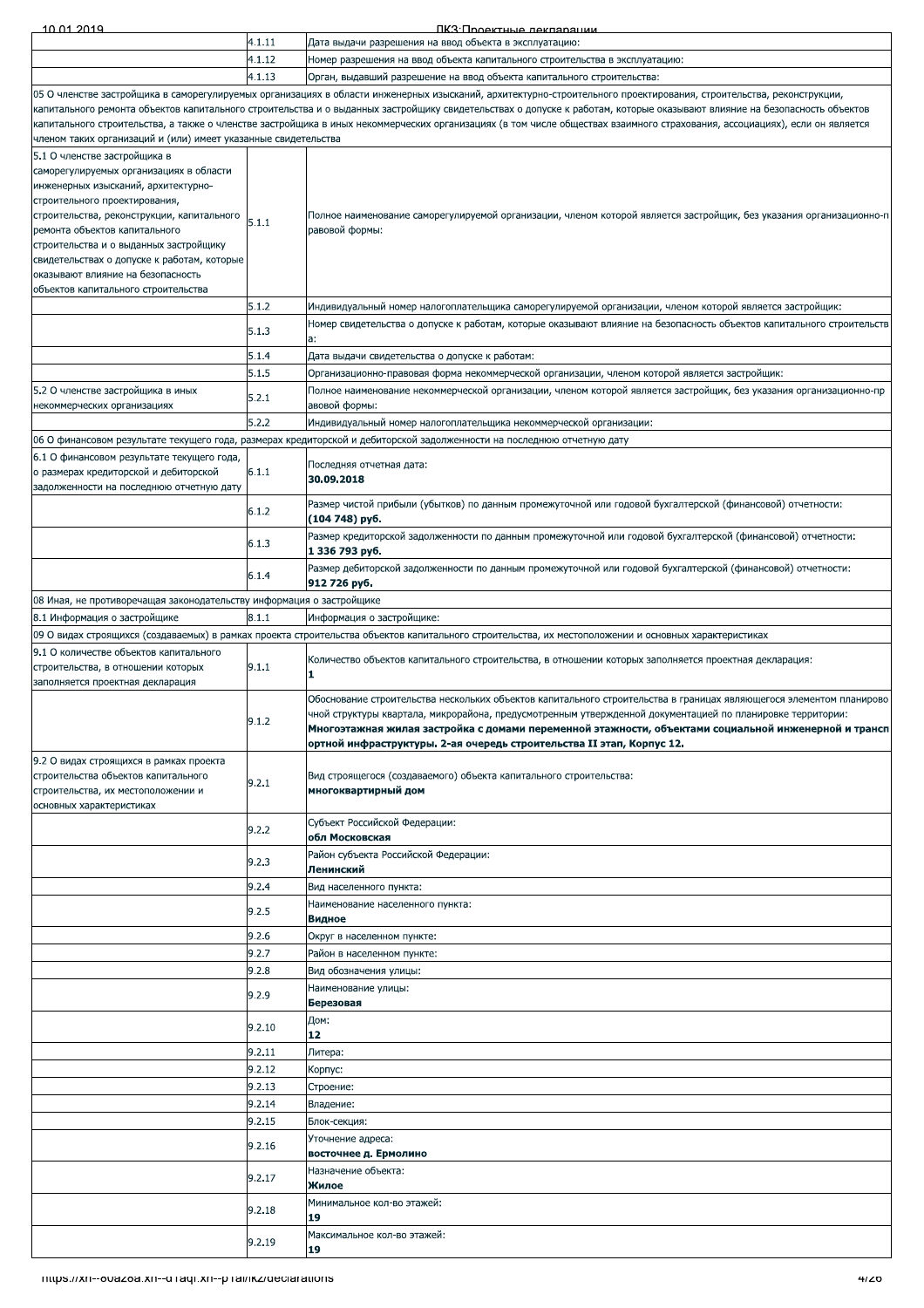$10.01.2019$ 

<u> ПКЗ·Проектные лекларации</u>

| 9.2.20 | Общая площадь объекта:<br>25596,54 м2                                                                                                    |
|--------|------------------------------------------------------------------------------------------------------------------------------------------|
| 9.2.21 | Материал наружных стен и каркаса объекта:<br>со сборно-монолитным железобетонным каркасом и стенами из крупных каменных блоков и панелей |
| 9.2.22 | Материал перекрытий:<br>Сборные железобетонные                                                                                           |
| 9.2.23 | Класс энергоэффективности:<br>C+                                                                                                         |
| 9.2.24 | Сейсмостойкость:<br>Район относится к 5-ти бальной зоне при 10%, 5%, и 1% вероятности сейсмической опасности                             |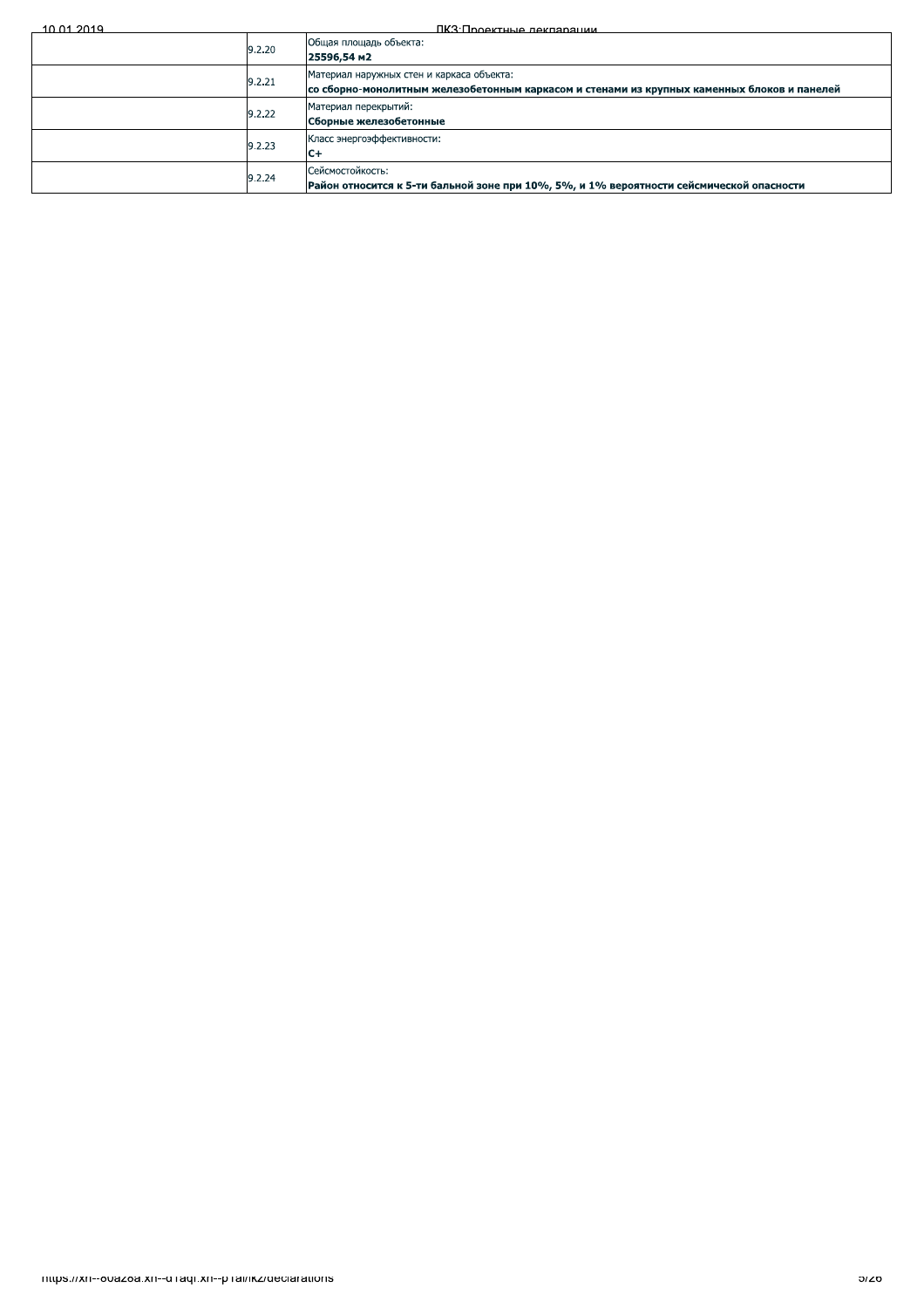### $06$ ъект  $N<sup>°</sup>1$

.<br>10 О виде договора, для исполнения которого застройщиком осуществляется реализация проекта строительства (в случае заключения такого договора), в том числе договора, предусмотренного законодательством о градостроительной деятельности, о лицах, выполнивших инженерные изыскания, архитектурно-строительное проектирование, о результатах экспертизы проектной документации и результатов инженерных изысканий, о результатах государственной экологической экспертизы, если требование о проведении таких экспертиз установлено федеральным законом 10.1 О виде договора, для исполнения которого застройщиком осуществляется реализация проекта строительства, в том  $10.1.1$ Вид договора: нисле договора, предусмотренного законодательством Российской Федерации о градостроительной деятельности  $10.1.2$ Номер договора:  $10.1.3$ Дата заключения договора:  $10.1.4$ Даты внесения изменений в договор: 10.2 О лицах, выполнивших инженерные Организационно-правовая форма организации, выполнившей инженерные изыскания:  $10.2.1$ лзыскания .<br>Общество с ограниченной ответственностью Полное наименование организации, выполнившей инженерные изыскания, без указания организационно - правовой формы:  $10.2.2$ **TeppaFeoKom**  $10.2.3$ .<br>Фамилия индивидуального предпринимателя, выполнившего инженерные изыскания  $10.2.4$ .<br>Имя индивидуального предпринимателя, выполнившего инженерные изыскания  $10.2.5$ Отчество (при наличии) индивидуального предпринимателя, выполнившего инженерные изыскания; Индивидуальный номер налогоплательщика, выполнившего инженерные изыскания: 10.2.6 5003041727 10.2 (2) О лицах, выполнивших инженерные .<br>Организационно-правовая форма организации, выполнившей инженерные изыскания  $10.2.1$ **изыскания** Общество с ограниченной ответственностью Толное наименование организации, выполнившей инженерные изыскания, без указания организационно - правовой формы:  $10.2.2$ Лабораторный центр «ЭкоПоле»  $10.2.3$ Фамилия индивидуального предпринимателя, выполнившего инженерные изыскания:  $10.2.4$ Имя индивидуального предпринимателя, выполнившего инженерные изыскания:  $10.2.5$ Отчество (при наличии) индивидуального предпринимателя, выполнившего инженерные изыскания: Индивидуальный номер налогоплательщика, выполнившего инженерные изыскания: 10.2.6 7702663509 10.2 (3) О лицах, выполнивших инженерные Организационно-правовая форма организации, выполнившей инженерные изыскания:  $10.2.1$ Непубличное акционерное общество 13ЫСКАНИЯ 1олное наименование организации, выполнившей инженерные изыскания, без указания организационно - правовой формы:  $1022$ .<br>Центр – Инвест  $10.2.3$ Фамилия индивилуального предпринимателя, выполнившего инженерные изыскания:  $10.2.4$ Имя индивидуального предпринимателя, выполнившего инженерные изыскания:  $10.2.5$ Отчество (при наличии) индивидуального предпринимателя, выполнившего инженерные изыскания: Индивидуальный номер налогоплательщика, выполнившего инженерные изыскания: 10.2.6 5050055131 10.3 О лицах, выполнивших архитектурно-Организационно-правовая форма организации, выполнившей архитектурно-строительное проектирование:  $10.3.1$ строительное проектирование Общество с ограниченной ответственностью .<br>Полное наименование организации, выполнившей архитектурно-строительное проектирование, без указания организационно  $10.3.2$ -правовой формы: Градо-Спецстрой  $10.3.3$ Фамилия индивидуального предпринимателя, выполнившего архитектурно-строительное проектирование: 10.3.4 Имя индивидуального предпринимателя, выполнившего архитектурно-строительное проектирование:  $10.3.5$ Отчество (при наличии) индивидуального предпринимателя, выполнившего архитектурно-строительное проектирование: Индивидуальный номер налогоплательщика, выполнившего архитектурно-строительное проектирование: 10.3.6 706508222 10.3 (2) О лицах, выполнивших .<br>Организационно-правовая форма организации, выполнившей архитектурно-строительное проектирование:  $10.3.1$ архитектурно-строительное проектирование Акционерное общество Полное наименование организации, выполнившей архитектурно-строительное проектирование, без указания организационно  $10.3.2$ правовой формы: Холдинговая компания «Главное всерегиональное строительное управление «Центр» 10.3.3 Фамилия индивидуального предпринимателя, выполнившего архитектурно-строительное проектирование: 10.3.4 Имя индивидуального предпринимателя, выполнившего архитектурно-строительное проектирование: 10.3.5 Отчество (при наличии) индивидуального предпринимателя, выполнившего архитектурно-строительное проектирование: Индивидуальный номер налогоплательщика, выполнившего архитектурно-строительное проектирование: 10.3.6 7709261816 10.3 (3) О лицах, выполнивших Организационно-правовая форма организации, выполнившей архитектурно-строительное проектирование:  $10.3.1$ архитектурно-строительное проектирование Общество с ограниченной ответственностью Полное наименование организации, выполнившей архитектурно-строительное проектирование, без указания организационно 10.3.2 правовой формы **ПроектДорСервис**  $10.3.3$ .<br>Фамилия индивидуального предпринимателя, выполнившего архитектурно-строительное проектирование:  $10.3.4$ Имя индивидуального предпринимателя, выполнившего архитектурно-строительное проектирование  $10.3.5$ Отчество (при наличии) индивидуального предпринимателя, выполнившего архитектурно-строительное проектирование: Индивидуальный номер налогоплательщика, выполнившего архитектурно-строительное проектирование: 10.3.6 7717708336 10.3 (4) О лицах, выполнивших Организационно-правовая форма организации, выполнившей архитектурно-строительное проектирование:  $10.3.1$ архитектурно-строительное проектирование Общество с ограниченной ответственностью

nttps://xn--ovazoa.xn--g ragi.xn--p rai/ikz/geciarations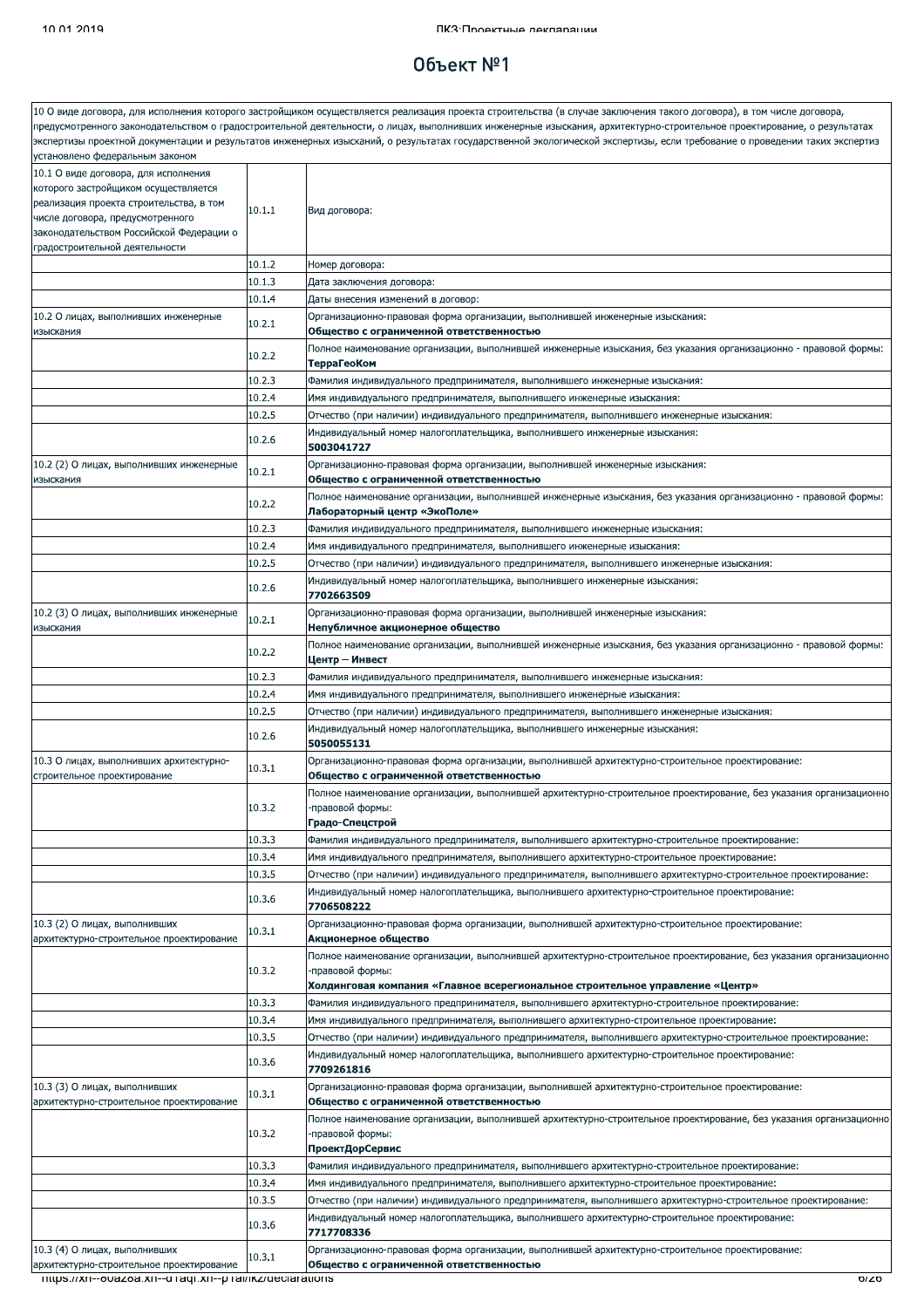|  | 10.01.2010 |  |
|--|------------|--|

ПКЗ Полектные лекляряции

|                                                                                               |         | Полное наименование организации, выполнившей архитектурно-строительное проектирование, без указания организационно                                                                                                             |
|-----------------------------------------------------------------------------------------------|---------|--------------------------------------------------------------------------------------------------------------------------------------------------------------------------------------------------------------------------------|
|                                                                                               | 10.3.2  | -правовой формы:<br>Современное проектирование в строительстве                                                                                                                                                                 |
|                                                                                               | 10.3.3  | .Фамилия индивидуального предпринимателя, выполнившего архитектурно-строительное проектирование                                                                                                                                |
|                                                                                               | 10.3.4  | "Имя индивидуального предпринимателя, выполнившего архитектурно-строительное проектирование                                                                                                                                    |
|                                                                                               | 10.3.5  | Отчество (при наличии) индивидуального предпринимателя, выполнившего архитектурно-строительное проектирование:                                                                                                                 |
|                                                                                               | 10.3.6  | "Индивидуальный номер налогоплательщика, выполнившего архитектурно-строительное проектирование<br>5036089178                                                                                                                   |
| 10.3 (5) О лицах, выполнивших<br>архитектурно-строительное проектирование                     | 10.3.1  | Организационно-правовая форма организации, выполнившей архитектурно-строительное проектирование:<br>Общество с ограниченной ответственностью                                                                                   |
|                                                                                               | 10.3.2  | Полное наименование организации, выполнившей архитектурно-строительное проектирование, без указания организационно<br>правовой формы:                                                                                          |
|                                                                                               |         | <b>ЮНИКОМ</b>                                                                                                                                                                                                                  |
|                                                                                               | 10.3.3  | Фамилия индивидуального предпринимателя, выполнившего архитектурно-строительное проектирование:                                                                                                                                |
|                                                                                               | 10.3.4  | Имя индивидуального предпринимателя, выполнившего архитектурно-строительное проектирование:                                                                                                                                    |
|                                                                                               | 10.3.5  | Отчество (при наличии) индивидуального предпринимателя, выполнившего архитектурно-строительное проектирование:                                                                                                                 |
|                                                                                               | 10.3.6  | Индивидуальный номер налогоплательщика, выполнившего архитектурно-строительное проектирование:<br>7701973057                                                                                                                   |
| 10.4 О результатах экспертизы проектной<br>документации и результатов инженерных<br>изысканий | 10.4.1  | Вид заключения экспертизы:<br>Положительное заключение экспертизы проектной документации и результатов инженерных изысканий                                                                                                    |
|                                                                                               | 10.4.2  | Дата выдачи заключения экспертизы проектной документации и (или) результатов инженерных изысканий:<br>30.01.2015                                                                                                               |
|                                                                                               | 10.4.3  | Номер заключения экспертизы проектной документации и (или) результатов инженерных изысканий:<br>50-1-4-0036-15                                                                                                                 |
|                                                                                               | 10.4.4  | Организационно-правовая форма организации, выдавшей заключение экспертизы проектной документации и (или) результат<br>ов инженерных изысканий:<br>Федеральное государственное автономное учреждение                            |
|                                                                                               |         | Полное наименование организации, выдавшей заключение экспертизы проектной документации и (или) результатов инжене                                                                                                              |
|                                                                                               | 10.4.5  | рных изысканий, без указания организационно - правовой формы:                                                                                                                                                                  |
|                                                                                               |         | Московская областная государственная экспертиза                                                                                                                                                                                |
|                                                                                               | 10.4.6  | Индивидуальный номер налогоплательщика организации, выдавшей заключение государственной экспертизы проектной док<br>ументации и (или) результатов инженерных изысканий:<br>5041020693                                          |
| 10.5 О результатах государственной<br>экологической экспертизы                                | 10.5.1  | Дата выдачи заключения государственной экологической экспертизы:                                                                                                                                                               |
|                                                                                               | 10.5.2  | Номер заключения государственной экологической экспертизы:                                                                                                                                                                     |
|                                                                                               | 10.5.3  | Организационно-правовая форма организации, выдавшей заключение государственной экологической экспертизы:                                                                                                                       |
|                                                                                               | 10.5.4  | Полное наименование организации, выдавшей заключение государственной экологической экспертизы, без указания организ                                                                                                            |
|                                                                                               |         | ационно - правовой формы:                                                                                                                                                                                                      |
| 10.6 Об индивидуализирующем объект,<br>группу объектов капитального строительства 10.6.1      | 10.5.5  | Индивидуальный номер налогоплательщика организации, выдавшей заключение экологической экспертизы:<br>Коммерческое обозначение, индивидуализирующее объект, группу объектов:<br>Жилой комплекс «Южное Видное» ЖК «Южное Видное» |
| коммерческом обозначении<br>11 О разрешении на строительство                                  |         |                                                                                                                                                                                                                                |
|                                                                                               |         | Номер разрешения на строительство:                                                                                                                                                                                             |
| 11.1 О разрешении на строительство                                                            | 11.1.1  | RU50-11-2015-731<br>Дата выдачи разрешения на строительство:                                                                                                                                                                   |
|                                                                                               | 11.1.2  | 15.05.2015                                                                                                                                                                                                                     |
|                                                                                               | 11.1.3  | Срок действия разрешения на строительство:<br>31.01.2019                                                                                                                                                                       |
|                                                                                               | 11.1.4  | Последняя дата продления срока действия разрешения на строительство:<br>17.12.2018                                                                                                                                             |
|                                                                                               | 11.1.5  | Наименование органа, выдавшего разрешение на строительство:<br>Министерство строительного комплекса Московской области                                                                                                         |
|                                                                                               |         | 12 О правах застройщика на земельный участок, на котором осуществляется строительство (создание) многоквартирного дома либо многоквартирных домов и (или) иных объектов                                                        |
| собственником земельного участка), о кадастровом номере и площади земельного участка          |         | недвижимости, в том числе о реквизитах правоустанавливающего документа на земельный участок, о собственнике земельного участка (в случае, если застройщик не является                                                          |
| 12.1 О правах застройщика на земельный<br>участок, на котором осуществляется                  | 12.1.1  | Вид права застройщика на земельный участок:<br>право собственности                                                                                                                                                             |
| строительство (создание)                                                                      | 12.1.2  | Вид договора:                                                                                                                                                                                                                  |
|                                                                                               | 12.1.3  | Номер договора, определяющего права застройщика на земельный участок:                                                                                                                                                          |
|                                                                                               | 12.1.4  | Дата подписания договора, определяющего права застройщика на земельный участок:                                                                                                                                                |
|                                                                                               | 12.1.5  | Дата государственной регистрации договора, определяющего права застройщика на земельный участок:                                                                                                                               |
|                                                                                               | 12.1.6  | Дата окончания действия права застройщика на земельный участок:                                                                                                                                                                |
|                                                                                               | 12.1.7  | Дата государственной регистрации изменений в договор:                                                                                                                                                                          |
|                                                                                               | 12.1.8  | Наименование уполномоченного органа, предоставившего земельный участок в собственность:                                                                                                                                        |
|                                                                                               | 12.1.9  | "Номер правового акта уполномоченного органа о предоставление земельного участка в собственность                                                                                                                               |
|                                                                                               | 12.1.10 | Дата правового акта уполномоченного органа о предоставление земельного участка в собственность:                                                                                                                                |
|                                                                                               | 12.1.11 | Дата государственной регистрации права собственности:<br>23.08.2013                                                                                                                                                            |
| 12.2 О собственности земельного участка                                                       | 12.2.1  | Собственник земельного участка:<br>застройщик                                                                                                                                                                                  |
|                                                                                               | 12.2.2  | Организационно-правовая форма собственника земельного участка:<br>Общество с ограниченной ответственностью                                                                                                                     |
| <u> Thttps://xn--ovazoa.xn--diraqi.xn--piral/ikz/declarations</u>                             |         | 1120                                                                                                                                                                                                                           |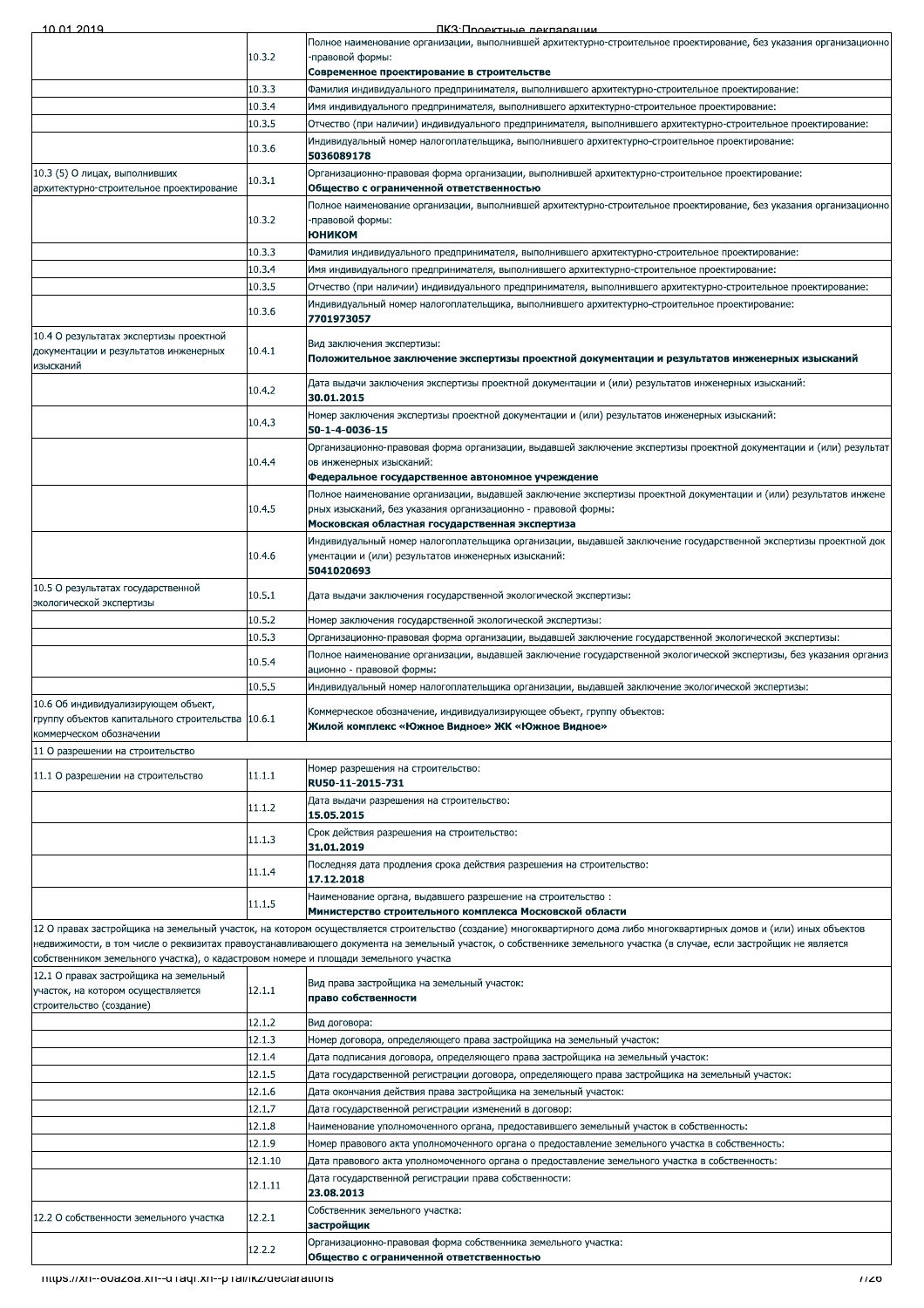|  | 10.01.2019 |  |
|--|------------|--|

| 10 01 2014                                                                 |        | IIK:K'I INOAKTHLIA NAKRANAIIMM                                                                                                                                                                                       |
|----------------------------------------------------------------------------|--------|----------------------------------------------------------------------------------------------------------------------------------------------------------------------------------------------------------------------|
|                                                                            | 12.2.3 | Полное наименование собственника земельного участка, без указания организационно - правовой формы:<br>Аматол                                                                                                         |
|                                                                            | 12.2.4 | Фамилия собственника земельного участка:                                                                                                                                                                             |
|                                                                            | 12.2.5 | Имя собственника земельного участка:                                                                                                                                                                                 |
|                                                                            | 12.2.6 | Отчество собственника земельного участка (при наличии):                                                                                                                                                              |
|                                                                            |        | Индивидуальный номер налогоплательщика юридического лица, индивидуального предпринимателя - собственника земельно                                                                                                    |
|                                                                            | 12.2.7 | го участка:                                                                                                                                                                                                          |
|                                                                            | 12.2.8 | Форма собственности земельного участка:                                                                                                                                                                              |
|                                                                            | 12.2.9 | Наименование органа уполномоченного на распоряжение земельного участка:                                                                                                                                              |
| 12.3 О кадастровом номере и площади                                        | 12.3.1 | Кадастровый номер земельного участка:                                                                                                                                                                                |
| земельного участка                                                         |        | 50:21:0080105:0000212                                                                                                                                                                                                |
|                                                                            | 12.3.2 | Площадь земельного участка (с указанием единицы измерения):                                                                                                                                                          |
|                                                                            |        | 8 240 m2                                                                                                                                                                                                             |
| 13 О планируемых элементах благоустройства территории                      |        | Наличие планируемых проездов, площадок, велосипедных дорожек, пешеходных переходов, тротуаров:                                                                                                                       |
|                                                                            |        | В качестве благоустройства на придомовой территории предусматривается размещение: - открытых площадо                                                                                                                 |
| 13.1 Об элементах благоустройства                                          | 13.1.1 | к: для игр детей; для отдыха взрослого населения; для занятий физкультурой; хозяйственных и для сбора мус                                                                                                            |
| территории                                                                 |        | ора. - автостоянок: для временного хранения автомобилей; для автомобилей сотрудников встроенных общест                                                                                                               |
|                                                                            |        | венных помещений; для МГН                                                                                                                                                                                            |
|                                                                            | 13.1.2 | Наличие парковочного пространства вне объекта строительства (расположение, планируемое количество машино - мест):                                                                                                    |
|                                                                            |        | Согласно утвержденному проекту планировки<br>Наличие дворового пространства, в том числе детских и спортивных площадок (расположение относительно объекта строите                                                    |
|                                                                            |        | льства, описание игрового и спортивного оборудования, малых архитектурных форм, иных планируемых элементов):                                                                                                         |
|                                                                            | 13.1.3 | На территории предусмотрены детские игровые площадки, площадки для отдыха взрослых и спортивные пло                                                                                                                  |
|                                                                            |        | щадки. Малые архитектурные формы: - урны - скамейки - игровое оборудование - спортивное оборудование                                                                                                                 |
|                                                                            |        | Площадки для размещения контейнеров для сбора твердых отходов (расположение относительно объекта строительства):                                                                                                     |
|                                                                            | 13.1.4 | Проектными решениями предусмотрено размещение на отведенной территории одной площадки с установкой<br>контейнеров для сбора твёрдых бытовых отходов                                                                  |
|                                                                            |        | Описание планируемых мероприятий по озеленению:                                                                                                                                                                      |
|                                                                            | 13.1.5 | Озеленение территории осуществляется высадкой деревьев и кустарников с учётом их санитарно-защитных и                                                                                                                |
|                                                                            |        | декоративных свойств, а также устройством газонов                                                                                                                                                                    |
|                                                                            | 13.1.6 | Соответствие требованиям по созданию безбарьерной среды для маломобильных лиц:                                                                                                                                       |
|                                                                            |        | Соответствует                                                                                                                                                                                                        |
|                                                                            |        | Наличие наружного освещения дорожных покрытий, пространств в транспортных и пешеходных зонах, архитектурного освещ                                                                                                   |
|                                                                            | 13.1.7 | ения (дата выдачи технических условий, срок действия, наименование организации, выдавшей технические условия):<br>Проектными решениями предусматривается освещение территории и дорожных проездов. Проектом предусмо |
|                                                                            |        | трена установка фонарей уличного освещения на опорах                                                                                                                                                                 |
|                                                                            | 13.1.8 | Описание иных планируемых элементов благоустройства:                                                                                                                                                                 |
|                                                                            |        | 14 О планируемом подключении (технологическом присоединении) многоквартирных домов и (или) иных объектов недвижимости к сетям инженерно-технического обеспечения,                                                    |
| размере платы за такое подключение и планируемом подключении к сетям связи |        |                                                                                                                                                                                                                      |
| 14.1 О планируемом подключении                                             |        | Вид сети инженерно-технического обеспечения:                                                                                                                                                                         |
| (технологическом присоединении) к сетям                                    | 14.1.1 | бытовое или общесплавное водоотведение                                                                                                                                                                               |
| инженерно-технического обеспечения                                         |        | Организационно-правовая форма организации, выдавшей технические условия на подключение к сети инженерно-техническ                                                                                                    |
|                                                                            | 14.1.2 | ого обеспечения:                                                                                                                                                                                                     |
|                                                                            |        | Общество с ограниченной ответственностью                                                                                                                                                                             |
|                                                                            |        | Полное наименование организации, выдавшей технические условия на подключение к сети инженерно-технического обеспеч                                                                                                   |
|                                                                            | 14.1.3 | ения, без указания организационно - правовой формы:                                                                                                                                                                  |
|                                                                            |        | Аматол                                                                                                                                                                                                               |
|                                                                            | 14.1.4 | Индивидуальный номер налогоплательщика организации, выдавшей технические условия на подключение к сети инженерно-<br>технического обеспечения:                                                                       |
|                                                                            |        | 7707660371                                                                                                                                                                                                           |
|                                                                            |        | Дата выдачи технических условий на подключения к сети инженерно-технического обеспечения:                                                                                                                            |
|                                                                            | 14.1.5 | 16.12.2014                                                                                                                                                                                                           |
|                                                                            | 14.1.6 | Номер выдачи технических условий подключения к сети инженерно-технического обеспечения:                                                                                                                              |
|                                                                            |        | 494                                                                                                                                                                                                                  |
|                                                                            | 14.1.7 | Срок действия технических условий подключения к сети инженерно-технического обеспечения:                                                                                                                             |
|                                                                            |        | 16.12.2016                                                                                                                                                                                                           |
|                                                                            | 14.1.8 | Размер платы за подключение к сети инженерно-технического обеспечения:<br>0 p.                                                                                                                                       |
| 14.1 (2) О планируемом подключении                                         |        |                                                                                                                                                                                                                      |
| (технологическом присоединении) к сетям                                    | 14.1.1 | Вид сети инженерно-технического обеспечения:                                                                                                                                                                         |
| инженерно-технического обеспечения                                         |        | ливневое водоотведение                                                                                                                                                                                               |
|                                                                            |        | Организационно-правовая форма организации, выдавшей технические условия на подключение к сети инженерно-техническ                                                                                                    |
|                                                                            | 14.1.2 | ого обеспечения:                                                                                                                                                                                                     |
|                                                                            |        | Общество с ограниченной ответственностью                                                                                                                                                                             |
|                                                                            | 14.1.3 | Полное наименование организации, выдавшей технические условия на подключение к сети инженерно-технического обеспеч<br>ения, без указания организационно - правовой формы:                                            |
|                                                                            |        | Аматол                                                                                                                                                                                                               |
|                                                                            |        | Индивидуальный номер налогоплательщика организации, выдавшей технические условия на подключение к сети инженерно-                                                                                                    |
|                                                                            | 14.1.4 | технического обеспечения:                                                                                                                                                                                            |
|                                                                            |        | 7707660371                                                                                                                                                                                                           |
|                                                                            | 14.1.5 | Дата выдачи технических условий на подключения к сети инженерно-технического обеспечения:<br>16.12.2014                                                                                                              |
|                                                                            |        | Номер выдачи технических условий подключения к сети инженерно-технического обеспечения:                                                                                                                              |
|                                                                            | 14.1.6 | 494                                                                                                                                                                                                                  |
|                                                                            |        | Срок действия технических условий подключения к сети инженерно-технического обеспечения:                                                                                                                             |
|                                                                            | 14.1.7 | 16.12.2016                                                                                                                                                                                                           |
| mups://xn--ovazoa.xn--g ragi.xn--p rai/ikz/geciarations                    |        | o/zo                                                                                                                                                                                                                 |
|                                                                            |        |                                                                                                                                                                                                                      |
|                                                                            |        |                                                                                                                                                                                                                      |
|                                                                            |        |                                                                                                                                                                                                                      |
|                                                                            |        |                                                                                                                                                                                                                      |
|                                                                            |        |                                                                                                                                                                                                                      |
|                                                                            |        |                                                                                                                                                                                                                      |
|                                                                            |        |                                                                                                                                                                                                                      |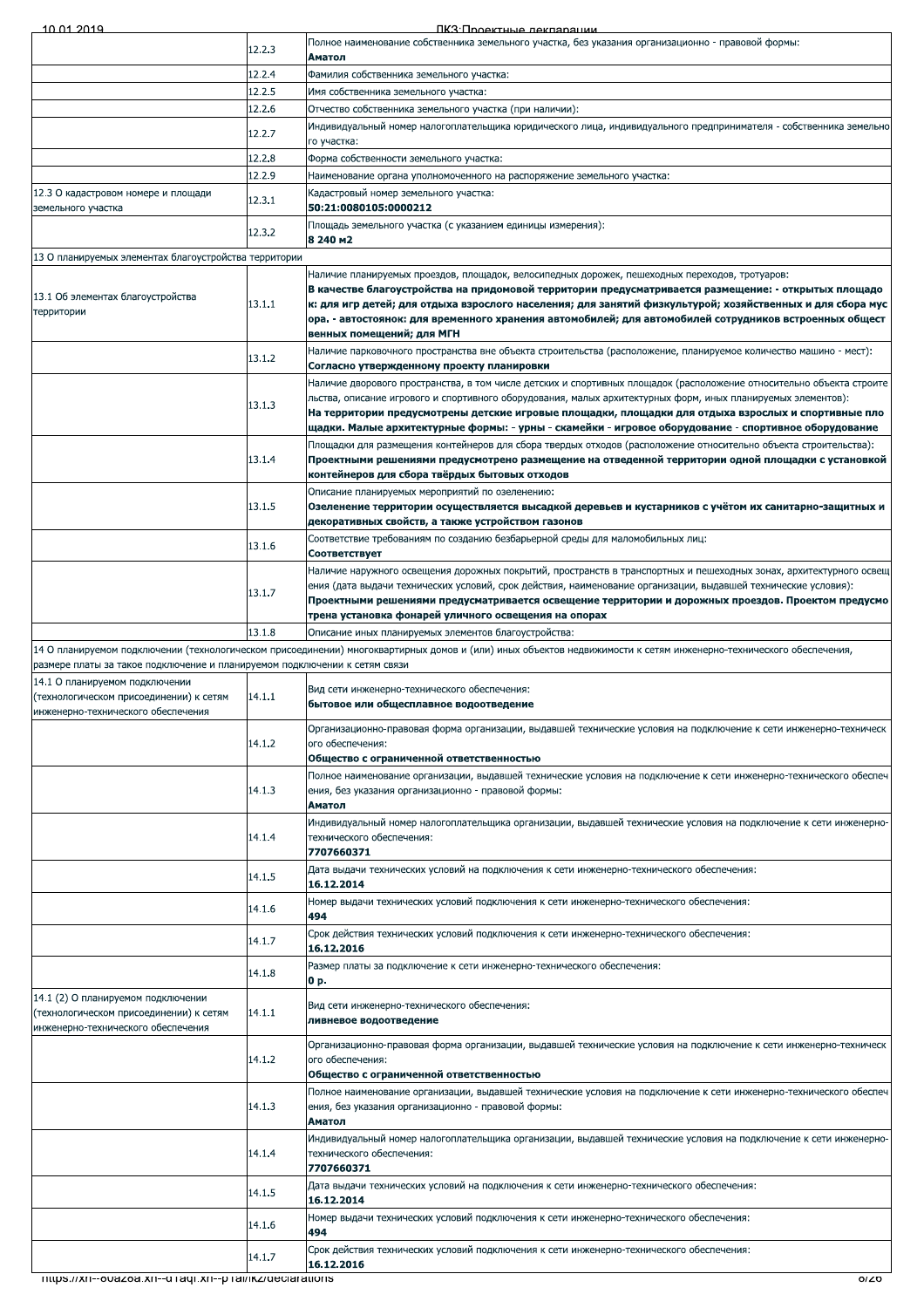| יות נובח                                                                      |        | TIK 3 TIDOAKTHLIA HAKRADAITI <i>NA</i>                                                                                                                          |
|-------------------------------------------------------------------------------|--------|-----------------------------------------------------------------------------------------------------------------------------------------------------------------|
|                                                                               | 14.1.8 | Размер платы за подключение к сети инженерно-технического обеспечения:<br>0 p.                                                                                  |
| 14.1 (3) О планируемом подключении<br>(технологическом присоединении) к сетям | 14.1.1 | Вид сети инженерно-технического обеспечения:                                                                                                                    |
| инженерно-технического обеспечения                                            |        | холодное водоснабжение                                                                                                                                          |
|                                                                               | 14.1.2 | Организационно-правовая форма организации, выдавшей технические условия на подключение к сети инженерно-техническ<br>ого обеспечения:                           |
|                                                                               |        | Общество с ограниченной ответственностью<br>Полное наименование организации, выдавшей технические условия на подключение к сети инженерно-технического обеспеч  |
|                                                                               | 14.1.3 | ения, без указания организационно - правовой формы:<br>Аматол                                                                                                   |
|                                                                               |        | Индивидуальный номер налогоплательщика организации, выдавшей технические условия на подключение к сети инженерно-                                               |
|                                                                               | 14.1.4 | технического обеспечения:<br>7707660371                                                                                                                         |
|                                                                               | 14.1.5 | Дата выдачи технических условий на подключения к сети инженерно-технического обеспечения:<br>16.12.2014                                                         |
|                                                                               | 14.1.6 | Номер выдачи технических условий подключения к сети инженерно-технического обеспечения:<br>494                                                                  |
|                                                                               | 14.1.7 | Срок действия технических условий подключения к сети инженерно-технического обеспечения:                                                                        |
|                                                                               | 14.1.8 | 16.12.2016<br>Размер платы за подключение к сети инженерно-технического обеспечения:                                                                            |
| 14.1 (4) О планируемом подключении                                            |        | 0 p.                                                                                                                                                            |
| (технологическом присоединении) к сетям<br>инженерно-технического обеспечения | 14.1.1 | Вид сети инженерно-технического обеспечения:<br>теплоснабжение                                                                                                  |
|                                                                               |        | Организационно-правовая форма организации, выдавшей технические условия на подключение к сети инженерно-техническ                                               |
|                                                                               | 14.1.2 | ого обеспечения:<br>Общество с ограниченной ответственностью                                                                                                    |
|                                                                               |        | Полное наименование организации, выдавшей технические условия на подключение к сети инженерно-технического обеспеч                                              |
|                                                                               | 14.1.3 | ения, без указания организационно - правовой формы:<br>МОТЭС                                                                                                    |
|                                                                               | 14.1.4 | Индивидуальный номер налогоплательщика организации, выдавшей технические условия на подключение к сети инженерно-<br>технического обеспечения:                  |
|                                                                               |        | 5047072641                                                                                                                                                      |
|                                                                               | 14.1.5 | Дата выдачи технических условий на подключения к сети инженерно-технического обеспечения:<br>16.04.2014                                                         |
|                                                                               | 14.1.6 | Номер выдачи технических условий подключения к сети инженерно-технического обеспечения:<br>ТУ/Т-398-13/ПР-4-3-0-14-2014                                         |
|                                                                               | 14.1.7 | Срок действия технических условий подключения к сети инженерно-технического обеспечения:<br>16.04.2016                                                          |
|                                                                               | 14.1.8 | Размер платы за подключение к сети инженерно-технического обеспечения:<br>0 p.                                                                                  |
| 14.1 (5) О планируемом подключении                                            |        | Вид сети инженерно-технического обеспечения:                                                                                                                    |
| (технологическом присоединении) к сетям<br>инженерно-технического обеспечения | 14.1.1 | электроснабжение                                                                                                                                                |
|                                                                               | 14.1.2 | Организационно-правовая форма организации, выдавшей технические условия на подключение к сети инженерно-техническ<br>ого обеспечения:                           |
|                                                                               |        | Общество с ограниченной ответственностью<br>Полное наименование организации, выдавшей технические условия на подключение к сети инженерно-технического обеспеч  |
|                                                                               | 14.1.3 | ения, без указания организационно - правовой формы:<br>Аматол                                                                                                   |
|                                                                               |        | Индивидуальный номер налогоплательщика организации, выдавшей технические условия на подключение к сети инженерно-                                               |
|                                                                               | 14.1.4 | технического обеспечения:<br>7707660371                                                                                                                         |
|                                                                               | 14.1.5 | Дата выдачи технических условий на подключения к сети инженерно-технического обеспечения:<br>16.12.2014                                                         |
|                                                                               | 14.1.6 | Номер выдачи технических условий подключения к сети инженерно-технического обеспечения:<br>493                                                                  |
|                                                                               | 14.1.7 | Срок действия технических условий подключения к сети инженерно-технического обеспечения:                                                                        |
|                                                                               |        | 16.12.2016<br>Размер платы за подключение к сети инженерно-технического обеспечения:                                                                            |
| 14.2 О планируемом подключении к сетям                                        | 14.1.8 | 0 p.<br>Вид сети связи:                                                                                                                                         |
| СВЯЗИ                                                                         | 14.2.1 | Устройства сети связи                                                                                                                                           |
|                                                                               | 14.2.2 | Организационно-правовая форма организации, выдавшей технические условия, заключившей договор на подключение к сет<br>и связи:                                   |
|                                                                               |        | Общество с ограниченной ответственностью<br>Полное наименование организации, выдавшей технические условия, заключившей договор на подключение к сети связи, без |
|                                                                               | 14.2.3 | указания организационно - правовой формы:                                                                                                                       |
|                                                                               |        | ЗагородТелеком<br>Индивидуальный номер налогоплательщика организации, выдавшей технические условия, заключившей договор на подключ                              |
|                                                                               | 14.2.4 | ение к сети связи:<br>5030072298                                                                                                                                |
| 14.2 (2) О планируемом подключении к сетям<br>СВЯЗИ                           | 14.2.1 | Вид сети связи:<br>передача данных и доступа в интернет                                                                                                         |
|                                                                               |        | Организационно-правовая форма организации, выдавшей технические условия, заключившей договор на подключение к сет                                               |
|                                                                               | 14.2.2 | и связи:<br>Общество с ограниченной ответственностью                                                                                                            |
| mups.//xn--ovazoa.xn--g ragi.xn--p rai/ikz/geciarations                       |        | সাত্রত                                                                                                                                                          |
|                                                                               |        |                                                                                                                                                                 |
|                                                                               |        |                                                                                                                                                                 |
|                                                                               |        |                                                                                                                                                                 |
|                                                                               |        |                                                                                                                                                                 |
|                                                                               |        |                                                                                                                                                                 |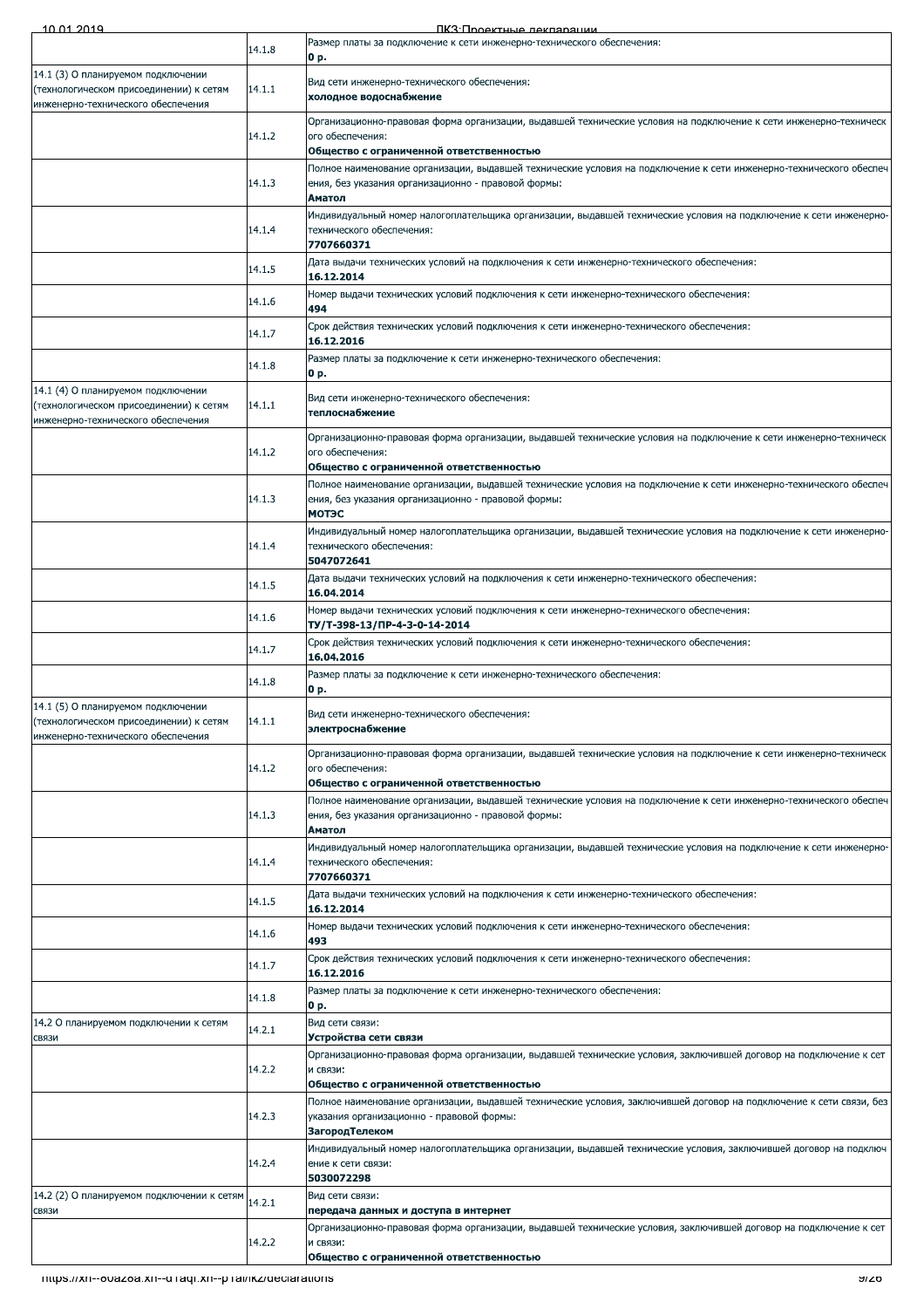Полное наименование организации, выдавшей технические условия, заключившей договор на подключение к сети связи, без 14.2.3 указания организационно - правовой формы: ЗагородТелеком Индивидуальный номер налогоплательщика организации, выдавшей технические условия, заключившей договор на подключ 14.2.4 ние к сети связи: 5030072298 .<br>15 О количестве в составе строящихся (создаваемых) в рамках проекта строительства многоквартирных домов и (или) иных объектов недвижимости жилых помещений и нежилых помещений, а также об их основных характеристи<mark>ка</mark>х 15.1 О количестве в составе строящихся (создаваемых) в рамках проекта Количество жилых помещений: 15.1.1 строительства многоквартирных домов и 331 (или) иных объектов недвижимости жилых помещений и нежилых помещений Количество нежилых помещений: 15.1.2 В том числе машино-мест: 15.1.2.1 В том числе иных нежилых помещений: 15.1.2.2 15.2 Об основных характеристиках жилых  $15.2.1$ томещений Площадь помещений вспомогательного использования Νġ Назачение Этаж Номер подъезда Общая площадь (м2) Кол-во комнат Номер комнаты Площадь комнаты (м2) Наименование Площадь(м2) Жилое помещение 61.81 61.81 Жилое помещение 57.48 Жилое помещение 40.34 Жилое помещение 40.34 Жилое помещение 5739 Жилое помещение  $\overline{57.48}$ Жилое помещение 40.34 Жилое помещение 40.34 Жилое помещение 57.39 Жилое помешение ١C 57.48  $\overline{11}$ Жилое помешение Жилое помешение 40.34 ١D 40.34 13 Жилое помещение Жилое помещение 57.39  $\overline{14}$ 15 Жилое помешение 57.48 16 Жилое помещение 40.34 17 Жилое помещение 40.34 Жилое помещение 57.39 18 19 Жилое помещение 57.85  $\overline{20}$ Жилое помещение 40.71 40.71 Жилое помещение  $\overline{21}$ 57.76  $\overline{22}$ Жилое помещение 57.85  $\overline{23}$ Жилое помещение Жилое помещение 40.71  $^{24}$ Жилое помещение 40.71 25 Жилое помещение 57.76 26 Жилое помещение 57.85 Жилое помещение 40.71 28 29 Жилое помещение 40.71 8 Жилое помещение 57.76 30  $31$ Жилое помещение 57.85 40.71 32 Жилое помещение 40.71 33 Жилое помещение 57.76  $34$ Жилое помещение  $\overline{35}$  $57.85$ Жилое помещение  $10$  $36 \overline{6}$ 40.71 Жилое помешение 10 37 40.71 Жилое помешение 10 38 57.76 Жилое помешение 10  $\overline{39}$  $\frac{1}{57.85}$ Жилое помешение 11 40 Жилое помешение 40.71 11  $\overline{41}$ Жилое помешение  $40.71$  $11$ 42 Жилое помещение 57.76  $11$  $43$ Жилое помешение  $57.85$ 14 Жилое помешение 40.71 45 Жилое помещение  $12$ 40.71  $16^{12}$ Жилое помещение  $12$ 57.76  $57.85$  $17$ Жилое помещение  $13$ 40.71 48 Жилое помещение 13 40.71 1C Жилое помещение  $13$ 50 Жилое помещение 13 57.76

ПКЗ Проектные леклярации

10.01.2019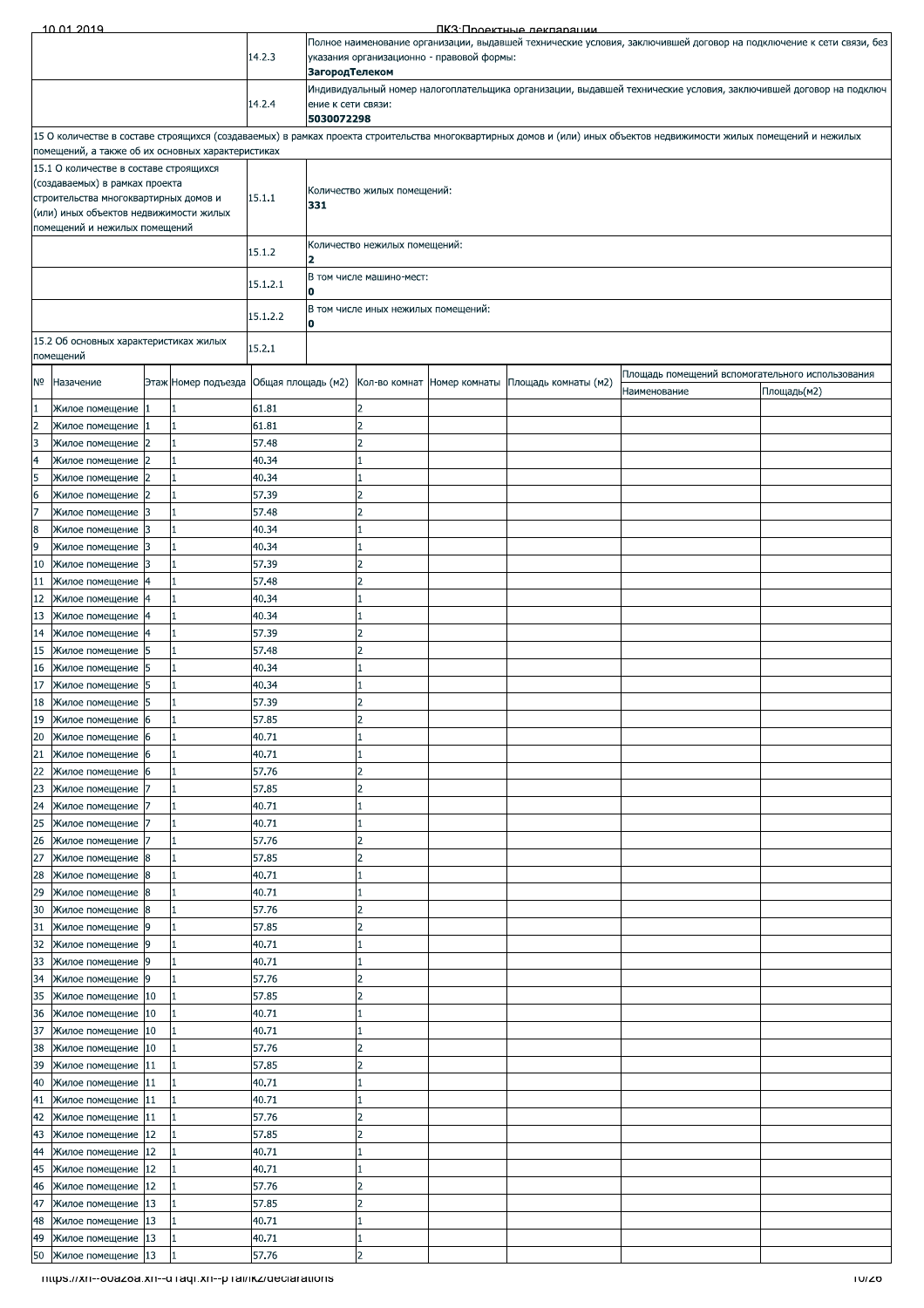|                                                 | 10.01.2019                                                                                                                                     |    |                |       |                          | ПКЗ: Проектные лекляряции |       |
|-------------------------------------------------|------------------------------------------------------------------------------------------------------------------------------------------------|----|----------------|-------|--------------------------|---------------------------|-------|
|                                                 |                                                                                                                                                | 14 |                | 57.85 | 2                        |                           |       |
|                                                 |                                                                                                                                                | 14 | 1              | 40.71 |                          |                           |       |
|                                                 |                                                                                                                                                | 14 |                | 40.71 |                          |                           |       |
|                                                 | 10.01.2019<br>51 Жилое помещение<br>52 Жилое помещение<br>53 Жилое помещение<br>54 Жилое помещение<br>56 Жилое помещение<br>57 Жилое помещение | 14 |                | 57.76 |                          |                           |       |
|                                                 |                                                                                                                                                | 15 |                | 57.85 |                          |                           |       |
|                                                 |                                                                                                                                                |    |                |       |                          |                           |       |
|                                                 |                                                                                                                                                | 15 |                | 40.71 |                          |                           |       |
|                                                 |                                                                                                                                                | 15 |                | 40.71 |                          |                           |       |
| 58<br>59                                        | Жилое помещение                                                                                                                                | 15 |                | 57.76 | $\overline{2}$           |                           |       |
|                                                 | Жилое помещение                                                                                                                                | 16 |                | 57.85 | $\overline{\phantom{a}}$ |                           |       |
| 60                                              | Жилое помещение                                                                                                                                | 16 |                | 40.71 |                          |                           |       |
|                                                 | Жилое помещение                                                                                                                                | 16 |                | 40.71 |                          |                           |       |
| $\frac{61}{62}$                                 | Жилое помещение                                                                                                                                | 16 |                | 57.76 |                          |                           |       |
|                                                 |                                                                                                                                                |    |                |       |                          |                           |       |
| 63<br>64<br>65<br>66<br>67                      | Жилое помещение                                                                                                                                | 17 |                | 57.85 |                          |                           |       |
|                                                 | Жилое помещение                                                                                                                                | 17 |                | 40.71 |                          |                           |       |
|                                                 | Жилое помещение                                                                                                                                | 17 | 1              | 40.71 |                          |                           |       |
|                                                 | Жилое помещение                                                                                                                                | 17 | 1              | 57.76 | 2                        |                           |       |
|                                                 | Жилое помещение                                                                                                                                |    | $\overline{z}$ | 35.88 |                          |                           |       |
|                                                 | Жилое помещение                                                                                                                                |    | $\overline{2}$ | 31.47 |                          |                           |       |
| 68<br>69                                        | Жилое помещение                                                                                                                                |    | $\overline{2}$ | 74.77 |                          |                           |       |
|                                                 |                                                                                                                                                |    |                |       |                          |                           |       |
| 70                                              | Жилое помещение                                                                                                                                |    | $\overline{2}$ | 35.85 |                          |                           |       |
| $\frac{71}{72}$                                 | Жилое помещение                                                                                                                                |    | $\overline{2}$ | 35.88 |                          |                           |       |
|                                                 | Жилое помещение                                                                                                                                |    | $\overline{2}$ | 74.52 | 3                        |                           |       |
|                                                 | Жилое помещение                                                                                                                                | 12 | $\overline{2}$ | 74.77 | R                        |                           |       |
|                                                 | Жилое помещение                                                                                                                                |    | $\overline{2}$ | 35.85 |                          |                           |       |
|                                                 |                                                                                                                                                |    | $\overline{2}$ |       |                          |                           |       |
| $\frac{73}{74}$ $\frac{74}{75}$ $\frac{75}{77}$ | Жилое помещение                                                                                                                                | 13 |                | 35.88 |                          |                           |       |
|                                                 | Жилое помещение                                                                                                                                | 13 | $\overline{2}$ | 74.52 |                          |                           |       |
|                                                 | Жилое помещение                                                                                                                                | 3  | $\overline{2}$ | 74.77 |                          |                           |       |
| 78<br>79                                        | Жилое помещение                                                                                                                                | 3  | 2              | 35.88 |                          |                           |       |
|                                                 | Жилое помещение                                                                                                                                |    | $\overline{2}$ | 35.88 |                          |                           |       |
| 80                                              | Жилое помещение                                                                                                                                |    | $\overline{2}$ | 74.52 |                          |                           |       |
| 81                                              | Жилое помещение                                                                                                                                |    | $\overline{2}$ | 74.77 |                          |                           |       |
|                                                 |                                                                                                                                                |    |                |       |                          |                           |       |
| 82<br>83<br>84                                  | Жилое помещение                                                                                                                                |    | $\overline{2}$ | 35.85 |                          |                           |       |
|                                                 | Жилое помещение                                                                                                                                | 5  | $\overline{2}$ | 35.88 |                          |                           |       |
|                                                 | Жилое помещение                                                                                                                                | 5  | $\overline{2}$ | 74.52 | k                        |                           |       |
| 85                                              | Жилое помещение                                                                                                                                | 15 | 2              | 74.77 | R                        |                           |       |
| 86                                              | Жилое помещение                                                                                                                                | 5  | $\overline{2}$ | 35.85 |                          |                           |       |
| 87                                              | Жилое помещение                                                                                                                                | 16 | $\overline{2}$ | 36.25 |                          |                           |       |
|                                                 |                                                                                                                                                |    |                |       |                          |                           |       |
| $\frac{1}{88}$                                  | Жилое помещение                                                                                                                                | 6  | $\overline{2}$ | 74.52 |                          |                           |       |
|                                                 | Жилое помещение 6                                                                                                                              |    | $\overline{2}$ | 74.77 | k                        |                           |       |
|                                                 | 90 Жилое помещение 6                                                                                                                           |    | $\overline{2}$ | 36.22 |                          |                           |       |
| 91                                              | Жилое помещение                                                                                                                                | 7  | $\overline{2}$ | 36.25 |                          |                           |       |
|                                                 | Жилое помещение                                                                                                                                |    | 2              | 74.52 |                          |                           |       |
| 92<br>93                                        | Жилое помещение                                                                                                                                |    | $\overline{2}$ | 74.77 | ٦                        |                           |       |
|                                                 |                                                                                                                                                |    |                |       |                          |                           |       |
| 94                                              | Жилое помещение                                                                                                                                |    | $\overline{2}$ | 36.22 |                          |                           |       |
| 95                                              | Жилое помещение                                                                                                                                | 8  | $\overline{2}$ | 36.25 |                          |                           |       |
| 96                                              | Жилое помещение                                                                                                                                | 18 | $\overline{2}$ | 74.52 | 3                        |                           |       |
| 97                                              | Жилое помещение                                                                                                                                | 8  | $\overline{2}$ | 74.77 | ß                        |                           |       |
| 98                                              | Жилое помещение                                                                                                                                | 8  | $\overline{2}$ | 36.22 |                          |                           |       |
| 99                                              |                                                                                                                                                | 19 | $\overline{2}$ | 36.25 |                          |                           |       |
|                                                 | Жилое помещение<br>100 Жилое помещение                                                                                                         |    | $\overline{2}$ | 74.52 |                          |                           |       |
|                                                 |                                                                                                                                                | 19 |                |       |                          |                           |       |
|                                                 | 101 Жилое помещение                                                                                                                            | 9  | $\overline{2}$ | 74.77 | 3                        |                           |       |
|                                                 | 102 Жилое помещение 9                                                                                                                          |    | $\overline{2}$ | 36.22 |                          |                           |       |
|                                                 | 103 Жилое помещение                                                                                                                            | 10 | $\overline{2}$ | 36.25 |                          |                           |       |
|                                                 | 104 Жилое помещение                                                                                                                            | 10 | $\overline{2}$ | 74.52 | k                        |                           |       |
|                                                 | 105 Жилое помещение                                                                                                                            | 10 | $\overline{2}$ | 74.77 |                          |                           |       |
|                                                 | 106 Жилое помещение                                                                                                                            | 10 | $\overline{2}$ | 36.22 |                          |                           |       |
|                                                 |                                                                                                                                                |    |                |       |                          |                           |       |
|                                                 | 107 Жилое помещение                                                                                                                            | 11 | $\overline{2}$ | 36.25 |                          |                           |       |
|                                                 | 108 Жилое помещение                                                                                                                            | 11 | $\overline{2}$ | 74.52 | 3                        |                           |       |
|                                                 | 109 Жилое помещение                                                                                                                            | 11 | $\overline{2}$ | 74.77 | R                        |                           |       |
|                                                 | 110 Жилое помещение                                                                                                                            | 11 | $\overline{2}$ | 36.22 |                          |                           |       |
|                                                 | 111 Жилое помещение                                                                                                                            | 12 | $\overline{2}$ | 36.25 |                          |                           |       |
|                                                 | 112 Жилое помещение                                                                                                                            | 12 | $\overline{2}$ | 74.52 |                          |                           |       |
|                                                 |                                                                                                                                                |    |                |       |                          |                           |       |
|                                                 | 113 Жилое помещение                                                                                                                            | 12 | $\overline{2}$ | 74.77 |                          |                           |       |
|                                                 | 114 Жилое помещение                                                                                                                            | 12 | $\overline{2}$ | 36.22 |                          |                           |       |
|                                                 | 115 Жилое помещение                                                                                                                            | 13 | $\overline{2}$ | 36.25 |                          |                           |       |
|                                                 | 116 Жилое помещение                                                                                                                            | 13 | $\overline{2}$ | 74.52 | 13                       |                           |       |
|                                                 | 117 Жилое помещение                                                                                                                            | 13 | $\overline{2}$ | 74.77 |                          |                           |       |
|                                                 | 118 Жилое помещение                                                                                                                            | 13 | $\overline{2}$ | 36.22 |                          |                           |       |
|                                                 |                                                                                                                                                |    | $\overline{2}$ |       |                          |                           |       |
|                                                 | 119 Жилое помещение                                                                                                                            | 14 |                | 36.25 |                          |                           |       |
|                                                 | 120 Жилое помещение 14                                                                                                                         |    | $\overline{2}$ | 74.52 | 3                        |                           |       |
|                                                 | 121 Жилое помещение 14                                                                                                                         |    | $\overline{2}$ | 74.77 | 3                        |                           |       |
|                                                 | mups://xn--ovazoa.xn--a-raqr.xn--p-ramkz/declarations                                                                                          |    |                |       |                          |                           | 11/20 |
|                                                 |                                                                                                                                                |    |                |       |                          |                           |       |
|                                                 |                                                                                                                                                |    |                |       |                          |                           |       |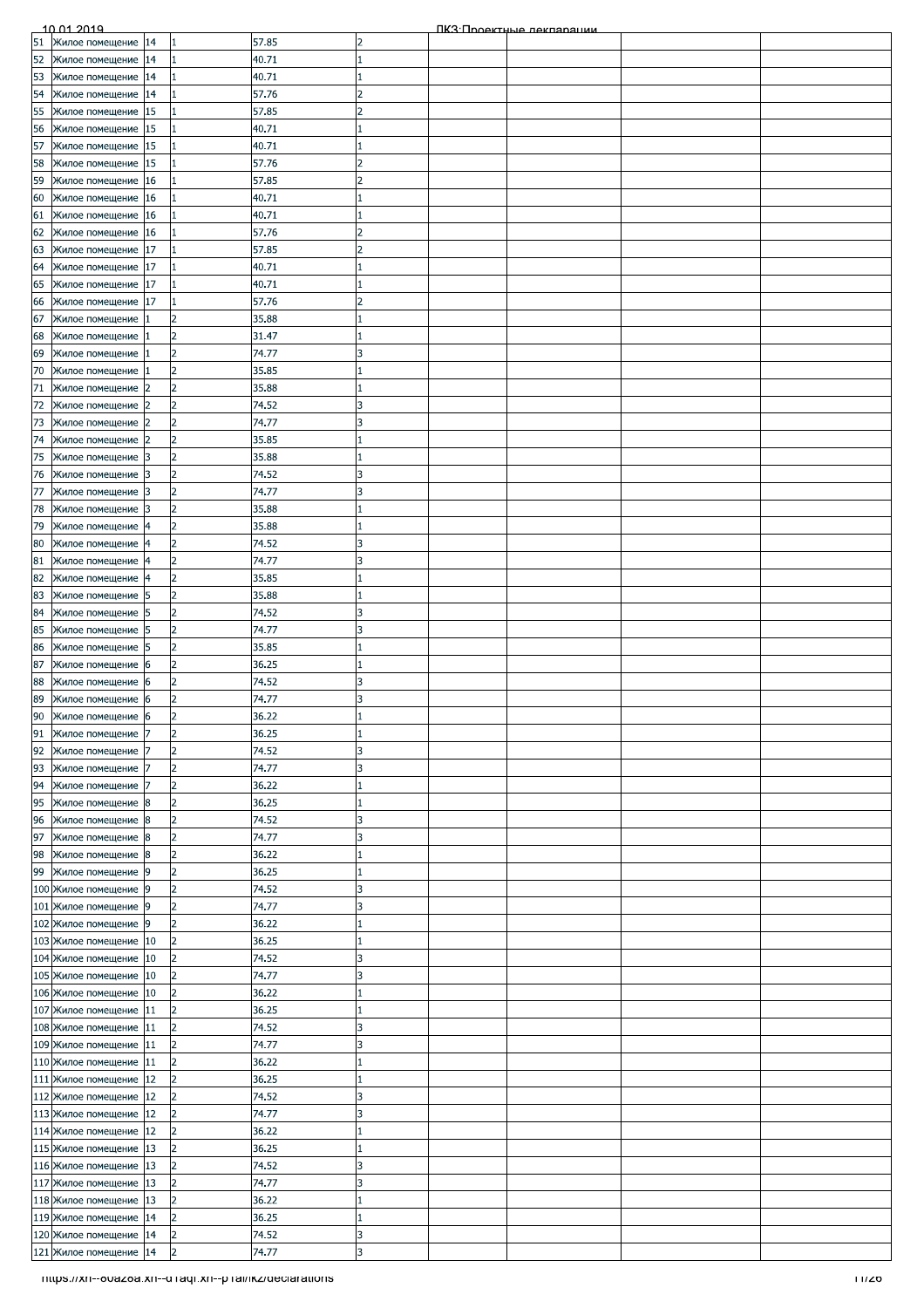| 122 Жилое помещение 14<br>2<br>123 Жилое помещение<br>15<br>$\overline{2}$<br>36.25<br>124 Жилое помещение<br>15<br>74.52<br>2<br>R<br>125 Жилое помещение<br>15<br>74.77<br>2<br>R<br>126 Жилое помещение<br>15<br>$\overline{z}$<br>36.22<br>127 Жилое помещение<br>$\overline{2}$<br>36.25<br>16<br>128 Жилое помещение<br>$\overline{2}$<br>74.52<br>16<br>129 Жилое помещение<br>74.77<br>16<br>$\overline{2}$<br>3<br>130 Жилое помещение 16<br>36.22<br>$\overline{2}$<br>131 Жилое помещение<br>36.25<br>17<br>$\overline{2}$<br>132 Жилое помещение<br>74.52<br>17<br>$\overline{\phantom{a}}$<br>133 Жилое помещение<br>$\overline{2}$<br>17<br>74.77<br>134 Жилое помещение<br>$\overline{2}$<br>36.22<br>17<br>135 Жилое помещение<br>3<br>61.81<br>2<br>136 Жилое помещение<br>3<br>61.81<br>$\overline{2}$<br>137 Жилое помещение<br>3<br>57.48<br>2<br>138 Жилое помещение<br>3<br>40.34<br>139 Жилое помещение<br>3<br>40.34<br>140 Жилое помещение<br>3<br>57.39<br>141 Жилое помещение<br>3<br>57.48<br>3<br>142 Жилое помещение<br>3<br>40.34<br>13<br>143 Жилое помещение<br>3<br>40.34<br>13<br>144 Жилое помещение<br>3<br>57.39<br>$\overline{\phantom{a}}$<br>13<br>145 Жилое помещение<br>3<br>57.48<br>146 Жилое помещение<br>3<br>40.34<br>147 Жилое помещение<br>3<br>40.34<br>148 Жилое помещение<br>3<br>57.39<br>149 Жилое помещение<br>3<br>57.48<br>5<br>150 Жилое помещение<br>3<br>40.34<br>5<br>151 Жилое помещение<br>3<br>40.34<br>5<br>152 Жилое помещение<br>3<br>57.39<br>5<br>153 Жилое помещение<br>3<br>57.85<br>6<br>154 Жилое помещение<br>3<br>40.71<br>16<br>155 Жилое помещение<br>3<br>40.71<br>6<br>156 Жилое помещение<br>3<br>57.76<br>6<br>157 Жилое помещение<br>3<br>57.85<br>158 Жилое помещение<br>3<br>40.71<br>159 Жилое помещение<br>3<br>40.71<br>160 Жилое помещение<br>3<br>57.76<br>161 Жилое помещение 8<br>$\overline{3}$<br>57.85<br>b<br>162 Жилое помещение<br>8<br>3<br>40.71<br>163 Жилое помещение<br>40.71<br>3<br>18<br>3<br>57.76<br>164 Жилое помещение<br>8<br>165 Жилое помещение<br>3<br>57.85<br>9<br>2<br>166 Жилое помещение<br>3<br>40.71<br>19<br>167 Жилое помещение<br>3<br>40.71<br>19<br>168 Жилое помещение<br>3<br>57.76<br>9<br>$\overline{\phantom{a}}$<br>169 Жилое помещение<br>57.85<br>10<br>3<br>l2<br>170 Жилое помещение<br>3<br>10<br>40.71<br>171 Жилое помещение<br>3<br>40.71<br>10<br>172 Жилое помещение<br>3<br>57.76<br>10<br>173 Жилое помещение<br>3<br>57.85<br>11<br>12<br>174 Жилое помещение<br>3<br>40.71<br>11<br>175 Жилое помещение<br>3<br>40.71<br>11<br>176 Жилое помещение<br>3<br>57.76<br>11<br>177 Жилое помещение<br>12<br>3<br>57.85<br>178 Жилое помещение<br>3<br>40.71<br>12<br>179 Жилое помещение<br>40.71<br>12<br>3<br>180 Жилое помещение<br>3<br>57.76<br>12<br>2<br>181 Жилое помещение<br>57.85<br>3<br>13<br>$\overline{\phantom{a}}$<br>182 Жилое помещение<br>3<br>40.71<br>13<br>183 Жилое помещение<br>3<br>13<br>40.71<br>3<br>57.76<br>184 Жилое помещение<br>13<br>3<br>185 Жилое помещение<br>57.85<br>14<br>$\overline{\phantom{a}}$<br>186 Жилое помещение<br>3<br>40.71<br>14<br>187 Жилое помещение<br>14<br>3<br>40.71<br>188 Жилое помещение<br>3<br>57.76<br>14<br>189 Жилое помещение<br>15<br>3<br>57.85<br>190 Жилое помещение<br>15<br>3<br>40.71<br>191 Жилое помещение 15<br>3<br>40.71<br>3<br>57.76<br>192 Жилое помещение 15<br>$\overline{2}$<br>mups://xn--ovazoa.xn--a raqr.xn--p ramkz/declarations | 10.01.2019 |  |       |  | ПКЗ: Проектные лекляряции |       |
|----------------------------------------------------------------------------------------------------------------------------------------------------------------------------------------------------------------------------------------------------------------------------------------------------------------------------------------------------------------------------------------------------------------------------------------------------------------------------------------------------------------------------------------------------------------------------------------------------------------------------------------------------------------------------------------------------------------------------------------------------------------------------------------------------------------------------------------------------------------------------------------------------------------------------------------------------------------------------------------------------------------------------------------------------------------------------------------------------------------------------------------------------------------------------------------------------------------------------------------------------------------------------------------------------------------------------------------------------------------------------------------------------------------------------------------------------------------------------------------------------------------------------------------------------------------------------------------------------------------------------------------------------------------------------------------------------------------------------------------------------------------------------------------------------------------------------------------------------------------------------------------------------------------------------------------------------------------------------------------------------------------------------------------------------------------------------------------------------------------------------------------------------------------------------------------------------------------------------------------------------------------------------------------------------------------------------------------------------------------------------------------------------------------------------------------------------------------------------------------------------------------------------------------------------------------------------------------------------------------------------------------------------------------------------------------------------------------------------------------------------------------------------------------------------------------------------------------------------------------------------------------------------------------------------------------------------------------------------------------------------------------------------------------------------------------------------------------------------------------------------------------------------------------------------------------------------------------------------------------------------------------------------------------------------------------------------------------------------------------------------------------------------------------------------------------------------------------------------|------------|--|-------|--|---------------------------|-------|
|                                                                                                                                                                                                                                                                                                                                                                                                                                                                                                                                                                                                                                                                                                                                                                                                                                                                                                                                                                                                                                                                                                                                                                                                                                                                                                                                                                                                                                                                                                                                                                                                                                                                                                                                                                                                                                                                                                                                                                                                                                                                                                                                                                                                                                                                                                                                                                                                                                                                                                                                                                                                                                                                                                                                                                                                                                                                                                                                                                                                                                                                                                                                                                                                                                                                                                                                                                                                                                                                            |            |  | 36.22 |  |                           |       |
|                                                                                                                                                                                                                                                                                                                                                                                                                                                                                                                                                                                                                                                                                                                                                                                                                                                                                                                                                                                                                                                                                                                                                                                                                                                                                                                                                                                                                                                                                                                                                                                                                                                                                                                                                                                                                                                                                                                                                                                                                                                                                                                                                                                                                                                                                                                                                                                                                                                                                                                                                                                                                                                                                                                                                                                                                                                                                                                                                                                                                                                                                                                                                                                                                                                                                                                                                                                                                                                                            |            |  |       |  |                           |       |
|                                                                                                                                                                                                                                                                                                                                                                                                                                                                                                                                                                                                                                                                                                                                                                                                                                                                                                                                                                                                                                                                                                                                                                                                                                                                                                                                                                                                                                                                                                                                                                                                                                                                                                                                                                                                                                                                                                                                                                                                                                                                                                                                                                                                                                                                                                                                                                                                                                                                                                                                                                                                                                                                                                                                                                                                                                                                                                                                                                                                                                                                                                                                                                                                                                                                                                                                                                                                                                                                            |            |  |       |  |                           |       |
|                                                                                                                                                                                                                                                                                                                                                                                                                                                                                                                                                                                                                                                                                                                                                                                                                                                                                                                                                                                                                                                                                                                                                                                                                                                                                                                                                                                                                                                                                                                                                                                                                                                                                                                                                                                                                                                                                                                                                                                                                                                                                                                                                                                                                                                                                                                                                                                                                                                                                                                                                                                                                                                                                                                                                                                                                                                                                                                                                                                                                                                                                                                                                                                                                                                                                                                                                                                                                                                                            |            |  |       |  |                           |       |
|                                                                                                                                                                                                                                                                                                                                                                                                                                                                                                                                                                                                                                                                                                                                                                                                                                                                                                                                                                                                                                                                                                                                                                                                                                                                                                                                                                                                                                                                                                                                                                                                                                                                                                                                                                                                                                                                                                                                                                                                                                                                                                                                                                                                                                                                                                                                                                                                                                                                                                                                                                                                                                                                                                                                                                                                                                                                                                                                                                                                                                                                                                                                                                                                                                                                                                                                                                                                                                                                            |            |  |       |  |                           |       |
|                                                                                                                                                                                                                                                                                                                                                                                                                                                                                                                                                                                                                                                                                                                                                                                                                                                                                                                                                                                                                                                                                                                                                                                                                                                                                                                                                                                                                                                                                                                                                                                                                                                                                                                                                                                                                                                                                                                                                                                                                                                                                                                                                                                                                                                                                                                                                                                                                                                                                                                                                                                                                                                                                                                                                                                                                                                                                                                                                                                                                                                                                                                                                                                                                                                                                                                                                                                                                                                                            |            |  |       |  |                           |       |
|                                                                                                                                                                                                                                                                                                                                                                                                                                                                                                                                                                                                                                                                                                                                                                                                                                                                                                                                                                                                                                                                                                                                                                                                                                                                                                                                                                                                                                                                                                                                                                                                                                                                                                                                                                                                                                                                                                                                                                                                                                                                                                                                                                                                                                                                                                                                                                                                                                                                                                                                                                                                                                                                                                                                                                                                                                                                                                                                                                                                                                                                                                                                                                                                                                                                                                                                                                                                                                                                            |            |  |       |  |                           |       |
|                                                                                                                                                                                                                                                                                                                                                                                                                                                                                                                                                                                                                                                                                                                                                                                                                                                                                                                                                                                                                                                                                                                                                                                                                                                                                                                                                                                                                                                                                                                                                                                                                                                                                                                                                                                                                                                                                                                                                                                                                                                                                                                                                                                                                                                                                                                                                                                                                                                                                                                                                                                                                                                                                                                                                                                                                                                                                                                                                                                                                                                                                                                                                                                                                                                                                                                                                                                                                                                                            |            |  |       |  |                           |       |
|                                                                                                                                                                                                                                                                                                                                                                                                                                                                                                                                                                                                                                                                                                                                                                                                                                                                                                                                                                                                                                                                                                                                                                                                                                                                                                                                                                                                                                                                                                                                                                                                                                                                                                                                                                                                                                                                                                                                                                                                                                                                                                                                                                                                                                                                                                                                                                                                                                                                                                                                                                                                                                                                                                                                                                                                                                                                                                                                                                                                                                                                                                                                                                                                                                                                                                                                                                                                                                                                            |            |  |       |  |                           |       |
|                                                                                                                                                                                                                                                                                                                                                                                                                                                                                                                                                                                                                                                                                                                                                                                                                                                                                                                                                                                                                                                                                                                                                                                                                                                                                                                                                                                                                                                                                                                                                                                                                                                                                                                                                                                                                                                                                                                                                                                                                                                                                                                                                                                                                                                                                                                                                                                                                                                                                                                                                                                                                                                                                                                                                                                                                                                                                                                                                                                                                                                                                                                                                                                                                                                                                                                                                                                                                                                                            |            |  |       |  |                           |       |
|                                                                                                                                                                                                                                                                                                                                                                                                                                                                                                                                                                                                                                                                                                                                                                                                                                                                                                                                                                                                                                                                                                                                                                                                                                                                                                                                                                                                                                                                                                                                                                                                                                                                                                                                                                                                                                                                                                                                                                                                                                                                                                                                                                                                                                                                                                                                                                                                                                                                                                                                                                                                                                                                                                                                                                                                                                                                                                                                                                                                                                                                                                                                                                                                                                                                                                                                                                                                                                                                            |            |  |       |  |                           |       |
|                                                                                                                                                                                                                                                                                                                                                                                                                                                                                                                                                                                                                                                                                                                                                                                                                                                                                                                                                                                                                                                                                                                                                                                                                                                                                                                                                                                                                                                                                                                                                                                                                                                                                                                                                                                                                                                                                                                                                                                                                                                                                                                                                                                                                                                                                                                                                                                                                                                                                                                                                                                                                                                                                                                                                                                                                                                                                                                                                                                                                                                                                                                                                                                                                                                                                                                                                                                                                                                                            |            |  |       |  |                           |       |
|                                                                                                                                                                                                                                                                                                                                                                                                                                                                                                                                                                                                                                                                                                                                                                                                                                                                                                                                                                                                                                                                                                                                                                                                                                                                                                                                                                                                                                                                                                                                                                                                                                                                                                                                                                                                                                                                                                                                                                                                                                                                                                                                                                                                                                                                                                                                                                                                                                                                                                                                                                                                                                                                                                                                                                                                                                                                                                                                                                                                                                                                                                                                                                                                                                                                                                                                                                                                                                                                            |            |  |       |  |                           |       |
|                                                                                                                                                                                                                                                                                                                                                                                                                                                                                                                                                                                                                                                                                                                                                                                                                                                                                                                                                                                                                                                                                                                                                                                                                                                                                                                                                                                                                                                                                                                                                                                                                                                                                                                                                                                                                                                                                                                                                                                                                                                                                                                                                                                                                                                                                                                                                                                                                                                                                                                                                                                                                                                                                                                                                                                                                                                                                                                                                                                                                                                                                                                                                                                                                                                                                                                                                                                                                                                                            |            |  |       |  |                           |       |
|                                                                                                                                                                                                                                                                                                                                                                                                                                                                                                                                                                                                                                                                                                                                                                                                                                                                                                                                                                                                                                                                                                                                                                                                                                                                                                                                                                                                                                                                                                                                                                                                                                                                                                                                                                                                                                                                                                                                                                                                                                                                                                                                                                                                                                                                                                                                                                                                                                                                                                                                                                                                                                                                                                                                                                                                                                                                                                                                                                                                                                                                                                                                                                                                                                                                                                                                                                                                                                                                            |            |  |       |  |                           |       |
|                                                                                                                                                                                                                                                                                                                                                                                                                                                                                                                                                                                                                                                                                                                                                                                                                                                                                                                                                                                                                                                                                                                                                                                                                                                                                                                                                                                                                                                                                                                                                                                                                                                                                                                                                                                                                                                                                                                                                                                                                                                                                                                                                                                                                                                                                                                                                                                                                                                                                                                                                                                                                                                                                                                                                                                                                                                                                                                                                                                                                                                                                                                                                                                                                                                                                                                                                                                                                                                                            |            |  |       |  |                           |       |
|                                                                                                                                                                                                                                                                                                                                                                                                                                                                                                                                                                                                                                                                                                                                                                                                                                                                                                                                                                                                                                                                                                                                                                                                                                                                                                                                                                                                                                                                                                                                                                                                                                                                                                                                                                                                                                                                                                                                                                                                                                                                                                                                                                                                                                                                                                                                                                                                                                                                                                                                                                                                                                                                                                                                                                                                                                                                                                                                                                                                                                                                                                                                                                                                                                                                                                                                                                                                                                                                            |            |  |       |  |                           |       |
|                                                                                                                                                                                                                                                                                                                                                                                                                                                                                                                                                                                                                                                                                                                                                                                                                                                                                                                                                                                                                                                                                                                                                                                                                                                                                                                                                                                                                                                                                                                                                                                                                                                                                                                                                                                                                                                                                                                                                                                                                                                                                                                                                                                                                                                                                                                                                                                                                                                                                                                                                                                                                                                                                                                                                                                                                                                                                                                                                                                                                                                                                                                                                                                                                                                                                                                                                                                                                                                                            |            |  |       |  |                           |       |
|                                                                                                                                                                                                                                                                                                                                                                                                                                                                                                                                                                                                                                                                                                                                                                                                                                                                                                                                                                                                                                                                                                                                                                                                                                                                                                                                                                                                                                                                                                                                                                                                                                                                                                                                                                                                                                                                                                                                                                                                                                                                                                                                                                                                                                                                                                                                                                                                                                                                                                                                                                                                                                                                                                                                                                                                                                                                                                                                                                                                                                                                                                                                                                                                                                                                                                                                                                                                                                                                            |            |  |       |  |                           |       |
|                                                                                                                                                                                                                                                                                                                                                                                                                                                                                                                                                                                                                                                                                                                                                                                                                                                                                                                                                                                                                                                                                                                                                                                                                                                                                                                                                                                                                                                                                                                                                                                                                                                                                                                                                                                                                                                                                                                                                                                                                                                                                                                                                                                                                                                                                                                                                                                                                                                                                                                                                                                                                                                                                                                                                                                                                                                                                                                                                                                                                                                                                                                                                                                                                                                                                                                                                                                                                                                                            |            |  |       |  |                           |       |
|                                                                                                                                                                                                                                                                                                                                                                                                                                                                                                                                                                                                                                                                                                                                                                                                                                                                                                                                                                                                                                                                                                                                                                                                                                                                                                                                                                                                                                                                                                                                                                                                                                                                                                                                                                                                                                                                                                                                                                                                                                                                                                                                                                                                                                                                                                                                                                                                                                                                                                                                                                                                                                                                                                                                                                                                                                                                                                                                                                                                                                                                                                                                                                                                                                                                                                                                                                                                                                                                            |            |  |       |  |                           |       |
|                                                                                                                                                                                                                                                                                                                                                                                                                                                                                                                                                                                                                                                                                                                                                                                                                                                                                                                                                                                                                                                                                                                                                                                                                                                                                                                                                                                                                                                                                                                                                                                                                                                                                                                                                                                                                                                                                                                                                                                                                                                                                                                                                                                                                                                                                                                                                                                                                                                                                                                                                                                                                                                                                                                                                                                                                                                                                                                                                                                                                                                                                                                                                                                                                                                                                                                                                                                                                                                                            |            |  |       |  |                           |       |
|                                                                                                                                                                                                                                                                                                                                                                                                                                                                                                                                                                                                                                                                                                                                                                                                                                                                                                                                                                                                                                                                                                                                                                                                                                                                                                                                                                                                                                                                                                                                                                                                                                                                                                                                                                                                                                                                                                                                                                                                                                                                                                                                                                                                                                                                                                                                                                                                                                                                                                                                                                                                                                                                                                                                                                                                                                                                                                                                                                                                                                                                                                                                                                                                                                                                                                                                                                                                                                                                            |            |  |       |  |                           |       |
|                                                                                                                                                                                                                                                                                                                                                                                                                                                                                                                                                                                                                                                                                                                                                                                                                                                                                                                                                                                                                                                                                                                                                                                                                                                                                                                                                                                                                                                                                                                                                                                                                                                                                                                                                                                                                                                                                                                                                                                                                                                                                                                                                                                                                                                                                                                                                                                                                                                                                                                                                                                                                                                                                                                                                                                                                                                                                                                                                                                                                                                                                                                                                                                                                                                                                                                                                                                                                                                                            |            |  |       |  |                           |       |
|                                                                                                                                                                                                                                                                                                                                                                                                                                                                                                                                                                                                                                                                                                                                                                                                                                                                                                                                                                                                                                                                                                                                                                                                                                                                                                                                                                                                                                                                                                                                                                                                                                                                                                                                                                                                                                                                                                                                                                                                                                                                                                                                                                                                                                                                                                                                                                                                                                                                                                                                                                                                                                                                                                                                                                                                                                                                                                                                                                                                                                                                                                                                                                                                                                                                                                                                                                                                                                                                            |            |  |       |  |                           |       |
|                                                                                                                                                                                                                                                                                                                                                                                                                                                                                                                                                                                                                                                                                                                                                                                                                                                                                                                                                                                                                                                                                                                                                                                                                                                                                                                                                                                                                                                                                                                                                                                                                                                                                                                                                                                                                                                                                                                                                                                                                                                                                                                                                                                                                                                                                                                                                                                                                                                                                                                                                                                                                                                                                                                                                                                                                                                                                                                                                                                                                                                                                                                                                                                                                                                                                                                                                                                                                                                                            |            |  |       |  |                           |       |
|                                                                                                                                                                                                                                                                                                                                                                                                                                                                                                                                                                                                                                                                                                                                                                                                                                                                                                                                                                                                                                                                                                                                                                                                                                                                                                                                                                                                                                                                                                                                                                                                                                                                                                                                                                                                                                                                                                                                                                                                                                                                                                                                                                                                                                                                                                                                                                                                                                                                                                                                                                                                                                                                                                                                                                                                                                                                                                                                                                                                                                                                                                                                                                                                                                                                                                                                                                                                                                                                            |            |  |       |  |                           |       |
|                                                                                                                                                                                                                                                                                                                                                                                                                                                                                                                                                                                                                                                                                                                                                                                                                                                                                                                                                                                                                                                                                                                                                                                                                                                                                                                                                                                                                                                                                                                                                                                                                                                                                                                                                                                                                                                                                                                                                                                                                                                                                                                                                                                                                                                                                                                                                                                                                                                                                                                                                                                                                                                                                                                                                                                                                                                                                                                                                                                                                                                                                                                                                                                                                                                                                                                                                                                                                                                                            |            |  |       |  |                           |       |
|                                                                                                                                                                                                                                                                                                                                                                                                                                                                                                                                                                                                                                                                                                                                                                                                                                                                                                                                                                                                                                                                                                                                                                                                                                                                                                                                                                                                                                                                                                                                                                                                                                                                                                                                                                                                                                                                                                                                                                                                                                                                                                                                                                                                                                                                                                                                                                                                                                                                                                                                                                                                                                                                                                                                                                                                                                                                                                                                                                                                                                                                                                                                                                                                                                                                                                                                                                                                                                                                            |            |  |       |  |                           |       |
|                                                                                                                                                                                                                                                                                                                                                                                                                                                                                                                                                                                                                                                                                                                                                                                                                                                                                                                                                                                                                                                                                                                                                                                                                                                                                                                                                                                                                                                                                                                                                                                                                                                                                                                                                                                                                                                                                                                                                                                                                                                                                                                                                                                                                                                                                                                                                                                                                                                                                                                                                                                                                                                                                                                                                                                                                                                                                                                                                                                                                                                                                                                                                                                                                                                                                                                                                                                                                                                                            |            |  |       |  |                           |       |
|                                                                                                                                                                                                                                                                                                                                                                                                                                                                                                                                                                                                                                                                                                                                                                                                                                                                                                                                                                                                                                                                                                                                                                                                                                                                                                                                                                                                                                                                                                                                                                                                                                                                                                                                                                                                                                                                                                                                                                                                                                                                                                                                                                                                                                                                                                                                                                                                                                                                                                                                                                                                                                                                                                                                                                                                                                                                                                                                                                                                                                                                                                                                                                                                                                                                                                                                                                                                                                                                            |            |  |       |  |                           |       |
|                                                                                                                                                                                                                                                                                                                                                                                                                                                                                                                                                                                                                                                                                                                                                                                                                                                                                                                                                                                                                                                                                                                                                                                                                                                                                                                                                                                                                                                                                                                                                                                                                                                                                                                                                                                                                                                                                                                                                                                                                                                                                                                                                                                                                                                                                                                                                                                                                                                                                                                                                                                                                                                                                                                                                                                                                                                                                                                                                                                                                                                                                                                                                                                                                                                                                                                                                                                                                                                                            |            |  |       |  |                           |       |
|                                                                                                                                                                                                                                                                                                                                                                                                                                                                                                                                                                                                                                                                                                                                                                                                                                                                                                                                                                                                                                                                                                                                                                                                                                                                                                                                                                                                                                                                                                                                                                                                                                                                                                                                                                                                                                                                                                                                                                                                                                                                                                                                                                                                                                                                                                                                                                                                                                                                                                                                                                                                                                                                                                                                                                                                                                                                                                                                                                                                                                                                                                                                                                                                                                                                                                                                                                                                                                                                            |            |  |       |  |                           |       |
|                                                                                                                                                                                                                                                                                                                                                                                                                                                                                                                                                                                                                                                                                                                                                                                                                                                                                                                                                                                                                                                                                                                                                                                                                                                                                                                                                                                                                                                                                                                                                                                                                                                                                                                                                                                                                                                                                                                                                                                                                                                                                                                                                                                                                                                                                                                                                                                                                                                                                                                                                                                                                                                                                                                                                                                                                                                                                                                                                                                                                                                                                                                                                                                                                                                                                                                                                                                                                                                                            |            |  |       |  |                           |       |
|                                                                                                                                                                                                                                                                                                                                                                                                                                                                                                                                                                                                                                                                                                                                                                                                                                                                                                                                                                                                                                                                                                                                                                                                                                                                                                                                                                                                                                                                                                                                                                                                                                                                                                                                                                                                                                                                                                                                                                                                                                                                                                                                                                                                                                                                                                                                                                                                                                                                                                                                                                                                                                                                                                                                                                                                                                                                                                                                                                                                                                                                                                                                                                                                                                                                                                                                                                                                                                                                            |            |  |       |  |                           |       |
|                                                                                                                                                                                                                                                                                                                                                                                                                                                                                                                                                                                                                                                                                                                                                                                                                                                                                                                                                                                                                                                                                                                                                                                                                                                                                                                                                                                                                                                                                                                                                                                                                                                                                                                                                                                                                                                                                                                                                                                                                                                                                                                                                                                                                                                                                                                                                                                                                                                                                                                                                                                                                                                                                                                                                                                                                                                                                                                                                                                                                                                                                                                                                                                                                                                                                                                                                                                                                                                                            |            |  |       |  |                           |       |
|                                                                                                                                                                                                                                                                                                                                                                                                                                                                                                                                                                                                                                                                                                                                                                                                                                                                                                                                                                                                                                                                                                                                                                                                                                                                                                                                                                                                                                                                                                                                                                                                                                                                                                                                                                                                                                                                                                                                                                                                                                                                                                                                                                                                                                                                                                                                                                                                                                                                                                                                                                                                                                                                                                                                                                                                                                                                                                                                                                                                                                                                                                                                                                                                                                                                                                                                                                                                                                                                            |            |  |       |  |                           |       |
|                                                                                                                                                                                                                                                                                                                                                                                                                                                                                                                                                                                                                                                                                                                                                                                                                                                                                                                                                                                                                                                                                                                                                                                                                                                                                                                                                                                                                                                                                                                                                                                                                                                                                                                                                                                                                                                                                                                                                                                                                                                                                                                                                                                                                                                                                                                                                                                                                                                                                                                                                                                                                                                                                                                                                                                                                                                                                                                                                                                                                                                                                                                                                                                                                                                                                                                                                                                                                                                                            |            |  |       |  |                           |       |
|                                                                                                                                                                                                                                                                                                                                                                                                                                                                                                                                                                                                                                                                                                                                                                                                                                                                                                                                                                                                                                                                                                                                                                                                                                                                                                                                                                                                                                                                                                                                                                                                                                                                                                                                                                                                                                                                                                                                                                                                                                                                                                                                                                                                                                                                                                                                                                                                                                                                                                                                                                                                                                                                                                                                                                                                                                                                                                                                                                                                                                                                                                                                                                                                                                                                                                                                                                                                                                                                            |            |  |       |  |                           |       |
|                                                                                                                                                                                                                                                                                                                                                                                                                                                                                                                                                                                                                                                                                                                                                                                                                                                                                                                                                                                                                                                                                                                                                                                                                                                                                                                                                                                                                                                                                                                                                                                                                                                                                                                                                                                                                                                                                                                                                                                                                                                                                                                                                                                                                                                                                                                                                                                                                                                                                                                                                                                                                                                                                                                                                                                                                                                                                                                                                                                                                                                                                                                                                                                                                                                                                                                                                                                                                                                                            |            |  |       |  |                           |       |
|                                                                                                                                                                                                                                                                                                                                                                                                                                                                                                                                                                                                                                                                                                                                                                                                                                                                                                                                                                                                                                                                                                                                                                                                                                                                                                                                                                                                                                                                                                                                                                                                                                                                                                                                                                                                                                                                                                                                                                                                                                                                                                                                                                                                                                                                                                                                                                                                                                                                                                                                                                                                                                                                                                                                                                                                                                                                                                                                                                                                                                                                                                                                                                                                                                                                                                                                                                                                                                                                            |            |  |       |  |                           |       |
|                                                                                                                                                                                                                                                                                                                                                                                                                                                                                                                                                                                                                                                                                                                                                                                                                                                                                                                                                                                                                                                                                                                                                                                                                                                                                                                                                                                                                                                                                                                                                                                                                                                                                                                                                                                                                                                                                                                                                                                                                                                                                                                                                                                                                                                                                                                                                                                                                                                                                                                                                                                                                                                                                                                                                                                                                                                                                                                                                                                                                                                                                                                                                                                                                                                                                                                                                                                                                                                                            |            |  |       |  |                           |       |
|                                                                                                                                                                                                                                                                                                                                                                                                                                                                                                                                                                                                                                                                                                                                                                                                                                                                                                                                                                                                                                                                                                                                                                                                                                                                                                                                                                                                                                                                                                                                                                                                                                                                                                                                                                                                                                                                                                                                                                                                                                                                                                                                                                                                                                                                                                                                                                                                                                                                                                                                                                                                                                                                                                                                                                                                                                                                                                                                                                                                                                                                                                                                                                                                                                                                                                                                                                                                                                                                            |            |  |       |  |                           |       |
|                                                                                                                                                                                                                                                                                                                                                                                                                                                                                                                                                                                                                                                                                                                                                                                                                                                                                                                                                                                                                                                                                                                                                                                                                                                                                                                                                                                                                                                                                                                                                                                                                                                                                                                                                                                                                                                                                                                                                                                                                                                                                                                                                                                                                                                                                                                                                                                                                                                                                                                                                                                                                                                                                                                                                                                                                                                                                                                                                                                                                                                                                                                                                                                                                                                                                                                                                                                                                                                                            |            |  |       |  |                           |       |
|                                                                                                                                                                                                                                                                                                                                                                                                                                                                                                                                                                                                                                                                                                                                                                                                                                                                                                                                                                                                                                                                                                                                                                                                                                                                                                                                                                                                                                                                                                                                                                                                                                                                                                                                                                                                                                                                                                                                                                                                                                                                                                                                                                                                                                                                                                                                                                                                                                                                                                                                                                                                                                                                                                                                                                                                                                                                                                                                                                                                                                                                                                                                                                                                                                                                                                                                                                                                                                                                            |            |  |       |  |                           |       |
|                                                                                                                                                                                                                                                                                                                                                                                                                                                                                                                                                                                                                                                                                                                                                                                                                                                                                                                                                                                                                                                                                                                                                                                                                                                                                                                                                                                                                                                                                                                                                                                                                                                                                                                                                                                                                                                                                                                                                                                                                                                                                                                                                                                                                                                                                                                                                                                                                                                                                                                                                                                                                                                                                                                                                                                                                                                                                                                                                                                                                                                                                                                                                                                                                                                                                                                                                                                                                                                                            |            |  |       |  |                           |       |
|                                                                                                                                                                                                                                                                                                                                                                                                                                                                                                                                                                                                                                                                                                                                                                                                                                                                                                                                                                                                                                                                                                                                                                                                                                                                                                                                                                                                                                                                                                                                                                                                                                                                                                                                                                                                                                                                                                                                                                                                                                                                                                                                                                                                                                                                                                                                                                                                                                                                                                                                                                                                                                                                                                                                                                                                                                                                                                                                                                                                                                                                                                                                                                                                                                                                                                                                                                                                                                                                            |            |  |       |  |                           |       |
|                                                                                                                                                                                                                                                                                                                                                                                                                                                                                                                                                                                                                                                                                                                                                                                                                                                                                                                                                                                                                                                                                                                                                                                                                                                                                                                                                                                                                                                                                                                                                                                                                                                                                                                                                                                                                                                                                                                                                                                                                                                                                                                                                                                                                                                                                                                                                                                                                                                                                                                                                                                                                                                                                                                                                                                                                                                                                                                                                                                                                                                                                                                                                                                                                                                                                                                                                                                                                                                                            |            |  |       |  |                           |       |
|                                                                                                                                                                                                                                                                                                                                                                                                                                                                                                                                                                                                                                                                                                                                                                                                                                                                                                                                                                                                                                                                                                                                                                                                                                                                                                                                                                                                                                                                                                                                                                                                                                                                                                                                                                                                                                                                                                                                                                                                                                                                                                                                                                                                                                                                                                                                                                                                                                                                                                                                                                                                                                                                                                                                                                                                                                                                                                                                                                                                                                                                                                                                                                                                                                                                                                                                                                                                                                                                            |            |  |       |  |                           |       |
|                                                                                                                                                                                                                                                                                                                                                                                                                                                                                                                                                                                                                                                                                                                                                                                                                                                                                                                                                                                                                                                                                                                                                                                                                                                                                                                                                                                                                                                                                                                                                                                                                                                                                                                                                                                                                                                                                                                                                                                                                                                                                                                                                                                                                                                                                                                                                                                                                                                                                                                                                                                                                                                                                                                                                                                                                                                                                                                                                                                                                                                                                                                                                                                                                                                                                                                                                                                                                                                                            |            |  |       |  |                           |       |
|                                                                                                                                                                                                                                                                                                                                                                                                                                                                                                                                                                                                                                                                                                                                                                                                                                                                                                                                                                                                                                                                                                                                                                                                                                                                                                                                                                                                                                                                                                                                                                                                                                                                                                                                                                                                                                                                                                                                                                                                                                                                                                                                                                                                                                                                                                                                                                                                                                                                                                                                                                                                                                                                                                                                                                                                                                                                                                                                                                                                                                                                                                                                                                                                                                                                                                                                                                                                                                                                            |            |  |       |  |                           |       |
|                                                                                                                                                                                                                                                                                                                                                                                                                                                                                                                                                                                                                                                                                                                                                                                                                                                                                                                                                                                                                                                                                                                                                                                                                                                                                                                                                                                                                                                                                                                                                                                                                                                                                                                                                                                                                                                                                                                                                                                                                                                                                                                                                                                                                                                                                                                                                                                                                                                                                                                                                                                                                                                                                                                                                                                                                                                                                                                                                                                                                                                                                                                                                                                                                                                                                                                                                                                                                                                                            |            |  |       |  |                           |       |
|                                                                                                                                                                                                                                                                                                                                                                                                                                                                                                                                                                                                                                                                                                                                                                                                                                                                                                                                                                                                                                                                                                                                                                                                                                                                                                                                                                                                                                                                                                                                                                                                                                                                                                                                                                                                                                                                                                                                                                                                                                                                                                                                                                                                                                                                                                                                                                                                                                                                                                                                                                                                                                                                                                                                                                                                                                                                                                                                                                                                                                                                                                                                                                                                                                                                                                                                                                                                                                                                            |            |  |       |  |                           |       |
|                                                                                                                                                                                                                                                                                                                                                                                                                                                                                                                                                                                                                                                                                                                                                                                                                                                                                                                                                                                                                                                                                                                                                                                                                                                                                                                                                                                                                                                                                                                                                                                                                                                                                                                                                                                                                                                                                                                                                                                                                                                                                                                                                                                                                                                                                                                                                                                                                                                                                                                                                                                                                                                                                                                                                                                                                                                                                                                                                                                                                                                                                                                                                                                                                                                                                                                                                                                                                                                                            |            |  |       |  |                           |       |
|                                                                                                                                                                                                                                                                                                                                                                                                                                                                                                                                                                                                                                                                                                                                                                                                                                                                                                                                                                                                                                                                                                                                                                                                                                                                                                                                                                                                                                                                                                                                                                                                                                                                                                                                                                                                                                                                                                                                                                                                                                                                                                                                                                                                                                                                                                                                                                                                                                                                                                                                                                                                                                                                                                                                                                                                                                                                                                                                                                                                                                                                                                                                                                                                                                                                                                                                                                                                                                                                            |            |  |       |  |                           |       |
|                                                                                                                                                                                                                                                                                                                                                                                                                                                                                                                                                                                                                                                                                                                                                                                                                                                                                                                                                                                                                                                                                                                                                                                                                                                                                                                                                                                                                                                                                                                                                                                                                                                                                                                                                                                                                                                                                                                                                                                                                                                                                                                                                                                                                                                                                                                                                                                                                                                                                                                                                                                                                                                                                                                                                                                                                                                                                                                                                                                                                                                                                                                                                                                                                                                                                                                                                                                                                                                                            |            |  |       |  |                           |       |
|                                                                                                                                                                                                                                                                                                                                                                                                                                                                                                                                                                                                                                                                                                                                                                                                                                                                                                                                                                                                                                                                                                                                                                                                                                                                                                                                                                                                                                                                                                                                                                                                                                                                                                                                                                                                                                                                                                                                                                                                                                                                                                                                                                                                                                                                                                                                                                                                                                                                                                                                                                                                                                                                                                                                                                                                                                                                                                                                                                                                                                                                                                                                                                                                                                                                                                                                                                                                                                                                            |            |  |       |  |                           |       |
|                                                                                                                                                                                                                                                                                                                                                                                                                                                                                                                                                                                                                                                                                                                                                                                                                                                                                                                                                                                                                                                                                                                                                                                                                                                                                                                                                                                                                                                                                                                                                                                                                                                                                                                                                                                                                                                                                                                                                                                                                                                                                                                                                                                                                                                                                                                                                                                                                                                                                                                                                                                                                                                                                                                                                                                                                                                                                                                                                                                                                                                                                                                                                                                                                                                                                                                                                                                                                                                                            |            |  |       |  |                           |       |
|                                                                                                                                                                                                                                                                                                                                                                                                                                                                                                                                                                                                                                                                                                                                                                                                                                                                                                                                                                                                                                                                                                                                                                                                                                                                                                                                                                                                                                                                                                                                                                                                                                                                                                                                                                                                                                                                                                                                                                                                                                                                                                                                                                                                                                                                                                                                                                                                                                                                                                                                                                                                                                                                                                                                                                                                                                                                                                                                                                                                                                                                                                                                                                                                                                                                                                                                                                                                                                                                            |            |  |       |  |                           |       |
|                                                                                                                                                                                                                                                                                                                                                                                                                                                                                                                                                                                                                                                                                                                                                                                                                                                                                                                                                                                                                                                                                                                                                                                                                                                                                                                                                                                                                                                                                                                                                                                                                                                                                                                                                                                                                                                                                                                                                                                                                                                                                                                                                                                                                                                                                                                                                                                                                                                                                                                                                                                                                                                                                                                                                                                                                                                                                                                                                                                                                                                                                                                                                                                                                                                                                                                                                                                                                                                                            |            |  |       |  |                           |       |
|                                                                                                                                                                                                                                                                                                                                                                                                                                                                                                                                                                                                                                                                                                                                                                                                                                                                                                                                                                                                                                                                                                                                                                                                                                                                                                                                                                                                                                                                                                                                                                                                                                                                                                                                                                                                                                                                                                                                                                                                                                                                                                                                                                                                                                                                                                                                                                                                                                                                                                                                                                                                                                                                                                                                                                                                                                                                                                                                                                                                                                                                                                                                                                                                                                                                                                                                                                                                                                                                            |            |  |       |  |                           |       |
|                                                                                                                                                                                                                                                                                                                                                                                                                                                                                                                                                                                                                                                                                                                                                                                                                                                                                                                                                                                                                                                                                                                                                                                                                                                                                                                                                                                                                                                                                                                                                                                                                                                                                                                                                                                                                                                                                                                                                                                                                                                                                                                                                                                                                                                                                                                                                                                                                                                                                                                                                                                                                                                                                                                                                                                                                                                                                                                                                                                                                                                                                                                                                                                                                                                                                                                                                                                                                                                                            |            |  |       |  |                           |       |
|                                                                                                                                                                                                                                                                                                                                                                                                                                                                                                                                                                                                                                                                                                                                                                                                                                                                                                                                                                                                                                                                                                                                                                                                                                                                                                                                                                                                                                                                                                                                                                                                                                                                                                                                                                                                                                                                                                                                                                                                                                                                                                                                                                                                                                                                                                                                                                                                                                                                                                                                                                                                                                                                                                                                                                                                                                                                                                                                                                                                                                                                                                                                                                                                                                                                                                                                                                                                                                                                            |            |  |       |  |                           |       |
|                                                                                                                                                                                                                                                                                                                                                                                                                                                                                                                                                                                                                                                                                                                                                                                                                                                                                                                                                                                                                                                                                                                                                                                                                                                                                                                                                                                                                                                                                                                                                                                                                                                                                                                                                                                                                                                                                                                                                                                                                                                                                                                                                                                                                                                                                                                                                                                                                                                                                                                                                                                                                                                                                                                                                                                                                                                                                                                                                                                                                                                                                                                                                                                                                                                                                                                                                                                                                                                                            |            |  |       |  |                           |       |
|                                                                                                                                                                                                                                                                                                                                                                                                                                                                                                                                                                                                                                                                                                                                                                                                                                                                                                                                                                                                                                                                                                                                                                                                                                                                                                                                                                                                                                                                                                                                                                                                                                                                                                                                                                                                                                                                                                                                                                                                                                                                                                                                                                                                                                                                                                                                                                                                                                                                                                                                                                                                                                                                                                                                                                                                                                                                                                                                                                                                                                                                                                                                                                                                                                                                                                                                                                                                                                                                            |            |  |       |  |                           |       |
|                                                                                                                                                                                                                                                                                                                                                                                                                                                                                                                                                                                                                                                                                                                                                                                                                                                                                                                                                                                                                                                                                                                                                                                                                                                                                                                                                                                                                                                                                                                                                                                                                                                                                                                                                                                                                                                                                                                                                                                                                                                                                                                                                                                                                                                                                                                                                                                                                                                                                                                                                                                                                                                                                                                                                                                                                                                                                                                                                                                                                                                                                                                                                                                                                                                                                                                                                                                                                                                                            |            |  |       |  |                           |       |
|                                                                                                                                                                                                                                                                                                                                                                                                                                                                                                                                                                                                                                                                                                                                                                                                                                                                                                                                                                                                                                                                                                                                                                                                                                                                                                                                                                                                                                                                                                                                                                                                                                                                                                                                                                                                                                                                                                                                                                                                                                                                                                                                                                                                                                                                                                                                                                                                                                                                                                                                                                                                                                                                                                                                                                                                                                                                                                                                                                                                                                                                                                                                                                                                                                                                                                                                                                                                                                                                            |            |  |       |  |                           |       |
|                                                                                                                                                                                                                                                                                                                                                                                                                                                                                                                                                                                                                                                                                                                                                                                                                                                                                                                                                                                                                                                                                                                                                                                                                                                                                                                                                                                                                                                                                                                                                                                                                                                                                                                                                                                                                                                                                                                                                                                                                                                                                                                                                                                                                                                                                                                                                                                                                                                                                                                                                                                                                                                                                                                                                                                                                                                                                                                                                                                                                                                                                                                                                                                                                                                                                                                                                                                                                                                                            |            |  |       |  |                           |       |
|                                                                                                                                                                                                                                                                                                                                                                                                                                                                                                                                                                                                                                                                                                                                                                                                                                                                                                                                                                                                                                                                                                                                                                                                                                                                                                                                                                                                                                                                                                                                                                                                                                                                                                                                                                                                                                                                                                                                                                                                                                                                                                                                                                                                                                                                                                                                                                                                                                                                                                                                                                                                                                                                                                                                                                                                                                                                                                                                                                                                                                                                                                                                                                                                                                                                                                                                                                                                                                                                            |            |  |       |  |                           |       |
|                                                                                                                                                                                                                                                                                                                                                                                                                                                                                                                                                                                                                                                                                                                                                                                                                                                                                                                                                                                                                                                                                                                                                                                                                                                                                                                                                                                                                                                                                                                                                                                                                                                                                                                                                                                                                                                                                                                                                                                                                                                                                                                                                                                                                                                                                                                                                                                                                                                                                                                                                                                                                                                                                                                                                                                                                                                                                                                                                                                                                                                                                                                                                                                                                                                                                                                                                                                                                                                                            |            |  |       |  |                           |       |
|                                                                                                                                                                                                                                                                                                                                                                                                                                                                                                                                                                                                                                                                                                                                                                                                                                                                                                                                                                                                                                                                                                                                                                                                                                                                                                                                                                                                                                                                                                                                                                                                                                                                                                                                                                                                                                                                                                                                                                                                                                                                                                                                                                                                                                                                                                                                                                                                                                                                                                                                                                                                                                                                                                                                                                                                                                                                                                                                                                                                                                                                                                                                                                                                                                                                                                                                                                                                                                                                            |            |  |       |  |                           |       |
|                                                                                                                                                                                                                                                                                                                                                                                                                                                                                                                                                                                                                                                                                                                                                                                                                                                                                                                                                                                                                                                                                                                                                                                                                                                                                                                                                                                                                                                                                                                                                                                                                                                                                                                                                                                                                                                                                                                                                                                                                                                                                                                                                                                                                                                                                                                                                                                                                                                                                                                                                                                                                                                                                                                                                                                                                                                                                                                                                                                                                                                                                                                                                                                                                                                                                                                                                                                                                                                                            |            |  |       |  |                           |       |
|                                                                                                                                                                                                                                                                                                                                                                                                                                                                                                                                                                                                                                                                                                                                                                                                                                                                                                                                                                                                                                                                                                                                                                                                                                                                                                                                                                                                                                                                                                                                                                                                                                                                                                                                                                                                                                                                                                                                                                                                                                                                                                                                                                                                                                                                                                                                                                                                                                                                                                                                                                                                                                                                                                                                                                                                                                                                                                                                                                                                                                                                                                                                                                                                                                                                                                                                                                                                                                                                            |            |  |       |  |                           |       |
|                                                                                                                                                                                                                                                                                                                                                                                                                                                                                                                                                                                                                                                                                                                                                                                                                                                                                                                                                                                                                                                                                                                                                                                                                                                                                                                                                                                                                                                                                                                                                                                                                                                                                                                                                                                                                                                                                                                                                                                                                                                                                                                                                                                                                                                                                                                                                                                                                                                                                                                                                                                                                                                                                                                                                                                                                                                                                                                                                                                                                                                                                                                                                                                                                                                                                                                                                                                                                                                                            |            |  |       |  |                           |       |
|                                                                                                                                                                                                                                                                                                                                                                                                                                                                                                                                                                                                                                                                                                                                                                                                                                                                                                                                                                                                                                                                                                                                                                                                                                                                                                                                                                                                                                                                                                                                                                                                                                                                                                                                                                                                                                                                                                                                                                                                                                                                                                                                                                                                                                                                                                                                                                                                                                                                                                                                                                                                                                                                                                                                                                                                                                                                                                                                                                                                                                                                                                                                                                                                                                                                                                                                                                                                                                                                            |            |  |       |  |                           |       |
|                                                                                                                                                                                                                                                                                                                                                                                                                                                                                                                                                                                                                                                                                                                                                                                                                                                                                                                                                                                                                                                                                                                                                                                                                                                                                                                                                                                                                                                                                                                                                                                                                                                                                                                                                                                                                                                                                                                                                                                                                                                                                                                                                                                                                                                                                                                                                                                                                                                                                                                                                                                                                                                                                                                                                                                                                                                                                                                                                                                                                                                                                                                                                                                                                                                                                                                                                                                                                                                                            |            |  |       |  |                           |       |
|                                                                                                                                                                                                                                                                                                                                                                                                                                                                                                                                                                                                                                                                                                                                                                                                                                                                                                                                                                                                                                                                                                                                                                                                                                                                                                                                                                                                                                                                                                                                                                                                                                                                                                                                                                                                                                                                                                                                                                                                                                                                                                                                                                                                                                                                                                                                                                                                                                                                                                                                                                                                                                                                                                                                                                                                                                                                                                                                                                                                                                                                                                                                                                                                                                                                                                                                                                                                                                                                            |            |  |       |  |                           |       |
|                                                                                                                                                                                                                                                                                                                                                                                                                                                                                                                                                                                                                                                                                                                                                                                                                                                                                                                                                                                                                                                                                                                                                                                                                                                                                                                                                                                                                                                                                                                                                                                                                                                                                                                                                                                                                                                                                                                                                                                                                                                                                                                                                                                                                                                                                                                                                                                                                                                                                                                                                                                                                                                                                                                                                                                                                                                                                                                                                                                                                                                                                                                                                                                                                                                                                                                                                                                                                                                                            |            |  |       |  |                           |       |
|                                                                                                                                                                                                                                                                                                                                                                                                                                                                                                                                                                                                                                                                                                                                                                                                                                                                                                                                                                                                                                                                                                                                                                                                                                                                                                                                                                                                                                                                                                                                                                                                                                                                                                                                                                                                                                                                                                                                                                                                                                                                                                                                                                                                                                                                                                                                                                                                                                                                                                                                                                                                                                                                                                                                                                                                                                                                                                                                                                                                                                                                                                                                                                                                                                                                                                                                                                                                                                                                            |            |  |       |  |                           |       |
|                                                                                                                                                                                                                                                                                                                                                                                                                                                                                                                                                                                                                                                                                                                                                                                                                                                                                                                                                                                                                                                                                                                                                                                                                                                                                                                                                                                                                                                                                                                                                                                                                                                                                                                                                                                                                                                                                                                                                                                                                                                                                                                                                                                                                                                                                                                                                                                                                                                                                                                                                                                                                                                                                                                                                                                                                                                                                                                                                                                                                                                                                                                                                                                                                                                                                                                                                                                                                                                                            |            |  |       |  |                           |       |
|                                                                                                                                                                                                                                                                                                                                                                                                                                                                                                                                                                                                                                                                                                                                                                                                                                                                                                                                                                                                                                                                                                                                                                                                                                                                                                                                                                                                                                                                                                                                                                                                                                                                                                                                                                                                                                                                                                                                                                                                                                                                                                                                                                                                                                                                                                                                                                                                                                                                                                                                                                                                                                                                                                                                                                                                                                                                                                                                                                                                                                                                                                                                                                                                                                                                                                                                                                                                                                                                            |            |  |       |  |                           |       |
|                                                                                                                                                                                                                                                                                                                                                                                                                                                                                                                                                                                                                                                                                                                                                                                                                                                                                                                                                                                                                                                                                                                                                                                                                                                                                                                                                                                                                                                                                                                                                                                                                                                                                                                                                                                                                                                                                                                                                                                                                                                                                                                                                                                                                                                                                                                                                                                                                                                                                                                                                                                                                                                                                                                                                                                                                                                                                                                                                                                                                                                                                                                                                                                                                                                                                                                                                                                                                                                                            |            |  |       |  |                           | 12/20 |
|                                                                                                                                                                                                                                                                                                                                                                                                                                                                                                                                                                                                                                                                                                                                                                                                                                                                                                                                                                                                                                                                                                                                                                                                                                                                                                                                                                                                                                                                                                                                                                                                                                                                                                                                                                                                                                                                                                                                                                                                                                                                                                                                                                                                                                                                                                                                                                                                                                                                                                                                                                                                                                                                                                                                                                                                                                                                                                                                                                                                                                                                                                                                                                                                                                                                                                                                                                                                                                                                            |            |  |       |  |                           |       |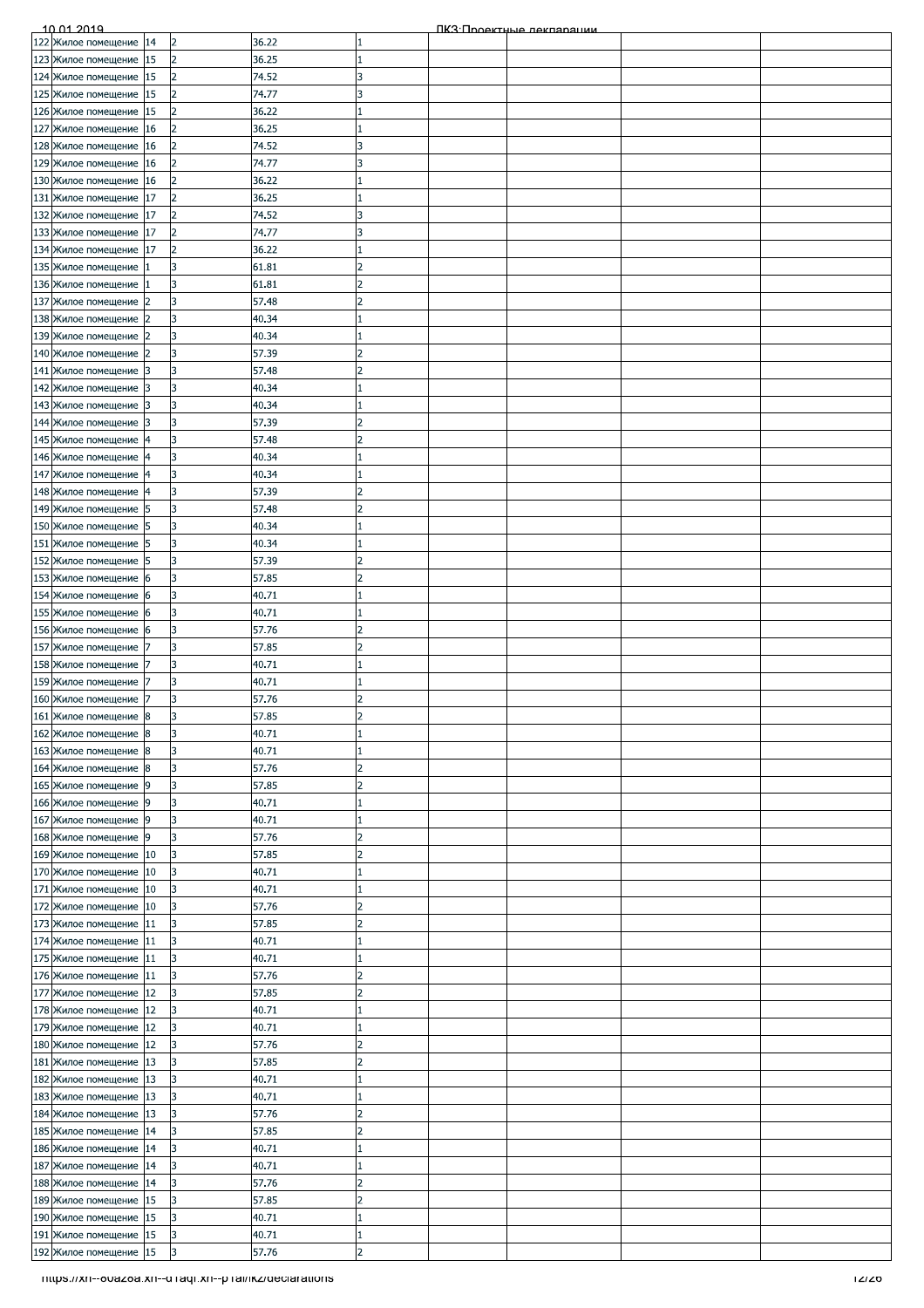| 193 Жилое помещение 16                                             |    | 3                       | 57.85 | 2              |  |       |
|--------------------------------------------------------------------|----|-------------------------|-------|----------------|--|-------|
| 194 Жилое помещение 16                                             |    | 3                       | 40.71 |                |  |       |
| 195 Жилое помещение 16                                             |    | 3                       | 40.71 |                |  |       |
|                                                                    | 16 | 3                       | 57.76 | D              |  |       |
| 196 Жилое помещение                                                |    |                         |       |                |  |       |
| 197 Жилое помещение 17                                             |    | 3                       | 57.85 | 2              |  |       |
| 198 Жилое помещение 17                                             |    | 3                       | 40.71 |                |  |       |
| 199 Жилое помещение 17                                             |    | 3                       | 40.71 |                |  |       |
| 200 Жилое помещение 17                                             |    | 3                       | 57.76 | $\overline{2}$ |  |       |
| 201 Жилое помещение 1                                              |    | 4                       | 61.81 | $\overline{2}$ |  |       |
|                                                                    |    |                         |       |                |  |       |
| 202 Жилое помещение                                                |    | 4                       | 40.34 |                |  |       |
| 203 Жилое помещение                                                |    | 4                       | 57.39 | 12             |  |       |
| 204 Жилое помещение 2                                              |    | $\overline{\mathsf{4}}$ | 57.48 | 2              |  |       |
| 205 Жилое помещение 2                                              |    | 4                       | 40.34 |                |  |       |
| 206 Жилое помещение 2                                              |    | 4                       | 40.34 |                |  |       |
| 207 Жилое помещение 2                                              |    | 4                       | 57.39 | $\overline{2}$ |  |       |
|                                                                    |    |                         |       |                |  |       |
| 208 Жилое помещение 3                                              |    | 4                       | 57.48 | 2              |  |       |
| 209 Жилое помещение 3                                              |    | 4                       | 40.34 |                |  |       |
| 210 Жилое помещение 3                                              |    | 4                       | 40.34 |                |  |       |
| 211 Жилое помещение 3                                              |    | 4                       | 57.39 | $\overline{2}$ |  |       |
| 212 Жилое помещение 4                                              |    | 4                       | 57.48 | $\overline{2}$ |  |       |
|                                                                    |    |                         |       | Ι1             |  |       |
| 213 Жилое помещение 4                                              |    | 4                       | 40.34 |                |  |       |
| 214 Жилое помещение  4                                             |    | $\overline{4}$          | 40.34 |                |  |       |
| 215 Жилое помещение 4                                              |    | 4                       | 57.39 | $\overline{2}$ |  |       |
| 216 Жилое помещение 5                                              |    | 4                       | 57.48 | l2             |  |       |
| 217 Жилое помещение 5                                              |    | 4                       | 40.34 |                |  |       |
| 218 Жилое помещение 5                                              |    | 4                       | 40.34 |                |  |       |
| 219 Жилое помещение 5                                              |    | 4                       | 57.39 | $\overline{2}$ |  |       |
|                                                                    |    |                         |       |                |  |       |
| 220 Жилое помещение 6                                              |    | 4                       | 57.85 | 2              |  |       |
| 221 Жилое помещение 6                                              |    | 4                       | 40.71 |                |  |       |
| 222 Жилое помещение 6                                              |    | 4                       | 40.71 |                |  |       |
| 223 Жилое помещение 6                                              |    | $\overline{4}$          | 57.76 | l2             |  |       |
| 224 Жилое помещение 7                                              |    | 4                       | 57.85 | $\overline{2}$ |  |       |
| 225 Жилое помещение 7                                              |    | 4                       | 40.71 |                |  |       |
| 226 Жилое помещение 7                                              |    | 4                       | 40.71 |                |  |       |
|                                                                    |    |                         |       |                |  |       |
| 227 Жилое помещение 7                                              |    | 4                       | 57.76 | 2              |  |       |
| 228 Жилое помещение 8                                              |    | 4                       | 57.85 | D              |  |       |
| 229 Жилое помещение 8                                              |    | 4                       | 40.71 |                |  |       |
| 230 Жилое помещение 8                                              |    | 4                       | 40.71 |                |  |       |
| 231 Жилое помещение 8                                              |    | $\overline{a}$          | 57.76 | l2             |  |       |
| 232 Жилое помещение 9                                              |    | $\overline{4}$          | 57.85 | $\overline{2}$ |  |       |
| 233 Жилое помещение 9                                              |    | 4                       | 40.71 |                |  |       |
| 234 Жилое помещение 9                                              |    | 4                       | 40.71 |                |  |       |
| 235 Жилое помещение 9                                              |    | 4                       | 57.76 | 2              |  |       |
|                                                                    |    |                         | 57.85 | $\overline{2}$ |  |       |
| 236 Жилое помещение 10                                             |    | 4                       |       |                |  |       |
| 237 Жилое помещение 10                                             |    | $\overline{a}$          | 40.71 |                |  |       |
| 238 Жилое помещение 10                                             |    | $\overline{\mathbf{4}}$ | 40.71 |                |  |       |
| 239 Жилое помещение 10                                             |    | 4                       | 57.76 | 2              |  |       |
| 240 Жилое помещение                                                | 11 | $\overline{a}$          | 57.85 | $\overline{2}$ |  |       |
| 241 Жилое помещение 11                                             |    | 4                       | 40.71 |                |  |       |
| 242 Жилое помещение 11                                             |    | 4                       |       |                |  |       |
|                                                                    |    |                         | 40.71 |                |  |       |
| 243 Жилое помещение 11                                             |    | 4                       | 57.76 | $\overline{2}$ |  |       |
| 244 Жилое помещение 12                                             |    | 4                       | 57.85 | 2              |  |       |
| 245 Жилое помещение 12                                             |    | 4                       | 40.71 |                |  |       |
| 246 Жилое помещение 12                                             |    | 4                       | 40.71 |                |  |       |
| 247 Жилое помещение 12                                             |    | 14                      | 57.76 | $\overline{2}$ |  |       |
| 248 Жилое помещение 13                                             |    | 4                       | 57.85 | 2              |  |       |
| 249 Жилое помещение 13                                             |    | 4                       | 40.71 |                |  |       |
| 250 Жилое помещение                                                | 13 | $\overline{a}$          | 40.71 |                |  |       |
|                                                                    |    |                         |       |                |  |       |
| 251 Жилое помещение 13                                             |    | 4                       | 57.76 | 12             |  |       |
| 252 Жилое помещение                                                | 14 | $\overline{4}$          | 57.85 | $\overline{2}$ |  |       |
| 253 Жилое помещение 14                                             |    | 4                       | 40.71 |                |  |       |
| 254 Жилое помещение 14                                             |    | $\overline{4}$          | 40.71 |                |  |       |
| 255 Жилое помещение 14                                             |    | 4                       | 57.76 | 2              |  |       |
| 256 Жилое помещение 15                                             |    | 4                       | 57.85 | 2              |  |       |
| 257 Жилое помещение                                                | 15 | 4                       | 40.71 |                |  |       |
| 258 Жилое помещение                                                | 15 | 4                       | 40.71 |                |  |       |
| 259 Жилое помещение 15                                             |    | 4                       | 57.76 | D              |  |       |
| 260 Жилое помещение 16                                             |    | 4                       | 57.85 | $\overline{2}$ |  |       |
|                                                                    |    |                         |       |                |  |       |
| 261 Жилое помещение 16                                             |    | $\overline{4}$          | 40.71 |                |  |       |
| 262 Жилое помещение 16                                             |    | $\overline{4}$          | 40.71 | Π.             |  |       |
| 263 Жилое помещение 16                                             |    | $\overline{\mathbf{4}}$ | 57.76 | $\overline{2}$ |  |       |
| <del>mups://xn--ovazoa.xn--u raqr.xn--p rai/ikz/ueciarations</del> |    |                         |       |                |  | ס∠וכו |
|                                                                    |    |                         |       |                |  |       |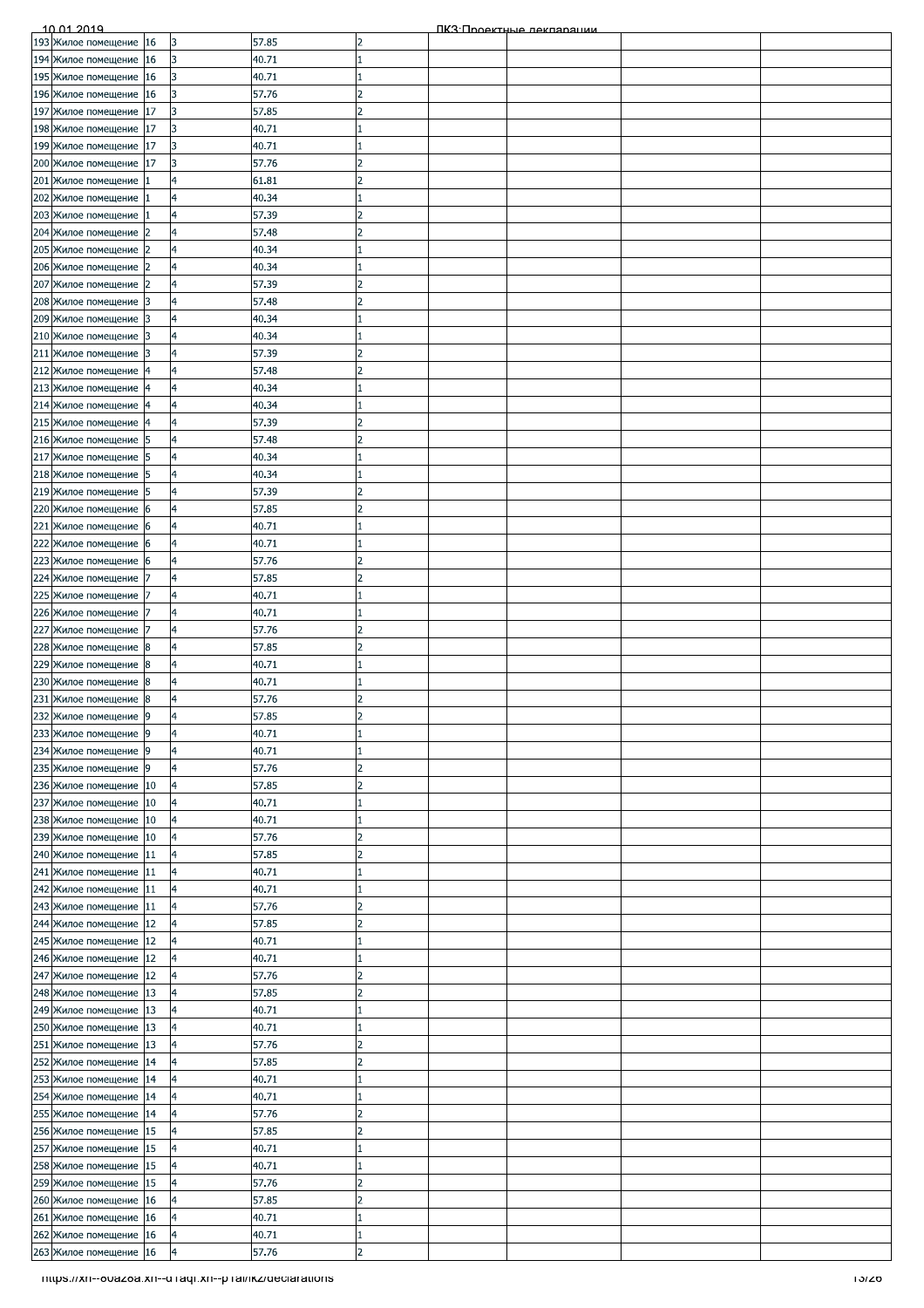|    | 10.01.2019                                                         |                |      |                |                          |                    | ПКЗ: Проектные лекляряции |                                   |                      |
|----|--------------------------------------------------------------------|----------------|------|----------------|--------------------------|--------------------|---------------------------|-----------------------------------|----------------------|
|    | 264 Жилое помещение                                                | 17             | 14   | 57.85          | 2                        |                    |                           |                                   |                      |
|    | 265 Жилое помещение                                                | 17             | 4    | 40.71          |                          |                    |                           |                                   |                      |
|    | 266 Жилое помещение                                                | 17             |      | 40.71          |                          |                    |                           |                                   |                      |
|    | 267 Жилое помещение                                                | 17             |      | 57.76          | フ                        |                    |                           |                                   |                      |
|    |                                                                    |                |      |                |                          |                    |                           |                                   |                      |
|    | 268 Жилое помещение                                                | 2              |      | 57.48          |                          |                    |                           |                                   |                      |
|    | 269 Жилое помещение                                                | $\overline{2}$ |      | 40.34          |                          |                    |                           |                                   |                      |
|    | 270 Жилое помещение                                                | 12             |      | 40.34          |                          |                    |                           |                                   |                      |
|    | 271 Жилое помещение                                                | 2              | 5    | 57.39          | $\overline{2}$           |                    |                           |                                   |                      |
|    | 272 Жилое помещение                                                | 3              |      | 57.48          | $\overline{2}$           |                    |                           |                                   |                      |
|    |                                                                    |                |      |                |                          |                    |                           |                                   |                      |
|    | 273 Жилое помещение                                                | 3              |      | 40.34          |                          |                    |                           |                                   |                      |
|    | 274 Жилое помещение                                                | 3              |      | 40.34          |                          |                    |                           |                                   |                      |
|    | 275 Жилое помещение                                                | 13             |      | 57.39          |                          |                    |                           |                                   |                      |
|    | 276 Жилое помещение                                                |                |      | 57.48          |                          |                    |                           |                                   |                      |
|    | 277 Жилое помещение                                                | 14             |      | 40.34          |                          |                    |                           |                                   |                      |
|    | 278 Жилое помещение                                                |                | 5    | 40.34          |                          |                    |                           |                                   |                      |
|    |                                                                    | 4              |      |                |                          |                    |                           |                                   |                      |
|    | 279 Жилое помещение                                                | 4              |      | 57.39          | 2                        |                    |                           |                                   |                      |
|    | 280 Жилое помещение                                                | 5              |      | 57.48          | C                        |                    |                           |                                   |                      |
|    | 281 Жилое помещение                                                | 15             |      | 40.34          |                          |                    |                           |                                   |                      |
|    | 282 Жилое помещение                                                | 15             |      | 40.34          |                          |                    |                           |                                   |                      |
|    | 283 Жилое помещение                                                | 5              |      | 57.39          |                          |                    |                           |                                   |                      |
|    |                                                                    |                |      |                | $\overline{2}$           |                    |                           |                                   |                      |
|    | 284 Жилое помещение 6                                              |                | 5    | 57.85          |                          |                    |                           |                                   |                      |
|    | 285 Жилое помещение                                                | 16             | 5    | 40.71          |                          |                    |                           |                                   |                      |
|    | 286 Жилое помещение                                                | 16             |      | 40.71          |                          |                    |                           |                                   |                      |
|    | 287 Жилое помещение                                                | 16             |      | 57.76          |                          |                    |                           |                                   |                      |
|    | 288 Жилое помещение                                                |                |      | 57.85          | フ                        |                    |                           |                                   |                      |
|    | 289 Жилое помещение                                                |                |      | 40.71          |                          |                    |                           |                                   |                      |
|    | 290 Жилое помещение                                                |                |      | 40.71          |                          |                    |                           |                                   |                      |
|    |                                                                    |                |      |                |                          |                    |                           |                                   |                      |
|    | 291 Жилое помещение                                                |                |      | 57.76          | 2                        |                    |                           |                                   |                      |
|    | 292 Жилое помещение                                                | 8              |      | 57.85          | $\overline{\phantom{a}}$ |                    |                           |                                   |                      |
|    | 293 Жилое помещение                                                | 8              |      | 40.71          |                          |                    |                           |                                   |                      |
|    | 294 Жилое помещение                                                | 8              |      | 40.71          |                          |                    |                           |                                   |                      |
|    | 295 Жилое помещение                                                | 18             |      | 57.76          | $\overline{2}$           |                    |                           |                                   |                      |
|    | 296 Жилое помещение 9                                              |                | 5    | 57.85          | $\overline{2}$           |                    |                           |                                   |                      |
|    | 297 Жилое помещение                                                | 9              | 5    | 40.71          |                          |                    |                           |                                   |                      |
|    |                                                                    |                |      |                |                          |                    |                           |                                   |                      |
|    | 298 Жилое помещение                                                | 19             |      | 40.71          |                          |                    |                           |                                   |                      |
|    | 299 Жилое помещение                                                | 19             |      | 57.76          |                          |                    |                           |                                   |                      |
|    | 300 Жилое помещение 10                                             |                |      | 57.85          |                          |                    |                           |                                   |                      |
|    | 301 Жилое помещение                                                | 10             |      | 40.71          |                          |                    |                           |                                   |                      |
|    | 302 Жилое помещение 10                                             |                | 5    | 40.71          |                          |                    |                           |                                   |                      |
|    | 303 Жилое помещение 10                                             |                | 5    | 57.76          | <sup>2</sup>             |                    |                           |                                   |                      |
|    | 304 Жилое помещение                                                | 11             | 5    | 57.85          | っ                        |                    |                           |                                   |                      |
|    |                                                                    |                |      |                |                          |                    |                           |                                   |                      |
|    | 305 Жилое помещение                                                | 11             |      | 40.71          |                          |                    |                           |                                   |                      |
|    | 306 Жилое помещение                                                | 11             | 5    | 40.71          |                          |                    |                           |                                   |                      |
|    | 307 Жилое помещение                                                | 11             | 5    | 57.76          | 2                        |                    |                           |                                   |                      |
|    | 308 Жилое помещение                                                | 12             | 5    | 57.85          | $\overline{2}$           |                    |                           |                                   |                      |
|    | 309 Жилое помещение                                                | 12             | 5    | 40.71          |                          |                    |                           |                                   |                      |
|    | 310 Жилое помещение                                                | 12             | 5    | 40.71          |                          |                    |                           |                                   |                      |
|    | 311 Жилое помещение                                                | 12             |      | 57.76          | C                        |                    |                           |                                   |                      |
|    |                                                                    |                |      |                |                          |                    |                           |                                   |                      |
|    | 312 Жилое помещение                                                | 13             |      | 57.85          | フ                        |                    |                           |                                   |                      |
|    | 313 Жилое помещение                                                | 13             | 5    | 40.71          |                          |                    |                           |                                   |                      |
|    | 314 Жилое помещение                                                | 13             |      | 40.71          |                          |                    |                           |                                   |                      |
|    | 315 Жилое помещение                                                | 13             | 5    | 57.76          | $\overline{z}$           |                    |                           |                                   |                      |
|    | 316 Жилое помещение                                                | 14             | 5    | 57.85          | $\overline{z}$           |                    |                           |                                   |                      |
|    | 317 Жилое помещение                                                | 14             |      | 40.71          |                          |                    |                           |                                   |                      |
|    |                                                                    |                |      |                |                          |                    |                           |                                   |                      |
|    | 318 Жилое помещение                                                | 14             |      | 40.71          |                          |                    |                           |                                   |                      |
|    | 319 Жилое помещение                                                | 14             | 5    | 57.76          | $\overline{2}$           |                    |                           |                                   |                      |
|    | 320 Жилое помещение                                                | 15             | 5    | 57.85          | 2                        |                    |                           |                                   |                      |
|    | 321 Жилое помещение                                                | 15             |      | 40.71          |                          |                    |                           |                                   |                      |
|    | 322 Жилое помещение                                                | 15             |      | 40.71          |                          |                    |                           |                                   |                      |
|    | 323 Жилое помещение                                                | 15             |      | 57.76          | っ                        |                    |                           |                                   |                      |
|    | 324 Жилое помещение                                                | 16             |      | 57.85          |                          |                    |                           |                                   |                      |
|    |                                                                    |                |      |                |                          |                    |                           |                                   |                      |
|    | 325 Жилое помещение                                                | 16             |      | 40.71          |                          |                    |                           |                                   |                      |
|    | 326 Жилое помещение                                                | 16             |      | 40.71          |                          |                    |                           |                                   |                      |
|    | 327 Жилое помещение                                                | 16             | 5    | 57.76          | $\overline{2}$           |                    |                           |                                   |                      |
|    | 328 Жилое помещение                                                | 17             |      | 57.85          | $\overline{2}$           |                    |                           |                                   |                      |
|    | 329 Жилое помещение                                                | 17             |      | 40.71          |                          |                    |                           |                                   |                      |
|    | 330 Жилое помещение                                                | 17             | 5    | 40.71          |                          |                    |                           |                                   |                      |
|    | 331 Жилое помещение                                                | 17             | 5    | 57.76          | 2                        |                    |                           |                                   |                      |
|    | 15.3 Об основных характеристиках нежилых                           |                |      |                |                          |                    |                           |                                   |                      |
|    | помещений                                                          |                |      | 15.3.1         |                          |                    |                           |                                   |                      |
|    |                                                                    |                |      |                |                          |                    |                           | Площадь частей нежилого помещения |                      |
| Nº | Назачение<br>mtps://xn--ovazoa.xn--o+aqi.xn--p+ai/ikz/deciarations |                | Этаж | Номер подъезда |                          | Общая площадь (м2) | Наименование              |                                   | Площадь(м2)<br>14/20 |
|    |                                                                    |                |      |                |                          |                    |                           |                                   |                      |
|    |                                                                    |                |      |                |                          |                    |                           |                                   |                      |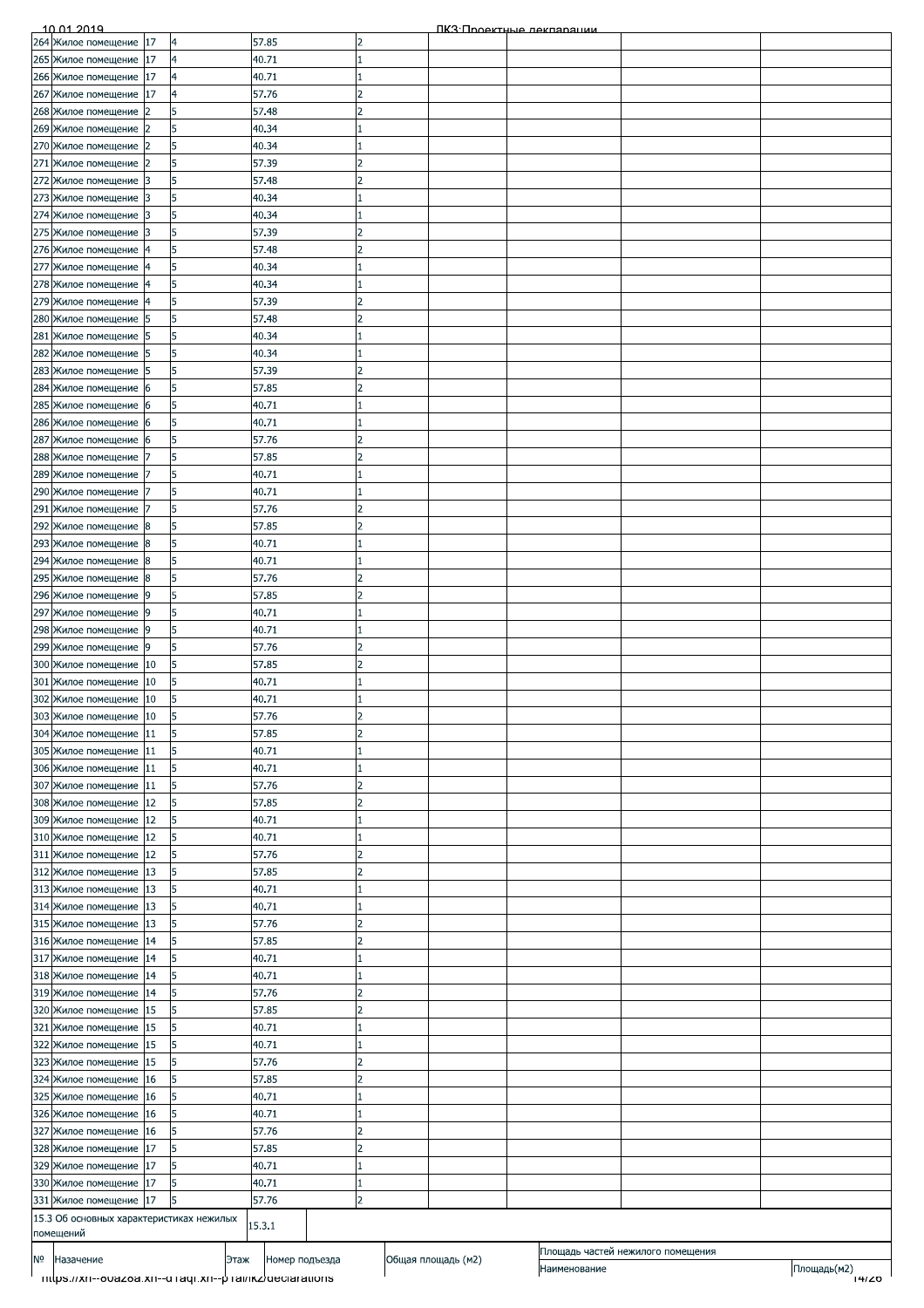| 2.25<br>Санузел<br>2.84<br>Помещение уборочного инвентаря<br>3.73<br>2<br>89.78<br>5<br>Тамбур<br>Встроенное помещение<br>2.25<br>Санузел<br>1.78<br>Помещение уборочного инвентаря<br>16 О составе общего имущества в строящемся (создаваемом) в рамках проекта строительства многоквартирном доме (перечень помещений общего пользования с указанием их<br>назначения и площади, перечень и характеристики технологического и инженерного оборудования, предназначенного для обслуживания более чем одного помещения в данном доме,<br>а также иного имущества, входящего в состав общего имущества многоквартирного дома в соответствии с жилищным законодательством)<br>16.1 Перечень помещений общего<br>16.1.1<br>пользования с указанием их назначения и<br>площади<br>N٥<br>N <sub>o</sub><br>Площадь (м2)<br>Вид помещения<br>Описание места расположения помещения<br>Назначение помещения<br>$\mathbf{1}$<br>итп<br>87.9<br>техническое подполье секция 5<br>техническое<br>$\overline{2}$<br><b>BHC</b><br>40.83<br>техническое подполье секция 5<br>техническое<br>l3<br>3.41<br>тамбур<br>-1 этаж секция 1<br>место общего пользования<br>$\overline{\mathbf{4}}$<br>3.92<br>тамбур<br>-1 этаж секция 1<br>место общего пользования<br>5<br>3.43<br>место общего пользования<br>тамбур<br>-1 этаж секция 1<br>6<br>10.6<br>вестибюль<br>-1 этаж секция 1<br>место общего пользования<br>17<br>7.24<br>Лифтовой холл<br>-1 этаж секция 1<br>место общего пользования<br>$\bf{8}$<br>26.73<br>Квартирный холл<br>место общего пользования<br>-1 этаж секция 1<br>9<br>15.52<br>Помещение вахтера<br>-1 этаж секция 1<br>место общего пользования<br>2.54<br>10<br>с/у вахтера<br>-1 этаж секция 1<br>место общего пользования<br>11<br>2.27<br>-1 этаж секция 1<br>место общего пользования<br>Помещение уборочного инвентаря<br>12<br>20.84<br>-1 этаж секция 1<br>место общего пользования<br>Колясочная<br>13<br>13<br>Лестничная клетка<br>-1 этаж секция 1<br>место общего пользования<br>14<br>6.78<br>Электрощитовая<br>-1 этаж секция 1<br>техническое<br>15<br>3.83<br>-1 этаж секция 1<br>Мусорокамера<br>техническое<br>2.35<br>16<br>тамбур<br>-1 этаж секция 2<br>место общего пользования<br>3.32<br>17<br>тамбур<br>-1 этаж секция 2<br>место общего пользования<br>18<br>19.53<br>вестибюль<br>-1 этаж секция 2<br>место общего пользования<br>42.2<br>19<br>Квартирный холл<br>-1 этаж секция 2<br>место общего пользования<br>20<br>7.03<br>Лифтовой холл<br>-1 этаж секция 2<br>место общего пользования<br>21<br>3.43<br>-1 этаж секция 2<br>тамбур<br>место общего пользования<br>22<br>13.02<br>Лестничная клетка<br>-1 этаж секция 2<br>место общего пользования<br>3.83<br>23<br>-1 этаж секция 2<br>Мусорокамера<br>техническое<br>24<br>6.14<br>тамбур<br>-1 этаж секция 2<br>место общего пользования<br>25<br>12<br>Помещение вахтера<br>-1 этаж секция 2<br>место общего пользования<br>26<br>с/у вахтера<br>2.11<br>-1 этаж секция 2<br>место общего пользования<br>27<br>1.31<br>Помещение уборочного инвентаря<br>-1 этаж секция 2<br>место общего пользования<br>28<br>3.41<br>тамбур<br>-1 этаж секция 3<br>место общего пользования<br>29<br>3.92<br>тамбур<br>-1 этаж секция 3<br>место общего пользования<br>3.43<br>30<br>тамбур<br>-1 этаж секция 3<br>место общего пользования<br>31<br>10.6<br>вестибюль<br>-1 этаж секция 3<br>место общего пользования<br>32<br>7.24<br>Лифтовой холл<br>-1 этаж секция 3<br>место общего пользования<br>33<br>Квартирный холл<br>26.73<br>1 этаж секция 3<br>место общего пользования<br>34<br>15.52<br>Помещение вахтера<br>-1 этаж секция 3<br>место общего пользования<br>2.54<br>35<br>-1 этаж секция 3<br>с/у вахтера<br>место общего пользования<br>2.27<br>36<br>Помещение уборочного инвентаря<br>-1 этаж секция 3<br>место общего пользования<br>37<br>20.84<br>Колясочная<br>-1 этаж секция 3<br>место общего пользования<br>38<br>13<br>-1 этаж секция 3<br>Лестничная клетка<br>место общего пользования<br>39<br>6.78<br>-1 этаж секция 3<br>Электрощитовая<br>техническое<br>40<br>3.83<br>Мусорокамера<br>-1 этаж секция 3<br>техническое<br>41<br>3.41<br>тамбур<br>-1 этаж секция 4<br>место общего пользования<br>42<br>3.92<br>тамбур<br>место общего пользования<br>-1 этаж секция 4<br>43<br>3.43<br>тамбур<br>-1 этаж секция 4<br>место общего пользования<br>44<br>10.6<br>вестибюль<br>-1 этаж секция 4<br>место общего пользования<br>45<br>7.24<br>Лифтовой холл<br>-1 этаж секция 4<br>место общего пользования<br>46<br>21.3<br>Квартирный холл<br>-1 этаж секция 4<br>место общего пользования<br>47<br>15.52<br>Помещение вахтера<br>-1 этаж секция 4<br>место общего пользования<br>2.54<br>48<br>с/у вахтера<br>-1 этаж секция 4<br>место общего пользования<br>2.27<br>49<br>Помещение уборочного инвентаря<br>-1 этаж секция 4<br>место общего пользования<br>50<br>13<br>Лестничная клетка<br>место общего пользования<br>-1 этаж секция 4<br>3.83<br>51<br>Мусорокамера<br>-1 этаж секция 4<br>техническое<br>52<br>3.41<br>тамбур<br>-1 этаж секция 5<br>место общего пользования<br>53<br>3.92<br>тамбур<br>-1 этаж секция 5<br>место общего пользования<br>54<br>3.43<br>тамбур<br>-1 этаж секция 5<br>место общего пользования<br>55<br>10.6<br>вестибюль<br>-1 этаж секция 5<br>место общего пользования<br>7.24<br>56<br>Лифтовой холл<br>-1 этаж секция 5<br>место общего пользования<br>57<br>19.64<br>Квартирный холл<br>-1 этаж секция 5<br>место общего пользования<br>58<br>15.52<br>Помещение вахтера<br>-1 этаж секция 5<br>место общего пользования<br>mups.//xn--ouazoa.xn--a raqi.xn--p rai/ikz/deciarations<br>סאכו | <u>10 01 2019</u>    |   |       | ПКЗ: Проектные лекляряции |        |  |      |
|-------------------------------------------------------------------------------------------------------------------------------------------------------------------------------------------------------------------------------------------------------------------------------------------------------------------------------------------------------------------------------------------------------------------------------------------------------------------------------------------------------------------------------------------------------------------------------------------------------------------------------------------------------------------------------------------------------------------------------------------------------------------------------------------------------------------------------------------------------------------------------------------------------------------------------------------------------------------------------------------------------------------------------------------------------------------------------------------------------------------------------------------------------------------------------------------------------------------------------------------------------------------------------------------------------------------------------------------------------------------------------------------------------------------------------------------------------------------------------------------------------------------------------------------------------------------------------------------------------------------------------------------------------------------------------------------------------------------------------------------------------------------------------------------------------------------------------------------------------------------------------------------------------------------------------------------------------------------------------------------------------------------------------------------------------------------------------------------------------------------------------------------------------------------------------------------------------------------------------------------------------------------------------------------------------------------------------------------------------------------------------------------------------------------------------------------------------------------------------------------------------------------------------------------------------------------------------------------------------------------------------------------------------------------------------------------------------------------------------------------------------------------------------------------------------------------------------------------------------------------------------------------------------------------------------------------------------------------------------------------------------------------------------------------------------------------------------------------------------------------------------------------------------------------------------------------------------------------------------------------------------------------------------------------------------------------------------------------------------------------------------------------------------------------------------------------------------------------------------------------------------------------------------------------------------------------------------------------------------------------------------------------------------------------------------------------------------------------------------------------------------------------------------------------------------------------------------------------------------------------------------------------------------------------------------------------------------------------------------------------------------------------------------------------------------------------------------------------------------------------------------------------------------------------------------------------------------------------------------------------------------------------------------------------------------------------------------------------------------------------------------------------------------------------------------------------------------------------------------------------------------------------------------------------------------------------------------------------------------------------------------------------------------------------------------------------------------------------------------------------------------------------------------------------------------------------------------------------------------------------------------------------------------------------------------------------------------------------------------------------------------------------------------------------------------------------------------------------------------------------------------------------------------------------------------------------------------------------------------------------------------------------------------------------------------------------------------------------------------------------------------------------------------------------------------------------------------------------------------------------------------------------------------------------------------------------------------------------------------------------------------------------------------------------|----------------------|---|-------|---------------------------|--------|--|------|
|                                                                                                                                                                                                                                                                                                                                                                                                                                                                                                                                                                                                                                                                                                                                                                                                                                                                                                                                                                                                                                                                                                                                                                                                                                                                                                                                                                                                                                                                                                                                                                                                                                                                                                                                                                                                                                                                                                                                                                                                                                                                                                                                                                                                                                                                                                                                                                                                                                                                                                                                                                                                                                                                                                                                                                                                                                                                                                                                                                                                                                                                                                                                                                                                                                                                                                                                                                                                                                                                                                                                                                                                                                                                                                                                                                                                                                                                                                                                                                                                                                                                                                                                                                                                                                                                                                                                                                                                                                                                                                                                                                                                                                                                                                                                                                                                                                                                                                                                                                                                                                                                                                                                                                                                                                                                                                                                                                                                                                                                                                                                                                                                                                                                   | Встроенное помещение | 5 | 60.97 |                           | Тамбур |  | 3.73 |
|                                                                                                                                                                                                                                                                                                                                                                                                                                                                                                                                                                                                                                                                                                                                                                                                                                                                                                                                                                                                                                                                                                                                                                                                                                                                                                                                                                                                                                                                                                                                                                                                                                                                                                                                                                                                                                                                                                                                                                                                                                                                                                                                                                                                                                                                                                                                                                                                                                                                                                                                                                                                                                                                                                                                                                                                                                                                                                                                                                                                                                                                                                                                                                                                                                                                                                                                                                                                                                                                                                                                                                                                                                                                                                                                                                                                                                                                                                                                                                                                                                                                                                                                                                                                                                                                                                                                                                                                                                                                                                                                                                                                                                                                                                                                                                                                                                                                                                                                                                                                                                                                                                                                                                                                                                                                                                                                                                                                                                                                                                                                                                                                                                                                   |                      |   |       |                           |        |  |      |
|                                                                                                                                                                                                                                                                                                                                                                                                                                                                                                                                                                                                                                                                                                                                                                                                                                                                                                                                                                                                                                                                                                                                                                                                                                                                                                                                                                                                                                                                                                                                                                                                                                                                                                                                                                                                                                                                                                                                                                                                                                                                                                                                                                                                                                                                                                                                                                                                                                                                                                                                                                                                                                                                                                                                                                                                                                                                                                                                                                                                                                                                                                                                                                                                                                                                                                                                                                                                                                                                                                                                                                                                                                                                                                                                                                                                                                                                                                                                                                                                                                                                                                                                                                                                                                                                                                                                                                                                                                                                                                                                                                                                                                                                                                                                                                                                                                                                                                                                                                                                                                                                                                                                                                                                                                                                                                                                                                                                                                                                                                                                                                                                                                                                   |                      |   |       |                           |        |  |      |
|                                                                                                                                                                                                                                                                                                                                                                                                                                                                                                                                                                                                                                                                                                                                                                                                                                                                                                                                                                                                                                                                                                                                                                                                                                                                                                                                                                                                                                                                                                                                                                                                                                                                                                                                                                                                                                                                                                                                                                                                                                                                                                                                                                                                                                                                                                                                                                                                                                                                                                                                                                                                                                                                                                                                                                                                                                                                                                                                                                                                                                                                                                                                                                                                                                                                                                                                                                                                                                                                                                                                                                                                                                                                                                                                                                                                                                                                                                                                                                                                                                                                                                                                                                                                                                                                                                                                                                                                                                                                                                                                                                                                                                                                                                                                                                                                                                                                                                                                                                                                                                                                                                                                                                                                                                                                                                                                                                                                                                                                                                                                                                                                                                                                   |                      |   |       |                           |        |  |      |
|                                                                                                                                                                                                                                                                                                                                                                                                                                                                                                                                                                                                                                                                                                                                                                                                                                                                                                                                                                                                                                                                                                                                                                                                                                                                                                                                                                                                                                                                                                                                                                                                                                                                                                                                                                                                                                                                                                                                                                                                                                                                                                                                                                                                                                                                                                                                                                                                                                                                                                                                                                                                                                                                                                                                                                                                                                                                                                                                                                                                                                                                                                                                                                                                                                                                                                                                                                                                                                                                                                                                                                                                                                                                                                                                                                                                                                                                                                                                                                                                                                                                                                                                                                                                                                                                                                                                                                                                                                                                                                                                                                                                                                                                                                                                                                                                                                                                                                                                                                                                                                                                                                                                                                                                                                                                                                                                                                                                                                                                                                                                                                                                                                                                   |                      |   |       |                           |        |  |      |
|                                                                                                                                                                                                                                                                                                                                                                                                                                                                                                                                                                                                                                                                                                                                                                                                                                                                                                                                                                                                                                                                                                                                                                                                                                                                                                                                                                                                                                                                                                                                                                                                                                                                                                                                                                                                                                                                                                                                                                                                                                                                                                                                                                                                                                                                                                                                                                                                                                                                                                                                                                                                                                                                                                                                                                                                                                                                                                                                                                                                                                                                                                                                                                                                                                                                                                                                                                                                                                                                                                                                                                                                                                                                                                                                                                                                                                                                                                                                                                                                                                                                                                                                                                                                                                                                                                                                                                                                                                                                                                                                                                                                                                                                                                                                                                                                                                                                                                                                                                                                                                                                                                                                                                                                                                                                                                                                                                                                                                                                                                                                                                                                                                                                   |                      |   |       |                           |        |  |      |
|                                                                                                                                                                                                                                                                                                                                                                                                                                                                                                                                                                                                                                                                                                                                                                                                                                                                                                                                                                                                                                                                                                                                                                                                                                                                                                                                                                                                                                                                                                                                                                                                                                                                                                                                                                                                                                                                                                                                                                                                                                                                                                                                                                                                                                                                                                                                                                                                                                                                                                                                                                                                                                                                                                                                                                                                                                                                                                                                                                                                                                                                                                                                                                                                                                                                                                                                                                                                                                                                                                                                                                                                                                                                                                                                                                                                                                                                                                                                                                                                                                                                                                                                                                                                                                                                                                                                                                                                                                                                                                                                                                                                                                                                                                                                                                                                                                                                                                                                                                                                                                                                                                                                                                                                                                                                                                                                                                                                                                                                                                                                                                                                                                                                   |                      |   |       |                           |        |  |      |
|                                                                                                                                                                                                                                                                                                                                                                                                                                                                                                                                                                                                                                                                                                                                                                                                                                                                                                                                                                                                                                                                                                                                                                                                                                                                                                                                                                                                                                                                                                                                                                                                                                                                                                                                                                                                                                                                                                                                                                                                                                                                                                                                                                                                                                                                                                                                                                                                                                                                                                                                                                                                                                                                                                                                                                                                                                                                                                                                                                                                                                                                                                                                                                                                                                                                                                                                                                                                                                                                                                                                                                                                                                                                                                                                                                                                                                                                                                                                                                                                                                                                                                                                                                                                                                                                                                                                                                                                                                                                                                                                                                                                                                                                                                                                                                                                                                                                                                                                                                                                                                                                                                                                                                                                                                                                                                                                                                                                                                                                                                                                                                                                                                                                   |                      |   |       |                           |        |  |      |
|                                                                                                                                                                                                                                                                                                                                                                                                                                                                                                                                                                                                                                                                                                                                                                                                                                                                                                                                                                                                                                                                                                                                                                                                                                                                                                                                                                                                                                                                                                                                                                                                                                                                                                                                                                                                                                                                                                                                                                                                                                                                                                                                                                                                                                                                                                                                                                                                                                                                                                                                                                                                                                                                                                                                                                                                                                                                                                                                                                                                                                                                                                                                                                                                                                                                                                                                                                                                                                                                                                                                                                                                                                                                                                                                                                                                                                                                                                                                                                                                                                                                                                                                                                                                                                                                                                                                                                                                                                                                                                                                                                                                                                                                                                                                                                                                                                                                                                                                                                                                                                                                                                                                                                                                                                                                                                                                                                                                                                                                                                                                                                                                                                                                   |                      |   |       |                           |        |  |      |
|                                                                                                                                                                                                                                                                                                                                                                                                                                                                                                                                                                                                                                                                                                                                                                                                                                                                                                                                                                                                                                                                                                                                                                                                                                                                                                                                                                                                                                                                                                                                                                                                                                                                                                                                                                                                                                                                                                                                                                                                                                                                                                                                                                                                                                                                                                                                                                                                                                                                                                                                                                                                                                                                                                                                                                                                                                                                                                                                                                                                                                                                                                                                                                                                                                                                                                                                                                                                                                                                                                                                                                                                                                                                                                                                                                                                                                                                                                                                                                                                                                                                                                                                                                                                                                                                                                                                                                                                                                                                                                                                                                                                                                                                                                                                                                                                                                                                                                                                                                                                                                                                                                                                                                                                                                                                                                                                                                                                                                                                                                                                                                                                                                                                   |                      |   |       |                           |        |  |      |
|                                                                                                                                                                                                                                                                                                                                                                                                                                                                                                                                                                                                                                                                                                                                                                                                                                                                                                                                                                                                                                                                                                                                                                                                                                                                                                                                                                                                                                                                                                                                                                                                                                                                                                                                                                                                                                                                                                                                                                                                                                                                                                                                                                                                                                                                                                                                                                                                                                                                                                                                                                                                                                                                                                                                                                                                                                                                                                                                                                                                                                                                                                                                                                                                                                                                                                                                                                                                                                                                                                                                                                                                                                                                                                                                                                                                                                                                                                                                                                                                                                                                                                                                                                                                                                                                                                                                                                                                                                                                                                                                                                                                                                                                                                                                                                                                                                                                                                                                                                                                                                                                                                                                                                                                                                                                                                                                                                                                                                                                                                                                                                                                                                                                   |                      |   |       |                           |        |  |      |
|                                                                                                                                                                                                                                                                                                                                                                                                                                                                                                                                                                                                                                                                                                                                                                                                                                                                                                                                                                                                                                                                                                                                                                                                                                                                                                                                                                                                                                                                                                                                                                                                                                                                                                                                                                                                                                                                                                                                                                                                                                                                                                                                                                                                                                                                                                                                                                                                                                                                                                                                                                                                                                                                                                                                                                                                                                                                                                                                                                                                                                                                                                                                                                                                                                                                                                                                                                                                                                                                                                                                                                                                                                                                                                                                                                                                                                                                                                                                                                                                                                                                                                                                                                                                                                                                                                                                                                                                                                                                                                                                                                                                                                                                                                                                                                                                                                                                                                                                                                                                                                                                                                                                                                                                                                                                                                                                                                                                                                                                                                                                                                                                                                                                   |                      |   |       |                           |        |  |      |
|                                                                                                                                                                                                                                                                                                                                                                                                                                                                                                                                                                                                                                                                                                                                                                                                                                                                                                                                                                                                                                                                                                                                                                                                                                                                                                                                                                                                                                                                                                                                                                                                                                                                                                                                                                                                                                                                                                                                                                                                                                                                                                                                                                                                                                                                                                                                                                                                                                                                                                                                                                                                                                                                                                                                                                                                                                                                                                                                                                                                                                                                                                                                                                                                                                                                                                                                                                                                                                                                                                                                                                                                                                                                                                                                                                                                                                                                                                                                                                                                                                                                                                                                                                                                                                                                                                                                                                                                                                                                                                                                                                                                                                                                                                                                                                                                                                                                                                                                                                                                                                                                                                                                                                                                                                                                                                                                                                                                                                                                                                                                                                                                                                                                   |                      |   |       |                           |        |  |      |
|                                                                                                                                                                                                                                                                                                                                                                                                                                                                                                                                                                                                                                                                                                                                                                                                                                                                                                                                                                                                                                                                                                                                                                                                                                                                                                                                                                                                                                                                                                                                                                                                                                                                                                                                                                                                                                                                                                                                                                                                                                                                                                                                                                                                                                                                                                                                                                                                                                                                                                                                                                                                                                                                                                                                                                                                                                                                                                                                                                                                                                                                                                                                                                                                                                                                                                                                                                                                                                                                                                                                                                                                                                                                                                                                                                                                                                                                                                                                                                                                                                                                                                                                                                                                                                                                                                                                                                                                                                                                                                                                                                                                                                                                                                                                                                                                                                                                                                                                                                                                                                                                                                                                                                                                                                                                                                                                                                                                                                                                                                                                                                                                                                                                   |                      |   |       |                           |        |  |      |
|                                                                                                                                                                                                                                                                                                                                                                                                                                                                                                                                                                                                                                                                                                                                                                                                                                                                                                                                                                                                                                                                                                                                                                                                                                                                                                                                                                                                                                                                                                                                                                                                                                                                                                                                                                                                                                                                                                                                                                                                                                                                                                                                                                                                                                                                                                                                                                                                                                                                                                                                                                                                                                                                                                                                                                                                                                                                                                                                                                                                                                                                                                                                                                                                                                                                                                                                                                                                                                                                                                                                                                                                                                                                                                                                                                                                                                                                                                                                                                                                                                                                                                                                                                                                                                                                                                                                                                                                                                                                                                                                                                                                                                                                                                                                                                                                                                                                                                                                                                                                                                                                                                                                                                                                                                                                                                                                                                                                                                                                                                                                                                                                                                                                   |                      |   |       |                           |        |  |      |
|                                                                                                                                                                                                                                                                                                                                                                                                                                                                                                                                                                                                                                                                                                                                                                                                                                                                                                                                                                                                                                                                                                                                                                                                                                                                                                                                                                                                                                                                                                                                                                                                                                                                                                                                                                                                                                                                                                                                                                                                                                                                                                                                                                                                                                                                                                                                                                                                                                                                                                                                                                                                                                                                                                                                                                                                                                                                                                                                                                                                                                                                                                                                                                                                                                                                                                                                                                                                                                                                                                                                                                                                                                                                                                                                                                                                                                                                                                                                                                                                                                                                                                                                                                                                                                                                                                                                                                                                                                                                                                                                                                                                                                                                                                                                                                                                                                                                                                                                                                                                                                                                                                                                                                                                                                                                                                                                                                                                                                                                                                                                                                                                                                                                   |                      |   |       |                           |        |  |      |
|                                                                                                                                                                                                                                                                                                                                                                                                                                                                                                                                                                                                                                                                                                                                                                                                                                                                                                                                                                                                                                                                                                                                                                                                                                                                                                                                                                                                                                                                                                                                                                                                                                                                                                                                                                                                                                                                                                                                                                                                                                                                                                                                                                                                                                                                                                                                                                                                                                                                                                                                                                                                                                                                                                                                                                                                                                                                                                                                                                                                                                                                                                                                                                                                                                                                                                                                                                                                                                                                                                                                                                                                                                                                                                                                                                                                                                                                                                                                                                                                                                                                                                                                                                                                                                                                                                                                                                                                                                                                                                                                                                                                                                                                                                                                                                                                                                                                                                                                                                                                                                                                                                                                                                                                                                                                                                                                                                                                                                                                                                                                                                                                                                                                   |                      |   |       |                           |        |  |      |
|                                                                                                                                                                                                                                                                                                                                                                                                                                                                                                                                                                                                                                                                                                                                                                                                                                                                                                                                                                                                                                                                                                                                                                                                                                                                                                                                                                                                                                                                                                                                                                                                                                                                                                                                                                                                                                                                                                                                                                                                                                                                                                                                                                                                                                                                                                                                                                                                                                                                                                                                                                                                                                                                                                                                                                                                                                                                                                                                                                                                                                                                                                                                                                                                                                                                                                                                                                                                                                                                                                                                                                                                                                                                                                                                                                                                                                                                                                                                                                                                                                                                                                                                                                                                                                                                                                                                                                                                                                                                                                                                                                                                                                                                                                                                                                                                                                                                                                                                                                                                                                                                                                                                                                                                                                                                                                                                                                                                                                                                                                                                                                                                                                                                   |                      |   |       |                           |        |  |      |
|                                                                                                                                                                                                                                                                                                                                                                                                                                                                                                                                                                                                                                                                                                                                                                                                                                                                                                                                                                                                                                                                                                                                                                                                                                                                                                                                                                                                                                                                                                                                                                                                                                                                                                                                                                                                                                                                                                                                                                                                                                                                                                                                                                                                                                                                                                                                                                                                                                                                                                                                                                                                                                                                                                                                                                                                                                                                                                                                                                                                                                                                                                                                                                                                                                                                                                                                                                                                                                                                                                                                                                                                                                                                                                                                                                                                                                                                                                                                                                                                                                                                                                                                                                                                                                                                                                                                                                                                                                                                                                                                                                                                                                                                                                                                                                                                                                                                                                                                                                                                                                                                                                                                                                                                                                                                                                                                                                                                                                                                                                                                                                                                                                                                   |                      |   |       |                           |        |  |      |
|                                                                                                                                                                                                                                                                                                                                                                                                                                                                                                                                                                                                                                                                                                                                                                                                                                                                                                                                                                                                                                                                                                                                                                                                                                                                                                                                                                                                                                                                                                                                                                                                                                                                                                                                                                                                                                                                                                                                                                                                                                                                                                                                                                                                                                                                                                                                                                                                                                                                                                                                                                                                                                                                                                                                                                                                                                                                                                                                                                                                                                                                                                                                                                                                                                                                                                                                                                                                                                                                                                                                                                                                                                                                                                                                                                                                                                                                                                                                                                                                                                                                                                                                                                                                                                                                                                                                                                                                                                                                                                                                                                                                                                                                                                                                                                                                                                                                                                                                                                                                                                                                                                                                                                                                                                                                                                                                                                                                                                                                                                                                                                                                                                                                   |                      |   |       |                           |        |  |      |
|                                                                                                                                                                                                                                                                                                                                                                                                                                                                                                                                                                                                                                                                                                                                                                                                                                                                                                                                                                                                                                                                                                                                                                                                                                                                                                                                                                                                                                                                                                                                                                                                                                                                                                                                                                                                                                                                                                                                                                                                                                                                                                                                                                                                                                                                                                                                                                                                                                                                                                                                                                                                                                                                                                                                                                                                                                                                                                                                                                                                                                                                                                                                                                                                                                                                                                                                                                                                                                                                                                                                                                                                                                                                                                                                                                                                                                                                                                                                                                                                                                                                                                                                                                                                                                                                                                                                                                                                                                                                                                                                                                                                                                                                                                                                                                                                                                                                                                                                                                                                                                                                                                                                                                                                                                                                                                                                                                                                                                                                                                                                                                                                                                                                   |                      |   |       |                           |        |  |      |
|                                                                                                                                                                                                                                                                                                                                                                                                                                                                                                                                                                                                                                                                                                                                                                                                                                                                                                                                                                                                                                                                                                                                                                                                                                                                                                                                                                                                                                                                                                                                                                                                                                                                                                                                                                                                                                                                                                                                                                                                                                                                                                                                                                                                                                                                                                                                                                                                                                                                                                                                                                                                                                                                                                                                                                                                                                                                                                                                                                                                                                                                                                                                                                                                                                                                                                                                                                                                                                                                                                                                                                                                                                                                                                                                                                                                                                                                                                                                                                                                                                                                                                                                                                                                                                                                                                                                                                                                                                                                                                                                                                                                                                                                                                                                                                                                                                                                                                                                                                                                                                                                                                                                                                                                                                                                                                                                                                                                                                                                                                                                                                                                                                                                   |                      |   |       |                           |        |  |      |
|                                                                                                                                                                                                                                                                                                                                                                                                                                                                                                                                                                                                                                                                                                                                                                                                                                                                                                                                                                                                                                                                                                                                                                                                                                                                                                                                                                                                                                                                                                                                                                                                                                                                                                                                                                                                                                                                                                                                                                                                                                                                                                                                                                                                                                                                                                                                                                                                                                                                                                                                                                                                                                                                                                                                                                                                                                                                                                                                                                                                                                                                                                                                                                                                                                                                                                                                                                                                                                                                                                                                                                                                                                                                                                                                                                                                                                                                                                                                                                                                                                                                                                                                                                                                                                                                                                                                                                                                                                                                                                                                                                                                                                                                                                                                                                                                                                                                                                                                                                                                                                                                                                                                                                                                                                                                                                                                                                                                                                                                                                                                                                                                                                                                   |                      |   |       |                           |        |  |      |
|                                                                                                                                                                                                                                                                                                                                                                                                                                                                                                                                                                                                                                                                                                                                                                                                                                                                                                                                                                                                                                                                                                                                                                                                                                                                                                                                                                                                                                                                                                                                                                                                                                                                                                                                                                                                                                                                                                                                                                                                                                                                                                                                                                                                                                                                                                                                                                                                                                                                                                                                                                                                                                                                                                                                                                                                                                                                                                                                                                                                                                                                                                                                                                                                                                                                                                                                                                                                                                                                                                                                                                                                                                                                                                                                                                                                                                                                                                                                                                                                                                                                                                                                                                                                                                                                                                                                                                                                                                                                                                                                                                                                                                                                                                                                                                                                                                                                                                                                                                                                                                                                                                                                                                                                                                                                                                                                                                                                                                                                                                                                                                                                                                                                   |                      |   |       |                           |        |  |      |
|                                                                                                                                                                                                                                                                                                                                                                                                                                                                                                                                                                                                                                                                                                                                                                                                                                                                                                                                                                                                                                                                                                                                                                                                                                                                                                                                                                                                                                                                                                                                                                                                                                                                                                                                                                                                                                                                                                                                                                                                                                                                                                                                                                                                                                                                                                                                                                                                                                                                                                                                                                                                                                                                                                                                                                                                                                                                                                                                                                                                                                                                                                                                                                                                                                                                                                                                                                                                                                                                                                                                                                                                                                                                                                                                                                                                                                                                                                                                                                                                                                                                                                                                                                                                                                                                                                                                                                                                                                                                                                                                                                                                                                                                                                                                                                                                                                                                                                                                                                                                                                                                                                                                                                                                                                                                                                                                                                                                                                                                                                                                                                                                                                                                   |                      |   |       |                           |        |  |      |
|                                                                                                                                                                                                                                                                                                                                                                                                                                                                                                                                                                                                                                                                                                                                                                                                                                                                                                                                                                                                                                                                                                                                                                                                                                                                                                                                                                                                                                                                                                                                                                                                                                                                                                                                                                                                                                                                                                                                                                                                                                                                                                                                                                                                                                                                                                                                                                                                                                                                                                                                                                                                                                                                                                                                                                                                                                                                                                                                                                                                                                                                                                                                                                                                                                                                                                                                                                                                                                                                                                                                                                                                                                                                                                                                                                                                                                                                                                                                                                                                                                                                                                                                                                                                                                                                                                                                                                                                                                                                                                                                                                                                                                                                                                                                                                                                                                                                                                                                                                                                                                                                                                                                                                                                                                                                                                                                                                                                                                                                                                                                                                                                                                                                   |                      |   |       |                           |        |  |      |
|                                                                                                                                                                                                                                                                                                                                                                                                                                                                                                                                                                                                                                                                                                                                                                                                                                                                                                                                                                                                                                                                                                                                                                                                                                                                                                                                                                                                                                                                                                                                                                                                                                                                                                                                                                                                                                                                                                                                                                                                                                                                                                                                                                                                                                                                                                                                                                                                                                                                                                                                                                                                                                                                                                                                                                                                                                                                                                                                                                                                                                                                                                                                                                                                                                                                                                                                                                                                                                                                                                                                                                                                                                                                                                                                                                                                                                                                                                                                                                                                                                                                                                                                                                                                                                                                                                                                                                                                                                                                                                                                                                                                                                                                                                                                                                                                                                                                                                                                                                                                                                                                                                                                                                                                                                                                                                                                                                                                                                                                                                                                                                                                                                                                   |                      |   |       |                           |        |  |      |
|                                                                                                                                                                                                                                                                                                                                                                                                                                                                                                                                                                                                                                                                                                                                                                                                                                                                                                                                                                                                                                                                                                                                                                                                                                                                                                                                                                                                                                                                                                                                                                                                                                                                                                                                                                                                                                                                                                                                                                                                                                                                                                                                                                                                                                                                                                                                                                                                                                                                                                                                                                                                                                                                                                                                                                                                                                                                                                                                                                                                                                                                                                                                                                                                                                                                                                                                                                                                                                                                                                                                                                                                                                                                                                                                                                                                                                                                                                                                                                                                                                                                                                                                                                                                                                                                                                                                                                                                                                                                                                                                                                                                                                                                                                                                                                                                                                                                                                                                                                                                                                                                                                                                                                                                                                                                                                                                                                                                                                                                                                                                                                                                                                                                   |                      |   |       |                           |        |  |      |
|                                                                                                                                                                                                                                                                                                                                                                                                                                                                                                                                                                                                                                                                                                                                                                                                                                                                                                                                                                                                                                                                                                                                                                                                                                                                                                                                                                                                                                                                                                                                                                                                                                                                                                                                                                                                                                                                                                                                                                                                                                                                                                                                                                                                                                                                                                                                                                                                                                                                                                                                                                                                                                                                                                                                                                                                                                                                                                                                                                                                                                                                                                                                                                                                                                                                                                                                                                                                                                                                                                                                                                                                                                                                                                                                                                                                                                                                                                                                                                                                                                                                                                                                                                                                                                                                                                                                                                                                                                                                                                                                                                                                                                                                                                                                                                                                                                                                                                                                                                                                                                                                                                                                                                                                                                                                                                                                                                                                                                                                                                                                                                                                                                                                   |                      |   |       |                           |        |  |      |
|                                                                                                                                                                                                                                                                                                                                                                                                                                                                                                                                                                                                                                                                                                                                                                                                                                                                                                                                                                                                                                                                                                                                                                                                                                                                                                                                                                                                                                                                                                                                                                                                                                                                                                                                                                                                                                                                                                                                                                                                                                                                                                                                                                                                                                                                                                                                                                                                                                                                                                                                                                                                                                                                                                                                                                                                                                                                                                                                                                                                                                                                                                                                                                                                                                                                                                                                                                                                                                                                                                                                                                                                                                                                                                                                                                                                                                                                                                                                                                                                                                                                                                                                                                                                                                                                                                                                                                                                                                                                                                                                                                                                                                                                                                                                                                                                                                                                                                                                                                                                                                                                                                                                                                                                                                                                                                                                                                                                                                                                                                                                                                                                                                                                   |                      |   |       |                           |        |  |      |
|                                                                                                                                                                                                                                                                                                                                                                                                                                                                                                                                                                                                                                                                                                                                                                                                                                                                                                                                                                                                                                                                                                                                                                                                                                                                                                                                                                                                                                                                                                                                                                                                                                                                                                                                                                                                                                                                                                                                                                                                                                                                                                                                                                                                                                                                                                                                                                                                                                                                                                                                                                                                                                                                                                                                                                                                                                                                                                                                                                                                                                                                                                                                                                                                                                                                                                                                                                                                                                                                                                                                                                                                                                                                                                                                                                                                                                                                                                                                                                                                                                                                                                                                                                                                                                                                                                                                                                                                                                                                                                                                                                                                                                                                                                                                                                                                                                                                                                                                                                                                                                                                                                                                                                                                                                                                                                                                                                                                                                                                                                                                                                                                                                                                   |                      |   |       |                           |        |  |      |
|                                                                                                                                                                                                                                                                                                                                                                                                                                                                                                                                                                                                                                                                                                                                                                                                                                                                                                                                                                                                                                                                                                                                                                                                                                                                                                                                                                                                                                                                                                                                                                                                                                                                                                                                                                                                                                                                                                                                                                                                                                                                                                                                                                                                                                                                                                                                                                                                                                                                                                                                                                                                                                                                                                                                                                                                                                                                                                                                                                                                                                                                                                                                                                                                                                                                                                                                                                                                                                                                                                                                                                                                                                                                                                                                                                                                                                                                                                                                                                                                                                                                                                                                                                                                                                                                                                                                                                                                                                                                                                                                                                                                                                                                                                                                                                                                                                                                                                                                                                                                                                                                                                                                                                                                                                                                                                                                                                                                                                                                                                                                                                                                                                                                   |                      |   |       |                           |        |  |      |
|                                                                                                                                                                                                                                                                                                                                                                                                                                                                                                                                                                                                                                                                                                                                                                                                                                                                                                                                                                                                                                                                                                                                                                                                                                                                                                                                                                                                                                                                                                                                                                                                                                                                                                                                                                                                                                                                                                                                                                                                                                                                                                                                                                                                                                                                                                                                                                                                                                                                                                                                                                                                                                                                                                                                                                                                                                                                                                                                                                                                                                                                                                                                                                                                                                                                                                                                                                                                                                                                                                                                                                                                                                                                                                                                                                                                                                                                                                                                                                                                                                                                                                                                                                                                                                                                                                                                                                                                                                                                                                                                                                                                                                                                                                                                                                                                                                                                                                                                                                                                                                                                                                                                                                                                                                                                                                                                                                                                                                                                                                                                                                                                                                                                   |                      |   |       |                           |        |  |      |
|                                                                                                                                                                                                                                                                                                                                                                                                                                                                                                                                                                                                                                                                                                                                                                                                                                                                                                                                                                                                                                                                                                                                                                                                                                                                                                                                                                                                                                                                                                                                                                                                                                                                                                                                                                                                                                                                                                                                                                                                                                                                                                                                                                                                                                                                                                                                                                                                                                                                                                                                                                                                                                                                                                                                                                                                                                                                                                                                                                                                                                                                                                                                                                                                                                                                                                                                                                                                                                                                                                                                                                                                                                                                                                                                                                                                                                                                                                                                                                                                                                                                                                                                                                                                                                                                                                                                                                                                                                                                                                                                                                                                                                                                                                                                                                                                                                                                                                                                                                                                                                                                                                                                                                                                                                                                                                                                                                                                                                                                                                                                                                                                                                                                   |                      |   |       |                           |        |  |      |
|                                                                                                                                                                                                                                                                                                                                                                                                                                                                                                                                                                                                                                                                                                                                                                                                                                                                                                                                                                                                                                                                                                                                                                                                                                                                                                                                                                                                                                                                                                                                                                                                                                                                                                                                                                                                                                                                                                                                                                                                                                                                                                                                                                                                                                                                                                                                                                                                                                                                                                                                                                                                                                                                                                                                                                                                                                                                                                                                                                                                                                                                                                                                                                                                                                                                                                                                                                                                                                                                                                                                                                                                                                                                                                                                                                                                                                                                                                                                                                                                                                                                                                                                                                                                                                                                                                                                                                                                                                                                                                                                                                                                                                                                                                                                                                                                                                                                                                                                                                                                                                                                                                                                                                                                                                                                                                                                                                                                                                                                                                                                                                                                                                                                   |                      |   |       |                           |        |  |      |
|                                                                                                                                                                                                                                                                                                                                                                                                                                                                                                                                                                                                                                                                                                                                                                                                                                                                                                                                                                                                                                                                                                                                                                                                                                                                                                                                                                                                                                                                                                                                                                                                                                                                                                                                                                                                                                                                                                                                                                                                                                                                                                                                                                                                                                                                                                                                                                                                                                                                                                                                                                                                                                                                                                                                                                                                                                                                                                                                                                                                                                                                                                                                                                                                                                                                                                                                                                                                                                                                                                                                                                                                                                                                                                                                                                                                                                                                                                                                                                                                                                                                                                                                                                                                                                                                                                                                                                                                                                                                                                                                                                                                                                                                                                                                                                                                                                                                                                                                                                                                                                                                                                                                                                                                                                                                                                                                                                                                                                                                                                                                                                                                                                                                   |                      |   |       |                           |        |  |      |
|                                                                                                                                                                                                                                                                                                                                                                                                                                                                                                                                                                                                                                                                                                                                                                                                                                                                                                                                                                                                                                                                                                                                                                                                                                                                                                                                                                                                                                                                                                                                                                                                                                                                                                                                                                                                                                                                                                                                                                                                                                                                                                                                                                                                                                                                                                                                                                                                                                                                                                                                                                                                                                                                                                                                                                                                                                                                                                                                                                                                                                                                                                                                                                                                                                                                                                                                                                                                                                                                                                                                                                                                                                                                                                                                                                                                                                                                                                                                                                                                                                                                                                                                                                                                                                                                                                                                                                                                                                                                                                                                                                                                                                                                                                                                                                                                                                                                                                                                                                                                                                                                                                                                                                                                                                                                                                                                                                                                                                                                                                                                                                                                                                                                   |                      |   |       |                           |        |  |      |
|                                                                                                                                                                                                                                                                                                                                                                                                                                                                                                                                                                                                                                                                                                                                                                                                                                                                                                                                                                                                                                                                                                                                                                                                                                                                                                                                                                                                                                                                                                                                                                                                                                                                                                                                                                                                                                                                                                                                                                                                                                                                                                                                                                                                                                                                                                                                                                                                                                                                                                                                                                                                                                                                                                                                                                                                                                                                                                                                                                                                                                                                                                                                                                                                                                                                                                                                                                                                                                                                                                                                                                                                                                                                                                                                                                                                                                                                                                                                                                                                                                                                                                                                                                                                                                                                                                                                                                                                                                                                                                                                                                                                                                                                                                                                                                                                                                                                                                                                                                                                                                                                                                                                                                                                                                                                                                                                                                                                                                                                                                                                                                                                                                                                   |                      |   |       |                           |        |  |      |
|                                                                                                                                                                                                                                                                                                                                                                                                                                                                                                                                                                                                                                                                                                                                                                                                                                                                                                                                                                                                                                                                                                                                                                                                                                                                                                                                                                                                                                                                                                                                                                                                                                                                                                                                                                                                                                                                                                                                                                                                                                                                                                                                                                                                                                                                                                                                                                                                                                                                                                                                                                                                                                                                                                                                                                                                                                                                                                                                                                                                                                                                                                                                                                                                                                                                                                                                                                                                                                                                                                                                                                                                                                                                                                                                                                                                                                                                                                                                                                                                                                                                                                                                                                                                                                                                                                                                                                                                                                                                                                                                                                                                                                                                                                                                                                                                                                                                                                                                                                                                                                                                                                                                                                                                                                                                                                                                                                                                                                                                                                                                                                                                                                                                   |                      |   |       |                           |        |  |      |
|                                                                                                                                                                                                                                                                                                                                                                                                                                                                                                                                                                                                                                                                                                                                                                                                                                                                                                                                                                                                                                                                                                                                                                                                                                                                                                                                                                                                                                                                                                                                                                                                                                                                                                                                                                                                                                                                                                                                                                                                                                                                                                                                                                                                                                                                                                                                                                                                                                                                                                                                                                                                                                                                                                                                                                                                                                                                                                                                                                                                                                                                                                                                                                                                                                                                                                                                                                                                                                                                                                                                                                                                                                                                                                                                                                                                                                                                                                                                                                                                                                                                                                                                                                                                                                                                                                                                                                                                                                                                                                                                                                                                                                                                                                                                                                                                                                                                                                                                                                                                                                                                                                                                                                                                                                                                                                                                                                                                                                                                                                                                                                                                                                                                   |                      |   |       |                           |        |  |      |
|                                                                                                                                                                                                                                                                                                                                                                                                                                                                                                                                                                                                                                                                                                                                                                                                                                                                                                                                                                                                                                                                                                                                                                                                                                                                                                                                                                                                                                                                                                                                                                                                                                                                                                                                                                                                                                                                                                                                                                                                                                                                                                                                                                                                                                                                                                                                                                                                                                                                                                                                                                                                                                                                                                                                                                                                                                                                                                                                                                                                                                                                                                                                                                                                                                                                                                                                                                                                                                                                                                                                                                                                                                                                                                                                                                                                                                                                                                                                                                                                                                                                                                                                                                                                                                                                                                                                                                                                                                                                                                                                                                                                                                                                                                                                                                                                                                                                                                                                                                                                                                                                                                                                                                                                                                                                                                                                                                                                                                                                                                                                                                                                                                                                   |                      |   |       |                           |        |  |      |
|                                                                                                                                                                                                                                                                                                                                                                                                                                                                                                                                                                                                                                                                                                                                                                                                                                                                                                                                                                                                                                                                                                                                                                                                                                                                                                                                                                                                                                                                                                                                                                                                                                                                                                                                                                                                                                                                                                                                                                                                                                                                                                                                                                                                                                                                                                                                                                                                                                                                                                                                                                                                                                                                                                                                                                                                                                                                                                                                                                                                                                                                                                                                                                                                                                                                                                                                                                                                                                                                                                                                                                                                                                                                                                                                                                                                                                                                                                                                                                                                                                                                                                                                                                                                                                                                                                                                                                                                                                                                                                                                                                                                                                                                                                                                                                                                                                                                                                                                                                                                                                                                                                                                                                                                                                                                                                                                                                                                                                                                                                                                                                                                                                                                   |                      |   |       |                           |        |  |      |
|                                                                                                                                                                                                                                                                                                                                                                                                                                                                                                                                                                                                                                                                                                                                                                                                                                                                                                                                                                                                                                                                                                                                                                                                                                                                                                                                                                                                                                                                                                                                                                                                                                                                                                                                                                                                                                                                                                                                                                                                                                                                                                                                                                                                                                                                                                                                                                                                                                                                                                                                                                                                                                                                                                                                                                                                                                                                                                                                                                                                                                                                                                                                                                                                                                                                                                                                                                                                                                                                                                                                                                                                                                                                                                                                                                                                                                                                                                                                                                                                                                                                                                                                                                                                                                                                                                                                                                                                                                                                                                                                                                                                                                                                                                                                                                                                                                                                                                                                                                                                                                                                                                                                                                                                                                                                                                                                                                                                                                                                                                                                                                                                                                                                   |                      |   |       |                           |        |  |      |
|                                                                                                                                                                                                                                                                                                                                                                                                                                                                                                                                                                                                                                                                                                                                                                                                                                                                                                                                                                                                                                                                                                                                                                                                                                                                                                                                                                                                                                                                                                                                                                                                                                                                                                                                                                                                                                                                                                                                                                                                                                                                                                                                                                                                                                                                                                                                                                                                                                                                                                                                                                                                                                                                                                                                                                                                                                                                                                                                                                                                                                                                                                                                                                                                                                                                                                                                                                                                                                                                                                                                                                                                                                                                                                                                                                                                                                                                                                                                                                                                                                                                                                                                                                                                                                                                                                                                                                                                                                                                                                                                                                                                                                                                                                                                                                                                                                                                                                                                                                                                                                                                                                                                                                                                                                                                                                                                                                                                                                                                                                                                                                                                                                                                   |                      |   |       |                           |        |  |      |
|                                                                                                                                                                                                                                                                                                                                                                                                                                                                                                                                                                                                                                                                                                                                                                                                                                                                                                                                                                                                                                                                                                                                                                                                                                                                                                                                                                                                                                                                                                                                                                                                                                                                                                                                                                                                                                                                                                                                                                                                                                                                                                                                                                                                                                                                                                                                                                                                                                                                                                                                                                                                                                                                                                                                                                                                                                                                                                                                                                                                                                                                                                                                                                                                                                                                                                                                                                                                                                                                                                                                                                                                                                                                                                                                                                                                                                                                                                                                                                                                                                                                                                                                                                                                                                                                                                                                                                                                                                                                                                                                                                                                                                                                                                                                                                                                                                                                                                                                                                                                                                                                                                                                                                                                                                                                                                                                                                                                                                                                                                                                                                                                                                                                   |                      |   |       |                           |        |  |      |
|                                                                                                                                                                                                                                                                                                                                                                                                                                                                                                                                                                                                                                                                                                                                                                                                                                                                                                                                                                                                                                                                                                                                                                                                                                                                                                                                                                                                                                                                                                                                                                                                                                                                                                                                                                                                                                                                                                                                                                                                                                                                                                                                                                                                                                                                                                                                                                                                                                                                                                                                                                                                                                                                                                                                                                                                                                                                                                                                                                                                                                                                                                                                                                                                                                                                                                                                                                                                                                                                                                                                                                                                                                                                                                                                                                                                                                                                                                                                                                                                                                                                                                                                                                                                                                                                                                                                                                                                                                                                                                                                                                                                                                                                                                                                                                                                                                                                                                                                                                                                                                                                                                                                                                                                                                                                                                                                                                                                                                                                                                                                                                                                                                                                   |                      |   |       |                           |        |  |      |
|                                                                                                                                                                                                                                                                                                                                                                                                                                                                                                                                                                                                                                                                                                                                                                                                                                                                                                                                                                                                                                                                                                                                                                                                                                                                                                                                                                                                                                                                                                                                                                                                                                                                                                                                                                                                                                                                                                                                                                                                                                                                                                                                                                                                                                                                                                                                                                                                                                                                                                                                                                                                                                                                                                                                                                                                                                                                                                                                                                                                                                                                                                                                                                                                                                                                                                                                                                                                                                                                                                                                                                                                                                                                                                                                                                                                                                                                                                                                                                                                                                                                                                                                                                                                                                                                                                                                                                                                                                                                                                                                                                                                                                                                                                                                                                                                                                                                                                                                                                                                                                                                                                                                                                                                                                                                                                                                                                                                                                                                                                                                                                                                                                                                   |                      |   |       |                           |        |  |      |
|                                                                                                                                                                                                                                                                                                                                                                                                                                                                                                                                                                                                                                                                                                                                                                                                                                                                                                                                                                                                                                                                                                                                                                                                                                                                                                                                                                                                                                                                                                                                                                                                                                                                                                                                                                                                                                                                                                                                                                                                                                                                                                                                                                                                                                                                                                                                                                                                                                                                                                                                                                                                                                                                                                                                                                                                                                                                                                                                                                                                                                                                                                                                                                                                                                                                                                                                                                                                                                                                                                                                                                                                                                                                                                                                                                                                                                                                                                                                                                                                                                                                                                                                                                                                                                                                                                                                                                                                                                                                                                                                                                                                                                                                                                                                                                                                                                                                                                                                                                                                                                                                                                                                                                                                                                                                                                                                                                                                                                                                                                                                                                                                                                                                   |                      |   |       |                           |        |  |      |
|                                                                                                                                                                                                                                                                                                                                                                                                                                                                                                                                                                                                                                                                                                                                                                                                                                                                                                                                                                                                                                                                                                                                                                                                                                                                                                                                                                                                                                                                                                                                                                                                                                                                                                                                                                                                                                                                                                                                                                                                                                                                                                                                                                                                                                                                                                                                                                                                                                                                                                                                                                                                                                                                                                                                                                                                                                                                                                                                                                                                                                                                                                                                                                                                                                                                                                                                                                                                                                                                                                                                                                                                                                                                                                                                                                                                                                                                                                                                                                                                                                                                                                                                                                                                                                                                                                                                                                                                                                                                                                                                                                                                                                                                                                                                                                                                                                                                                                                                                                                                                                                                                                                                                                                                                                                                                                                                                                                                                                                                                                                                                                                                                                                                   |                      |   |       |                           |        |  |      |
|                                                                                                                                                                                                                                                                                                                                                                                                                                                                                                                                                                                                                                                                                                                                                                                                                                                                                                                                                                                                                                                                                                                                                                                                                                                                                                                                                                                                                                                                                                                                                                                                                                                                                                                                                                                                                                                                                                                                                                                                                                                                                                                                                                                                                                                                                                                                                                                                                                                                                                                                                                                                                                                                                                                                                                                                                                                                                                                                                                                                                                                                                                                                                                                                                                                                                                                                                                                                                                                                                                                                                                                                                                                                                                                                                                                                                                                                                                                                                                                                                                                                                                                                                                                                                                                                                                                                                                                                                                                                                                                                                                                                                                                                                                                                                                                                                                                                                                                                                                                                                                                                                                                                                                                                                                                                                                                                                                                                                                                                                                                                                                                                                                                                   |                      |   |       |                           |        |  |      |
|                                                                                                                                                                                                                                                                                                                                                                                                                                                                                                                                                                                                                                                                                                                                                                                                                                                                                                                                                                                                                                                                                                                                                                                                                                                                                                                                                                                                                                                                                                                                                                                                                                                                                                                                                                                                                                                                                                                                                                                                                                                                                                                                                                                                                                                                                                                                                                                                                                                                                                                                                                                                                                                                                                                                                                                                                                                                                                                                                                                                                                                                                                                                                                                                                                                                                                                                                                                                                                                                                                                                                                                                                                                                                                                                                                                                                                                                                                                                                                                                                                                                                                                                                                                                                                                                                                                                                                                                                                                                                                                                                                                                                                                                                                                                                                                                                                                                                                                                                                                                                                                                                                                                                                                                                                                                                                                                                                                                                                                                                                                                                                                                                                                                   |                      |   |       |                           |        |  |      |
|                                                                                                                                                                                                                                                                                                                                                                                                                                                                                                                                                                                                                                                                                                                                                                                                                                                                                                                                                                                                                                                                                                                                                                                                                                                                                                                                                                                                                                                                                                                                                                                                                                                                                                                                                                                                                                                                                                                                                                                                                                                                                                                                                                                                                                                                                                                                                                                                                                                                                                                                                                                                                                                                                                                                                                                                                                                                                                                                                                                                                                                                                                                                                                                                                                                                                                                                                                                                                                                                                                                                                                                                                                                                                                                                                                                                                                                                                                                                                                                                                                                                                                                                                                                                                                                                                                                                                                                                                                                                                                                                                                                                                                                                                                                                                                                                                                                                                                                                                                                                                                                                                                                                                                                                                                                                                                                                                                                                                                                                                                                                                                                                                                                                   |                      |   |       |                           |        |  |      |
|                                                                                                                                                                                                                                                                                                                                                                                                                                                                                                                                                                                                                                                                                                                                                                                                                                                                                                                                                                                                                                                                                                                                                                                                                                                                                                                                                                                                                                                                                                                                                                                                                                                                                                                                                                                                                                                                                                                                                                                                                                                                                                                                                                                                                                                                                                                                                                                                                                                                                                                                                                                                                                                                                                                                                                                                                                                                                                                                                                                                                                                                                                                                                                                                                                                                                                                                                                                                                                                                                                                                                                                                                                                                                                                                                                                                                                                                                                                                                                                                                                                                                                                                                                                                                                                                                                                                                                                                                                                                                                                                                                                                                                                                                                                                                                                                                                                                                                                                                                                                                                                                                                                                                                                                                                                                                                                                                                                                                                                                                                                                                                                                                                                                   |                      |   |       |                           |        |  |      |
|                                                                                                                                                                                                                                                                                                                                                                                                                                                                                                                                                                                                                                                                                                                                                                                                                                                                                                                                                                                                                                                                                                                                                                                                                                                                                                                                                                                                                                                                                                                                                                                                                                                                                                                                                                                                                                                                                                                                                                                                                                                                                                                                                                                                                                                                                                                                                                                                                                                                                                                                                                                                                                                                                                                                                                                                                                                                                                                                                                                                                                                                                                                                                                                                                                                                                                                                                                                                                                                                                                                                                                                                                                                                                                                                                                                                                                                                                                                                                                                                                                                                                                                                                                                                                                                                                                                                                                                                                                                                                                                                                                                                                                                                                                                                                                                                                                                                                                                                                                                                                                                                                                                                                                                                                                                                                                                                                                                                                                                                                                                                                                                                                                                                   |                      |   |       |                           |        |  |      |
|                                                                                                                                                                                                                                                                                                                                                                                                                                                                                                                                                                                                                                                                                                                                                                                                                                                                                                                                                                                                                                                                                                                                                                                                                                                                                                                                                                                                                                                                                                                                                                                                                                                                                                                                                                                                                                                                                                                                                                                                                                                                                                                                                                                                                                                                                                                                                                                                                                                                                                                                                                                                                                                                                                                                                                                                                                                                                                                                                                                                                                                                                                                                                                                                                                                                                                                                                                                                                                                                                                                                                                                                                                                                                                                                                                                                                                                                                                                                                                                                                                                                                                                                                                                                                                                                                                                                                                                                                                                                                                                                                                                                                                                                                                                                                                                                                                                                                                                                                                                                                                                                                                                                                                                                                                                                                                                                                                                                                                                                                                                                                                                                                                                                   |                      |   |       |                           |        |  |      |
|                                                                                                                                                                                                                                                                                                                                                                                                                                                                                                                                                                                                                                                                                                                                                                                                                                                                                                                                                                                                                                                                                                                                                                                                                                                                                                                                                                                                                                                                                                                                                                                                                                                                                                                                                                                                                                                                                                                                                                                                                                                                                                                                                                                                                                                                                                                                                                                                                                                                                                                                                                                                                                                                                                                                                                                                                                                                                                                                                                                                                                                                                                                                                                                                                                                                                                                                                                                                                                                                                                                                                                                                                                                                                                                                                                                                                                                                                                                                                                                                                                                                                                                                                                                                                                                                                                                                                                                                                                                                                                                                                                                                                                                                                                                                                                                                                                                                                                                                                                                                                                                                                                                                                                                                                                                                                                                                                                                                                                                                                                                                                                                                                                                                   |                      |   |       |                           |        |  |      |
|                                                                                                                                                                                                                                                                                                                                                                                                                                                                                                                                                                                                                                                                                                                                                                                                                                                                                                                                                                                                                                                                                                                                                                                                                                                                                                                                                                                                                                                                                                                                                                                                                                                                                                                                                                                                                                                                                                                                                                                                                                                                                                                                                                                                                                                                                                                                                                                                                                                                                                                                                                                                                                                                                                                                                                                                                                                                                                                                                                                                                                                                                                                                                                                                                                                                                                                                                                                                                                                                                                                                                                                                                                                                                                                                                                                                                                                                                                                                                                                                                                                                                                                                                                                                                                                                                                                                                                                                                                                                                                                                                                                                                                                                                                                                                                                                                                                                                                                                                                                                                                                                                                                                                                                                                                                                                                                                                                                                                                                                                                                                                                                                                                                                   |                      |   |       |                           |        |  |      |
|                                                                                                                                                                                                                                                                                                                                                                                                                                                                                                                                                                                                                                                                                                                                                                                                                                                                                                                                                                                                                                                                                                                                                                                                                                                                                                                                                                                                                                                                                                                                                                                                                                                                                                                                                                                                                                                                                                                                                                                                                                                                                                                                                                                                                                                                                                                                                                                                                                                                                                                                                                                                                                                                                                                                                                                                                                                                                                                                                                                                                                                                                                                                                                                                                                                                                                                                                                                                                                                                                                                                                                                                                                                                                                                                                                                                                                                                                                                                                                                                                                                                                                                                                                                                                                                                                                                                                                                                                                                                                                                                                                                                                                                                                                                                                                                                                                                                                                                                                                                                                                                                                                                                                                                                                                                                                                                                                                                                                                                                                                                                                                                                                                                                   |                      |   |       |                           |        |  |      |
|                                                                                                                                                                                                                                                                                                                                                                                                                                                                                                                                                                                                                                                                                                                                                                                                                                                                                                                                                                                                                                                                                                                                                                                                                                                                                                                                                                                                                                                                                                                                                                                                                                                                                                                                                                                                                                                                                                                                                                                                                                                                                                                                                                                                                                                                                                                                                                                                                                                                                                                                                                                                                                                                                                                                                                                                                                                                                                                                                                                                                                                                                                                                                                                                                                                                                                                                                                                                                                                                                                                                                                                                                                                                                                                                                                                                                                                                                                                                                                                                                                                                                                                                                                                                                                                                                                                                                                                                                                                                                                                                                                                                                                                                                                                                                                                                                                                                                                                                                                                                                                                                                                                                                                                                                                                                                                                                                                                                                                                                                                                                                                                                                                                                   |                      |   |       |                           |        |  |      |
|                                                                                                                                                                                                                                                                                                                                                                                                                                                                                                                                                                                                                                                                                                                                                                                                                                                                                                                                                                                                                                                                                                                                                                                                                                                                                                                                                                                                                                                                                                                                                                                                                                                                                                                                                                                                                                                                                                                                                                                                                                                                                                                                                                                                                                                                                                                                                                                                                                                                                                                                                                                                                                                                                                                                                                                                                                                                                                                                                                                                                                                                                                                                                                                                                                                                                                                                                                                                                                                                                                                                                                                                                                                                                                                                                                                                                                                                                                                                                                                                                                                                                                                                                                                                                                                                                                                                                                                                                                                                                                                                                                                                                                                                                                                                                                                                                                                                                                                                                                                                                                                                                                                                                                                                                                                                                                                                                                                                                                                                                                                                                                                                                                                                   |                      |   |       |                           |        |  |      |
|                                                                                                                                                                                                                                                                                                                                                                                                                                                                                                                                                                                                                                                                                                                                                                                                                                                                                                                                                                                                                                                                                                                                                                                                                                                                                                                                                                                                                                                                                                                                                                                                                                                                                                                                                                                                                                                                                                                                                                                                                                                                                                                                                                                                                                                                                                                                                                                                                                                                                                                                                                                                                                                                                                                                                                                                                                                                                                                                                                                                                                                                                                                                                                                                                                                                                                                                                                                                                                                                                                                                                                                                                                                                                                                                                                                                                                                                                                                                                                                                                                                                                                                                                                                                                                                                                                                                                                                                                                                                                                                                                                                                                                                                                                                                                                                                                                                                                                                                                                                                                                                                                                                                                                                                                                                                                                                                                                                                                                                                                                                                                                                                                                                                   |                      |   |       |                           |        |  |      |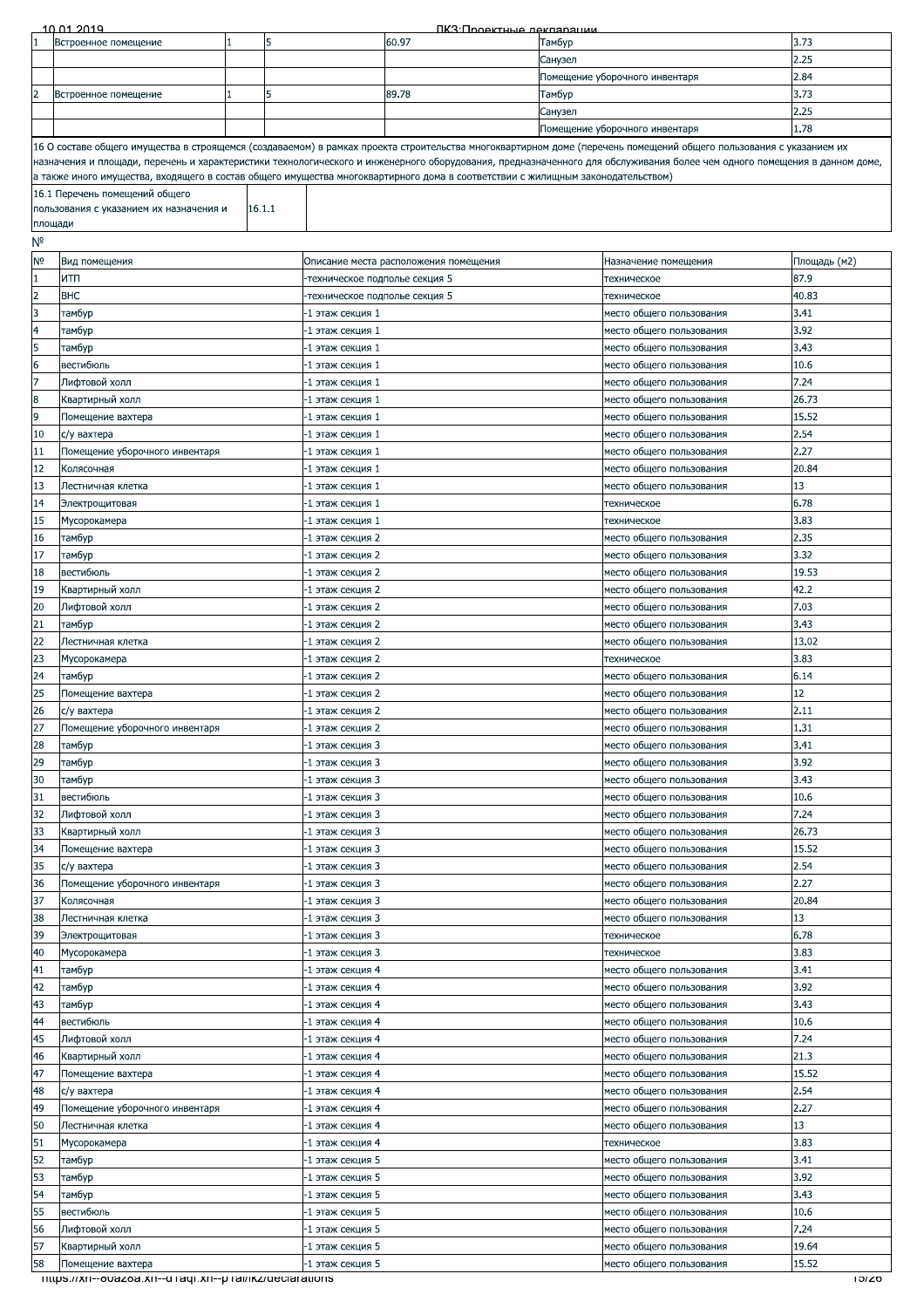|     | 10 01 2019                                             | ПКЗ: Проектные лекпарации |                          |       |
|-----|--------------------------------------------------------|---------------------------|--------------------------|-------|
| 59  | с/у вахтера                                            | -1 этаж секция 5          | место общего пользования | 2.54  |
| 60  | Помещение уборочного инвентаря                         | -1 этаж секция 5          | место общего пользования | 2.27  |
|     |                                                        |                           |                          |       |
| 61  | Лестничная клетка                                      | -1 этаж секция 5          | место общего пользования | 13    |
| 62  | Мусорокамера                                           | -1 этаж секция 5          | техническое              | 3.83  |
| 63  | Электрощитовая                                         | -1 этаж секция 5          | техническое              | 6.78  |
| 64  | тамбур                                                 | -2 этаж секция 1          | место общего пользования | 3.77  |
|     |                                                        |                           |                          |       |
| 65  | тамбур                                                 | -2 этаж секция 1          | место общего пользования | 1.66  |
| 66  | Лифтовой холл                                          | -2 этаж секция 1          | место общего пользования | 7.15  |
| 67  | Квартирный холл                                        | -2 этаж секция 1          | место общего пользования | 18.75 |
| 68  | Лестничная клетка                                      | -2 этаж секция 1          | место общего пользования | 10.69 |
|     |                                                        |                           |                          |       |
| 69  | Переходная лоджия                                      | -2 этаж секция 1          | место общего пользования | 6.61  |
| 70  | тамбур                                                 | -2 этаж секция 2          | место общего пользования | 3.77  |
| 71  | тамбур                                                 | -2 этаж секция 2          | место общего пользования | 1.66  |
| 72  | Лифтовой холл                                          | -2 этаж секция 2          | место общего пользования | 7.15  |
|     |                                                        |                           |                          |       |
| 73  | Квартирный холл                                        | -2 этаж секция 2          | место общего пользования | 36.55 |
| 74  | Лестничная клетка                                      | -2 этаж секция 2          | место общего пользования | 10.6  |
| 75  | Переходная лоджия                                      | -2 этаж секция 2          | место общего пользования | 6.61  |
| 76  | тамбур                                                 | -2 этаж секция 3          | место общего пользования | 3.77  |
| 77  | тамбур                                                 | -2 этаж секция 3          | место общего пользования | 1.66  |
|     |                                                        |                           |                          |       |
| 78  | Лифтовой холл                                          | -2 этаж секция 3          | место общего пользования | 7.15  |
| 79  | Квартирный холл                                        | -2 этаж секция 3          | место общего пользования | 18.75 |
| 80  | Лестничная клетка                                      | -2 этаж секция 3          | место общего пользования | 10.69 |
| 81  | Переходная лоджия                                      | -2 этаж секция 3          | место общего пользования | 6.61  |
|     |                                                        |                           |                          |       |
| 82  | тамбур                                                 | 2 этаж секция 4           | место общего пользования | 3.77  |
| 83  | тамбур                                                 | -2 этаж секция 4          | место общего пользования | 1.66  |
| 84  | Лифтовой холл                                          | -2 этаж секция 4          | место общего пользования | 7.15  |
| 85  | Квартирный холл                                        | 2 этаж секция 4           | место общего пользования | 18.75 |
|     |                                                        |                           |                          |       |
| 86  | Лестничная клетка                                      | -2 этаж секция 4          | место общего пользования | 10.69 |
| 87  | Переходная лоджия                                      | -2 этаж секция 4          | место общего пользования | 6.61  |
| 88  | тамбур                                                 | -2 этаж секция 5          | место общего пользования | 3.77  |
| 89  | тамбур                                                 | -2 этаж секция 5          | место общего пользования | 1.66  |
|     |                                                        |                           |                          |       |
| 90  | Лифтовой холл                                          | -2 этаж секция 5          | место общего пользования | 7.15  |
| 91  | Квартирный холл                                        | -2 этаж секция 5          | место общего пользования | 18.75 |
| 92  | Лестничная клетка                                      | -2 этаж секция 5          | место общего пользования | 10.69 |
| 93  | Переходная лоджия                                      | -2 этаж секция 5          | место общего пользования | 6.61  |
|     |                                                        |                           |                          |       |
| 94  | тамбур                                                 | -3 этаж секция 1          | место общего пользования | 3.77  |
| 95  | тамбур                                                 | -3 этаж секция 1          | место общего пользования | 1.66  |
| 96  | Лифтовой холл                                          | -3 этаж секция 1          | место общего пользования | 7.15  |
| 97  | Квартирный холл                                        | -3 этаж секция 1          | место общего пользования | 18.75 |
| 98  | Лестничная клетка                                      | -3 этаж секция 1          | место общего пользования | 10.69 |
|     |                                                        |                           |                          |       |
| 99  | Переходная лоджия                                      | 3 этаж секция 1           | место общего пользования | 6.61  |
| 100 | тамбур                                                 | -3 этаж секция 2          | место общего пользования | 3.77  |
| 101 | тамбур                                                 | -3 этаж секция 2          | место общего пользования | 1.66  |
| 102 | Лифтовой холл                                          | -3 этаж секция 2          | место общего пользования | 7.15  |
|     |                                                        |                           |                          |       |
| 103 | Квартирный холл                                        | -3 этаж секция 2          | место общего пользования | 36.55 |
| 104 | Лестничная клетка                                      | -3 этаж секция 2          | место общего пользования | 10.6  |
| 105 | Переходная лоджия                                      | -3 этаж секция 2          | место общего пользования | 6.61  |
| 106 | тамбур                                                 | -3 этаж секция 3          | место общего пользования | 3.77  |
|     |                                                        |                           |                          |       |
| 107 | тамбур                                                 | -3 этаж секция 3          | место общего пользования | 1.66  |
| 108 | Лифтовой холл                                          | -3 этаж секция 3          | место общего пользования | 7.15  |
| 109 | Квартирный холл                                        | -3 этаж секция 3          | место общего пользования | 18.75 |
| 110 | Лестничная клетка                                      | -3 этаж секция 3          | место общего пользования | 10.69 |
| 111 |                                                        |                           |                          | 6.61  |
|     | Переходная лоджия                                      | -3 этаж секция 3          | место общего пользования |       |
| 112 | тамбур                                                 | -3 этаж секция 4          | место общего пользования | 3.77  |
| 113 | тамбур                                                 | -3 этаж секция 4          | место общего пользования | 1.66  |
| 114 | Лифтовой холл                                          | -3 этаж секция 4          | место общего пользования | 7.15  |
| 115 | Квартирный холл                                        | -3 этаж секция 4          | место общего пользования | 18.75 |
|     |                                                        |                           |                          |       |
| 116 | Лестничная клетка                                      | 3 этаж секция 4           | место общего пользования | 10.69 |
|     | Переходная лоджия                                      | -3 этаж секция 4          | место общего пользования | 6.61  |
| 117 | тамбур                                                 | -3 этаж секция 5          | место общего пользования | 3.77  |
| 118 | тамбур                                                 | -3 этаж секция 5          | место общего пользования | 1.66  |
| 119 | Лифтовой холл                                          | -3 этаж секция 5          |                          | 7.15  |
|     |                                                        |                           | место общего пользования |       |
| 120 | Квартирный холл                                        | -3 этаж секция 5          | место общего пользования | 18.75 |
| 121 | Лестничная клетка                                      | -3 этаж секция 5          | место общего пользования | 10.69 |
| 122 | Переходная лоджия                                      | -3 этаж секция 5          | место общего пользования | 6.61  |
| 123 | тамбур                                                 | -4 этаж секция 1          | место общего пользования | 3.77  |
|     |                                                        |                           |                          |       |
| 124 | тамбур                                                 | -4 этаж секция 1          | место общего пользования | 1.66  |
| 125 | Лифтовой холл                                          | -4 этаж секция 1          | место общего пользования | 7.15  |
| 126 | Квартирный холл                                        | -4 этаж секция 1          | место общего пользования | 18.75 |
| 127 | Лестничная клетка                                      | -4 этаж секция 1          | место общего пользования | 10.69 |
|     |                                                        |                           |                          |       |
| 128 | Переходная лоджия                                      | -4 этаж секция 1          | место общего пользования | 6.61  |
|     | https://xn--ouazoa.xn--unaqi.xn--phai/ikz/ueciarations |                           |                          | ס∠וסו |
|     |                                                        |                           |                          |       |
|     |                                                        |                           |                          |       |
|     |                                                        |                           |                          |       |
|     |                                                        |                           |                          |       |
|     |                                                        |                           |                          |       |
|     |                                                        |                           |                          |       |
|     |                                                        |                           |                          |       |
|     |                                                        |                           |                          |       |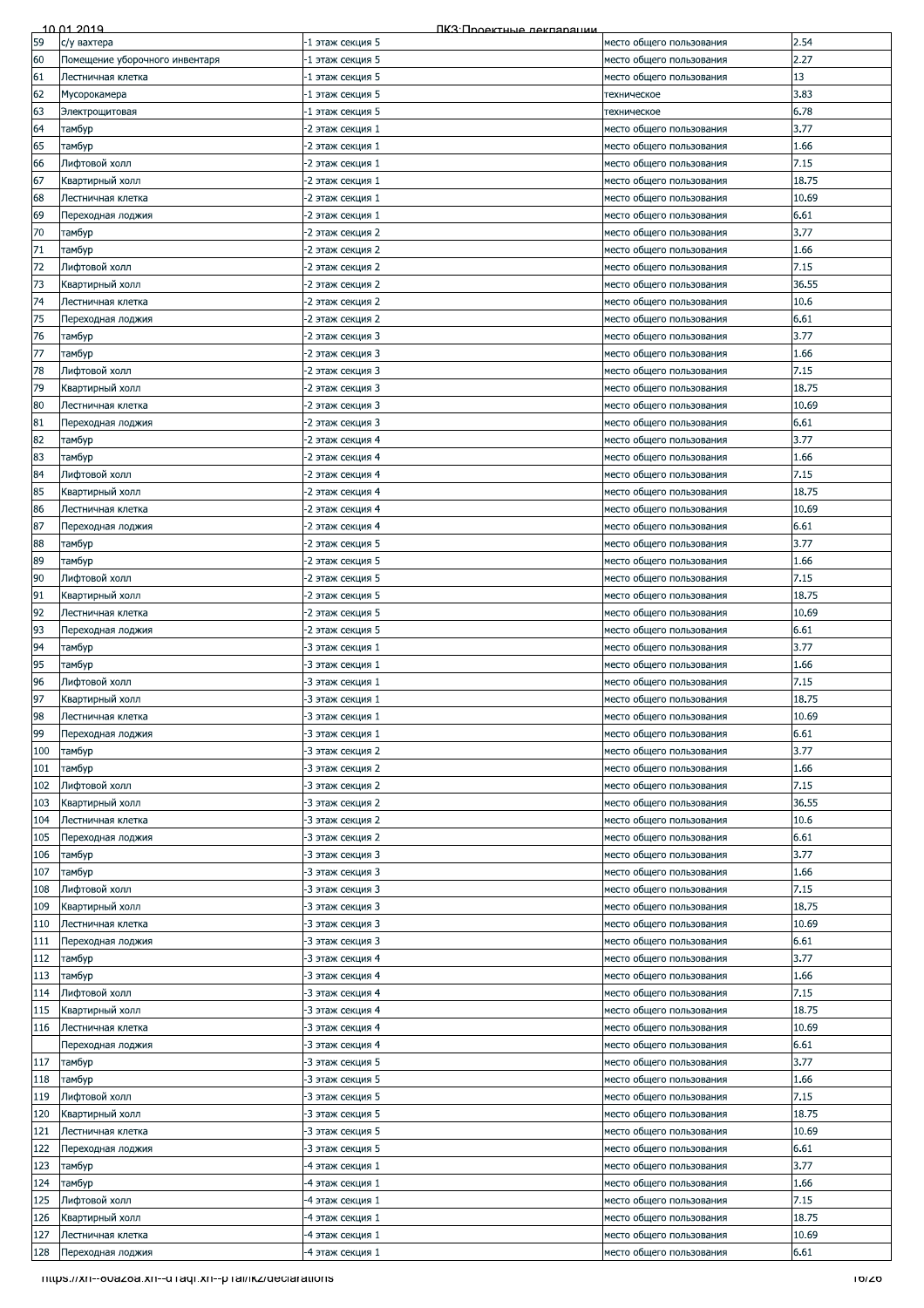|     | 10 01 2019                                                 | ПКЗ: Проектные лекпарации |                          |       |
|-----|------------------------------------------------------------|---------------------------|--------------------------|-------|
| 129 | тамбур                                                     | -4 этаж секция 2          | место общего пользования | 3.77  |
| 130 | тамбур                                                     | -4 этаж секция 2          | место общего пользования | 1.66  |
| 131 | Лифтовой холл                                              | 4 этаж секция 2           | место общего пользования | 7.15  |
| 132 | Квартирный холл                                            | -4 этаж секция 2          | место общего пользования | 36.55 |
|     |                                                            |                           |                          |       |
| 133 | Лестничная клетка                                          | -4 этаж секция 2          | место общего пользования | 10.6  |
| 134 | Переходная лоджия                                          | -4 этаж секция 2          | место общего пользования | 6.61  |
| 135 | тамбур                                                     | -4 этаж секция 3          | место общего пользования | 3.77  |
| 136 | тамбур                                                     | 4 этаж секция 3           | место общего пользования | 1.66  |
| 137 | Лифтовой холл                                              | -4 этаж секция 3          | место общего пользования | 7.15  |
| 138 | Квартирный холл                                            | -4 этаж секция 3          | место общего пользования | 18.75 |
| 139 | Лестничная клетка                                          | -4 этаж секция 3          | место общего пользования | 10.69 |
| 140 | Переходная лоджия                                          | -4 этаж секция 3          | место общего пользования | 6.61  |
| 141 | тамбур                                                     | -4 этаж секция 4          | место общего пользования | 3.77  |
| 142 | тамбур                                                     | -4 этаж секция 4          | место общего пользования | 1.66  |
| 143 | Лифтовой холл                                              | -4 этаж секция 4          | место общего пользования | 7.15  |
|     |                                                            |                           |                          |       |
| 144 | Квартирный холл                                            | -4 этаж секция 4          | место общего пользования | 18.75 |
| 145 | Лестничная клетка                                          | -4 этаж секция 4          | место общего пользования | 10.69 |
| 146 | Тереходная лоджия                                          | -4 этаж секция 4          | место общего пользования | 6.61  |
| 147 | тамбур                                                     | -4 этаж секция 5          | место общего пользования | 3.77  |
| 148 | тамбур                                                     | -4 этаж секция 5          | место общего пользования | 1.66  |
| 149 | Лифтовой холл                                              | -4 этаж секция 5          | место общего пользования | 7.15  |
| 150 | Квартирный холл                                            | -4 этаж секция 5          | место общего пользования | 18.75 |
| 151 | Лестничная клетка                                          | -4 этаж секция 5          | место общего пользования | 10.69 |
| 152 | Переходная лоджия                                          | -4 этаж секция 5          | место общего пользования | 6.61  |
| 153 | тамбур                                                     | -5 этаж секция 1          | место общего пользования | 3.77  |
| 154 | тамбур                                                     | -5 этаж секция 1          | место общего пользования | 1.66  |
|     |                                                            |                           |                          |       |
| 155 | Лифтовой холл                                              | -5 этаж секция 1          | место общего пользования | 7.15  |
| 156 | Квартирный холл                                            | -5 этаж секция 1          | место общего пользования | 18.75 |
| 157 | Лестничная клетка                                          | -5 этаж секция 1          | место общего пользования | 10.69 |
| 158 | Тереходная лоджия                                          | -5 этаж секция 1          | место общего пользования | 6.61  |
| 159 | тамбур                                                     | -5 этаж секция 2          | место общего пользования | 3.77  |
| 160 | тамбур                                                     | -5 этаж секция 2          | место общего пользования | 1.66  |
| 161 | Лифтовой холл                                              | -5 этаж секция 2          | место общего пользования | 7.15  |
| 162 | Квартирный холл                                            | -5 этаж секция 2          | место общего пользования | 36.55 |
| 163 | Лестничная клетка                                          | -5 этаж секция 2          | место общего пользования | 10.6  |
| 164 | Переходная лоджия                                          | -5 этаж секция 2          | место общего пользования | 6.61  |
| 165 |                                                            | -5 этаж секция 3          | место общего пользования | 3.77  |
|     | тамбур                                                     |                           |                          |       |
| 166 | тамбур                                                     | -5 этаж секция 3          | место общего пользования | 1.66  |
| 167 | Лифтовой холл                                              | -5 этаж секция 3          | место общего пользования | 7.15  |
| 168 | Квартирный холл                                            | -5 этаж секция 3          | место общего пользования | 18.75 |
| 169 | Лестничная клетка                                          | -5 этаж секция 3          | место общего пользования | 10.69 |
| 170 | Переходная лоджия                                          | -5 этаж секция 3          | место общего пользования | 6.61  |
| 171 | тамбур                                                     | -5 этаж секция 4          | место общего пользования | 3.77  |
| 172 | тамбур                                                     | -5 этаж секция 4          | место общего пользования | 1.66  |
| 173 | Лифтовой холл                                              | -5 этаж секция 4          | место общего пользования | 7.15  |
| 174 | Квартирный холл                                            | -5 этаж секция 4          | место общего пользования | 18.75 |
| 175 | Лестничная клетка                                          | -5 этаж секция 4          | место общего пользования | 10.69 |
| 176 | Переходная лоджия                                          | -5 этаж секция 4          | место общего пользования | 6.61  |
| 177 | тамбур                                                     | -5 этаж секция 5          | место общего пользования | 3.77  |
| 178 | тамбур                                                     | -5 этаж секция 5          | место общего пользования | 1.66  |
|     |                                                            |                           |                          | 7.15  |
| 179 | Лифтовой холл                                              | -5 этаж секция 5          | место общего пользования |       |
| 180 | Квартирный холл                                            | -5 этаж секция 5          | место общего пользования | 18.75 |
| 181 | Лестничная клетка                                          | -5 этаж секция 5          | место общего пользования | 10.69 |
| 182 | Переходная лоджия                                          | -5 этаж секция 5          | место общего пользования | 6.61  |
| 183 | тамбур                                                     | -6 этаж секция 1          | место общего пользования | 3.77  |
| 184 | тамбур                                                     | -6 этаж секция 1          | место общего пользования | 1.66  |
| 185 | Лифтовой холл                                              | -6 этаж секция 1          | место общего пользования | 7.15  |
| 186 | Квартирный холл                                            | -6 этаж секция 1          | место общего пользования | 18.75 |
| 187 | Лестничная клетка                                          | -6 этаж секция 1          | место общего пользования | 10.69 |
| 188 | Переходная лоджия                                          | -6 этаж секция 1          | место общего пользования | 6.61  |
| 189 | тамбур                                                     | -6 этаж секция 2          | место общего пользования | 3.77  |
| 190 | тамбур                                                     | -6 этаж секция 2          | место общего пользования | 1.66  |
| 191 | Лифтовой холл                                              | -6 этаж секция 2          | место общего пользования | 7.15  |
| 192 | Квартирный холл                                            | -6 этаж секция 2          |                          | 36.55 |
|     |                                                            |                           | место общего пользования |       |
| 193 | Лестничная клетка                                          | -6 этаж секция 2          | место общего пользования | 10.6  |
| 194 | Переходная лоджия                                          | -6 этаж секция 2          | место общего пользования | 6.61  |
| 195 | тамбур                                                     | -6 этаж секция 3          | место общего пользования | 3.77  |
| 196 | тамбур                                                     | -6 этаж секция 3          | место общего пользования | 1.66  |
| 197 | Лифтовой холл                                              | -6 этаж секция 3          | место общего пользования | 7.15  |
| 198 | Квартирный холл                                            | -6 этаж секция 3          | место общего пользования | 18.75 |
| 199 | Лестничная клетка                                          | -6 этаж секция 3          | место общего пользования | 10.69 |
|     | - https://xn--ouazoa.xn--u-ragi.xn--p-rai/ikz/deciarations |                           |                          | 177ZO |
|     |                                                            |                           |                          |       |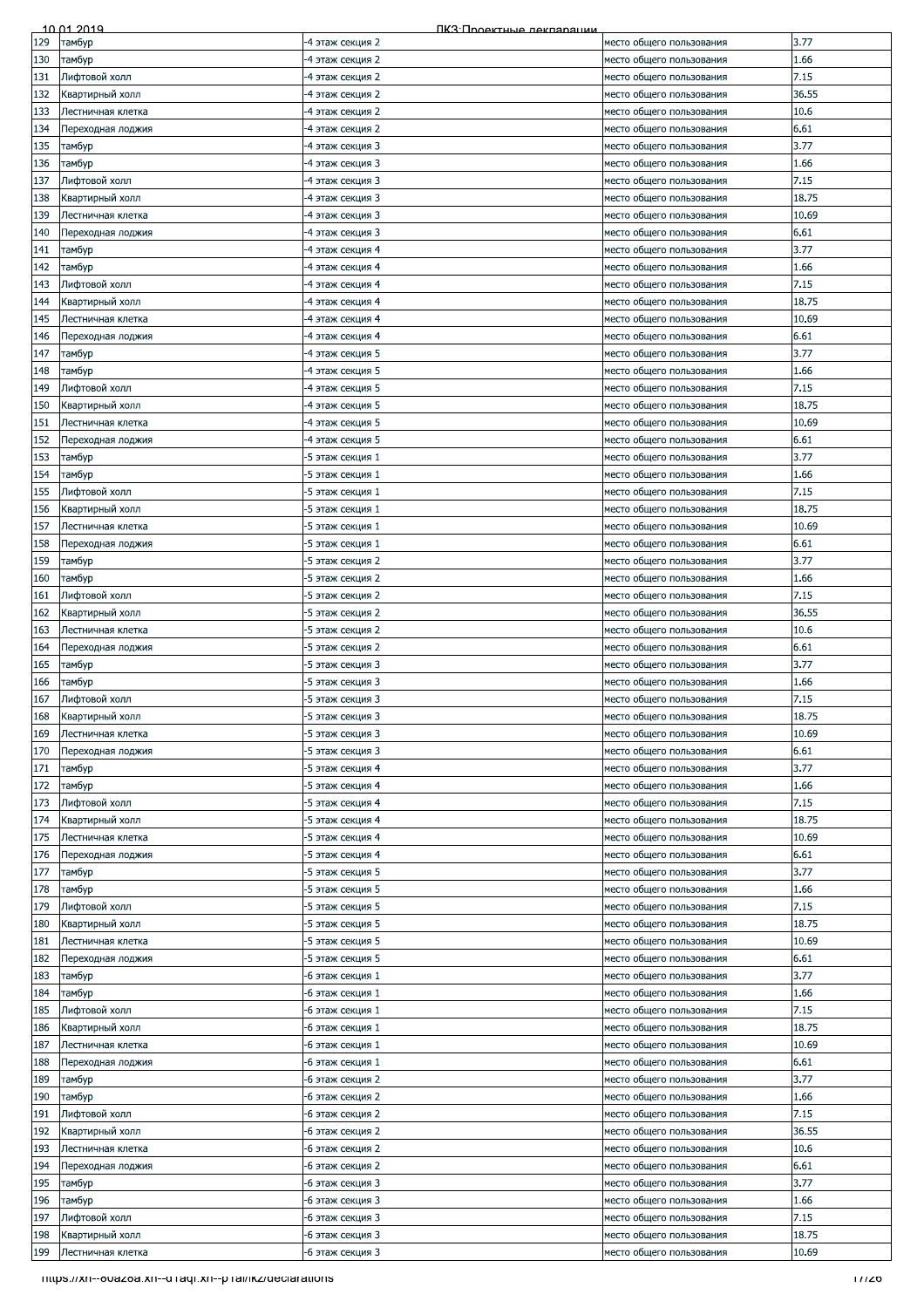| 200<br>201<br>тамбур<br>202<br>тамбур<br>203<br>204<br>205<br>206<br>207<br>тамбур<br>208<br>тамбур<br>209<br>210<br>211<br>212<br>213<br>тамбур<br>214<br>тамбур<br>215<br>216<br>217<br>218<br>219<br>тамбур<br>220<br>тамбур<br>221<br>222 | Переходная лоджия<br>Лифтовой холл<br>Квартирный холл<br>Лестничная клетка<br>Переходная лоджия<br>Лифтовой холл<br>Квартирный холл<br>Лестничная клетка<br>Переходная лоджия<br>Лифтовой холл<br>Квартирный холл<br>Лестничная клетка<br>Переходная лоджия | -6 этаж секция 3<br>-6 этаж секция 4<br>-6 этаж секция 4<br>-6 этаж секция 4<br>-6 этаж секция 4<br>-6 этаж секция 4<br>-6 этаж секция 4<br>-6 этаж секция 5<br>-6 этаж секция 5<br>-6 этаж секция 5<br>-6 этаж секция 5<br>-6 этаж секция 5<br>-6 этаж секция 5<br>-7 этаж секция 1<br>-7 этаж секция 1<br>-7 этаж секция 1<br>-7 этаж секция 1 | место общего пользования<br>место общего пользования<br>место общего пользования<br>место общего пользования<br>место общего пользования<br>место общего пользования<br>место общего пользования<br>место общего пользования<br>место общего пользования<br>место общего пользования<br>место общего пользования<br>место общего пользования<br>место общего пользования<br>место общего пользования<br>место общего пользования | 6.61<br>3.77<br>1.66<br>7.15<br>18.75<br>10.69<br>6.61<br>3.77<br>1.66<br>7.15<br>18.75<br>10.69<br>6.61 |
|-----------------------------------------------------------------------------------------------------------------------------------------------------------------------------------------------------------------------------------------------|-------------------------------------------------------------------------------------------------------------------------------------------------------------------------------------------------------------------------------------------------------------|--------------------------------------------------------------------------------------------------------------------------------------------------------------------------------------------------------------------------------------------------------------------------------------------------------------------------------------------------|----------------------------------------------------------------------------------------------------------------------------------------------------------------------------------------------------------------------------------------------------------------------------------------------------------------------------------------------------------------------------------------------------------------------------------|----------------------------------------------------------------------------------------------------------|
|                                                                                                                                                                                                                                               |                                                                                                                                                                                                                                                             |                                                                                                                                                                                                                                                                                                                                                  |                                                                                                                                                                                                                                                                                                                                                                                                                                  |                                                                                                          |
|                                                                                                                                                                                                                                               |                                                                                                                                                                                                                                                             |                                                                                                                                                                                                                                                                                                                                                  |                                                                                                                                                                                                                                                                                                                                                                                                                                  |                                                                                                          |
|                                                                                                                                                                                                                                               |                                                                                                                                                                                                                                                             |                                                                                                                                                                                                                                                                                                                                                  |                                                                                                                                                                                                                                                                                                                                                                                                                                  |                                                                                                          |
|                                                                                                                                                                                                                                               |                                                                                                                                                                                                                                                             |                                                                                                                                                                                                                                                                                                                                                  |                                                                                                                                                                                                                                                                                                                                                                                                                                  |                                                                                                          |
|                                                                                                                                                                                                                                               |                                                                                                                                                                                                                                                             |                                                                                                                                                                                                                                                                                                                                                  |                                                                                                                                                                                                                                                                                                                                                                                                                                  |                                                                                                          |
|                                                                                                                                                                                                                                               |                                                                                                                                                                                                                                                             |                                                                                                                                                                                                                                                                                                                                                  |                                                                                                                                                                                                                                                                                                                                                                                                                                  |                                                                                                          |
|                                                                                                                                                                                                                                               |                                                                                                                                                                                                                                                             |                                                                                                                                                                                                                                                                                                                                                  |                                                                                                                                                                                                                                                                                                                                                                                                                                  |                                                                                                          |
|                                                                                                                                                                                                                                               |                                                                                                                                                                                                                                                             |                                                                                                                                                                                                                                                                                                                                                  |                                                                                                                                                                                                                                                                                                                                                                                                                                  |                                                                                                          |
|                                                                                                                                                                                                                                               |                                                                                                                                                                                                                                                             |                                                                                                                                                                                                                                                                                                                                                  |                                                                                                                                                                                                                                                                                                                                                                                                                                  |                                                                                                          |
|                                                                                                                                                                                                                                               |                                                                                                                                                                                                                                                             |                                                                                                                                                                                                                                                                                                                                                  |                                                                                                                                                                                                                                                                                                                                                                                                                                  |                                                                                                          |
|                                                                                                                                                                                                                                               |                                                                                                                                                                                                                                                             |                                                                                                                                                                                                                                                                                                                                                  |                                                                                                                                                                                                                                                                                                                                                                                                                                  |                                                                                                          |
|                                                                                                                                                                                                                                               |                                                                                                                                                                                                                                                             |                                                                                                                                                                                                                                                                                                                                                  |                                                                                                                                                                                                                                                                                                                                                                                                                                  |                                                                                                          |
|                                                                                                                                                                                                                                               |                                                                                                                                                                                                                                                             |                                                                                                                                                                                                                                                                                                                                                  |                                                                                                                                                                                                                                                                                                                                                                                                                                  |                                                                                                          |
|                                                                                                                                                                                                                                               |                                                                                                                                                                                                                                                             |                                                                                                                                                                                                                                                                                                                                                  |                                                                                                                                                                                                                                                                                                                                                                                                                                  |                                                                                                          |
|                                                                                                                                                                                                                                               |                                                                                                                                                                                                                                                             |                                                                                                                                                                                                                                                                                                                                                  |                                                                                                                                                                                                                                                                                                                                                                                                                                  | 3.77                                                                                                     |
|                                                                                                                                                                                                                                               |                                                                                                                                                                                                                                                             |                                                                                                                                                                                                                                                                                                                                                  |                                                                                                                                                                                                                                                                                                                                                                                                                                  | 1.66                                                                                                     |
|                                                                                                                                                                                                                                               |                                                                                                                                                                                                                                                             |                                                                                                                                                                                                                                                                                                                                                  |                                                                                                                                                                                                                                                                                                                                                                                                                                  | 7.15                                                                                                     |
|                                                                                                                                                                                                                                               |                                                                                                                                                                                                                                                             |                                                                                                                                                                                                                                                                                                                                                  | место общего пользования                                                                                                                                                                                                                                                                                                                                                                                                         |                                                                                                          |
|                                                                                                                                                                                                                                               |                                                                                                                                                                                                                                                             |                                                                                                                                                                                                                                                                                                                                                  | место общего пользования                                                                                                                                                                                                                                                                                                                                                                                                         | 18.75                                                                                                    |
|                                                                                                                                                                                                                                               |                                                                                                                                                                                                                                                             | -7 этаж секция 1                                                                                                                                                                                                                                                                                                                                 | место общего пользования                                                                                                                                                                                                                                                                                                                                                                                                         | 10.69                                                                                                    |
|                                                                                                                                                                                                                                               |                                                                                                                                                                                                                                                             | -7 этаж секция 1                                                                                                                                                                                                                                                                                                                                 | место общего пользования                                                                                                                                                                                                                                                                                                                                                                                                         | 6.61                                                                                                     |
|                                                                                                                                                                                                                                               |                                                                                                                                                                                                                                                             | -7 этаж секция 2                                                                                                                                                                                                                                                                                                                                 | место общего пользования                                                                                                                                                                                                                                                                                                                                                                                                         | 3.77                                                                                                     |
|                                                                                                                                                                                                                                               |                                                                                                                                                                                                                                                             | -7 этаж секция 2                                                                                                                                                                                                                                                                                                                                 | место общего пользования                                                                                                                                                                                                                                                                                                                                                                                                         | 1.66                                                                                                     |
|                                                                                                                                                                                                                                               | Лифтовой холл                                                                                                                                                                                                                                               | -7 этаж секция 2                                                                                                                                                                                                                                                                                                                                 | место общего пользования                                                                                                                                                                                                                                                                                                                                                                                                         | 7.15                                                                                                     |
|                                                                                                                                                                                                                                               | Квартирный холл                                                                                                                                                                                                                                             | -7 этаж секция 2                                                                                                                                                                                                                                                                                                                                 | место общего пользования                                                                                                                                                                                                                                                                                                                                                                                                         | 36.55                                                                                                    |
| 223                                                                                                                                                                                                                                           | Лестничная клетка                                                                                                                                                                                                                                           | -7 этаж секция 2                                                                                                                                                                                                                                                                                                                                 | место общего пользования                                                                                                                                                                                                                                                                                                                                                                                                         | 10.6                                                                                                     |
| 224                                                                                                                                                                                                                                           | Переходная лоджия                                                                                                                                                                                                                                           | -7 этаж секция 2                                                                                                                                                                                                                                                                                                                                 | место общего пользования                                                                                                                                                                                                                                                                                                                                                                                                         | 6.61                                                                                                     |
| 225<br>тамбур                                                                                                                                                                                                                                 |                                                                                                                                                                                                                                                             | -7 этаж секция 3                                                                                                                                                                                                                                                                                                                                 | место общего пользования                                                                                                                                                                                                                                                                                                                                                                                                         | 3.77                                                                                                     |
| 226<br>тамбур                                                                                                                                                                                                                                 |                                                                                                                                                                                                                                                             | -7 этаж секция 3                                                                                                                                                                                                                                                                                                                                 | место общего пользования                                                                                                                                                                                                                                                                                                                                                                                                         | 1.66                                                                                                     |
|                                                                                                                                                                                                                                               |                                                                                                                                                                                                                                                             |                                                                                                                                                                                                                                                                                                                                                  |                                                                                                                                                                                                                                                                                                                                                                                                                                  |                                                                                                          |
| 227                                                                                                                                                                                                                                           | Лифтовой холл                                                                                                                                                                                                                                               | -7 этаж секция 3                                                                                                                                                                                                                                                                                                                                 | место общего пользования                                                                                                                                                                                                                                                                                                                                                                                                         | 7.15                                                                                                     |
| 228                                                                                                                                                                                                                                           | Квартирный холл                                                                                                                                                                                                                                             | -7 этаж секция 3                                                                                                                                                                                                                                                                                                                                 | место общего пользования                                                                                                                                                                                                                                                                                                                                                                                                         | 18.75                                                                                                    |
| 229                                                                                                                                                                                                                                           | Лестничная клетка                                                                                                                                                                                                                                           | -7 этаж секция 3                                                                                                                                                                                                                                                                                                                                 | место общего пользования                                                                                                                                                                                                                                                                                                                                                                                                         | 10.69                                                                                                    |
| 230                                                                                                                                                                                                                                           | Переходная лоджия                                                                                                                                                                                                                                           | -7 этаж секция 3                                                                                                                                                                                                                                                                                                                                 | место общего пользования                                                                                                                                                                                                                                                                                                                                                                                                         | 6.61                                                                                                     |
| 231<br>тамбур                                                                                                                                                                                                                                 |                                                                                                                                                                                                                                                             | -7 этаж секция 4                                                                                                                                                                                                                                                                                                                                 | место общего пользования                                                                                                                                                                                                                                                                                                                                                                                                         | 3.77                                                                                                     |
| 232<br>тамбур                                                                                                                                                                                                                                 |                                                                                                                                                                                                                                                             | -7 этаж секция 4                                                                                                                                                                                                                                                                                                                                 | место общего пользования                                                                                                                                                                                                                                                                                                                                                                                                         | 1.66                                                                                                     |
| 233                                                                                                                                                                                                                                           | Лифтовой холл                                                                                                                                                                                                                                               | -7 этаж секция 4                                                                                                                                                                                                                                                                                                                                 | место общего пользования                                                                                                                                                                                                                                                                                                                                                                                                         | 7.15                                                                                                     |
| 234                                                                                                                                                                                                                                           | Квартирный холл                                                                                                                                                                                                                                             | -7 этаж секция 4                                                                                                                                                                                                                                                                                                                                 | место общего пользования                                                                                                                                                                                                                                                                                                                                                                                                         | 18.75                                                                                                    |
| 235                                                                                                                                                                                                                                           | Лестничная клетка                                                                                                                                                                                                                                           | -7 этаж секция 4                                                                                                                                                                                                                                                                                                                                 | место общего пользования                                                                                                                                                                                                                                                                                                                                                                                                         | 10.69                                                                                                    |
| 236                                                                                                                                                                                                                                           | Переходная лоджия                                                                                                                                                                                                                                           | -7 этаж секция 4                                                                                                                                                                                                                                                                                                                                 | место общего пользования                                                                                                                                                                                                                                                                                                                                                                                                         | 6.61                                                                                                     |
| 237<br>тамбур                                                                                                                                                                                                                                 |                                                                                                                                                                                                                                                             | -7 этаж секция 5                                                                                                                                                                                                                                                                                                                                 | место общего пользования                                                                                                                                                                                                                                                                                                                                                                                                         | 3.77                                                                                                     |
| 238                                                                                                                                                                                                                                           |                                                                                                                                                                                                                                                             | -7 этаж секция 5                                                                                                                                                                                                                                                                                                                                 | место общего пользования                                                                                                                                                                                                                                                                                                                                                                                                         | 1.66                                                                                                     |
| тамбур                                                                                                                                                                                                                                        |                                                                                                                                                                                                                                                             |                                                                                                                                                                                                                                                                                                                                                  |                                                                                                                                                                                                                                                                                                                                                                                                                                  |                                                                                                          |
| 239                                                                                                                                                                                                                                           | Лифтовой холл                                                                                                                                                                                                                                               | -7 этаж секция 5                                                                                                                                                                                                                                                                                                                                 | место общего пользования                                                                                                                                                                                                                                                                                                                                                                                                         | 7.15                                                                                                     |
| 240                                                                                                                                                                                                                                           | Квартирный холл                                                                                                                                                                                                                                             | -7 этаж секция 5                                                                                                                                                                                                                                                                                                                                 | место общего пользования                                                                                                                                                                                                                                                                                                                                                                                                         | 18.75                                                                                                    |
| 241                                                                                                                                                                                                                                           | Лестничная клетка                                                                                                                                                                                                                                           | -7 этаж секция 5                                                                                                                                                                                                                                                                                                                                 | место общего пользования                                                                                                                                                                                                                                                                                                                                                                                                         | 10.69                                                                                                    |
| 242                                                                                                                                                                                                                                           | Переходная лоджия                                                                                                                                                                                                                                           | 7 этаж секция 5                                                                                                                                                                                                                                                                                                                                  | место общего пользования                                                                                                                                                                                                                                                                                                                                                                                                         | 6.61                                                                                                     |
| 243<br>тамбур                                                                                                                                                                                                                                 |                                                                                                                                                                                                                                                             | -8 этаж секция 1                                                                                                                                                                                                                                                                                                                                 | место общего пользования                                                                                                                                                                                                                                                                                                                                                                                                         | 3.77                                                                                                     |
| 244<br>тамбур                                                                                                                                                                                                                                 |                                                                                                                                                                                                                                                             | -8 этаж секция 1                                                                                                                                                                                                                                                                                                                                 | место общего пользования                                                                                                                                                                                                                                                                                                                                                                                                         | 1.66                                                                                                     |
| 245                                                                                                                                                                                                                                           | Лифтовой холл                                                                                                                                                                                                                                               | -8 этаж секция 1                                                                                                                                                                                                                                                                                                                                 | место общего пользования                                                                                                                                                                                                                                                                                                                                                                                                         | 7.15                                                                                                     |
| 246                                                                                                                                                                                                                                           | Квартирный холл                                                                                                                                                                                                                                             | -8 этаж секция 1                                                                                                                                                                                                                                                                                                                                 | место общего пользования                                                                                                                                                                                                                                                                                                                                                                                                         | 18.75                                                                                                    |
| 247                                                                                                                                                                                                                                           | Лестничная клетка                                                                                                                                                                                                                                           | -8 этаж секция 1                                                                                                                                                                                                                                                                                                                                 | место общего пользования                                                                                                                                                                                                                                                                                                                                                                                                         | 10.69                                                                                                    |
| 248                                                                                                                                                                                                                                           | Переходная лоджия                                                                                                                                                                                                                                           | -8 этаж секция 1                                                                                                                                                                                                                                                                                                                                 | место общего пользования                                                                                                                                                                                                                                                                                                                                                                                                         | 6.61                                                                                                     |
| 249<br>тамбур                                                                                                                                                                                                                                 |                                                                                                                                                                                                                                                             | -8 этаж секция 2                                                                                                                                                                                                                                                                                                                                 | место общего пользования                                                                                                                                                                                                                                                                                                                                                                                                         | 3.77                                                                                                     |
| 250<br>тамбур                                                                                                                                                                                                                                 |                                                                                                                                                                                                                                                             | -8 этаж секция 2                                                                                                                                                                                                                                                                                                                                 | место общего пользования                                                                                                                                                                                                                                                                                                                                                                                                         | 1.66                                                                                                     |
|                                                                                                                                                                                                                                               |                                                                                                                                                                                                                                                             |                                                                                                                                                                                                                                                                                                                                                  |                                                                                                                                                                                                                                                                                                                                                                                                                                  |                                                                                                          |
| 251                                                                                                                                                                                                                                           | Лифтовой холл                                                                                                                                                                                                                                               | -8 этаж секция 2                                                                                                                                                                                                                                                                                                                                 | место общего пользования                                                                                                                                                                                                                                                                                                                                                                                                         | 7.15                                                                                                     |
| 252                                                                                                                                                                                                                                           | Квартирный холл                                                                                                                                                                                                                                             | -8 этаж секция 2                                                                                                                                                                                                                                                                                                                                 | место общего пользования                                                                                                                                                                                                                                                                                                                                                                                                         | 36.55                                                                                                    |
| 253                                                                                                                                                                                                                                           | Лестничная клетка                                                                                                                                                                                                                                           | -8 этаж секция 2                                                                                                                                                                                                                                                                                                                                 | место общего пользования                                                                                                                                                                                                                                                                                                                                                                                                         | 10.6                                                                                                     |
| 254                                                                                                                                                                                                                                           | Переходная лоджия                                                                                                                                                                                                                                           | -8 этаж секция 2                                                                                                                                                                                                                                                                                                                                 | место общего пользования                                                                                                                                                                                                                                                                                                                                                                                                         | 6.61                                                                                                     |
| 255<br>тамбур                                                                                                                                                                                                                                 |                                                                                                                                                                                                                                                             | -8 этаж секция 3                                                                                                                                                                                                                                                                                                                                 | место общего пользования                                                                                                                                                                                                                                                                                                                                                                                                         | 3.77                                                                                                     |
| 256<br>тамбур                                                                                                                                                                                                                                 |                                                                                                                                                                                                                                                             | -8 этаж секция 3                                                                                                                                                                                                                                                                                                                                 | место общего пользования                                                                                                                                                                                                                                                                                                                                                                                                         | 1.66                                                                                                     |
| 257                                                                                                                                                                                                                                           | Лифтовой холл                                                                                                                                                                                                                                               | -8 этаж секция 3                                                                                                                                                                                                                                                                                                                                 | место общего пользования                                                                                                                                                                                                                                                                                                                                                                                                         | 7.15                                                                                                     |
| 258                                                                                                                                                                                                                                           | Квартирный холл                                                                                                                                                                                                                                             | -8 этаж секция 3                                                                                                                                                                                                                                                                                                                                 | место общего пользования                                                                                                                                                                                                                                                                                                                                                                                                         | 18.75                                                                                                    |
| 259                                                                                                                                                                                                                                           | Лестничная клетка                                                                                                                                                                                                                                           | -8 этаж секция 3                                                                                                                                                                                                                                                                                                                                 | место общего пользования                                                                                                                                                                                                                                                                                                                                                                                                         | 10.69                                                                                                    |
| 260                                                                                                                                                                                                                                           | Переходная лоджия                                                                                                                                                                                                                                           | -8 этаж секция 3                                                                                                                                                                                                                                                                                                                                 | место общего пользования                                                                                                                                                                                                                                                                                                                                                                                                         | 6.61                                                                                                     |
| 261<br>тамбур                                                                                                                                                                                                                                 |                                                                                                                                                                                                                                                             | -8 этаж секция 4                                                                                                                                                                                                                                                                                                                                 | место общего пользования                                                                                                                                                                                                                                                                                                                                                                                                         | 3.77                                                                                                     |
| 262<br>тамбур                                                                                                                                                                                                                                 |                                                                                                                                                                                                                                                             | -8 этаж секция 4                                                                                                                                                                                                                                                                                                                                 | место общего пользования                                                                                                                                                                                                                                                                                                                                                                                                         | 1.66                                                                                                     |
| 263                                                                                                                                                                                                                                           | Лифтовой холл                                                                                                                                                                                                                                               | -8 этаж секция 4                                                                                                                                                                                                                                                                                                                                 | место общего пользования                                                                                                                                                                                                                                                                                                                                                                                                         | 7.15                                                                                                     |
| 264                                                                                                                                                                                                                                           | Квартирный холл                                                                                                                                                                                                                                             | -8 этаж секция 4                                                                                                                                                                                                                                                                                                                                 | место общего пользования                                                                                                                                                                                                                                                                                                                                                                                                         | 18.75                                                                                                    |
|                                                                                                                                                                                                                                               | Лестничная клетка                                                                                                                                                                                                                                           | -8 этаж секция 4                                                                                                                                                                                                                                                                                                                                 |                                                                                                                                                                                                                                                                                                                                                                                                                                  | 10.69                                                                                                    |
| 265<br>266                                                                                                                                                                                                                                    |                                                                                                                                                                                                                                                             |                                                                                                                                                                                                                                                                                                                                                  | место общего пользования                                                                                                                                                                                                                                                                                                                                                                                                         | 6.61                                                                                                     |
|                                                                                                                                                                                                                                               | Переходная лоджия                                                                                                                                                                                                                                           | -8 этаж секция 4                                                                                                                                                                                                                                                                                                                                 | место общего пользования                                                                                                                                                                                                                                                                                                                                                                                                         |                                                                                                          |
| 267<br>тамбур                                                                                                                                                                                                                                 |                                                                                                                                                                                                                                                             | -8 этаж секция 5                                                                                                                                                                                                                                                                                                                                 | место общего пользования                                                                                                                                                                                                                                                                                                                                                                                                         | 3.77                                                                                                     |
| 268<br>тамбур                                                                                                                                                                                                                                 |                                                                                                                                                                                                                                                             | -8 этаж секция 5                                                                                                                                                                                                                                                                                                                                 | место общего пользования                                                                                                                                                                                                                                                                                                                                                                                                         | 1.66                                                                                                     |
| 269                                                                                                                                                                                                                                           | Лифтовой холл                                                                                                                                                                                                                                               | -8 этаж секция 5                                                                                                                                                                                                                                                                                                                                 | место общего пользования                                                                                                                                                                                                                                                                                                                                                                                                         | 7.15                                                                                                     |
| 270                                                                                                                                                                                                                                           | Квартирный холл                                                                                                                                                                                                                                             | -8 этаж секция 5                                                                                                                                                                                                                                                                                                                                 | место общего пользования                                                                                                                                                                                                                                                                                                                                                                                                         | 18.75                                                                                                    |
|                                                                                                                                                                                                                                               | TIttps://xn--ouazoa.xn--u ragi.xn--p rai/ikz/deciarations                                                                                                                                                                                                   |                                                                                                                                                                                                                                                                                                                                                  |                                                                                                                                                                                                                                                                                                                                                                                                                                  | 10/Z0                                                                                                    |
|                                                                                                                                                                                                                                               |                                                                                                                                                                                                                                                             |                                                                                                                                                                                                                                                                                                                                                  |                                                                                                                                                                                                                                                                                                                                                                                                                                  |                                                                                                          |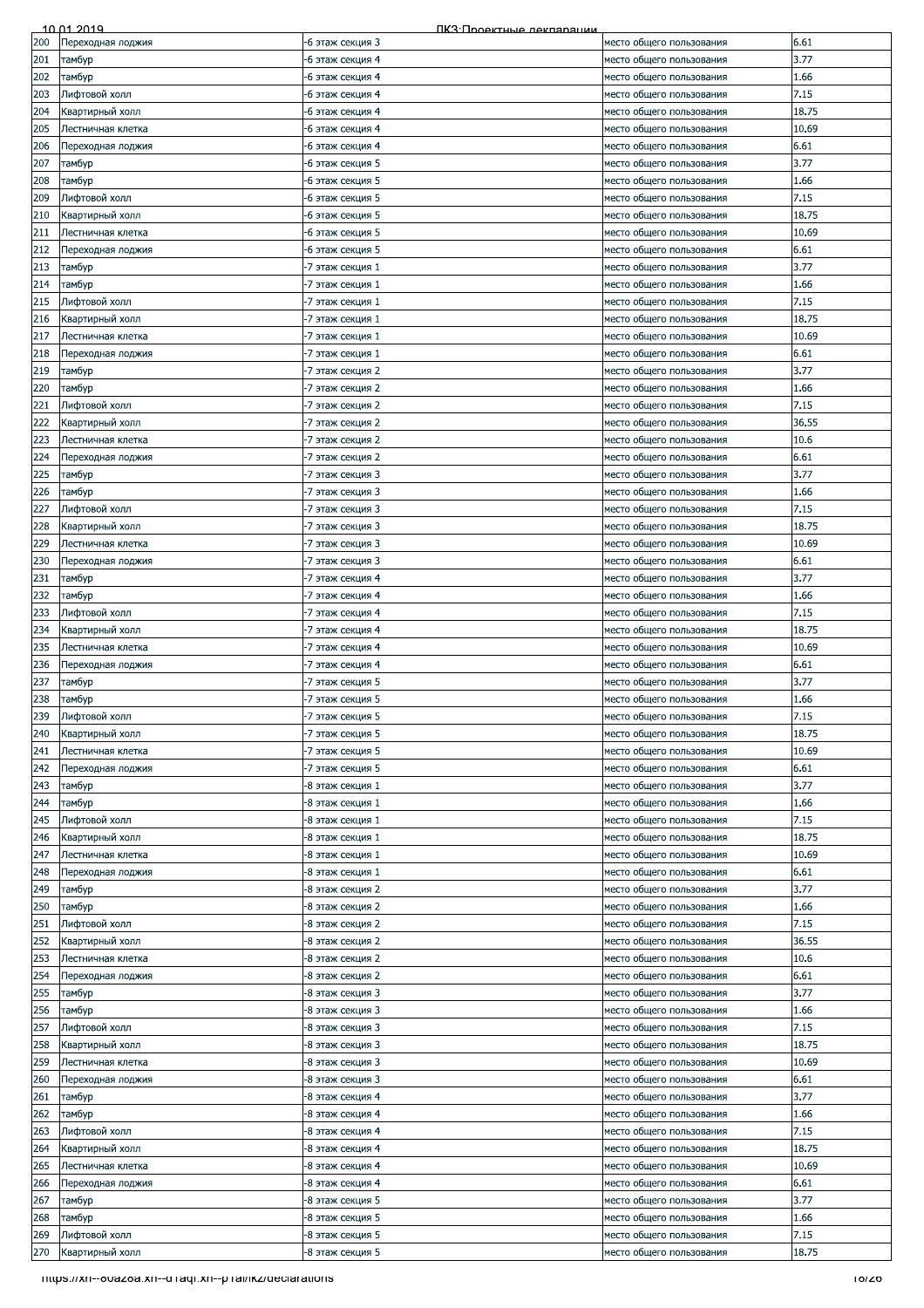| 10.69<br>Лестничная клетка<br>-8 этаж секция 5<br>место общего пользования<br>6.61<br>Переходная лоджия<br>-8 этаж секция 5<br>место общего пользования<br>3.77<br>273<br>тамбур<br>-9 этаж секция 1<br>место общего пользования<br>274<br>1.66<br>тамбур<br>-9 этаж секция 1<br>место общего пользования<br>275<br>7.15<br>Лифтовой холл<br>место общего пользования<br>-9 этаж секция 1<br>276<br>18.75<br>Квартирный холл<br>-9 этаж секция 1<br>место общего пользования<br>277<br>10.69<br>Лестничная клетка<br>-9 этаж секция 1<br>место общего пользования<br>278<br>6.61<br>Переходная лоджия<br>-9 этаж секция 1<br>место общего пользования<br>3.77<br>тамбур<br>-9 этаж секция 2<br>место общего пользования<br>тамбур<br>-9 этаж секция 2<br>1.66<br>место общего пользования<br>7.15<br>Лифтовой холл<br>-9 этаж секция 2<br>место общего пользования<br>Квартирный холл<br>36.55<br>-9 этаж секция 2<br>место общего пользования<br>283<br>10.6<br>Лестничная клетка<br>-9 этаж секция 2<br>место общего пользования<br>284<br>6.61<br>Переходная лоджия<br>-9 этаж секция 2<br>место общего пользования<br>285<br>3.77<br>тамбур<br>-9 этаж секция 3<br>место общего пользования<br>286<br>1.66<br>тамбур<br>-9 этаж секция 3<br>место общего пользования<br>7.15<br>Лифтовой холл<br>-9 этаж секция 3<br>место общего пользования<br>18.75<br>-9 этаж секция 3<br>Квартирный холл<br>место общего пользования<br>10.69<br>Лестничная клетка<br>-9 этаж секция 3<br>место общего пользования<br>6.61<br>Переходная лоджия<br>-9 этаж секция 3<br>место общего пользования<br>3.77<br>тамбур<br>-9 этаж секция 4<br>место общего пользования<br>292<br>1.66<br>тамбур<br>-9 этаж секция 4<br>место общего пользования<br>7.15<br>293<br>Лифтовой холл<br>-9 этаж секция 4<br>место общего пользования<br>18.75<br>294<br>Квартирный холл<br>-9 этаж секция 4<br>место общего пользования<br>295<br>10.69<br>Лестничная клетка<br>-9 этаж секция 4<br>место общего пользования<br>296<br>6.61<br>Переходная лоджия<br>-9 этаж секция 4<br>место общего пользования<br>3.77<br>9 этаж секция 5<br>место общего пользования<br>тамбур<br>-9 этаж секция 5<br>1.66<br>тамбур<br>место общего пользования<br>7.15<br>Лифтовой холл<br>-9 этаж секция 5<br>место общего пользования<br>Квартирный холл<br>18.75<br>-9 этаж секция 5<br>место общего пользования<br>10.69<br>Лестничная клетка<br>-9 этаж секция 5<br>место общего пользования<br>302<br>6.61<br>Переходная лоджия<br>-9 этаж секция 5<br>место общего пользования<br>3.77<br>303<br>тамбур<br>-10 этаж секция 1<br>место общего пользования<br>304<br>1.66<br>тамбур<br>10 этаж секция 1<br>место общего пользования<br>305<br>Лифтовой холл<br>7.15<br>-10 этаж секция 1<br>место общего пользования<br>18.75<br>Квартирный холл<br>-10 этаж секция 1<br>место общего пользования<br>10.69<br>Лестничная клетка<br>-10 этаж секция 1<br>место общего пользования<br>6.61<br>Переходная лоджия<br>-10 этаж секция 1<br>место общего пользования<br>3.77<br>тамбур<br>-10 этаж секция 2<br>место общего пользования<br>тамбур<br>1.66<br>-10 этаж секция 2<br>место общего пользования<br>7.15<br>311<br>Лифтовой холл<br>10 этаж секция 2<br>место общего пользования<br>312<br>36.55<br>Квартирный холл<br>10 этаж секция 2<br>место общего пользования<br>313<br>10.6<br>Лестничная клетка<br>10 этаж секция 2<br>место общего пользования<br>314<br>6.61<br>10 этаж секция 2<br>Переходная лоджия<br>место общего пользования<br>3.77<br>315<br>тамбур<br>-10 этаж секция 3<br>место общего пользования<br>1.66<br>тамбур<br>-10 этаж секция 3<br>место общего пользования<br>7.15<br>Лифтовой холл<br>-10 этаж секция 3<br>место общего пользования<br>18.75<br>Квартирный холл<br>10 этаж секция 3<br>место общего пользования<br>10.69<br>Лестничная клетка<br>-10 этаж секция 3<br>место общего пользования<br>6.61<br>10 этаж секция 3<br>место общего пользования<br>Переходная лоджия<br>321<br>3.77<br>тамбур<br>10 этаж секция 4<br>место общего пользования<br>322<br>тамбур<br>1.66<br>-10 этаж секция 4<br>место общего пользования<br>7.15<br>323<br>Лифтовой холл<br>-10 этаж секция 4<br>место общего пользования<br>18.75<br>324<br>Квартирный холл<br>-10 этаж секция 4<br>место общего пользования<br>325<br>10.69<br>10 этаж секция 4<br>Лестничная клетка<br>место общего пользования<br>6.61<br>326<br>Тереходная лоджия<br>-10 этаж секция 4<br>место общего пользования<br>3.77<br>тамбур<br>-10 этаж секция 5<br>место общего пользования<br>1.66<br>тамбур<br>-10 этаж секция 5<br>место общего пользования<br>7.15<br>Лифтовой холл<br>-10 этаж секция 5<br>место общего пользования<br>18.75<br>-10 этаж секция 5<br>Квартирный холл<br>место общего пользования<br>10.69<br>Лестничная клетка<br>-10 этаж секция 5<br>место общего пользования<br>6.61<br>10 этаж секция 5<br>Переходная лоджия<br>место общего пользования<br>3.77<br>333<br>тамбур<br>-11 этаж секция 1<br>место общего пользования<br>1.66<br>334<br>тамбур<br>-11 этаж секция 1<br>место общего пользования<br>335<br>7.15<br>Лифтовой холл<br>11 этаж секция 1<br>место общего пользования<br>18.75<br>Квартирный холл<br>-11 этаж секция 1<br>место общего пользования<br>10.69<br>Лестничная клетка<br>-11 этаж секция 1<br>место общего пользования<br>6.61<br>Переходная лоджия<br>-11 этаж секция 1<br>место общего пользования<br>3.77<br>тамбур<br>-11 этаж секция 2<br>место общего пользования<br>1.66<br>тамбур<br>-11 этаж секция 2<br>место общего пользования<br>7.15<br>Лифтовой холл<br>-11 этаж секция 2<br>место общего пользования<br>- https://xn--ouazoa.xn--u ragi.xn--p rai/ikz/deciarations<br>ם אופו |     | 10 01 2019 | ПКЗ:Проектные лекпарации |  |
|----------------------------------------------------------------------------------------------------------------------------------------------------------------------------------------------------------------------------------------------------------------------------------------------------------------------------------------------------------------------------------------------------------------------------------------------------------------------------------------------------------------------------------------------------------------------------------------------------------------------------------------------------------------------------------------------------------------------------------------------------------------------------------------------------------------------------------------------------------------------------------------------------------------------------------------------------------------------------------------------------------------------------------------------------------------------------------------------------------------------------------------------------------------------------------------------------------------------------------------------------------------------------------------------------------------------------------------------------------------------------------------------------------------------------------------------------------------------------------------------------------------------------------------------------------------------------------------------------------------------------------------------------------------------------------------------------------------------------------------------------------------------------------------------------------------------------------------------------------------------------------------------------------------------------------------------------------------------------------------------------------------------------------------------------------------------------------------------------------------------------------------------------------------------------------------------------------------------------------------------------------------------------------------------------------------------------------------------------------------------------------------------------------------------------------------------------------------------------------------------------------------------------------------------------------------------------------------------------------------------------------------------------------------------------------------------------------------------------------------------------------------------------------------------------------------------------------------------------------------------------------------------------------------------------------------------------------------------------------------------------------------------------------------------------------------------------------------------------------------------------------------------------------------------------------------------------------------------------------------------------------------------------------------------------------------------------------------------------------------------------------------------------------------------------------------------------------------------------------------------------------------------------------------------------------------------------------------------------------------------------------------------------------------------------------------------------------------------------------------------------------------------------------------------------------------------------------------------------------------------------------------------------------------------------------------------------------------------------------------------------------------------------------------------------------------------------------------------------------------------------------------------------------------------------------------------------------------------------------------------------------------------------------------------------------------------------------------------------------------------------------------------------------------------------------------------------------------------------------------------------------------------------------------------------------------------------------------------------------------------------------------------------------------------------------------------------------------------------------------------------------------------------------------------------------------------------------------------------------------------------------------------------------------------------------------------------------------------------------------------------------------------------------------------------------------------------------------------------------------------------------------------------------------------------------------------------------------------------------------------------------------------------------------------------------------------------------------------------------------------------------------------------------------------------------------------------------------------------------------------------------------------------------------------------------------------------------------------------------------------------------------------------------------------------------------------------------|-----|------------|--------------------------|--|
|                                                                                                                                                                                                                                                                                                                                                                                                                                                                                                                                                                                                                                                                                                                                                                                                                                                                                                                                                                                                                                                                                                                                                                                                                                                                                                                                                                                                                                                                                                                                                                                                                                                                                                                                                                                                                                                                                                                                                                                                                                                                                                                                                                                                                                                                                                                                                                                                                                                                                                                                                                                                                                                                                                                                                                                                                                                                                                                                                                                                                                                                                                                                                                                                                                                                                                                                                                                                                                                                                                                                                                                                                                                                                                                                                                                                                                                                                                                                                                                                                                                                                                                                                                                                                                                                                                                                                                                                                                                                                                                                                                                                                                                                                                                                                                                                                                                                                                                                                                                                                                                                                                                                                                                                                                                                                                                                                                                                                                                                                                                                                                                                                                                                                                          | 271 |            |                          |  |
|                                                                                                                                                                                                                                                                                                                                                                                                                                                                                                                                                                                                                                                                                                                                                                                                                                                                                                                                                                                                                                                                                                                                                                                                                                                                                                                                                                                                                                                                                                                                                                                                                                                                                                                                                                                                                                                                                                                                                                                                                                                                                                                                                                                                                                                                                                                                                                                                                                                                                                                                                                                                                                                                                                                                                                                                                                                                                                                                                                                                                                                                                                                                                                                                                                                                                                                                                                                                                                                                                                                                                                                                                                                                                                                                                                                                                                                                                                                                                                                                                                                                                                                                                                                                                                                                                                                                                                                                                                                                                                                                                                                                                                                                                                                                                                                                                                                                                                                                                                                                                                                                                                                                                                                                                                                                                                                                                                                                                                                                                                                                                                                                                                                                                                          | 272 |            |                          |  |
|                                                                                                                                                                                                                                                                                                                                                                                                                                                                                                                                                                                                                                                                                                                                                                                                                                                                                                                                                                                                                                                                                                                                                                                                                                                                                                                                                                                                                                                                                                                                                                                                                                                                                                                                                                                                                                                                                                                                                                                                                                                                                                                                                                                                                                                                                                                                                                                                                                                                                                                                                                                                                                                                                                                                                                                                                                                                                                                                                                                                                                                                                                                                                                                                                                                                                                                                                                                                                                                                                                                                                                                                                                                                                                                                                                                                                                                                                                                                                                                                                                                                                                                                                                                                                                                                                                                                                                                                                                                                                                                                                                                                                                                                                                                                                                                                                                                                                                                                                                                                                                                                                                                                                                                                                                                                                                                                                                                                                                                                                                                                                                                                                                                                                                          |     |            |                          |  |
|                                                                                                                                                                                                                                                                                                                                                                                                                                                                                                                                                                                                                                                                                                                                                                                                                                                                                                                                                                                                                                                                                                                                                                                                                                                                                                                                                                                                                                                                                                                                                                                                                                                                                                                                                                                                                                                                                                                                                                                                                                                                                                                                                                                                                                                                                                                                                                                                                                                                                                                                                                                                                                                                                                                                                                                                                                                                                                                                                                                                                                                                                                                                                                                                                                                                                                                                                                                                                                                                                                                                                                                                                                                                                                                                                                                                                                                                                                                                                                                                                                                                                                                                                                                                                                                                                                                                                                                                                                                                                                                                                                                                                                                                                                                                                                                                                                                                                                                                                                                                                                                                                                                                                                                                                                                                                                                                                                                                                                                                                                                                                                                                                                                                                                          |     |            |                          |  |
|                                                                                                                                                                                                                                                                                                                                                                                                                                                                                                                                                                                                                                                                                                                                                                                                                                                                                                                                                                                                                                                                                                                                                                                                                                                                                                                                                                                                                                                                                                                                                                                                                                                                                                                                                                                                                                                                                                                                                                                                                                                                                                                                                                                                                                                                                                                                                                                                                                                                                                                                                                                                                                                                                                                                                                                                                                                                                                                                                                                                                                                                                                                                                                                                                                                                                                                                                                                                                                                                                                                                                                                                                                                                                                                                                                                                                                                                                                                                                                                                                                                                                                                                                                                                                                                                                                                                                                                                                                                                                                                                                                                                                                                                                                                                                                                                                                                                                                                                                                                                                                                                                                                                                                                                                                                                                                                                                                                                                                                                                                                                                                                                                                                                                                          |     |            |                          |  |
|                                                                                                                                                                                                                                                                                                                                                                                                                                                                                                                                                                                                                                                                                                                                                                                                                                                                                                                                                                                                                                                                                                                                                                                                                                                                                                                                                                                                                                                                                                                                                                                                                                                                                                                                                                                                                                                                                                                                                                                                                                                                                                                                                                                                                                                                                                                                                                                                                                                                                                                                                                                                                                                                                                                                                                                                                                                                                                                                                                                                                                                                                                                                                                                                                                                                                                                                                                                                                                                                                                                                                                                                                                                                                                                                                                                                                                                                                                                                                                                                                                                                                                                                                                                                                                                                                                                                                                                                                                                                                                                                                                                                                                                                                                                                                                                                                                                                                                                                                                                                                                                                                                                                                                                                                                                                                                                                                                                                                                                                                                                                                                                                                                                                                                          |     |            |                          |  |
|                                                                                                                                                                                                                                                                                                                                                                                                                                                                                                                                                                                                                                                                                                                                                                                                                                                                                                                                                                                                                                                                                                                                                                                                                                                                                                                                                                                                                                                                                                                                                                                                                                                                                                                                                                                                                                                                                                                                                                                                                                                                                                                                                                                                                                                                                                                                                                                                                                                                                                                                                                                                                                                                                                                                                                                                                                                                                                                                                                                                                                                                                                                                                                                                                                                                                                                                                                                                                                                                                                                                                                                                                                                                                                                                                                                                                                                                                                                                                                                                                                                                                                                                                                                                                                                                                                                                                                                                                                                                                                                                                                                                                                                                                                                                                                                                                                                                                                                                                                                                                                                                                                                                                                                                                                                                                                                                                                                                                                                                                                                                                                                                                                                                                                          |     |            |                          |  |
|                                                                                                                                                                                                                                                                                                                                                                                                                                                                                                                                                                                                                                                                                                                                                                                                                                                                                                                                                                                                                                                                                                                                                                                                                                                                                                                                                                                                                                                                                                                                                                                                                                                                                                                                                                                                                                                                                                                                                                                                                                                                                                                                                                                                                                                                                                                                                                                                                                                                                                                                                                                                                                                                                                                                                                                                                                                                                                                                                                                                                                                                                                                                                                                                                                                                                                                                                                                                                                                                                                                                                                                                                                                                                                                                                                                                                                                                                                                                                                                                                                                                                                                                                                                                                                                                                                                                                                                                                                                                                                                                                                                                                                                                                                                                                                                                                                                                                                                                                                                                                                                                                                                                                                                                                                                                                                                                                                                                                                                                                                                                                                                                                                                                                                          |     |            |                          |  |
|                                                                                                                                                                                                                                                                                                                                                                                                                                                                                                                                                                                                                                                                                                                                                                                                                                                                                                                                                                                                                                                                                                                                                                                                                                                                                                                                                                                                                                                                                                                                                                                                                                                                                                                                                                                                                                                                                                                                                                                                                                                                                                                                                                                                                                                                                                                                                                                                                                                                                                                                                                                                                                                                                                                                                                                                                                                                                                                                                                                                                                                                                                                                                                                                                                                                                                                                                                                                                                                                                                                                                                                                                                                                                                                                                                                                                                                                                                                                                                                                                                                                                                                                                                                                                                                                                                                                                                                                                                                                                                                                                                                                                                                                                                                                                                                                                                                                                                                                                                                                                                                                                                                                                                                                                                                                                                                                                                                                                                                                                                                                                                                                                                                                                                          |     |            |                          |  |
|                                                                                                                                                                                                                                                                                                                                                                                                                                                                                                                                                                                                                                                                                                                                                                                                                                                                                                                                                                                                                                                                                                                                                                                                                                                                                                                                                                                                                                                                                                                                                                                                                                                                                                                                                                                                                                                                                                                                                                                                                                                                                                                                                                                                                                                                                                                                                                                                                                                                                                                                                                                                                                                                                                                                                                                                                                                                                                                                                                                                                                                                                                                                                                                                                                                                                                                                                                                                                                                                                                                                                                                                                                                                                                                                                                                                                                                                                                                                                                                                                                                                                                                                                                                                                                                                                                                                                                                                                                                                                                                                                                                                                                                                                                                                                                                                                                                                                                                                                                                                                                                                                                                                                                                                                                                                                                                                                                                                                                                                                                                                                                                                                                                                                                          | 279 |            |                          |  |
|                                                                                                                                                                                                                                                                                                                                                                                                                                                                                                                                                                                                                                                                                                                                                                                                                                                                                                                                                                                                                                                                                                                                                                                                                                                                                                                                                                                                                                                                                                                                                                                                                                                                                                                                                                                                                                                                                                                                                                                                                                                                                                                                                                                                                                                                                                                                                                                                                                                                                                                                                                                                                                                                                                                                                                                                                                                                                                                                                                                                                                                                                                                                                                                                                                                                                                                                                                                                                                                                                                                                                                                                                                                                                                                                                                                                                                                                                                                                                                                                                                                                                                                                                                                                                                                                                                                                                                                                                                                                                                                                                                                                                                                                                                                                                                                                                                                                                                                                                                                                                                                                                                                                                                                                                                                                                                                                                                                                                                                                                                                                                                                                                                                                                                          | 280 |            |                          |  |
|                                                                                                                                                                                                                                                                                                                                                                                                                                                                                                                                                                                                                                                                                                                                                                                                                                                                                                                                                                                                                                                                                                                                                                                                                                                                                                                                                                                                                                                                                                                                                                                                                                                                                                                                                                                                                                                                                                                                                                                                                                                                                                                                                                                                                                                                                                                                                                                                                                                                                                                                                                                                                                                                                                                                                                                                                                                                                                                                                                                                                                                                                                                                                                                                                                                                                                                                                                                                                                                                                                                                                                                                                                                                                                                                                                                                                                                                                                                                                                                                                                                                                                                                                                                                                                                                                                                                                                                                                                                                                                                                                                                                                                                                                                                                                                                                                                                                                                                                                                                                                                                                                                                                                                                                                                                                                                                                                                                                                                                                                                                                                                                                                                                                                                          | 281 |            |                          |  |
|                                                                                                                                                                                                                                                                                                                                                                                                                                                                                                                                                                                                                                                                                                                                                                                                                                                                                                                                                                                                                                                                                                                                                                                                                                                                                                                                                                                                                                                                                                                                                                                                                                                                                                                                                                                                                                                                                                                                                                                                                                                                                                                                                                                                                                                                                                                                                                                                                                                                                                                                                                                                                                                                                                                                                                                                                                                                                                                                                                                                                                                                                                                                                                                                                                                                                                                                                                                                                                                                                                                                                                                                                                                                                                                                                                                                                                                                                                                                                                                                                                                                                                                                                                                                                                                                                                                                                                                                                                                                                                                                                                                                                                                                                                                                                                                                                                                                                                                                                                                                                                                                                                                                                                                                                                                                                                                                                                                                                                                                                                                                                                                                                                                                                                          | 282 |            |                          |  |
|                                                                                                                                                                                                                                                                                                                                                                                                                                                                                                                                                                                                                                                                                                                                                                                                                                                                                                                                                                                                                                                                                                                                                                                                                                                                                                                                                                                                                                                                                                                                                                                                                                                                                                                                                                                                                                                                                                                                                                                                                                                                                                                                                                                                                                                                                                                                                                                                                                                                                                                                                                                                                                                                                                                                                                                                                                                                                                                                                                                                                                                                                                                                                                                                                                                                                                                                                                                                                                                                                                                                                                                                                                                                                                                                                                                                                                                                                                                                                                                                                                                                                                                                                                                                                                                                                                                                                                                                                                                                                                                                                                                                                                                                                                                                                                                                                                                                                                                                                                                                                                                                                                                                                                                                                                                                                                                                                                                                                                                                                                                                                                                                                                                                                                          |     |            |                          |  |
|                                                                                                                                                                                                                                                                                                                                                                                                                                                                                                                                                                                                                                                                                                                                                                                                                                                                                                                                                                                                                                                                                                                                                                                                                                                                                                                                                                                                                                                                                                                                                                                                                                                                                                                                                                                                                                                                                                                                                                                                                                                                                                                                                                                                                                                                                                                                                                                                                                                                                                                                                                                                                                                                                                                                                                                                                                                                                                                                                                                                                                                                                                                                                                                                                                                                                                                                                                                                                                                                                                                                                                                                                                                                                                                                                                                                                                                                                                                                                                                                                                                                                                                                                                                                                                                                                                                                                                                                                                                                                                                                                                                                                                                                                                                                                                                                                                                                                                                                                                                                                                                                                                                                                                                                                                                                                                                                                                                                                                                                                                                                                                                                                                                                                                          |     |            |                          |  |
|                                                                                                                                                                                                                                                                                                                                                                                                                                                                                                                                                                                                                                                                                                                                                                                                                                                                                                                                                                                                                                                                                                                                                                                                                                                                                                                                                                                                                                                                                                                                                                                                                                                                                                                                                                                                                                                                                                                                                                                                                                                                                                                                                                                                                                                                                                                                                                                                                                                                                                                                                                                                                                                                                                                                                                                                                                                                                                                                                                                                                                                                                                                                                                                                                                                                                                                                                                                                                                                                                                                                                                                                                                                                                                                                                                                                                                                                                                                                                                                                                                                                                                                                                                                                                                                                                                                                                                                                                                                                                                                                                                                                                                                                                                                                                                                                                                                                                                                                                                                                                                                                                                                                                                                                                                                                                                                                                                                                                                                                                                                                                                                                                                                                                                          |     |            |                          |  |
|                                                                                                                                                                                                                                                                                                                                                                                                                                                                                                                                                                                                                                                                                                                                                                                                                                                                                                                                                                                                                                                                                                                                                                                                                                                                                                                                                                                                                                                                                                                                                                                                                                                                                                                                                                                                                                                                                                                                                                                                                                                                                                                                                                                                                                                                                                                                                                                                                                                                                                                                                                                                                                                                                                                                                                                                                                                                                                                                                                                                                                                                                                                                                                                                                                                                                                                                                                                                                                                                                                                                                                                                                                                                                                                                                                                                                                                                                                                                                                                                                                                                                                                                                                                                                                                                                                                                                                                                                                                                                                                                                                                                                                                                                                                                                                                                                                                                                                                                                                                                                                                                                                                                                                                                                                                                                                                                                                                                                                                                                                                                                                                                                                                                                                          |     |            |                          |  |
|                                                                                                                                                                                                                                                                                                                                                                                                                                                                                                                                                                                                                                                                                                                                                                                                                                                                                                                                                                                                                                                                                                                                                                                                                                                                                                                                                                                                                                                                                                                                                                                                                                                                                                                                                                                                                                                                                                                                                                                                                                                                                                                                                                                                                                                                                                                                                                                                                                                                                                                                                                                                                                                                                                                                                                                                                                                                                                                                                                                                                                                                                                                                                                                                                                                                                                                                                                                                                                                                                                                                                                                                                                                                                                                                                                                                                                                                                                                                                                                                                                                                                                                                                                                                                                                                                                                                                                                                                                                                                                                                                                                                                                                                                                                                                                                                                                                                                                                                                                                                                                                                                                                                                                                                                                                                                                                                                                                                                                                                                                                                                                                                                                                                                                          |     |            |                          |  |
|                                                                                                                                                                                                                                                                                                                                                                                                                                                                                                                                                                                                                                                                                                                                                                                                                                                                                                                                                                                                                                                                                                                                                                                                                                                                                                                                                                                                                                                                                                                                                                                                                                                                                                                                                                                                                                                                                                                                                                                                                                                                                                                                                                                                                                                                                                                                                                                                                                                                                                                                                                                                                                                                                                                                                                                                                                                                                                                                                                                                                                                                                                                                                                                                                                                                                                                                                                                                                                                                                                                                                                                                                                                                                                                                                                                                                                                                                                                                                                                                                                                                                                                                                                                                                                                                                                                                                                                                                                                                                                                                                                                                                                                                                                                                                                                                                                                                                                                                                                                                                                                                                                                                                                                                                                                                                                                                                                                                                                                                                                                                                                                                                                                                                                          | 287 |            |                          |  |
|                                                                                                                                                                                                                                                                                                                                                                                                                                                                                                                                                                                                                                                                                                                                                                                                                                                                                                                                                                                                                                                                                                                                                                                                                                                                                                                                                                                                                                                                                                                                                                                                                                                                                                                                                                                                                                                                                                                                                                                                                                                                                                                                                                                                                                                                                                                                                                                                                                                                                                                                                                                                                                                                                                                                                                                                                                                                                                                                                                                                                                                                                                                                                                                                                                                                                                                                                                                                                                                                                                                                                                                                                                                                                                                                                                                                                                                                                                                                                                                                                                                                                                                                                                                                                                                                                                                                                                                                                                                                                                                                                                                                                                                                                                                                                                                                                                                                                                                                                                                                                                                                                                                                                                                                                                                                                                                                                                                                                                                                                                                                                                                                                                                                                                          | 288 |            |                          |  |
|                                                                                                                                                                                                                                                                                                                                                                                                                                                                                                                                                                                                                                                                                                                                                                                                                                                                                                                                                                                                                                                                                                                                                                                                                                                                                                                                                                                                                                                                                                                                                                                                                                                                                                                                                                                                                                                                                                                                                                                                                                                                                                                                                                                                                                                                                                                                                                                                                                                                                                                                                                                                                                                                                                                                                                                                                                                                                                                                                                                                                                                                                                                                                                                                                                                                                                                                                                                                                                                                                                                                                                                                                                                                                                                                                                                                                                                                                                                                                                                                                                                                                                                                                                                                                                                                                                                                                                                                                                                                                                                                                                                                                                                                                                                                                                                                                                                                                                                                                                                                                                                                                                                                                                                                                                                                                                                                                                                                                                                                                                                                                                                                                                                                                                          | 289 |            |                          |  |
|                                                                                                                                                                                                                                                                                                                                                                                                                                                                                                                                                                                                                                                                                                                                                                                                                                                                                                                                                                                                                                                                                                                                                                                                                                                                                                                                                                                                                                                                                                                                                                                                                                                                                                                                                                                                                                                                                                                                                                                                                                                                                                                                                                                                                                                                                                                                                                                                                                                                                                                                                                                                                                                                                                                                                                                                                                                                                                                                                                                                                                                                                                                                                                                                                                                                                                                                                                                                                                                                                                                                                                                                                                                                                                                                                                                                                                                                                                                                                                                                                                                                                                                                                                                                                                                                                                                                                                                                                                                                                                                                                                                                                                                                                                                                                                                                                                                                                                                                                                                                                                                                                                                                                                                                                                                                                                                                                                                                                                                                                                                                                                                                                                                                                                          | 290 |            |                          |  |
|                                                                                                                                                                                                                                                                                                                                                                                                                                                                                                                                                                                                                                                                                                                                                                                                                                                                                                                                                                                                                                                                                                                                                                                                                                                                                                                                                                                                                                                                                                                                                                                                                                                                                                                                                                                                                                                                                                                                                                                                                                                                                                                                                                                                                                                                                                                                                                                                                                                                                                                                                                                                                                                                                                                                                                                                                                                                                                                                                                                                                                                                                                                                                                                                                                                                                                                                                                                                                                                                                                                                                                                                                                                                                                                                                                                                                                                                                                                                                                                                                                                                                                                                                                                                                                                                                                                                                                                                                                                                                                                                                                                                                                                                                                                                                                                                                                                                                                                                                                                                                                                                                                                                                                                                                                                                                                                                                                                                                                                                                                                                                                                                                                                                                                          | 291 |            |                          |  |
|                                                                                                                                                                                                                                                                                                                                                                                                                                                                                                                                                                                                                                                                                                                                                                                                                                                                                                                                                                                                                                                                                                                                                                                                                                                                                                                                                                                                                                                                                                                                                                                                                                                                                                                                                                                                                                                                                                                                                                                                                                                                                                                                                                                                                                                                                                                                                                                                                                                                                                                                                                                                                                                                                                                                                                                                                                                                                                                                                                                                                                                                                                                                                                                                                                                                                                                                                                                                                                                                                                                                                                                                                                                                                                                                                                                                                                                                                                                                                                                                                                                                                                                                                                                                                                                                                                                                                                                                                                                                                                                                                                                                                                                                                                                                                                                                                                                                                                                                                                                                                                                                                                                                                                                                                                                                                                                                                                                                                                                                                                                                                                                                                                                                                                          |     |            |                          |  |
|                                                                                                                                                                                                                                                                                                                                                                                                                                                                                                                                                                                                                                                                                                                                                                                                                                                                                                                                                                                                                                                                                                                                                                                                                                                                                                                                                                                                                                                                                                                                                                                                                                                                                                                                                                                                                                                                                                                                                                                                                                                                                                                                                                                                                                                                                                                                                                                                                                                                                                                                                                                                                                                                                                                                                                                                                                                                                                                                                                                                                                                                                                                                                                                                                                                                                                                                                                                                                                                                                                                                                                                                                                                                                                                                                                                                                                                                                                                                                                                                                                                                                                                                                                                                                                                                                                                                                                                                                                                                                                                                                                                                                                                                                                                                                                                                                                                                                                                                                                                                                                                                                                                                                                                                                                                                                                                                                                                                                                                                                                                                                                                                                                                                                                          |     |            |                          |  |
|                                                                                                                                                                                                                                                                                                                                                                                                                                                                                                                                                                                                                                                                                                                                                                                                                                                                                                                                                                                                                                                                                                                                                                                                                                                                                                                                                                                                                                                                                                                                                                                                                                                                                                                                                                                                                                                                                                                                                                                                                                                                                                                                                                                                                                                                                                                                                                                                                                                                                                                                                                                                                                                                                                                                                                                                                                                                                                                                                                                                                                                                                                                                                                                                                                                                                                                                                                                                                                                                                                                                                                                                                                                                                                                                                                                                                                                                                                                                                                                                                                                                                                                                                                                                                                                                                                                                                                                                                                                                                                                                                                                                                                                                                                                                                                                                                                                                                                                                                                                                                                                                                                                                                                                                                                                                                                                                                                                                                                                                                                                                                                                                                                                                                                          |     |            |                          |  |
|                                                                                                                                                                                                                                                                                                                                                                                                                                                                                                                                                                                                                                                                                                                                                                                                                                                                                                                                                                                                                                                                                                                                                                                                                                                                                                                                                                                                                                                                                                                                                                                                                                                                                                                                                                                                                                                                                                                                                                                                                                                                                                                                                                                                                                                                                                                                                                                                                                                                                                                                                                                                                                                                                                                                                                                                                                                                                                                                                                                                                                                                                                                                                                                                                                                                                                                                                                                                                                                                                                                                                                                                                                                                                                                                                                                                                                                                                                                                                                                                                                                                                                                                                                                                                                                                                                                                                                                                                                                                                                                                                                                                                                                                                                                                                                                                                                                                                                                                                                                                                                                                                                                                                                                                                                                                                                                                                                                                                                                                                                                                                                                                                                                                                                          |     |            |                          |  |
|                                                                                                                                                                                                                                                                                                                                                                                                                                                                                                                                                                                                                                                                                                                                                                                                                                                                                                                                                                                                                                                                                                                                                                                                                                                                                                                                                                                                                                                                                                                                                                                                                                                                                                                                                                                                                                                                                                                                                                                                                                                                                                                                                                                                                                                                                                                                                                                                                                                                                                                                                                                                                                                                                                                                                                                                                                                                                                                                                                                                                                                                                                                                                                                                                                                                                                                                                                                                                                                                                                                                                                                                                                                                                                                                                                                                                                                                                                                                                                                                                                                                                                                                                                                                                                                                                                                                                                                                                                                                                                                                                                                                                                                                                                                                                                                                                                                                                                                                                                                                                                                                                                                                                                                                                                                                                                                                                                                                                                                                                                                                                                                                                                                                                                          |     |            |                          |  |
|                                                                                                                                                                                                                                                                                                                                                                                                                                                                                                                                                                                                                                                                                                                                                                                                                                                                                                                                                                                                                                                                                                                                                                                                                                                                                                                                                                                                                                                                                                                                                                                                                                                                                                                                                                                                                                                                                                                                                                                                                                                                                                                                                                                                                                                                                                                                                                                                                                                                                                                                                                                                                                                                                                                                                                                                                                                                                                                                                                                                                                                                                                                                                                                                                                                                                                                                                                                                                                                                                                                                                                                                                                                                                                                                                                                                                                                                                                                                                                                                                                                                                                                                                                                                                                                                                                                                                                                                                                                                                                                                                                                                                                                                                                                                                                                                                                                                                                                                                                                                                                                                                                                                                                                                                                                                                                                                                                                                                                                                                                                                                                                                                                                                                                          |     |            |                          |  |
|                                                                                                                                                                                                                                                                                                                                                                                                                                                                                                                                                                                                                                                                                                                                                                                                                                                                                                                                                                                                                                                                                                                                                                                                                                                                                                                                                                                                                                                                                                                                                                                                                                                                                                                                                                                                                                                                                                                                                                                                                                                                                                                                                                                                                                                                                                                                                                                                                                                                                                                                                                                                                                                                                                                                                                                                                                                                                                                                                                                                                                                                                                                                                                                                                                                                                                                                                                                                                                                                                                                                                                                                                                                                                                                                                                                                                                                                                                                                                                                                                                                                                                                                                                                                                                                                                                                                                                                                                                                                                                                                                                                                                                                                                                                                                                                                                                                                                                                                                                                                                                                                                                                                                                                                                                                                                                                                                                                                                                                                                                                                                                                                                                                                                                          | 297 |            |                          |  |
|                                                                                                                                                                                                                                                                                                                                                                                                                                                                                                                                                                                                                                                                                                                                                                                                                                                                                                                                                                                                                                                                                                                                                                                                                                                                                                                                                                                                                                                                                                                                                                                                                                                                                                                                                                                                                                                                                                                                                                                                                                                                                                                                                                                                                                                                                                                                                                                                                                                                                                                                                                                                                                                                                                                                                                                                                                                                                                                                                                                                                                                                                                                                                                                                                                                                                                                                                                                                                                                                                                                                                                                                                                                                                                                                                                                                                                                                                                                                                                                                                                                                                                                                                                                                                                                                                                                                                                                                                                                                                                                                                                                                                                                                                                                                                                                                                                                                                                                                                                                                                                                                                                                                                                                                                                                                                                                                                                                                                                                                                                                                                                                                                                                                                                          | 298 |            |                          |  |
|                                                                                                                                                                                                                                                                                                                                                                                                                                                                                                                                                                                                                                                                                                                                                                                                                                                                                                                                                                                                                                                                                                                                                                                                                                                                                                                                                                                                                                                                                                                                                                                                                                                                                                                                                                                                                                                                                                                                                                                                                                                                                                                                                                                                                                                                                                                                                                                                                                                                                                                                                                                                                                                                                                                                                                                                                                                                                                                                                                                                                                                                                                                                                                                                                                                                                                                                                                                                                                                                                                                                                                                                                                                                                                                                                                                                                                                                                                                                                                                                                                                                                                                                                                                                                                                                                                                                                                                                                                                                                                                                                                                                                                                                                                                                                                                                                                                                                                                                                                                                                                                                                                                                                                                                                                                                                                                                                                                                                                                                                                                                                                                                                                                                                                          | 299 |            |                          |  |
|                                                                                                                                                                                                                                                                                                                                                                                                                                                                                                                                                                                                                                                                                                                                                                                                                                                                                                                                                                                                                                                                                                                                                                                                                                                                                                                                                                                                                                                                                                                                                                                                                                                                                                                                                                                                                                                                                                                                                                                                                                                                                                                                                                                                                                                                                                                                                                                                                                                                                                                                                                                                                                                                                                                                                                                                                                                                                                                                                                                                                                                                                                                                                                                                                                                                                                                                                                                                                                                                                                                                                                                                                                                                                                                                                                                                                                                                                                                                                                                                                                                                                                                                                                                                                                                                                                                                                                                                                                                                                                                                                                                                                                                                                                                                                                                                                                                                                                                                                                                                                                                                                                                                                                                                                                                                                                                                                                                                                                                                                                                                                                                                                                                                                                          | 300 |            |                          |  |
|                                                                                                                                                                                                                                                                                                                                                                                                                                                                                                                                                                                                                                                                                                                                                                                                                                                                                                                                                                                                                                                                                                                                                                                                                                                                                                                                                                                                                                                                                                                                                                                                                                                                                                                                                                                                                                                                                                                                                                                                                                                                                                                                                                                                                                                                                                                                                                                                                                                                                                                                                                                                                                                                                                                                                                                                                                                                                                                                                                                                                                                                                                                                                                                                                                                                                                                                                                                                                                                                                                                                                                                                                                                                                                                                                                                                                                                                                                                                                                                                                                                                                                                                                                                                                                                                                                                                                                                                                                                                                                                                                                                                                                                                                                                                                                                                                                                                                                                                                                                                                                                                                                                                                                                                                                                                                                                                                                                                                                                                                                                                                                                                                                                                                                          | 301 |            |                          |  |
|                                                                                                                                                                                                                                                                                                                                                                                                                                                                                                                                                                                                                                                                                                                                                                                                                                                                                                                                                                                                                                                                                                                                                                                                                                                                                                                                                                                                                                                                                                                                                                                                                                                                                                                                                                                                                                                                                                                                                                                                                                                                                                                                                                                                                                                                                                                                                                                                                                                                                                                                                                                                                                                                                                                                                                                                                                                                                                                                                                                                                                                                                                                                                                                                                                                                                                                                                                                                                                                                                                                                                                                                                                                                                                                                                                                                                                                                                                                                                                                                                                                                                                                                                                                                                                                                                                                                                                                                                                                                                                                                                                                                                                                                                                                                                                                                                                                                                                                                                                                                                                                                                                                                                                                                                                                                                                                                                                                                                                                                                                                                                                                                                                                                                                          |     |            |                          |  |
|                                                                                                                                                                                                                                                                                                                                                                                                                                                                                                                                                                                                                                                                                                                                                                                                                                                                                                                                                                                                                                                                                                                                                                                                                                                                                                                                                                                                                                                                                                                                                                                                                                                                                                                                                                                                                                                                                                                                                                                                                                                                                                                                                                                                                                                                                                                                                                                                                                                                                                                                                                                                                                                                                                                                                                                                                                                                                                                                                                                                                                                                                                                                                                                                                                                                                                                                                                                                                                                                                                                                                                                                                                                                                                                                                                                                                                                                                                                                                                                                                                                                                                                                                                                                                                                                                                                                                                                                                                                                                                                                                                                                                                                                                                                                                                                                                                                                                                                                                                                                                                                                                                                                                                                                                                                                                                                                                                                                                                                                                                                                                                                                                                                                                                          |     |            |                          |  |
|                                                                                                                                                                                                                                                                                                                                                                                                                                                                                                                                                                                                                                                                                                                                                                                                                                                                                                                                                                                                                                                                                                                                                                                                                                                                                                                                                                                                                                                                                                                                                                                                                                                                                                                                                                                                                                                                                                                                                                                                                                                                                                                                                                                                                                                                                                                                                                                                                                                                                                                                                                                                                                                                                                                                                                                                                                                                                                                                                                                                                                                                                                                                                                                                                                                                                                                                                                                                                                                                                                                                                                                                                                                                                                                                                                                                                                                                                                                                                                                                                                                                                                                                                                                                                                                                                                                                                                                                                                                                                                                                                                                                                                                                                                                                                                                                                                                                                                                                                                                                                                                                                                                                                                                                                                                                                                                                                                                                                                                                                                                                                                                                                                                                                                          |     |            |                          |  |
|                                                                                                                                                                                                                                                                                                                                                                                                                                                                                                                                                                                                                                                                                                                                                                                                                                                                                                                                                                                                                                                                                                                                                                                                                                                                                                                                                                                                                                                                                                                                                                                                                                                                                                                                                                                                                                                                                                                                                                                                                                                                                                                                                                                                                                                                                                                                                                                                                                                                                                                                                                                                                                                                                                                                                                                                                                                                                                                                                                                                                                                                                                                                                                                                                                                                                                                                                                                                                                                                                                                                                                                                                                                                                                                                                                                                                                                                                                                                                                                                                                                                                                                                                                                                                                                                                                                                                                                                                                                                                                                                                                                                                                                                                                                                                                                                                                                                                                                                                                                                                                                                                                                                                                                                                                                                                                                                                                                                                                                                                                                                                                                                                                                                                                          |     |            |                          |  |
|                                                                                                                                                                                                                                                                                                                                                                                                                                                                                                                                                                                                                                                                                                                                                                                                                                                                                                                                                                                                                                                                                                                                                                                                                                                                                                                                                                                                                                                                                                                                                                                                                                                                                                                                                                                                                                                                                                                                                                                                                                                                                                                                                                                                                                                                                                                                                                                                                                                                                                                                                                                                                                                                                                                                                                                                                                                                                                                                                                                                                                                                                                                                                                                                                                                                                                                                                                                                                                                                                                                                                                                                                                                                                                                                                                                                                                                                                                                                                                                                                                                                                                                                                                                                                                                                                                                                                                                                                                                                                                                                                                                                                                                                                                                                                                                                                                                                                                                                                                                                                                                                                                                                                                                                                                                                                                                                                                                                                                                                                                                                                                                                                                                                                                          |     |            |                          |  |
|                                                                                                                                                                                                                                                                                                                                                                                                                                                                                                                                                                                                                                                                                                                                                                                                                                                                                                                                                                                                                                                                                                                                                                                                                                                                                                                                                                                                                                                                                                                                                                                                                                                                                                                                                                                                                                                                                                                                                                                                                                                                                                                                                                                                                                                                                                                                                                                                                                                                                                                                                                                                                                                                                                                                                                                                                                                                                                                                                                                                                                                                                                                                                                                                                                                                                                                                                                                                                                                                                                                                                                                                                                                                                                                                                                                                                                                                                                                                                                                                                                                                                                                                                                                                                                                                                                                                                                                                                                                                                                                                                                                                                                                                                                                                                                                                                                                                                                                                                                                                                                                                                                                                                                                                                                                                                                                                                                                                                                                                                                                                                                                                                                                                                                          | 306 |            |                          |  |
|                                                                                                                                                                                                                                                                                                                                                                                                                                                                                                                                                                                                                                                                                                                                                                                                                                                                                                                                                                                                                                                                                                                                                                                                                                                                                                                                                                                                                                                                                                                                                                                                                                                                                                                                                                                                                                                                                                                                                                                                                                                                                                                                                                                                                                                                                                                                                                                                                                                                                                                                                                                                                                                                                                                                                                                                                                                                                                                                                                                                                                                                                                                                                                                                                                                                                                                                                                                                                                                                                                                                                                                                                                                                                                                                                                                                                                                                                                                                                                                                                                                                                                                                                                                                                                                                                                                                                                                                                                                                                                                                                                                                                                                                                                                                                                                                                                                                                                                                                                                                                                                                                                                                                                                                                                                                                                                                                                                                                                                                                                                                                                                                                                                                                                          | 307 |            |                          |  |
|                                                                                                                                                                                                                                                                                                                                                                                                                                                                                                                                                                                                                                                                                                                                                                                                                                                                                                                                                                                                                                                                                                                                                                                                                                                                                                                                                                                                                                                                                                                                                                                                                                                                                                                                                                                                                                                                                                                                                                                                                                                                                                                                                                                                                                                                                                                                                                                                                                                                                                                                                                                                                                                                                                                                                                                                                                                                                                                                                                                                                                                                                                                                                                                                                                                                                                                                                                                                                                                                                                                                                                                                                                                                                                                                                                                                                                                                                                                                                                                                                                                                                                                                                                                                                                                                                                                                                                                                                                                                                                                                                                                                                                                                                                                                                                                                                                                                                                                                                                                                                                                                                                                                                                                                                                                                                                                                                                                                                                                                                                                                                                                                                                                                                                          | 308 |            |                          |  |
|                                                                                                                                                                                                                                                                                                                                                                                                                                                                                                                                                                                                                                                                                                                                                                                                                                                                                                                                                                                                                                                                                                                                                                                                                                                                                                                                                                                                                                                                                                                                                                                                                                                                                                                                                                                                                                                                                                                                                                                                                                                                                                                                                                                                                                                                                                                                                                                                                                                                                                                                                                                                                                                                                                                                                                                                                                                                                                                                                                                                                                                                                                                                                                                                                                                                                                                                                                                                                                                                                                                                                                                                                                                                                                                                                                                                                                                                                                                                                                                                                                                                                                                                                                                                                                                                                                                                                                                                                                                                                                                                                                                                                                                                                                                                                                                                                                                                                                                                                                                                                                                                                                                                                                                                                                                                                                                                                                                                                                                                                                                                                                                                                                                                                                          | 309 |            |                          |  |
|                                                                                                                                                                                                                                                                                                                                                                                                                                                                                                                                                                                                                                                                                                                                                                                                                                                                                                                                                                                                                                                                                                                                                                                                                                                                                                                                                                                                                                                                                                                                                                                                                                                                                                                                                                                                                                                                                                                                                                                                                                                                                                                                                                                                                                                                                                                                                                                                                                                                                                                                                                                                                                                                                                                                                                                                                                                                                                                                                                                                                                                                                                                                                                                                                                                                                                                                                                                                                                                                                                                                                                                                                                                                                                                                                                                                                                                                                                                                                                                                                                                                                                                                                                                                                                                                                                                                                                                                                                                                                                                                                                                                                                                                                                                                                                                                                                                                                                                                                                                                                                                                                                                                                                                                                                                                                                                                                                                                                                                                                                                                                                                                                                                                                                          | 310 |            |                          |  |
|                                                                                                                                                                                                                                                                                                                                                                                                                                                                                                                                                                                                                                                                                                                                                                                                                                                                                                                                                                                                                                                                                                                                                                                                                                                                                                                                                                                                                                                                                                                                                                                                                                                                                                                                                                                                                                                                                                                                                                                                                                                                                                                                                                                                                                                                                                                                                                                                                                                                                                                                                                                                                                                                                                                                                                                                                                                                                                                                                                                                                                                                                                                                                                                                                                                                                                                                                                                                                                                                                                                                                                                                                                                                                                                                                                                                                                                                                                                                                                                                                                                                                                                                                                                                                                                                                                                                                                                                                                                                                                                                                                                                                                                                                                                                                                                                                                                                                                                                                                                                                                                                                                                                                                                                                                                                                                                                                                                                                                                                                                                                                                                                                                                                                                          |     |            |                          |  |
|                                                                                                                                                                                                                                                                                                                                                                                                                                                                                                                                                                                                                                                                                                                                                                                                                                                                                                                                                                                                                                                                                                                                                                                                                                                                                                                                                                                                                                                                                                                                                                                                                                                                                                                                                                                                                                                                                                                                                                                                                                                                                                                                                                                                                                                                                                                                                                                                                                                                                                                                                                                                                                                                                                                                                                                                                                                                                                                                                                                                                                                                                                                                                                                                                                                                                                                                                                                                                                                                                                                                                                                                                                                                                                                                                                                                                                                                                                                                                                                                                                                                                                                                                                                                                                                                                                                                                                                                                                                                                                                                                                                                                                                                                                                                                                                                                                                                                                                                                                                                                                                                                                                                                                                                                                                                                                                                                                                                                                                                                                                                                                                                                                                                                                          |     |            |                          |  |
|                                                                                                                                                                                                                                                                                                                                                                                                                                                                                                                                                                                                                                                                                                                                                                                                                                                                                                                                                                                                                                                                                                                                                                                                                                                                                                                                                                                                                                                                                                                                                                                                                                                                                                                                                                                                                                                                                                                                                                                                                                                                                                                                                                                                                                                                                                                                                                                                                                                                                                                                                                                                                                                                                                                                                                                                                                                                                                                                                                                                                                                                                                                                                                                                                                                                                                                                                                                                                                                                                                                                                                                                                                                                                                                                                                                                                                                                                                                                                                                                                                                                                                                                                                                                                                                                                                                                                                                                                                                                                                                                                                                                                                                                                                                                                                                                                                                                                                                                                                                                                                                                                                                                                                                                                                                                                                                                                                                                                                                                                                                                                                                                                                                                                                          |     |            |                          |  |
|                                                                                                                                                                                                                                                                                                                                                                                                                                                                                                                                                                                                                                                                                                                                                                                                                                                                                                                                                                                                                                                                                                                                                                                                                                                                                                                                                                                                                                                                                                                                                                                                                                                                                                                                                                                                                                                                                                                                                                                                                                                                                                                                                                                                                                                                                                                                                                                                                                                                                                                                                                                                                                                                                                                                                                                                                                                                                                                                                                                                                                                                                                                                                                                                                                                                                                                                                                                                                                                                                                                                                                                                                                                                                                                                                                                                                                                                                                                                                                                                                                                                                                                                                                                                                                                                                                                                                                                                                                                                                                                                                                                                                                                                                                                                                                                                                                                                                                                                                                                                                                                                                                                                                                                                                                                                                                                                                                                                                                                                                                                                                                                                                                                                                                          |     |            |                          |  |
|                                                                                                                                                                                                                                                                                                                                                                                                                                                                                                                                                                                                                                                                                                                                                                                                                                                                                                                                                                                                                                                                                                                                                                                                                                                                                                                                                                                                                                                                                                                                                                                                                                                                                                                                                                                                                                                                                                                                                                                                                                                                                                                                                                                                                                                                                                                                                                                                                                                                                                                                                                                                                                                                                                                                                                                                                                                                                                                                                                                                                                                                                                                                                                                                                                                                                                                                                                                                                                                                                                                                                                                                                                                                                                                                                                                                                                                                                                                                                                                                                                                                                                                                                                                                                                                                                                                                                                                                                                                                                                                                                                                                                                                                                                                                                                                                                                                                                                                                                                                                                                                                                                                                                                                                                                                                                                                                                                                                                                                                                                                                                                                                                                                                                                          |     |            |                          |  |
|                                                                                                                                                                                                                                                                                                                                                                                                                                                                                                                                                                                                                                                                                                                                                                                                                                                                                                                                                                                                                                                                                                                                                                                                                                                                                                                                                                                                                                                                                                                                                                                                                                                                                                                                                                                                                                                                                                                                                                                                                                                                                                                                                                                                                                                                                                                                                                                                                                                                                                                                                                                                                                                                                                                                                                                                                                                                                                                                                                                                                                                                                                                                                                                                                                                                                                                                                                                                                                                                                                                                                                                                                                                                                                                                                                                                                                                                                                                                                                                                                                                                                                                                                                                                                                                                                                                                                                                                                                                                                                                                                                                                                                                                                                                                                                                                                                                                                                                                                                                                                                                                                                                                                                                                                                                                                                                                                                                                                                                                                                                                                                                                                                                                                                          |     |            |                          |  |
|                                                                                                                                                                                                                                                                                                                                                                                                                                                                                                                                                                                                                                                                                                                                                                                                                                                                                                                                                                                                                                                                                                                                                                                                                                                                                                                                                                                                                                                                                                                                                                                                                                                                                                                                                                                                                                                                                                                                                                                                                                                                                                                                                                                                                                                                                                                                                                                                                                                                                                                                                                                                                                                                                                                                                                                                                                                                                                                                                                                                                                                                                                                                                                                                                                                                                                                                                                                                                                                                                                                                                                                                                                                                                                                                                                                                                                                                                                                                                                                                                                                                                                                                                                                                                                                                                                                                                                                                                                                                                                                                                                                                                                                                                                                                                                                                                                                                                                                                                                                                                                                                                                                                                                                                                                                                                                                                                                                                                                                                                                                                                                                                                                                                                                          | 316 |            |                          |  |
|                                                                                                                                                                                                                                                                                                                                                                                                                                                                                                                                                                                                                                                                                                                                                                                                                                                                                                                                                                                                                                                                                                                                                                                                                                                                                                                                                                                                                                                                                                                                                                                                                                                                                                                                                                                                                                                                                                                                                                                                                                                                                                                                                                                                                                                                                                                                                                                                                                                                                                                                                                                                                                                                                                                                                                                                                                                                                                                                                                                                                                                                                                                                                                                                                                                                                                                                                                                                                                                                                                                                                                                                                                                                                                                                                                                                                                                                                                                                                                                                                                                                                                                                                                                                                                                                                                                                                                                                                                                                                                                                                                                                                                                                                                                                                                                                                                                                                                                                                                                                                                                                                                                                                                                                                                                                                                                                                                                                                                                                                                                                                                                                                                                                                                          | 317 |            |                          |  |
|                                                                                                                                                                                                                                                                                                                                                                                                                                                                                                                                                                                                                                                                                                                                                                                                                                                                                                                                                                                                                                                                                                                                                                                                                                                                                                                                                                                                                                                                                                                                                                                                                                                                                                                                                                                                                                                                                                                                                                                                                                                                                                                                                                                                                                                                                                                                                                                                                                                                                                                                                                                                                                                                                                                                                                                                                                                                                                                                                                                                                                                                                                                                                                                                                                                                                                                                                                                                                                                                                                                                                                                                                                                                                                                                                                                                                                                                                                                                                                                                                                                                                                                                                                                                                                                                                                                                                                                                                                                                                                                                                                                                                                                                                                                                                                                                                                                                                                                                                                                                                                                                                                                                                                                                                                                                                                                                                                                                                                                                                                                                                                                                                                                                                                          | 318 |            |                          |  |
|                                                                                                                                                                                                                                                                                                                                                                                                                                                                                                                                                                                                                                                                                                                                                                                                                                                                                                                                                                                                                                                                                                                                                                                                                                                                                                                                                                                                                                                                                                                                                                                                                                                                                                                                                                                                                                                                                                                                                                                                                                                                                                                                                                                                                                                                                                                                                                                                                                                                                                                                                                                                                                                                                                                                                                                                                                                                                                                                                                                                                                                                                                                                                                                                                                                                                                                                                                                                                                                                                                                                                                                                                                                                                                                                                                                                                                                                                                                                                                                                                                                                                                                                                                                                                                                                                                                                                                                                                                                                                                                                                                                                                                                                                                                                                                                                                                                                                                                                                                                                                                                                                                                                                                                                                                                                                                                                                                                                                                                                                                                                                                                                                                                                                                          | 319 |            |                          |  |
|                                                                                                                                                                                                                                                                                                                                                                                                                                                                                                                                                                                                                                                                                                                                                                                                                                                                                                                                                                                                                                                                                                                                                                                                                                                                                                                                                                                                                                                                                                                                                                                                                                                                                                                                                                                                                                                                                                                                                                                                                                                                                                                                                                                                                                                                                                                                                                                                                                                                                                                                                                                                                                                                                                                                                                                                                                                                                                                                                                                                                                                                                                                                                                                                                                                                                                                                                                                                                                                                                                                                                                                                                                                                                                                                                                                                                                                                                                                                                                                                                                                                                                                                                                                                                                                                                                                                                                                                                                                                                                                                                                                                                                                                                                                                                                                                                                                                                                                                                                                                                                                                                                                                                                                                                                                                                                                                                                                                                                                                                                                                                                                                                                                                                                          | 320 |            |                          |  |
|                                                                                                                                                                                                                                                                                                                                                                                                                                                                                                                                                                                                                                                                                                                                                                                                                                                                                                                                                                                                                                                                                                                                                                                                                                                                                                                                                                                                                                                                                                                                                                                                                                                                                                                                                                                                                                                                                                                                                                                                                                                                                                                                                                                                                                                                                                                                                                                                                                                                                                                                                                                                                                                                                                                                                                                                                                                                                                                                                                                                                                                                                                                                                                                                                                                                                                                                                                                                                                                                                                                                                                                                                                                                                                                                                                                                                                                                                                                                                                                                                                                                                                                                                                                                                                                                                                                                                                                                                                                                                                                                                                                                                                                                                                                                                                                                                                                                                                                                                                                                                                                                                                                                                                                                                                                                                                                                                                                                                                                                                                                                                                                                                                                                                                          |     |            |                          |  |
|                                                                                                                                                                                                                                                                                                                                                                                                                                                                                                                                                                                                                                                                                                                                                                                                                                                                                                                                                                                                                                                                                                                                                                                                                                                                                                                                                                                                                                                                                                                                                                                                                                                                                                                                                                                                                                                                                                                                                                                                                                                                                                                                                                                                                                                                                                                                                                                                                                                                                                                                                                                                                                                                                                                                                                                                                                                                                                                                                                                                                                                                                                                                                                                                                                                                                                                                                                                                                                                                                                                                                                                                                                                                                                                                                                                                                                                                                                                                                                                                                                                                                                                                                                                                                                                                                                                                                                                                                                                                                                                                                                                                                                                                                                                                                                                                                                                                                                                                                                                                                                                                                                                                                                                                                                                                                                                                                                                                                                                                                                                                                                                                                                                                                                          |     |            |                          |  |
|                                                                                                                                                                                                                                                                                                                                                                                                                                                                                                                                                                                                                                                                                                                                                                                                                                                                                                                                                                                                                                                                                                                                                                                                                                                                                                                                                                                                                                                                                                                                                                                                                                                                                                                                                                                                                                                                                                                                                                                                                                                                                                                                                                                                                                                                                                                                                                                                                                                                                                                                                                                                                                                                                                                                                                                                                                                                                                                                                                                                                                                                                                                                                                                                                                                                                                                                                                                                                                                                                                                                                                                                                                                                                                                                                                                                                                                                                                                                                                                                                                                                                                                                                                                                                                                                                                                                                                                                                                                                                                                                                                                                                                                                                                                                                                                                                                                                                                                                                                                                                                                                                                                                                                                                                                                                                                                                                                                                                                                                                                                                                                                                                                                                                                          |     |            |                          |  |
|                                                                                                                                                                                                                                                                                                                                                                                                                                                                                                                                                                                                                                                                                                                                                                                                                                                                                                                                                                                                                                                                                                                                                                                                                                                                                                                                                                                                                                                                                                                                                                                                                                                                                                                                                                                                                                                                                                                                                                                                                                                                                                                                                                                                                                                                                                                                                                                                                                                                                                                                                                                                                                                                                                                                                                                                                                                                                                                                                                                                                                                                                                                                                                                                                                                                                                                                                                                                                                                                                                                                                                                                                                                                                                                                                                                                                                                                                                                                                                                                                                                                                                                                                                                                                                                                                                                                                                                                                                                                                                                                                                                                                                                                                                                                                                                                                                                                                                                                                                                                                                                                                                                                                                                                                                                                                                                                                                                                                                                                                                                                                                                                                                                                                                          |     |            |                          |  |
|                                                                                                                                                                                                                                                                                                                                                                                                                                                                                                                                                                                                                                                                                                                                                                                                                                                                                                                                                                                                                                                                                                                                                                                                                                                                                                                                                                                                                                                                                                                                                                                                                                                                                                                                                                                                                                                                                                                                                                                                                                                                                                                                                                                                                                                                                                                                                                                                                                                                                                                                                                                                                                                                                                                                                                                                                                                                                                                                                                                                                                                                                                                                                                                                                                                                                                                                                                                                                                                                                                                                                                                                                                                                                                                                                                                                                                                                                                                                                                                                                                                                                                                                                                                                                                                                                                                                                                                                                                                                                                                                                                                                                                                                                                                                                                                                                                                                                                                                                                                                                                                                                                                                                                                                                                                                                                                                                                                                                                                                                                                                                                                                                                                                                                          |     |            |                          |  |
|                                                                                                                                                                                                                                                                                                                                                                                                                                                                                                                                                                                                                                                                                                                                                                                                                                                                                                                                                                                                                                                                                                                                                                                                                                                                                                                                                                                                                                                                                                                                                                                                                                                                                                                                                                                                                                                                                                                                                                                                                                                                                                                                                                                                                                                                                                                                                                                                                                                                                                                                                                                                                                                                                                                                                                                                                                                                                                                                                                                                                                                                                                                                                                                                                                                                                                                                                                                                                                                                                                                                                                                                                                                                                                                                                                                                                                                                                                                                                                                                                                                                                                                                                                                                                                                                                                                                                                                                                                                                                                                                                                                                                                                                                                                                                                                                                                                                                                                                                                                                                                                                                                                                                                                                                                                                                                                                                                                                                                                                                                                                                                                                                                                                                                          |     |            |                          |  |
|                                                                                                                                                                                                                                                                                                                                                                                                                                                                                                                                                                                                                                                                                                                                                                                                                                                                                                                                                                                                                                                                                                                                                                                                                                                                                                                                                                                                                                                                                                                                                                                                                                                                                                                                                                                                                                                                                                                                                                                                                                                                                                                                                                                                                                                                                                                                                                                                                                                                                                                                                                                                                                                                                                                                                                                                                                                                                                                                                                                                                                                                                                                                                                                                                                                                                                                                                                                                                                                                                                                                                                                                                                                                                                                                                                                                                                                                                                                                                                                                                                                                                                                                                                                                                                                                                                                                                                                                                                                                                                                                                                                                                                                                                                                                                                                                                                                                                                                                                                                                                                                                                                                                                                                                                                                                                                                                                                                                                                                                                                                                                                                                                                                                                                          |     |            |                          |  |
|                                                                                                                                                                                                                                                                                                                                                                                                                                                                                                                                                                                                                                                                                                                                                                                                                                                                                                                                                                                                                                                                                                                                                                                                                                                                                                                                                                                                                                                                                                                                                                                                                                                                                                                                                                                                                                                                                                                                                                                                                                                                                                                                                                                                                                                                                                                                                                                                                                                                                                                                                                                                                                                                                                                                                                                                                                                                                                                                                                                                                                                                                                                                                                                                                                                                                                                                                                                                                                                                                                                                                                                                                                                                                                                                                                                                                                                                                                                                                                                                                                                                                                                                                                                                                                                                                                                                                                                                                                                                                                                                                                                                                                                                                                                                                                                                                                                                                                                                                                                                                                                                                                                                                                                                                                                                                                                                                                                                                                                                                                                                                                                                                                                                                                          | 327 |            |                          |  |
|                                                                                                                                                                                                                                                                                                                                                                                                                                                                                                                                                                                                                                                                                                                                                                                                                                                                                                                                                                                                                                                                                                                                                                                                                                                                                                                                                                                                                                                                                                                                                                                                                                                                                                                                                                                                                                                                                                                                                                                                                                                                                                                                                                                                                                                                                                                                                                                                                                                                                                                                                                                                                                                                                                                                                                                                                                                                                                                                                                                                                                                                                                                                                                                                                                                                                                                                                                                                                                                                                                                                                                                                                                                                                                                                                                                                                                                                                                                                                                                                                                                                                                                                                                                                                                                                                                                                                                                                                                                                                                                                                                                                                                                                                                                                                                                                                                                                                                                                                                                                                                                                                                                                                                                                                                                                                                                                                                                                                                                                                                                                                                                                                                                                                                          | 328 |            |                          |  |
|                                                                                                                                                                                                                                                                                                                                                                                                                                                                                                                                                                                                                                                                                                                                                                                                                                                                                                                                                                                                                                                                                                                                                                                                                                                                                                                                                                                                                                                                                                                                                                                                                                                                                                                                                                                                                                                                                                                                                                                                                                                                                                                                                                                                                                                                                                                                                                                                                                                                                                                                                                                                                                                                                                                                                                                                                                                                                                                                                                                                                                                                                                                                                                                                                                                                                                                                                                                                                                                                                                                                                                                                                                                                                                                                                                                                                                                                                                                                                                                                                                                                                                                                                                                                                                                                                                                                                                                                                                                                                                                                                                                                                                                                                                                                                                                                                                                                                                                                                                                                                                                                                                                                                                                                                                                                                                                                                                                                                                                                                                                                                                                                                                                                                                          | 329 |            |                          |  |
|                                                                                                                                                                                                                                                                                                                                                                                                                                                                                                                                                                                                                                                                                                                                                                                                                                                                                                                                                                                                                                                                                                                                                                                                                                                                                                                                                                                                                                                                                                                                                                                                                                                                                                                                                                                                                                                                                                                                                                                                                                                                                                                                                                                                                                                                                                                                                                                                                                                                                                                                                                                                                                                                                                                                                                                                                                                                                                                                                                                                                                                                                                                                                                                                                                                                                                                                                                                                                                                                                                                                                                                                                                                                                                                                                                                                                                                                                                                                                                                                                                                                                                                                                                                                                                                                                                                                                                                                                                                                                                                                                                                                                                                                                                                                                                                                                                                                                                                                                                                                                                                                                                                                                                                                                                                                                                                                                                                                                                                                                                                                                                                                                                                                                                          | 330 |            |                          |  |
|                                                                                                                                                                                                                                                                                                                                                                                                                                                                                                                                                                                                                                                                                                                                                                                                                                                                                                                                                                                                                                                                                                                                                                                                                                                                                                                                                                                                                                                                                                                                                                                                                                                                                                                                                                                                                                                                                                                                                                                                                                                                                                                                                                                                                                                                                                                                                                                                                                                                                                                                                                                                                                                                                                                                                                                                                                                                                                                                                                                                                                                                                                                                                                                                                                                                                                                                                                                                                                                                                                                                                                                                                                                                                                                                                                                                                                                                                                                                                                                                                                                                                                                                                                                                                                                                                                                                                                                                                                                                                                                                                                                                                                                                                                                                                                                                                                                                                                                                                                                                                                                                                                                                                                                                                                                                                                                                                                                                                                                                                                                                                                                                                                                                                                          | 331 |            |                          |  |
|                                                                                                                                                                                                                                                                                                                                                                                                                                                                                                                                                                                                                                                                                                                                                                                                                                                                                                                                                                                                                                                                                                                                                                                                                                                                                                                                                                                                                                                                                                                                                                                                                                                                                                                                                                                                                                                                                                                                                                                                                                                                                                                                                                                                                                                                                                                                                                                                                                                                                                                                                                                                                                                                                                                                                                                                                                                                                                                                                                                                                                                                                                                                                                                                                                                                                                                                                                                                                                                                                                                                                                                                                                                                                                                                                                                                                                                                                                                                                                                                                                                                                                                                                                                                                                                                                                                                                                                                                                                                                                                                                                                                                                                                                                                                                                                                                                                                                                                                                                                                                                                                                                                                                                                                                                                                                                                                                                                                                                                                                                                                                                                                                                                                                                          | 332 |            |                          |  |
|                                                                                                                                                                                                                                                                                                                                                                                                                                                                                                                                                                                                                                                                                                                                                                                                                                                                                                                                                                                                                                                                                                                                                                                                                                                                                                                                                                                                                                                                                                                                                                                                                                                                                                                                                                                                                                                                                                                                                                                                                                                                                                                                                                                                                                                                                                                                                                                                                                                                                                                                                                                                                                                                                                                                                                                                                                                                                                                                                                                                                                                                                                                                                                                                                                                                                                                                                                                                                                                                                                                                                                                                                                                                                                                                                                                                                                                                                                                                                                                                                                                                                                                                                                                                                                                                                                                                                                                                                                                                                                                                                                                                                                                                                                                                                                                                                                                                                                                                                                                                                                                                                                                                                                                                                                                                                                                                                                                                                                                                                                                                                                                                                                                                                                          |     |            |                          |  |
|                                                                                                                                                                                                                                                                                                                                                                                                                                                                                                                                                                                                                                                                                                                                                                                                                                                                                                                                                                                                                                                                                                                                                                                                                                                                                                                                                                                                                                                                                                                                                                                                                                                                                                                                                                                                                                                                                                                                                                                                                                                                                                                                                                                                                                                                                                                                                                                                                                                                                                                                                                                                                                                                                                                                                                                                                                                                                                                                                                                                                                                                                                                                                                                                                                                                                                                                                                                                                                                                                                                                                                                                                                                                                                                                                                                                                                                                                                                                                                                                                                                                                                                                                                                                                                                                                                                                                                                                                                                                                                                                                                                                                                                                                                                                                                                                                                                                                                                                                                                                                                                                                                                                                                                                                                                                                                                                                                                                                                                                                                                                                                                                                                                                                                          |     |            |                          |  |
|                                                                                                                                                                                                                                                                                                                                                                                                                                                                                                                                                                                                                                                                                                                                                                                                                                                                                                                                                                                                                                                                                                                                                                                                                                                                                                                                                                                                                                                                                                                                                                                                                                                                                                                                                                                                                                                                                                                                                                                                                                                                                                                                                                                                                                                                                                                                                                                                                                                                                                                                                                                                                                                                                                                                                                                                                                                                                                                                                                                                                                                                                                                                                                                                                                                                                                                                                                                                                                                                                                                                                                                                                                                                                                                                                                                                                                                                                                                                                                                                                                                                                                                                                                                                                                                                                                                                                                                                                                                                                                                                                                                                                                                                                                                                                                                                                                                                                                                                                                                                                                                                                                                                                                                                                                                                                                                                                                                                                                                                                                                                                                                                                                                                                                          |     |            |                          |  |
|                                                                                                                                                                                                                                                                                                                                                                                                                                                                                                                                                                                                                                                                                                                                                                                                                                                                                                                                                                                                                                                                                                                                                                                                                                                                                                                                                                                                                                                                                                                                                                                                                                                                                                                                                                                                                                                                                                                                                                                                                                                                                                                                                                                                                                                                                                                                                                                                                                                                                                                                                                                                                                                                                                                                                                                                                                                                                                                                                                                                                                                                                                                                                                                                                                                                                                                                                                                                                                                                                                                                                                                                                                                                                                                                                                                                                                                                                                                                                                                                                                                                                                                                                                                                                                                                                                                                                                                                                                                                                                                                                                                                                                                                                                                                                                                                                                                                                                                                                                                                                                                                                                                                                                                                                                                                                                                                                                                                                                                                                                                                                                                                                                                                                                          |     |            |                          |  |
|                                                                                                                                                                                                                                                                                                                                                                                                                                                                                                                                                                                                                                                                                                                                                                                                                                                                                                                                                                                                                                                                                                                                                                                                                                                                                                                                                                                                                                                                                                                                                                                                                                                                                                                                                                                                                                                                                                                                                                                                                                                                                                                                                                                                                                                                                                                                                                                                                                                                                                                                                                                                                                                                                                                                                                                                                                                                                                                                                                                                                                                                                                                                                                                                                                                                                                                                                                                                                                                                                                                                                                                                                                                                                                                                                                                                                                                                                                                                                                                                                                                                                                                                                                                                                                                                                                                                                                                                                                                                                                                                                                                                                                                                                                                                                                                                                                                                                                                                                                                                                                                                                                                                                                                                                                                                                                                                                                                                                                                                                                                                                                                                                                                                                                          | 336 |            |                          |  |
|                                                                                                                                                                                                                                                                                                                                                                                                                                                                                                                                                                                                                                                                                                                                                                                                                                                                                                                                                                                                                                                                                                                                                                                                                                                                                                                                                                                                                                                                                                                                                                                                                                                                                                                                                                                                                                                                                                                                                                                                                                                                                                                                                                                                                                                                                                                                                                                                                                                                                                                                                                                                                                                                                                                                                                                                                                                                                                                                                                                                                                                                                                                                                                                                                                                                                                                                                                                                                                                                                                                                                                                                                                                                                                                                                                                                                                                                                                                                                                                                                                                                                                                                                                                                                                                                                                                                                                                                                                                                                                                                                                                                                                                                                                                                                                                                                                                                                                                                                                                                                                                                                                                                                                                                                                                                                                                                                                                                                                                                                                                                                                                                                                                                                                          | 337 |            |                          |  |
|                                                                                                                                                                                                                                                                                                                                                                                                                                                                                                                                                                                                                                                                                                                                                                                                                                                                                                                                                                                                                                                                                                                                                                                                                                                                                                                                                                                                                                                                                                                                                                                                                                                                                                                                                                                                                                                                                                                                                                                                                                                                                                                                                                                                                                                                                                                                                                                                                                                                                                                                                                                                                                                                                                                                                                                                                                                                                                                                                                                                                                                                                                                                                                                                                                                                                                                                                                                                                                                                                                                                                                                                                                                                                                                                                                                                                                                                                                                                                                                                                                                                                                                                                                                                                                                                                                                                                                                                                                                                                                                                                                                                                                                                                                                                                                                                                                                                                                                                                                                                                                                                                                                                                                                                                                                                                                                                                                                                                                                                                                                                                                                                                                                                                                          | 338 |            |                          |  |
|                                                                                                                                                                                                                                                                                                                                                                                                                                                                                                                                                                                                                                                                                                                                                                                                                                                                                                                                                                                                                                                                                                                                                                                                                                                                                                                                                                                                                                                                                                                                                                                                                                                                                                                                                                                                                                                                                                                                                                                                                                                                                                                                                                                                                                                                                                                                                                                                                                                                                                                                                                                                                                                                                                                                                                                                                                                                                                                                                                                                                                                                                                                                                                                                                                                                                                                                                                                                                                                                                                                                                                                                                                                                                                                                                                                                                                                                                                                                                                                                                                                                                                                                                                                                                                                                                                                                                                                                                                                                                                                                                                                                                                                                                                                                                                                                                                                                                                                                                                                                                                                                                                                                                                                                                                                                                                                                                                                                                                                                                                                                                                                                                                                                                                          | 339 |            |                          |  |
|                                                                                                                                                                                                                                                                                                                                                                                                                                                                                                                                                                                                                                                                                                                                                                                                                                                                                                                                                                                                                                                                                                                                                                                                                                                                                                                                                                                                                                                                                                                                                                                                                                                                                                                                                                                                                                                                                                                                                                                                                                                                                                                                                                                                                                                                                                                                                                                                                                                                                                                                                                                                                                                                                                                                                                                                                                                                                                                                                                                                                                                                                                                                                                                                                                                                                                                                                                                                                                                                                                                                                                                                                                                                                                                                                                                                                                                                                                                                                                                                                                                                                                                                                                                                                                                                                                                                                                                                                                                                                                                                                                                                                                                                                                                                                                                                                                                                                                                                                                                                                                                                                                                                                                                                                                                                                                                                                                                                                                                                                                                                                                                                                                                                                                          | 340 |            |                          |  |
|                                                                                                                                                                                                                                                                                                                                                                                                                                                                                                                                                                                                                                                                                                                                                                                                                                                                                                                                                                                                                                                                                                                                                                                                                                                                                                                                                                                                                                                                                                                                                                                                                                                                                                                                                                                                                                                                                                                                                                                                                                                                                                                                                                                                                                                                                                                                                                                                                                                                                                                                                                                                                                                                                                                                                                                                                                                                                                                                                                                                                                                                                                                                                                                                                                                                                                                                                                                                                                                                                                                                                                                                                                                                                                                                                                                                                                                                                                                                                                                                                                                                                                                                                                                                                                                                                                                                                                                                                                                                                                                                                                                                                                                                                                                                                                                                                                                                                                                                                                                                                                                                                                                                                                                                                                                                                                                                                                                                                                                                                                                                                                                                                                                                                                          | 341 |            |                          |  |
|                                                                                                                                                                                                                                                                                                                                                                                                                                                                                                                                                                                                                                                                                                                                                                                                                                                                                                                                                                                                                                                                                                                                                                                                                                                                                                                                                                                                                                                                                                                                                                                                                                                                                                                                                                                                                                                                                                                                                                                                                                                                                                                                                                                                                                                                                                                                                                                                                                                                                                                                                                                                                                                                                                                                                                                                                                                                                                                                                                                                                                                                                                                                                                                                                                                                                                                                                                                                                                                                                                                                                                                                                                                                                                                                                                                                                                                                                                                                                                                                                                                                                                                                                                                                                                                                                                                                                                                                                                                                                                                                                                                                                                                                                                                                                                                                                                                                                                                                                                                                                                                                                                                                                                                                                                                                                                                                                                                                                                                                                                                                                                                                                                                                                                          |     |            |                          |  |
|                                                                                                                                                                                                                                                                                                                                                                                                                                                                                                                                                                                                                                                                                                                                                                                                                                                                                                                                                                                                                                                                                                                                                                                                                                                                                                                                                                                                                                                                                                                                                                                                                                                                                                                                                                                                                                                                                                                                                                                                                                                                                                                                                                                                                                                                                                                                                                                                                                                                                                                                                                                                                                                                                                                                                                                                                                                                                                                                                                                                                                                                                                                                                                                                                                                                                                                                                                                                                                                                                                                                                                                                                                                                                                                                                                                                                                                                                                                                                                                                                                                                                                                                                                                                                                                                                                                                                                                                                                                                                                                                                                                                                                                                                                                                                                                                                                                                                                                                                                                                                                                                                                                                                                                                                                                                                                                                                                                                                                                                                                                                                                                                                                                                                                          |     |            |                          |  |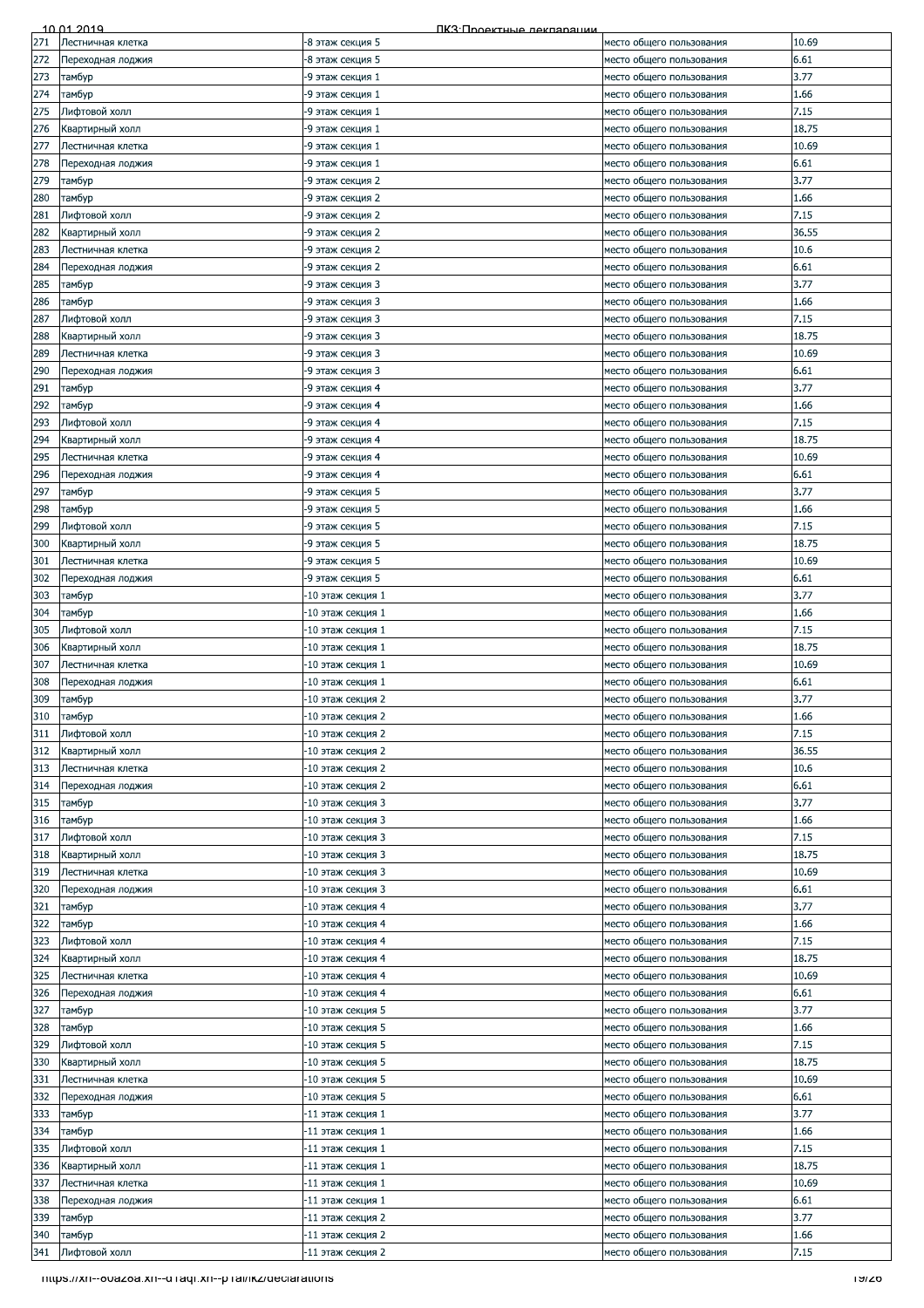| 342 | Квартирный холл                                         | -11 этаж секция 2 | место общего пользования | 36.55 |
|-----|---------------------------------------------------------|-------------------|--------------------------|-------|
| 343 | Лестничная клетка                                       | -11 этаж секция 2 | место общего пользования | 10.6  |
|     |                                                         |                   |                          | 6.61  |
| 344 | Переходная лоджия                                       | -11 этаж секция 2 | место общего пользования |       |
| 345 | тамбур                                                  | -11 этаж секция 3 | место общего пользования | 3.77  |
| 346 | тамбур                                                  | -11 этаж секция 3 | место общего пользования | 1.66  |
| 347 | Лифтовой холл                                           | -11 этаж секция 3 | место общего пользования | 7.15  |
| 348 | Квартирный холл                                         | -11 этаж секция 3 | место общего пользования | 18.75 |
|     |                                                         |                   |                          |       |
| 349 | Лестничная клетка                                       | -11 этаж секция 3 | место общего пользования | 10.69 |
| 350 | Переходная лоджия                                       | -11 этаж секция 3 | место общего пользования | 6.61  |
| 351 | тамбур                                                  | -11 этаж секция 4 | место общего пользования | 3.77  |
| 352 | тамбур                                                  | -11 этаж секция 4 | место общего пользования | 1.66  |
| 353 | Лифтовой холл                                           | -11 этаж секция 4 | место общего пользования | 7.15  |
|     |                                                         |                   |                          |       |
| 354 | Квартирный холл                                         | -11 этаж секция 4 | место общего пользования | 18.75 |
| 355 | Лестничная клетка                                       | -11 этаж секция 4 | место общего пользования | 10.69 |
| 356 | Переходная лоджия                                       | -11 этаж секция 4 | место общего пользования | 6.61  |
| 357 | тамбур                                                  | -11 этаж секция 5 | место общего пользования | 3.77  |
| 358 | тамбур                                                  | -11 этаж секция 5 | место общего пользования | 1.66  |
|     |                                                         |                   |                          |       |
| 359 | Лифтовой холл                                           | -11 этаж секция 5 | место общего пользования | 7.15  |
| 360 | Квартирный холл                                         | 11 этаж секция 5  | место общего пользования | 18.75 |
| 361 | Лестничная клетка                                       | -11 этаж секция 5 | место общего пользования | 10.69 |
| 362 | Переходная лоджия                                       | -11 этаж секция 5 | место общего пользования | 6.61  |
| 363 | тамбур                                                  | -12 этаж секция 1 | место общего пользования | 3.77  |
|     |                                                         |                   |                          |       |
| 364 | тамбур                                                  | -12 этаж секция 1 | место общего пользования | 1.66  |
| 365 | Лифтовой холл                                           | -12 этаж секция 1 | место общего пользования | 7.15  |
| 366 | Квартирный холл                                         | -12 этаж секция 1 | место общего пользования | 18.75 |
| 367 | Лестничная клетка                                       | -12 этаж секция 1 | место общего пользования | 10.69 |
| 368 | Переходная лоджия                                       | 12 этаж секция 1  | место общего пользования | 6.61  |
|     |                                                         |                   |                          |       |
| 369 | тамбур                                                  | -12 этаж секция 2 | место общего пользования | 3.77  |
| 370 | тамбур                                                  | -12 этаж секция 2 | место общего пользования | 1.66  |
| 371 | Лифтовой холл                                           | -12 этаж секция 2 | место общего пользования | 7.15  |
| 372 | Квартирный холл                                         | -12 этаж секция 2 | место общего пользования | 36.55 |
| 373 | Лестничная клетка                                       | -12 этаж секция 2 | место общего пользования | 10.6  |
|     |                                                         |                   |                          |       |
| 374 | Переходная лоджия                                       | -12 этаж секция 2 | место общего пользования | 6.61  |
| 375 | тамбур                                                  | 12 этаж секция 3  | место общего пользования | 3.77  |
| 376 | тамбур                                                  | -12 этаж секция 3 | место общего пользования | 1.66  |
| 377 | Лифтовой холл                                           | -12 этаж секция 3 | место общего пользования | 7.15  |
| 378 | Квартирный холл                                         | -12 этаж секция 3 | место общего пользования | 18.75 |
|     |                                                         |                   |                          |       |
| 379 | Лестничная клетка                                       | -12 этаж секция 3 | место общего пользования | 10.69 |
| 380 | Переходная лоджия                                       | -12 этаж секция 3 | место общего пользования | 6.61  |
| 381 | тамбур                                                  | -12 этаж секция 4 | место общего пользования | 3.77  |
| 382 | тамбур                                                  | -12 этаж секция 4 | место общего пользования | 1.66  |
| 383 | Лифтовой холл                                           | -12 этаж секция 4 | место общего пользования | 7.15  |
|     |                                                         |                   |                          |       |
| 384 | Квартирный холл                                         | -12 этаж секция 4 | место общего пользования | 18.75 |
| 385 | Лестничная клетка                                       | -12 этаж секция 4 | место общего пользования | 10.69 |
| 386 | Переходная лоджия                                       | 12 этаж секция 4  | место общего пользования | 6.61  |
| 387 | тамбур                                                  | -12 этаж секция 5 | место общего пользования | 3.77  |
| 388 | тамбур                                                  | -12 этаж секция 5 | место общего пользования | 1.66  |
|     |                                                         |                   |                          |       |
| 389 | Лифтовой холл                                           | -12 этаж секция 5 | место общего пользования | 7.15  |
| 390 | Квартирный холл                                         | -12 этаж секция 5 | место общего пользования | 18.75 |
| 391 | Лестничная клетка                                       | -12 этаж секция 5 | место общего пользования | 10.69 |
| 392 | Переходная лоджия                                       | -12 этаж секция 5 | место общего пользования | 6.61  |
| 393 | тамбур                                                  | -13 этаж секция 1 | место общего пользования | 3.77  |
| 394 | тамбур                                                  | -13 этаж секция 1 |                          | 1.66  |
|     |                                                         |                   | место общего пользования |       |
| 395 | Лифтовой холл                                           | -13 этаж секция 1 | место общего пользования | 7.15  |
| 396 | Квартирный холл                                         | -13 этаж секция 1 | место общего пользования | 18.75 |
| 397 | Лестничная клетка                                       | -13 этаж секция 1 | место общего пользования | 10.69 |
| 398 | Переходная лоджия                                       | -13 этаж секция 1 | место общего пользования | 6.61  |
| 399 | тамбур                                                  | -13 этаж секция 2 | место общего пользования | 3.77  |
| 400 | тамбур                                                  | -13 этаж секция 2 | место общего пользования | 1.66  |
|     |                                                         |                   |                          |       |
| 401 | Лифтовой холл                                           | -13 этаж секция 2 | место общего пользования | 7.15  |
| 402 | Квартирный холл                                         | -13 этаж секция 2 | место общего пользования | 36.55 |
| 403 | Лестничная клетка                                       | -13 этаж секция 2 | место общего пользования | 10.6  |
| 404 | Переходная лоджия                                       | -13 этаж секция 2 | место общего пользования | 6.61  |
| 405 | тамбур                                                  | -13 этаж секция 3 | место общего пользования | 3.77  |
|     |                                                         |                   |                          |       |
| 406 | тамбур                                                  | -13 этаж секция 3 | место общего пользования | 1.66  |
| 407 | Лифтовой холл                                           | -13 этаж секция 3 | место общего пользования | 7.15  |
| 408 | Квартирный холл                                         | -13 этаж секция 3 | место общего пользования | 18.75 |
| 409 | Лестничная клетка                                       | -13 этаж секция 3 | место общего пользования | 10.69 |
| 410 | Переходная лоджия                                       | -13 этаж секция 3 | место общего пользования | 6.61  |
|     |                                                         |                   |                          |       |
| 411 | тамбур                                                  | -13 этаж секция 4 | место общего пользования | 3.77  |
| 412 | тамбур                                                  | 13 этаж секция 4  | место общего пользования | 1.66  |
|     | mups://xn--ovazoa.xn--u raqi.xn--p rai/ikz/deciarations |                   |                          | ZU/ZO |
|     |                                                         |                   |                          |       |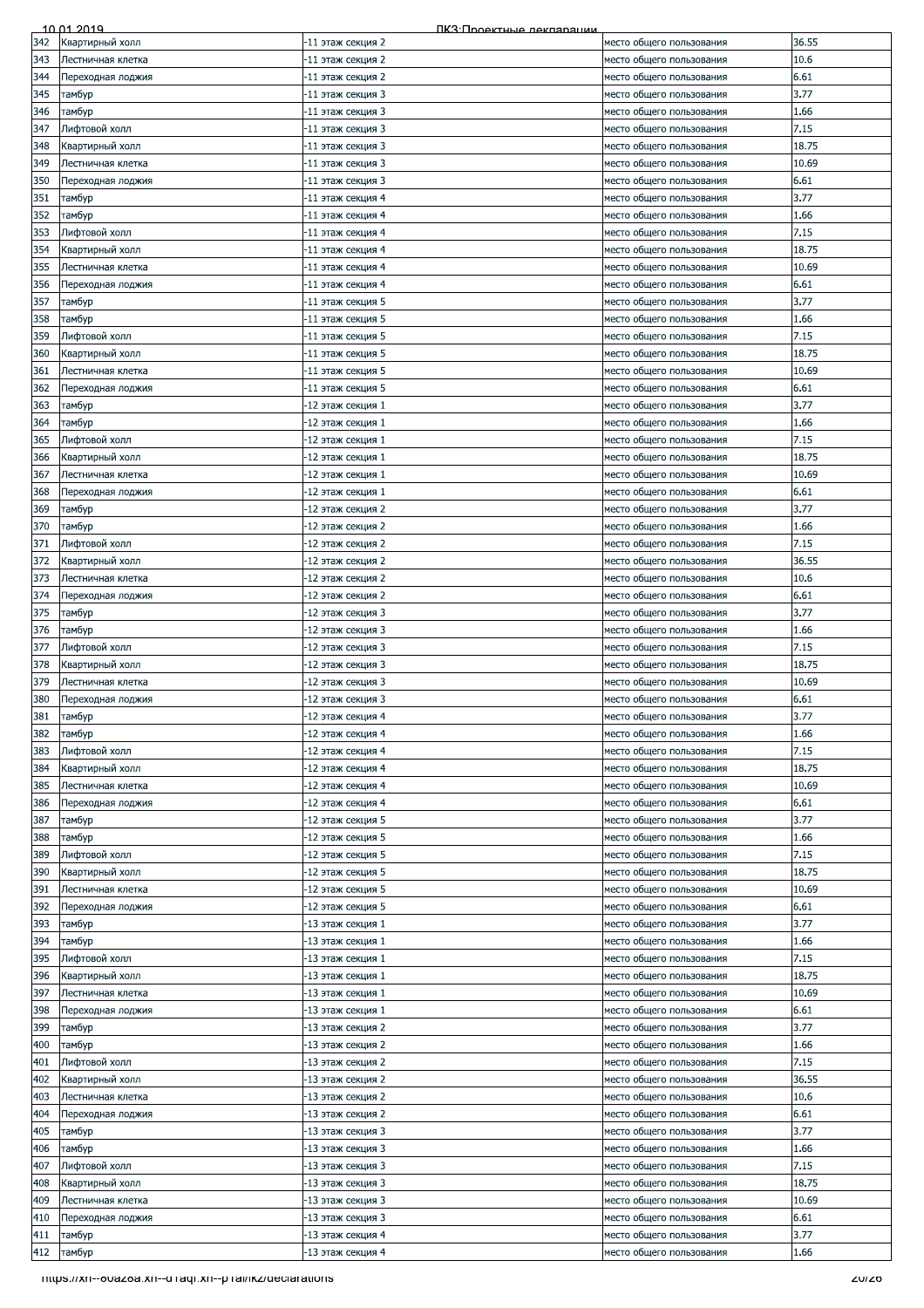|     | 10 01 2019                                                | ПКЗ: Проектные лекпарации |                          |        |
|-----|-----------------------------------------------------------|---------------------------|--------------------------|--------|
| 413 | Лифтовой холл                                             | -13 этаж секция 4         | место общего пользования | 7.15   |
| 414 | Квартирный холл                                           | -13 этаж секция 4         | место общего пользования | 18.75  |
| 415 | Лестничная клетка                                         | -13 этаж секция 4         | место общего пользования | 10.69  |
| 416 | Переходная лоджия                                         | -13 этаж секция 4         | место общего пользования | 6.61   |
|     |                                                           |                           |                          |        |
| 417 | тамбур                                                    | -13 этаж секция 5         | место общего пользования | 3.77   |
| 418 | тамбур                                                    | -13 этаж секция 5         | место общего пользования | 1.66   |
| 419 | Лифтовой холл                                             | -13 этаж секция 5         | место общего пользования | 7.15   |
| 420 | Квартирный холл                                           | -13 этаж секция 5         | место общего пользования | 18.75  |
| 421 | Лестничная клетка                                         | -13 этаж секция 5         | место общего пользования | 10.69  |
| 422 | Переходная лоджия                                         | -13 этаж секция 5         | место общего пользования | 6.61   |
| 423 | тамбур                                                    | -14 этаж секция 1         | место общего пользования | 3.77   |
| 424 | тамбур                                                    | -14 этаж секция 1         | место общего пользования | 1.66   |
|     |                                                           |                           |                          |        |
| 425 | Лифтовой холл                                             | -14 этаж секция 1         | место общего пользования | 7.15   |
| 426 | Квартирный холл                                           | -14 этаж секция 1         | место общего пользования | 18.75  |
| 427 | Лестничная клетка                                         | -14 этаж секция 1         | место общего пользования | 10.69  |
| 428 | Переходная лоджия                                         | -14 этаж секция 1         | место общего пользования | 6.61   |
| 429 | тамбур                                                    | -14 этаж секция 2         | место общего пользования | 3.77   |
| 430 | тамбур                                                    | -14 этаж секция 2         | место общего пользования | 1.66   |
| 431 | Лифтовой холл                                             | 14 этаж секция 2          | место общего пользования | 7.15   |
| 432 | Квартирный холл                                           | -14 этаж секция 2         | место общего пользования | 36.55  |
|     |                                                           |                           |                          |        |
| 433 | Лестничная клетка                                         | -14 этаж секция 2         | место общего пользования | 10.6   |
| 434 | Переходная лоджия                                         | 14 этаж секция 2          | место общего пользования | 6.61   |
| 435 | тамбур                                                    | -14 этаж секция 3         | место общего пользования | 3.77   |
| 436 | тамбур                                                    | -14 этаж секция 3         | место общего пользования | 1.66   |
| 437 | Лифтовой холл                                             | -14 этаж секция 3         | место общего пользования | 7.15   |
| 438 | Квартирный холл                                           | -14 этаж секция 3         | место общего пользования | 18.75  |
| 439 | Лестничная клетка                                         | 14 этаж секция 3          | место общего пользования | 10.69  |
|     |                                                           | -14 этаж секция 3         |                          | 6.61   |
| 440 | Переходная лоджия                                         |                           | место общего пользования |        |
| 441 | тамбур                                                    | -14 этаж секция 4         | место общего пользования | 3.77   |
| 442 | тамбур                                                    | -14 этаж секция 4         | место общего пользования | 1.66   |
| 443 | Лифтовой холл                                             | -14 этаж секция 4         | место общего пользования | 7.15   |
| 444 | Квартирный холл                                           | -14 этаж секция 4         | место общего пользования | 18.75  |
| 445 | Лестничная клетка                                         | -14 этаж секция 4         | место общего пользования | 10.69  |
| 446 | Переходная лоджия                                         | 14 этаж секция 4          | место общего пользования | 6.61   |
| 447 | тамбур                                                    | -14 этаж секция 5         | место общего пользования | 3.77   |
| 448 | тамбур                                                    | -14 этаж секция 5         | место общего пользования | 1.66   |
|     |                                                           |                           |                          |        |
| 449 | Лифтовой холл                                             | -14 этаж секция 5         | место общего пользования | 7.15   |
| 450 | Квартирный холл                                           | -14 этаж секция 5         | место общего пользования | 18.75  |
| 451 | Лестничная клетка                                         | -14 этаж секция 5         | место общего пользования | 10.69  |
| 452 | Переходная лоджия                                         | -14 этаж секция 5         | место общего пользования | 6.61   |
| 453 | тамбур                                                    | -15 этаж секция 1         | место общего пользования | 3.77   |
| 454 | тамбур                                                    | -15 этаж секция 1         | место общего пользования | 1.66   |
| 455 | Лифтовой холл                                             | 15 этаж секция 1          | место общего пользования | 7.15   |
| 456 | Квартирный холл                                           | -15 этаж секция 1         | место общего пользования | 18.75  |
| 457 | Лестничная клетка                                         | -15 этаж секция 1         | место общего пользования | 10.69  |
|     |                                                           |                           |                          |        |
| 458 | Переходная лоджия                                         | -15 этаж секция 1         | место общего пользования | 6.61   |
| 459 | тамбур                                                    | -15 этаж секция 2         | место общего пользования | 3.77   |
| 460 | тамбур                                                    | -15 этаж секция 2         | место общего пользования | 1.66   |
| 461 | Лифтовой холл                                             | -15 этаж секция 2         | место общего пользования | 7.15   |
| 462 | Квартирный холл                                           | -15 этаж секция 2         | место общего пользования | 36.55  |
| 463 | Лестничная клетка                                         | -15 этаж секция 2         | место общего пользования | 10.6   |
| 464 | Переходная лоджия                                         | -15 этаж секция 2         | место общего пользования | 6.61   |
| 465 | тамбур                                                    | -15 этаж секция 3         | место общего пользования | 3.77   |
|     |                                                           | -15 этаж секция 3         |                          | 1.66   |
| 466 | тамбур                                                    |                           | место общего пользования |        |
| 467 | Лифтовой холл                                             | -15 этаж секция 3         | место общего пользования | 7.15   |
| 468 | Квартирный холл                                           | -15 этаж секция 3         | место общего пользования | 18.75  |
| 469 | Лестничная клетка                                         | -15 этаж секция 3         | место общего пользования | 10.69  |
| 470 | Переходная лоджия                                         | 15 этаж секция 3          | место общего пользования | 6.61   |
| 471 | тамбур                                                    | -15 этаж секция 4         | место общего пользования | 3.77   |
| 472 | тамбур                                                    | -15 этаж секция 4         | место общего пользования | 1.66   |
| 473 | Лифтовой холл                                             | -15 этаж секция 4         | место общего пользования | 7.15   |
| 474 | Квартирный холл                                           | -15 этаж секция 4         | место общего пользования | 18.75  |
| 475 | Лестничная клетка                                         | -15 этаж секция 4         | место общего пользования | 10.69  |
|     |                                                           |                           |                          |        |
| 476 | Переходная лоджия                                         | -15 этаж секция 4         | место общего пользования | 6.61   |
| 477 | тамбур                                                    | -15 этаж секция 5         | место общего пользования | 3.77   |
| 478 | тамбур                                                    | -15 этаж секция 5         | место общего пользования | 1.66   |
| 479 | Лифтовой холл                                             | -15 этаж секция 5         | место общего пользования | 7.15   |
| 480 | Квартирный холл                                           | -15 этаж секция 5         | место общего пользования | 18.75  |
| 481 | Лестничная клетка                                         | -15 этаж секция 5         | место общего пользования | 10.69  |
| 482 | Переходная лоджия                                         | 15 этаж секция 5          | место общего пользования | 6.61   |
| 483 | тамбур                                                    | -16 этаж секция 1         | место общего пользования | 3.77   |
|     |                                                           |                           |                          |        |
|     | - https://xn--ouazoa.xn--diaqi.xn--pilal/ikz/declarations |                           |                          | Z 1/20 |
|     |                                                           |                           |                          |        |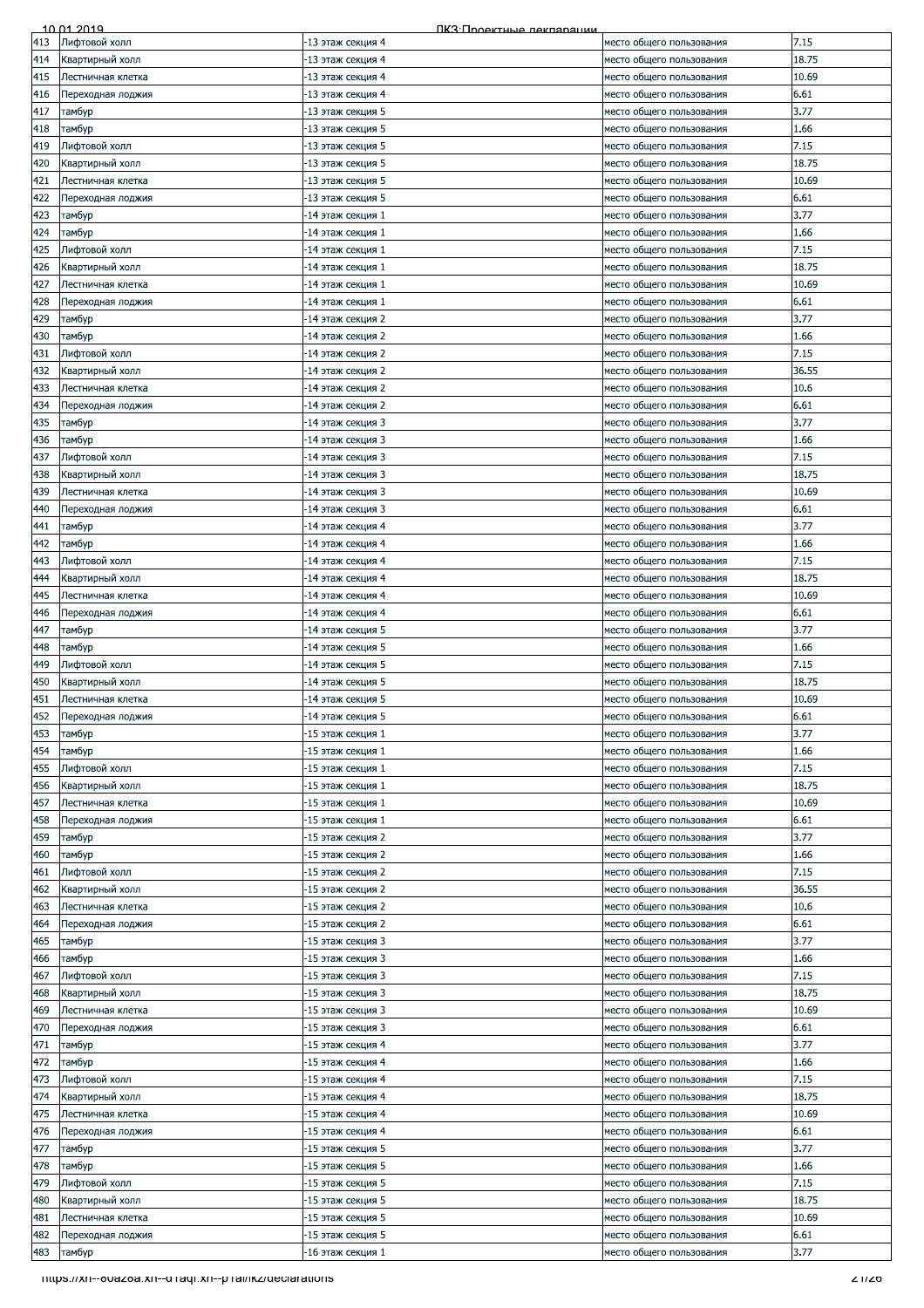| 484<br>485<br>486<br>487<br>488<br>489<br>490<br>491<br>492<br>493<br>494<br>495 | тамбур<br>Лифтовой холл<br>Квартирный холл<br>Лестничная клетка<br>Переходная лоджия<br>тамбур<br>тамбур<br>Лифтовой холл | -16 этаж секция 1<br>-16 этаж секция 1<br>-16 этаж секция 1<br>-16 этаж секция 1<br>-16 этаж секция 1<br>16 этаж секция 2 | место общего пользования<br>место общего пользования<br>место общего пользования<br>место общего пользования<br>место общего пользования | 1.66<br>7.15<br>18.75<br>10.69 |
|----------------------------------------------------------------------------------|---------------------------------------------------------------------------------------------------------------------------|---------------------------------------------------------------------------------------------------------------------------|------------------------------------------------------------------------------------------------------------------------------------------|--------------------------------|
|                                                                                  |                                                                                                                           |                                                                                                                           |                                                                                                                                          |                                |
|                                                                                  |                                                                                                                           |                                                                                                                           |                                                                                                                                          |                                |
|                                                                                  |                                                                                                                           |                                                                                                                           |                                                                                                                                          |                                |
|                                                                                  |                                                                                                                           |                                                                                                                           |                                                                                                                                          |                                |
|                                                                                  |                                                                                                                           |                                                                                                                           |                                                                                                                                          | 6.61                           |
|                                                                                  |                                                                                                                           |                                                                                                                           |                                                                                                                                          | 3.77                           |
|                                                                                  |                                                                                                                           |                                                                                                                           | место общего пользования                                                                                                                 |                                |
|                                                                                  |                                                                                                                           | -16 этаж секция 2                                                                                                         | место общего пользования                                                                                                                 | 1.66                           |
|                                                                                  |                                                                                                                           | -16 этаж секция 2                                                                                                         | место общего пользования                                                                                                                 | 7.15                           |
|                                                                                  | Квартирный холл                                                                                                           | 16 этаж секция 2                                                                                                          | место общего пользования                                                                                                                 | 36.55                          |
|                                                                                  | Лестничная клетка                                                                                                         | 16 этаж секция 2                                                                                                          | место общего пользования                                                                                                                 | 10.6                           |
|                                                                                  | Переходная лоджия                                                                                                         | -16 этаж секция 2                                                                                                         | место общего пользования                                                                                                                 | 6.61                           |
|                                                                                  | тамбур                                                                                                                    | -16 этаж секция 3                                                                                                         | место общего пользования                                                                                                                 | 3.77                           |
| 496                                                                              | тамбур                                                                                                                    | -16 этаж секция 3                                                                                                         | место общего пользования                                                                                                                 | 1.66                           |
| 497                                                                              | Лифтовой холл                                                                                                             | -16 этаж секция 3                                                                                                         | место общего пользования                                                                                                                 | 7.15                           |
| 498                                                                              | Квартирный холл                                                                                                           | -16 этаж секция 3                                                                                                         | место общего пользования                                                                                                                 | 18.75                          |
| 499                                                                              | Лестничная клетка                                                                                                         | 16 этаж секция 3                                                                                                          | место общего пользования                                                                                                                 | 10.69                          |
| 500                                                                              | Переходная лоджия                                                                                                         | -16 этаж секция 3                                                                                                         | место общего пользования                                                                                                                 | 6.61                           |
| 501                                                                              | тамбур                                                                                                                    | -16 этаж секция 4                                                                                                         | место общего пользования                                                                                                                 | 3.77                           |
| 502                                                                              | тамбур                                                                                                                    | -16 этаж секция 4                                                                                                         | место общего пользования                                                                                                                 | 1.66                           |
| 503                                                                              | Лифтовой холл                                                                                                             | 16 этаж секция 4                                                                                                          | место общего пользования                                                                                                                 | 7.15                           |
| 504                                                                              | Квартирный холл                                                                                                           | -16 этаж секция 4                                                                                                         | место общего пользования                                                                                                                 | 18.75                          |
|                                                                                  |                                                                                                                           |                                                                                                                           |                                                                                                                                          | 10.69                          |
| 505                                                                              | Лестничная клетка                                                                                                         | 16 этаж секция 4                                                                                                          | место общего пользования                                                                                                                 |                                |
| 506                                                                              | Переходная лоджия                                                                                                         | -16 этаж секция 4                                                                                                         | место общего пользования                                                                                                                 | 6.61                           |
| 507                                                                              | тамбур                                                                                                                    | -16 этаж секция 5                                                                                                         | место общего пользования                                                                                                                 | 3.77                           |
| 508                                                                              | тамбур                                                                                                                    | -16 этаж секция 5                                                                                                         | место общего пользования                                                                                                                 | 1.66                           |
| 509                                                                              | Лифтовой холл                                                                                                             | -16 этаж секция 5                                                                                                         | место общего пользования                                                                                                                 | 7.15                           |
| 510                                                                              | Квартирный холл                                                                                                           | 16 этаж секция 5                                                                                                          | место общего пользования                                                                                                                 | 18.75                          |
| 511                                                                              | Лестничная клетка                                                                                                         | -16 этаж секция 5                                                                                                         | место общего пользования                                                                                                                 | 10.69                          |
| 512                                                                              | Переходная лоджия                                                                                                         | -16 этаж секция 5                                                                                                         | место общего пользования                                                                                                                 | 6.61                           |
| 513                                                                              | тамбур                                                                                                                    | -17 этаж секция 1                                                                                                         | место общего пользования                                                                                                                 | 3.77                           |
| 514                                                                              | тамбур                                                                                                                    | -17 этаж секция 1                                                                                                         | место общего пользования                                                                                                                 | 1.66                           |
| 515                                                                              | Лифтовой холл                                                                                                             | -17 этаж секция 1                                                                                                         | место общего пользования                                                                                                                 | 7.15                           |
| 516                                                                              | Квартирный холл                                                                                                           | -17 этаж секция 1                                                                                                         | место общего пользования                                                                                                                 | 18.75                          |
| 517                                                                              | Лестничная клетка                                                                                                         | 17 этаж секция 1                                                                                                          | место общего пользования                                                                                                                 | 10.69                          |
| 518                                                                              | Переходная лоджия                                                                                                         | -17 этаж секция 1                                                                                                         | место общего пользования                                                                                                                 | 6.61                           |
| 519                                                                              | тамбур                                                                                                                    | 17 этаж секция 2                                                                                                          | место общего пользования                                                                                                                 | 3.77                           |
| 520                                                                              | тамбур                                                                                                                    | -17 этаж секция 2                                                                                                         | место общего пользования                                                                                                                 | 1.66                           |
|                                                                                  |                                                                                                                           |                                                                                                                           |                                                                                                                                          |                                |
| 521                                                                              | Лифтовой холл                                                                                                             | -17 этаж секция 2                                                                                                         | место общего пользования                                                                                                                 | 7.15                           |
| 522                                                                              | Квартирный холл                                                                                                           | -17 этаж секция 2                                                                                                         | место общего пользования                                                                                                                 | 36.55                          |
| 523                                                                              | Лестничная клетка                                                                                                         | -17 этаж секция 2                                                                                                         | место общего пользования                                                                                                                 | 10.6                           |
| 524                                                                              | Переходная лоджия                                                                                                         | -17 этаж секция 2                                                                                                         | место общего пользования                                                                                                                 | 6.61                           |
| 525                                                                              | тамбур                                                                                                                    | -17 этаж секция 3                                                                                                         | место общего пользования                                                                                                                 | 3.77                           |
| 526                                                                              | тамбур                                                                                                                    | 17 этаж секция 3                                                                                                          | место общего пользования                                                                                                                 | 1.66                           |
| 527                                                                              | Лифтовой холл                                                                                                             | 17 этаж секция 3                                                                                                          | место общего пользования                                                                                                                 | 7.15                           |
| 528                                                                              | Квартирный холл                                                                                                           | -17 этаж секция 3                                                                                                         | место общего пользования                                                                                                                 | 18.75                          |
| 529                                                                              | Лестничная клетка                                                                                                         | 17 этаж секция 3                                                                                                          | место общего пользования                                                                                                                 | 10.69                          |
| 530                                                                              | Переходная лоджия                                                                                                         | 17 этаж секция 3                                                                                                          | место общего пользования                                                                                                                 | 6.61                           |
| 531                                                                              | тамбур                                                                                                                    | -17 этаж секция 4                                                                                                         | место общего пользования                                                                                                                 | 3.77                           |
| 532                                                                              | тамбур                                                                                                                    | -17 этаж секция 4                                                                                                         | место общего пользования                                                                                                                 | 1.66                           |
| 533                                                                              | Лифтовой холл                                                                                                             | 17 этаж секция 4                                                                                                          | место общего пользования                                                                                                                 | 7.15                           |
| 534                                                                              | Квартирный холл                                                                                                           | -17 этаж секция 4                                                                                                         | место общего пользования                                                                                                                 | 18.75                          |
|                                                                                  |                                                                                                                           |                                                                                                                           |                                                                                                                                          |                                |
| 535                                                                              | Лестничная клетка                                                                                                         | -17 этаж секция 4                                                                                                         | место общего пользования                                                                                                                 | 10.69                          |
| 536                                                                              | Переходная лоджия                                                                                                         | -17 этаж секция 4                                                                                                         | место общего пользования                                                                                                                 | 6.61                           |
| 537                                                                              | тамбур                                                                                                                    | -17 этаж секция 5                                                                                                         | место общего пользования                                                                                                                 | 3.77                           |
| 538                                                                              | тамбур                                                                                                                    | -17 этаж секция 5                                                                                                         | место общего пользования                                                                                                                 | 1.66                           |
| 539                                                                              | Лифтовой холл                                                                                                             | -17 этаж секция 5                                                                                                         | место общего пользования                                                                                                                 | 7.15                           |
| 540                                                                              | Квартирный холл                                                                                                           | -17 этаж секция 5                                                                                                         | место общего пользования                                                                                                                 | 18.75                          |
| 541                                                                              | Лестничная клетка                                                                                                         | 17 этаж секция 5                                                                                                          | место общего пользования                                                                                                                 | 10.69                          |
| 542                                                                              | Переходная лоджия                                                                                                         | -17 этаж секция 5                                                                                                         | место общего пользования                                                                                                                 | 6.61                           |
| 543                                                                              | тамбур                                                                                                                    | технический чердак секция 1-                                                                                              | место общего пользования                                                                                                                 | 3.77                           |
| 544                                                                              | Переходная лоджия                                                                                                         | технический чердак секция 1-                                                                                              | место общего пользования                                                                                                                 | 6.61                           |
| 545                                                                              | тамбур                                                                                                                    | технический чердак секция 1-                                                                                              | место общего пользования                                                                                                                 | 1.66                           |
| 546                                                                              | Лестничная клетка                                                                                                         | технический чердак секция 1-                                                                                              | место общего пользования                                                                                                                 | 10.69                          |
| 547                                                                              | тамбур                                                                                                                    | технический чердак секция 2                                                                                               | место общего пользования                                                                                                                 | 3.77                           |
| 548                                                                              | Переходная лоджия                                                                                                         | технический чердак секция 2                                                                                               | место общего пользования                                                                                                                 | 6.61                           |
| 549                                                                              | тамбур                                                                                                                    | -технический чердак секция 2                                                                                              | место общего пользования                                                                                                                 | 1.66                           |
| 550                                                                              | Лестничная клетка                                                                                                         | технический чердак секция 2                                                                                               | место общего пользования                                                                                                                 | 10.48                          |
| 551                                                                              | тамбур                                                                                                                    | технический чердак секция 3-                                                                                              | место общего пользования                                                                                                                 | 3.77                           |
| 552                                                                              | Переходная лоджия                                                                                                         | технический чердак секция 3-                                                                                              | место общего пользования                                                                                                                 | 6.61                           |
| 553                                                                              | тамбур                                                                                                                    | технический чердак секция 3                                                                                               | место общего пользования                                                                                                                 | 1.66                           |
| 554                                                                              | Лестничная клетка                                                                                                         | технический чердак секция 3                                                                                               | место общего пользования                                                                                                                 | 10.69                          |
|                                                                                  |                                                                                                                           |                                                                                                                           |                                                                                                                                          |                                |
|                                                                                  | - https://xn--ouazoa.xn--u-raqi.xn--p-rai/ikz/declarations                                                                |                                                                                                                           |                                                                                                                                          | ZZI ZO                         |
|                                                                                  |                                                                                                                           |                                                                                                                           |                                                                                                                                          |                                |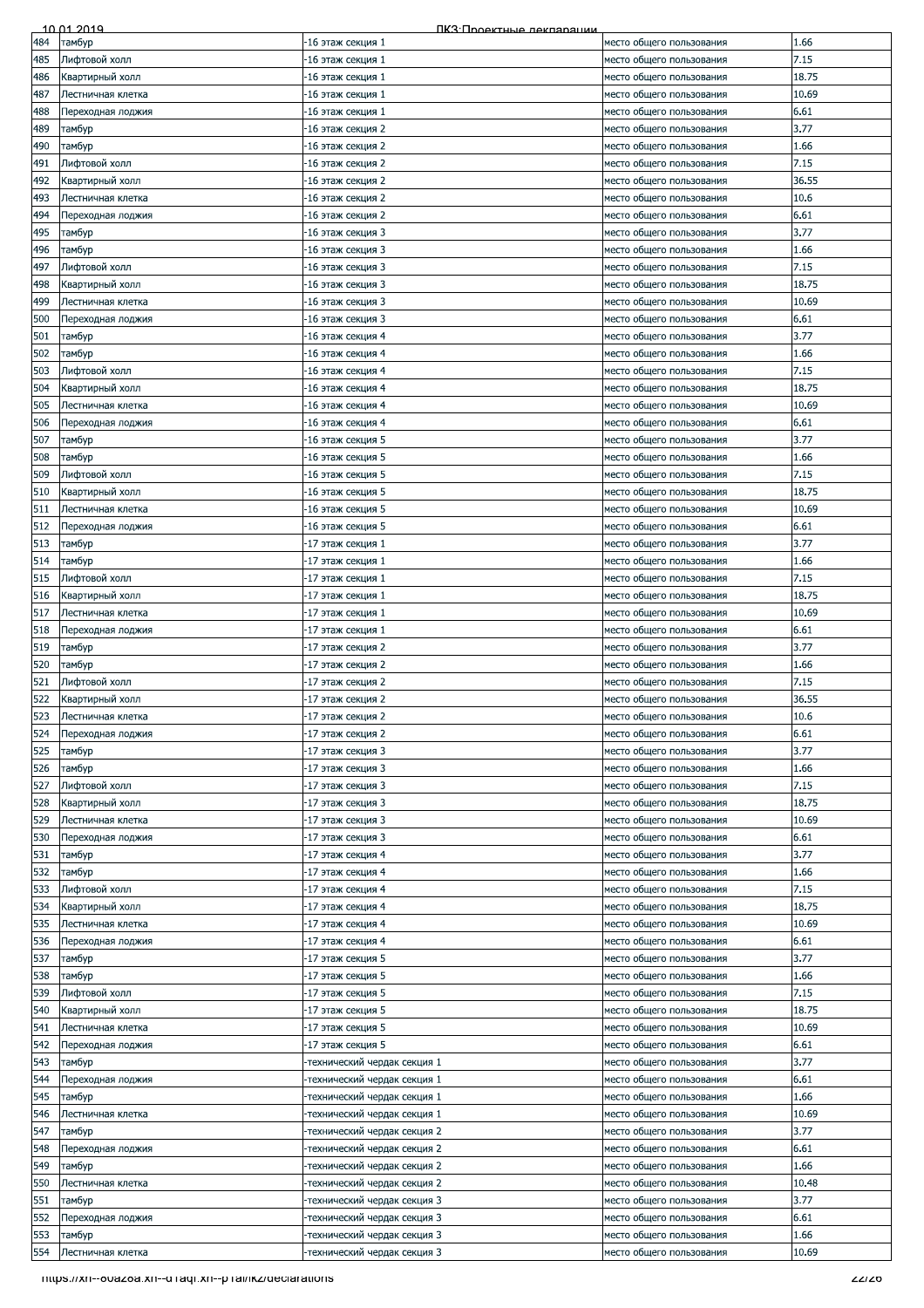|                | 10 01 2019                                                                                                                                                         |        | ПКЗ: Проектные лекляряции                                                                                                                                      |                                           |              |
|----------------|--------------------------------------------------------------------------------------------------------------------------------------------------------------------|--------|----------------------------------------------------------------------------------------------------------------------------------------------------------------|-------------------------------------------|--------------|
| 555            | тамбур                                                                                                                                                             |        | технический чердак секция 4-                                                                                                                                   | место общего пользования                  | 3.77         |
| 556            | Переходная лоджия                                                                                                                                                  |        | технический чердак секция 4-                                                                                                                                   | место общего пользования                  | 6.61         |
| 557            | тамбур                                                                                                                                                             |        | технический чердак секция 4                                                                                                                                    | место общего пользования                  | 1.66         |
| 558            | Лестничная клетка                                                                                                                                                  |        | технический чердак секция 4-                                                                                                                                   | место общего пользования                  | 10.69        |
| 559            | тамбур                                                                                                                                                             |        | технический чердак секция 5-                                                                                                                                   | место общего пользования                  | 3.77         |
| 560            | Переходная лоджия                                                                                                                                                  |        | -технический чердак секция 5                                                                                                                                   | место общего пользования                  | 6.61         |
| 561            | тамбур                                                                                                                                                             |        | -технический чердак секция 5                                                                                                                                   | место общего пользования                  | 1.66         |
| 562            | Лестничная клетка                                                                                                                                                  |        | технический чердак секция 5-                                                                                                                                   | место общего пользования                  | 10.69        |
| 563            | тамбур                                                                                                                                                             |        | -машинное помещение лифтов секция 1                                                                                                                            | место общего пользования                  | 4.07         |
| 564            | Тереходная лоджия                                                                                                                                                  |        | -машинное помещение лифтов секция 1                                                                                                                            | место общего пользования                  | 6.61         |
| 565            | тамбур                                                                                                                                                             |        | машинное помещение лифтов секция 1                                                                                                                             | место общего пользования                  | 1.66         |
| 566            | Лестничная клетка                                                                                                                                                  |        | машинное помещение лифтов секция 1                                                                                                                             | место общего пользования                  | 10.48        |
| 567            | Машинное помещение лифтов                                                                                                                                          |        | -машинное помещение лифтов секция 1                                                                                                                            | техническое                               | 30.98        |
| 568            | тамбур                                                                                                                                                             |        | -машинное помещение лифтов секция 2                                                                                                                            | место общего пользования                  | 4.07         |
| 569            | Переходная лоджия                                                                                                                                                  |        | -машинное помещение лифтов секция 2                                                                                                                            | место общего пользования                  | 6.61         |
| 570            | тамбур                                                                                                                                                             |        | -машинное помещение лифтов секция 2                                                                                                                            | место общего пользования                  | 1.66         |
| 571            | Лестничная клетка                                                                                                                                                  |        | -машинное помещение лифтов секция 2                                                                                                                            | место общего пользования                  | 10.48        |
| 572            | Машинное помещение лифтов                                                                                                                                          |        | -машинное помещение лифтов секция 2                                                                                                                            | техническое                               | 32.1         |
| 573            | тамбур                                                                                                                                                             |        | машинное помещение лифтов секция 3                                                                                                                             | место общего пользования                  | 4.07         |
| 574            | Переходная лоджия                                                                                                                                                  |        | -машинное помещение лифтов секция 3                                                                                                                            | место общего пользования                  | 6.61         |
| 575            | тамбур                                                                                                                                                             |        | -машинное помещение лифтов секция 3                                                                                                                            | место общего пользования                  | 1.66         |
| 576            | Лестничная клетка                                                                                                                                                  |        | -машинное помещение лифтов секция 3                                                                                                                            | место общего пользования                  | 10.48        |
| 577            | Машинное помещение лифтов                                                                                                                                          |        | -машинное помещение лифтов секция 3                                                                                                                            | техническое                               | 30.98        |
| 578            | тамбур                                                                                                                                                             |        | -машинное помещение лифтов секция 4                                                                                                                            | место общего пользования                  | 4.07         |
| 579            | Переходная лоджия                                                                                                                                                  |        | машинное помещение лифтов секция 4                                                                                                                             | место общего пользования                  | 6.61         |
| 580            | тамбур                                                                                                                                                             |        | -машинное помещение лифтов секция 4                                                                                                                            | место общего пользования                  | 1.66         |
| 581            | Лестничная клетка                                                                                                                                                  |        | -машинное помещение лифтов секция 4                                                                                                                            | место общего пользования                  | 10.48        |
| 582            | Машинное помещение лифтов                                                                                                                                          |        | -машинное помещение лифтов секция 4                                                                                                                            | техническое                               | 30.98        |
| 583            | тамбур                                                                                                                                                             |        | -машинное помещение лифтов секция 4                                                                                                                            | место общего пользования                  | 4.07         |
| 584            | Переходная лоджия                                                                                                                                                  |        | -машинное помещение лифтов секция 4                                                                                                                            | место общего пользования                  | 6.61         |
| 585            | тамбур                                                                                                                                                             |        | -машинное помещение лифтов секция 4                                                                                                                            | место общего пользования                  | 1.66         |
| 586            | Лестничная клетка                                                                                                                                                  |        | -машинное помещение лифтов секция 4                                                                                                                            | место общего пользования                  | 10.48        |
| 587            | Машинное помещение лифтов                                                                                                                                          |        | -машинное помещение лифтов секция 4                                                                                                                            | техническое                               | 30.98        |
|                | 16.2 Перечень и характеристики<br>технологического и инженерного<br>оборудования, предназначенного для<br>обслуживания более чем одного помещения<br>в данном доме | 16.2.1 |                                                                                                                                                                |                                           |              |
| Νō             | Описание места расположения помещения                                                                                                                              |        | Вид оборудования                                                                                                                                               | Назначения                                |              |
|                | -1этаж (помещение ИТП)расположения                                                                                                                                 |        | Теплосчетчик КМ5 ТБН                                                                                                                                           | Учет тепла                                |              |
|                |                                                                                                                                                                    |        |                                                                                                                                                                |                                           |              |
| 2              | -1этаж (помещение ИТП)расположения                                                                                                                                 |        | Пластинчатые разборные теплообменники                                                                                                                          | Подогрев воды                             |              |
| 3              | -1этаж (помещение ИТП)расположения                                                                                                                                 |        | Циркуляционный насос системы ГВС                                                                                                                               | Обеспечение напора ГВС                    |              |
| $\overline{a}$ | -1этаж (помещение ИТП)расположения                                                                                                                                 |        | Циркуляционный насос системы отопления                                                                                                                         | Обеспечение давления в системе отопления  |              |
| 5              | -1этаж (помещение ИТП)расположения                                                                                                                                 |        | Погружной дренажный насос                                                                                                                                      | Откачка воды из приямков                  |              |
| 6              | Секции 1,2,3,4,5 многоквартирного дома                                                                                                                             |        | Лифты                                                                                                                                                          | 2 грузопассажирских лифта в каждой секции |              |
|                | 16.3 Иное имущество, входящее в состав<br>общего имущества многоквартирного дома в<br>соответствии с жилищным<br>законодательством Российской Федерации            | 16.3.1 |                                                                                                                                                                |                                           |              |
|                |                                                                                                                                                                    |        | 17 О примерном графике реализации проекта строительства, включающем информацию об этапах и о сроках его реализации, в том числе предполагаемом сроке получения |                                           |              |
|                |                                                                                                                                                                    |        | разрешения на ввод в эксплуатацию строящихся (создаваемых) многоквартирных домов и (или) иных объектов недвижимости                                            |                                           |              |
|                | 17.1 О примерном графике реализации<br>проекта строительства                                                                                                       | 17.1.1 | Этап реализации проекта строительства:<br>20 процентов готовности                                                                                              |                                           |              |
|                |                                                                                                                                                                    |        | Планируемый квартал и год выполнения этапа реализации проекта строительства:                                                                                   |                                           |              |
|                |                                                                                                                                                                    | 17.1.2 | 2 квартал 2016 г.                                                                                                                                              |                                           |              |
|                | 17.1 (2) О примерном графике реализации                                                                                                                            | 17.1.1 | Этап реализации проекта строительства:                                                                                                                         |                                           |              |
|                | проекта строительства                                                                                                                                              |        | 40 процентов готовности                                                                                                                                        |                                           |              |
|                |                                                                                                                                                                    | 17.1.2 | Планируемый квартал и год выполнения этапа реализации проекта строительства:                                                                                   |                                           |              |
|                | 17.1 (3) О примерном графике реализации                                                                                                                            |        | 4 квартал 2016 г.<br>Этап реализации проекта строительства:                                                                                                    |                                           |              |
|                | проекта строительства                                                                                                                                              | 17.1.1 | 60 процентов готовности                                                                                                                                        |                                           |              |
|                |                                                                                                                                                                    | 17.1.2 | Планируемый квартал и год выполнения этапа реализации проекта строительства:<br>2 квартал 2017 г.                                                              |                                           |              |
|                | 17.1 (4) О примерном графике реализации                                                                                                                            | 17.1.1 | Этап реализации проекта строительства:                                                                                                                         |                                           |              |
|                | проекта строительства                                                                                                                                              |        | 80 процентов готовности<br>Планируемый квартал и год выполнения этапа реализации проекта строительства:                                                        |                                           |              |
|                | 17.1 (5) О примерном графике реализации                                                                                                                            | 17.1.2 | 4 квартал 2017 г.<br>Этап реализации проекта строительства:                                                                                                    |                                           |              |
|                | проекта строительства                                                                                                                                              | 17.1.1 | получение разрешения на ввод в эксплуатацию объекта недвижимости                                                                                               |                                           |              |
|                |                                                                                                                                                                    | 17.1.2 | Планируемый квартал и год выполнения этапа реализации проекта строительства:<br>1 квартал 2019 г.                                                              |                                           |              |
|                |                                                                                                                                                                    |        | 18 О планируемой стоимости строительства (создания) многоквартирного дома и (или) иного объекта недвижимости                                                   |                                           |              |
|                | 18.1 О планируемой стоимости строительства 18.1.1                                                                                                                  |        | Планируемая стоимость строительства:                                                                                                                           |                                           |              |
|                |                                                                                                                                                                    |        | 970 224 171 p.                                                                                                                                                 |                                           |              |
|                | Thttps://xn--ouazoa.xn--u ragi.xn--p rai/ikz/deciarations                                                                                                          |        |                                                                                                                                                                |                                           | <b>ZJIZ0</b> |
|                |                                                                                                                                                                    |        |                                                                                                                                                                |                                           |              |
|                |                                                                                                                                                                    |        |                                                                                                                                                                |                                           |              |
|                |                                                                                                                                                                    |        |                                                                                                                                                                |                                           |              |
|                |                                                                                                                                                                    |        |                                                                                                                                                                |                                           |              |
|                |                                                                                                                                                                    |        |                                                                                                                                                                |                                           |              |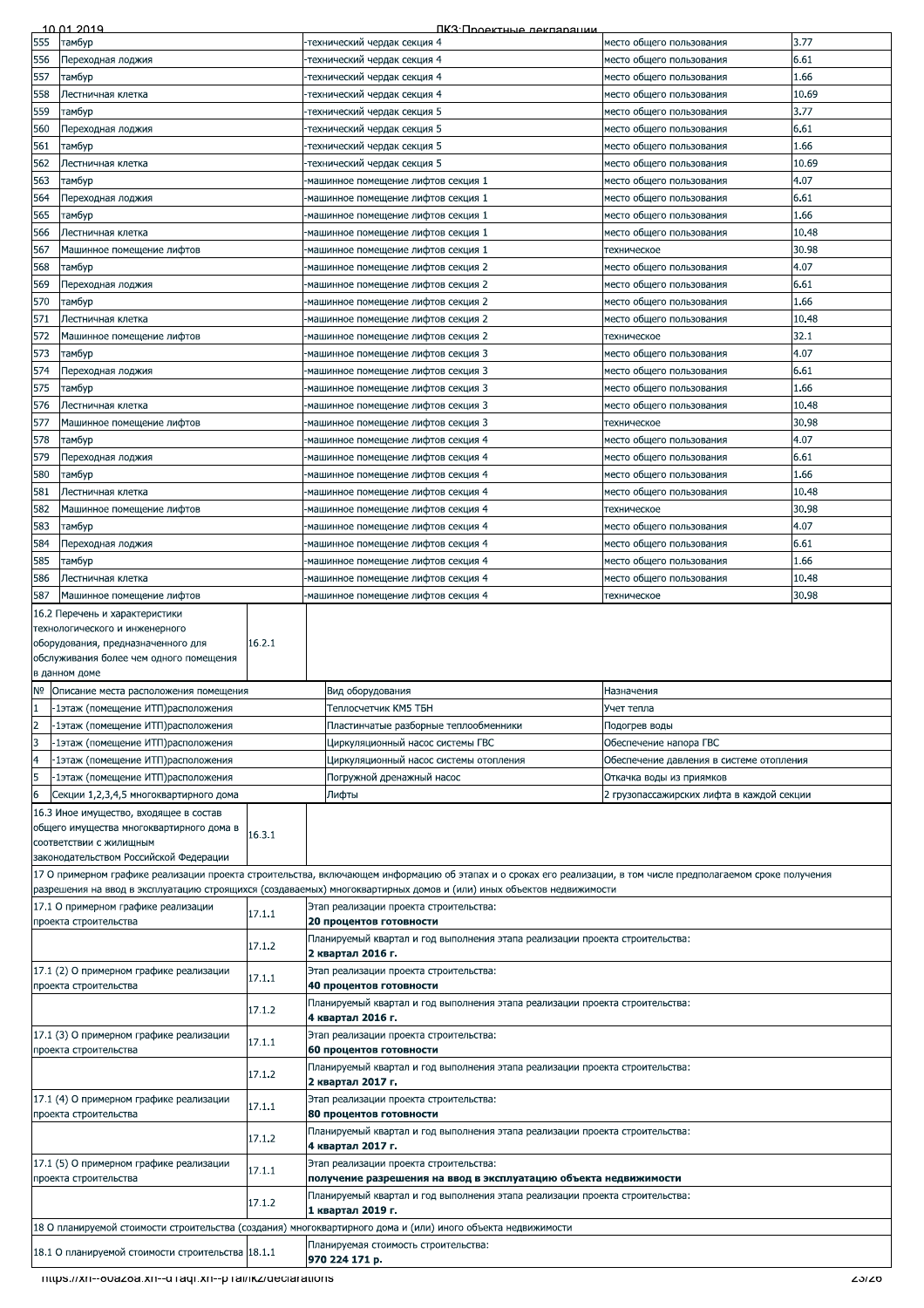| 10 01 2019                                                                                                                                                                                                                                                                                                                                                                                                                                                                                                                                                                                                                                                                                                                  |        | ПКЗ: Проектные лекляряции                                                                                                                                                                       |
|-----------------------------------------------------------------------------------------------------------------------------------------------------------------------------------------------------------------------------------------------------------------------------------------------------------------------------------------------------------------------------------------------------------------------------------------------------------------------------------------------------------------------------------------------------------------------------------------------------------------------------------------------------------------------------------------------------------------------------|--------|-------------------------------------------------------------------------------------------------------------------------------------------------------------------------------------------------|
| 19.1 О способе обеспечения обязательств                                                                                                                                                                                                                                                                                                                                                                                                                                                                                                                                                                                                                                                                                     |        | 19 О способе обеспечения исполнения обязательств застройщика по договору и (или) о банке, в котором участниками долевого строительства должны быть открыты счета эскроу                         |
| застройщика по договорам участия в долевом 19.1.1<br>строительстве                                                                                                                                                                                                                                                                                                                                                                                                                                                                                                                                                                                                                                                          |        | Планируемый способ обеспечения обязательств застройщика по договорам участия в долевом строительстве:<br>Страхование                                                                            |
|                                                                                                                                                                                                                                                                                                                                                                                                                                                                                                                                                                                                                                                                                                                             | 19.1.2 | Кадастровый номер земельного участка, находящегося в залоге у участников долевого строительства в силу закона:<br>50:21:0080105:0000212                                                         |
| 19.2 О банке, в котором участниками<br>долевого строительства должны быть<br>открыты счета эскроу                                                                                                                                                                                                                                                                                                                                                                                                                                                                                                                                                                                                                           | 19.2.1 | Организационно-правовая форма кредитной организации, в которой участниками долевого строительства должны быть откр<br>ыты счета эскроу:                                                         |
|                                                                                                                                                                                                                                                                                                                                                                                                                                                                                                                                                                                                                                                                                                                             | 19.2.2 | Полное наименование кредитной организации, в которой участниками долевого строительства должны быть открыты счета э<br>скроу, без указания организационно - правовой формы:                     |
|                                                                                                                                                                                                                                                                                                                                                                                                                                                                                                                                                                                                                                                                                                                             | 19.2.3 | Индивидуальный номер налогоплательщика кредитной организации, в которой участниками долевого строительства должны<br>быть открыты счета эскроу:                                                 |
| 19.4 Об уполномоченном банке, в котором у<br>застройщика открыт расчетный счет                                                                                                                                                                                                                                                                                                                                                                                                                                                                                                                                                                                                                                              | 19.4.1 | Организационно-правовая форма и наименование уполномоченного банка:                                                                                                                             |
|                                                                                                                                                                                                                                                                                                                                                                                                                                                                                                                                                                                                                                                                                                                             |        | Организационно-правовая форма:<br>Публичное акционерное общество                                                                                                                                |
|                                                                                                                                                                                                                                                                                                                                                                                                                                                                                                                                                                                                                                                                                                                             |        | Наименование банка:                                                                                                                                                                             |
|                                                                                                                                                                                                                                                                                                                                                                                                                                                                                                                                                                                                                                                                                                                             |        | «Сбербанк», г. Москва                                                                                                                                                                           |
|                                                                                                                                                                                                                                                                                                                                                                                                                                                                                                                                                                                                                                                                                                                             | 19.4.2 | Реквизиты расчетного счета застройщика в уполномоченном банке:                                                                                                                                  |
|                                                                                                                                                                                                                                                                                                                                                                                                                                                                                                                                                                                                                                                                                                                             |        | Номер расчетного счета:<br>40702810138000202308                                                                                                                                                 |
|                                                                                                                                                                                                                                                                                                                                                                                                                                                                                                                                                                                                                                                                                                                             |        | Корреспондентский счет:                                                                                                                                                                         |
|                                                                                                                                                                                                                                                                                                                                                                                                                                                                                                                                                                                                                                                                                                                             |        | 30101810400000000225<br>БИК:                                                                                                                                                                    |
|                                                                                                                                                                                                                                                                                                                                                                                                                                                                                                                                                                                                                                                                                                                             |        | 044525225                                                                                                                                                                                       |
|                                                                                                                                                                                                                                                                                                                                                                                                                                                                                                                                                                                                                                                                                                                             |        | ИНН:<br>7707660371                                                                                                                                                                              |
|                                                                                                                                                                                                                                                                                                                                                                                                                                                                                                                                                                                                                                                                                                                             |        | KПП:<br>500301001                                                                                                                                                                               |
|                                                                                                                                                                                                                                                                                                                                                                                                                                                                                                                                                                                                                                                                                                                             |        | OFPH:                                                                                                                                                                                           |
|                                                                                                                                                                                                                                                                                                                                                                                                                                                                                                                                                                                                                                                                                                                             |        | 1075050004743<br>ОКПО:                                                                                                                                                                          |
|                                                                                                                                                                                                                                                                                                                                                                                                                                                                                                                                                                                                                                                                                                                             |        | 81670099                                                                                                                                                                                        |
| 19.5 Форма привлечения денежных средств                                                                                                                                                                                                                                                                                                                                                                                                                                                                                                                                                                                                                                                                                     | 19.5.1 | "Информация о форме привлечения застройщиком денежных средств граждан-участников строительства<br>Расчетный счет                                                                                |
| недвижимости, за исключением привлечения денежных средств участников долевого строительства                                                                                                                                                                                                                                                                                                                                                                                                                                                                                                                                                                                                                                 |        | 20 Об иных соглашениях и о сделках, на основании которых привлекаются денежные средства для строительства (создания) многоквартирного дома и (или) иного объекта                                |
| 20.1 Об иных соглашениях и о сделках, на                                                                                                                                                                                                                                                                                                                                                                                                                                                                                                                                                                                                                                                                                    |        |                                                                                                                                                                                                 |
| основании которых привлекаются денежные<br>средства для строительства (создания)<br>многоквартирного дома и (или) иного<br>объекта недвижимости                                                                                                                                                                                                                                                                                                                                                                                                                                                                                                                                                                             | 20.1.1 | Вид соглашения или сделки:                                                                                                                                                                      |
|                                                                                                                                                                                                                                                                                                                                                                                                                                                                                                                                                                                                                                                                                                                             | 20.1.2 | Организационно-правовая форма организации, у которой привлекаются денежные средства:                                                                                                            |
|                                                                                                                                                                                                                                                                                                                                                                                                                                                                                                                                                                                                                                                                                                                             | 20.1.3 | Полное наименование организации, у которой привлекаются денежные средства, без указания организационно - правовой ф<br>ормы:                                                                    |
|                                                                                                                                                                                                                                                                                                                                                                                                                                                                                                                                                                                                                                                                                                                             | 20.1.4 | "Индивидуальный номер налогоплательщика организации, у которой привлекаются денежные средства                                                                                                   |
|                                                                                                                                                                                                                                                                                                                                                                                                                                                                                                                                                                                                                                                                                                                             | 20.1.5 | Сумма привлеченных средств:                                                                                                                                                                     |
|                                                                                                                                                                                                                                                                                                                                                                                                                                                                                                                                                                                                                                                                                                                             | 20.1.6 | Определенный соглашением или сделкой срок возврата привлеченных средств:<br>Кадастровый номер земельного участка, являющегося предметом залога в обеспечение исполнения обязательства по возвра |
|                                                                                                                                                                                                                                                                                                                                                                                                                                                                                                                                                                                                                                                                                                                             | 20.1.7 | ту привлеченных средств:                                                                                                                                                                        |
| настоящего Федерального закона                                                                                                                                                                                                                                                                                                                                                                                                                                                                                                                                                                                                                                                                                              |        | 24 Информация в отношении объекта социальной инфраструктуры, указанная в части 6 статьи 18.1 настоящего Федерального закона, в случае, предусмотренном частью 1 статьи 18.1                     |
| 24.1 О виде, назначении объекта социальной<br>инфраструктуры. Об указанных в частях 3 и 4<br>статьи 18.1 договоре о развитии застроенной<br>территории, договоре о комплексном<br>освоении территории, в том числе в целях<br>строительства жилья экономического класса,<br>договоре о комплексном развитии<br>территории по инициативе<br>правообладателей, договоре о комплексном<br>развитии территории по инициативе органа<br>местного самоуправления, иных заключенных<br>застройщиком с органом государственной<br>власти или органом местного<br>самоуправления договоре или соглашении,<br>предусматривающих передачу объекта<br>социальной инфраструктуры в<br>государственную или муниципальную<br>собственность | 24.1.1 | Наличие договора (соглашения), предусматривающего безвозмездную передачу объекта социальной инфраструктуры в госуд<br>арственную или муниципальную собственность:                               |
|                                                                                                                                                                                                                                                                                                                                                                                                                                                                                                                                                                                                                                                                                                                             | 24.1.2 | Вид объекта социальной инфраструктуры:                                                                                                                                                          |
|                                                                                                                                                                                                                                                                                                                                                                                                                                                                                                                                                                                                                                                                                                                             | 24.1.3 | Назначение объекта социальной инфраструктуры:                                                                                                                                                   |
|                                                                                                                                                                                                                                                                                                                                                                                                                                                                                                                                                                                                                                                                                                                             | 24.1.4 | Вид договора (соглашения), предусматривающего безвозмездную передачу объекта социальной инфраструктуры в государст<br>венную или муниципальную собственность:                                   |
|                                                                                                                                                                                                                                                                                                                                                                                                                                                                                                                                                                                                                                                                                                                             | 24.1.5 | Дата договора (соглашения), предусматривающего безвозмездную передачу объекта социальной инфраструктуры в государс<br>твенную или муниципальную собственность:                                  |
| - https://xn--ouazoa.xn--u-raqi.xn--p-rai/ikz/declarations                                                                                                                                                                                                                                                                                                                                                                                                                                                                                                                                                                                                                                                                  |        | 24/20                                                                                                                                                                                           |
|                                                                                                                                                                                                                                                                                                                                                                                                                                                                                                                                                                                                                                                                                                                             |        |                                                                                                                                                                                                 |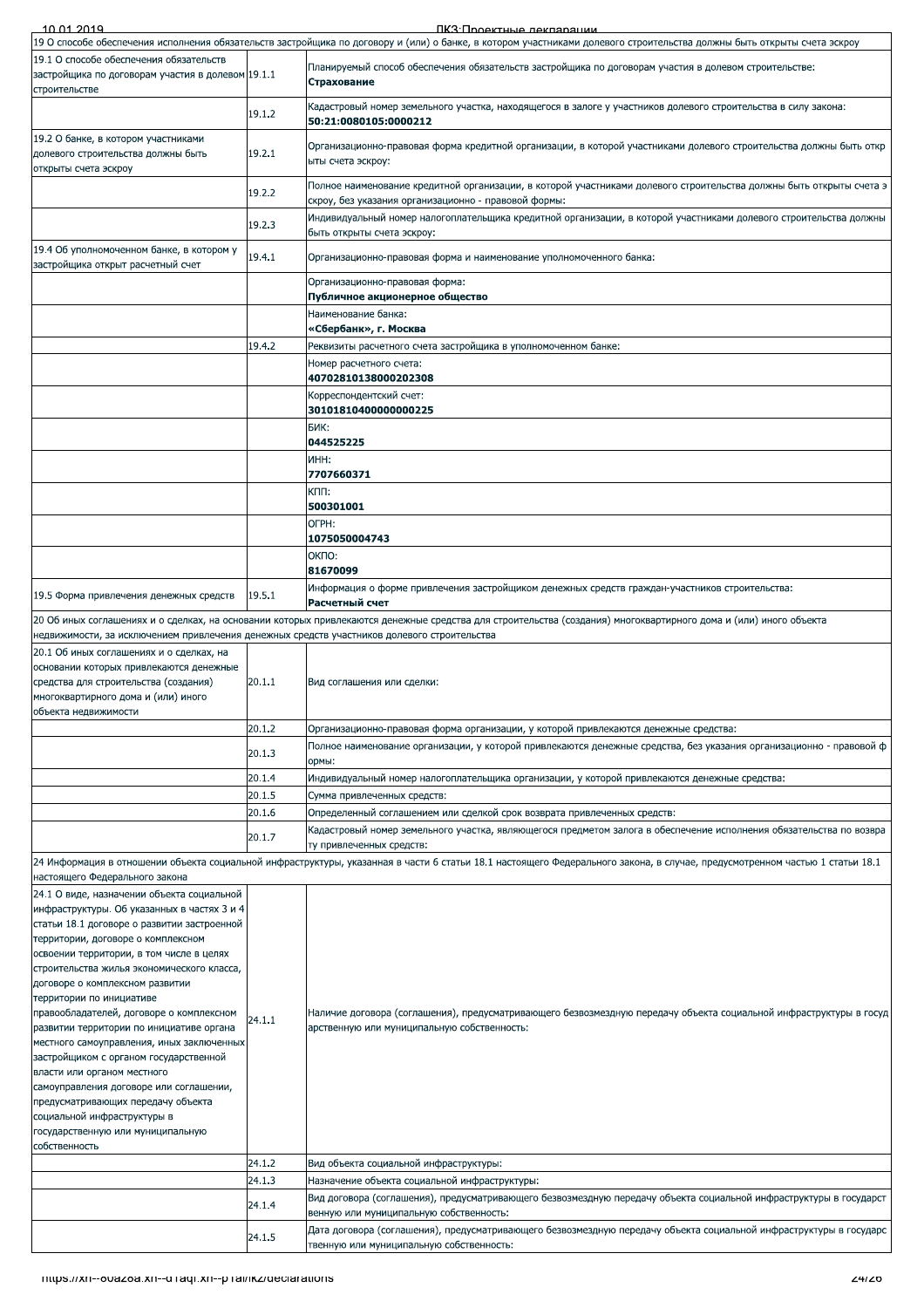| 10.01.2019<br>ПКЗ: Проектные декларации                               |        |                                                                                                                                                                                    |
|-----------------------------------------------------------------------|--------|------------------------------------------------------------------------------------------------------------------------------------------------------------------------------------|
|                                                                       | 24.1.6 | Номер договора, предусматривающего безвозмездную передачу объекта социальной инфраструктуры в государственную или<br>муниципальную собственность:                                  |
|                                                                       | 24.1.7 | Наименование органа, с которым заключен договор, предусматривающий безвозмездную передачу объекта социальной инфр<br>аструктуры в государственную или муниципальную собственность: |
|                                                                       | 24.1.8 | Цели затрат застройщика:                                                                                                                                                           |
| 25 Иная, не противоречащая законодательству, информация о проекте     |        |                                                                                                                                                                                    |
| 25.1 Иная информация о проекте                                        | 25.1.1 | Иная информация о проекте:                                                                                                                                                         |
| 26 Сведения о фактах внесения изменений в проектную документацию      |        |                                                                                                                                                                                    |
| 26.1 Сведения о фактах внесения изменений<br>в проектную документацию | 26.1.1 |                                                                                                                                                                                    |